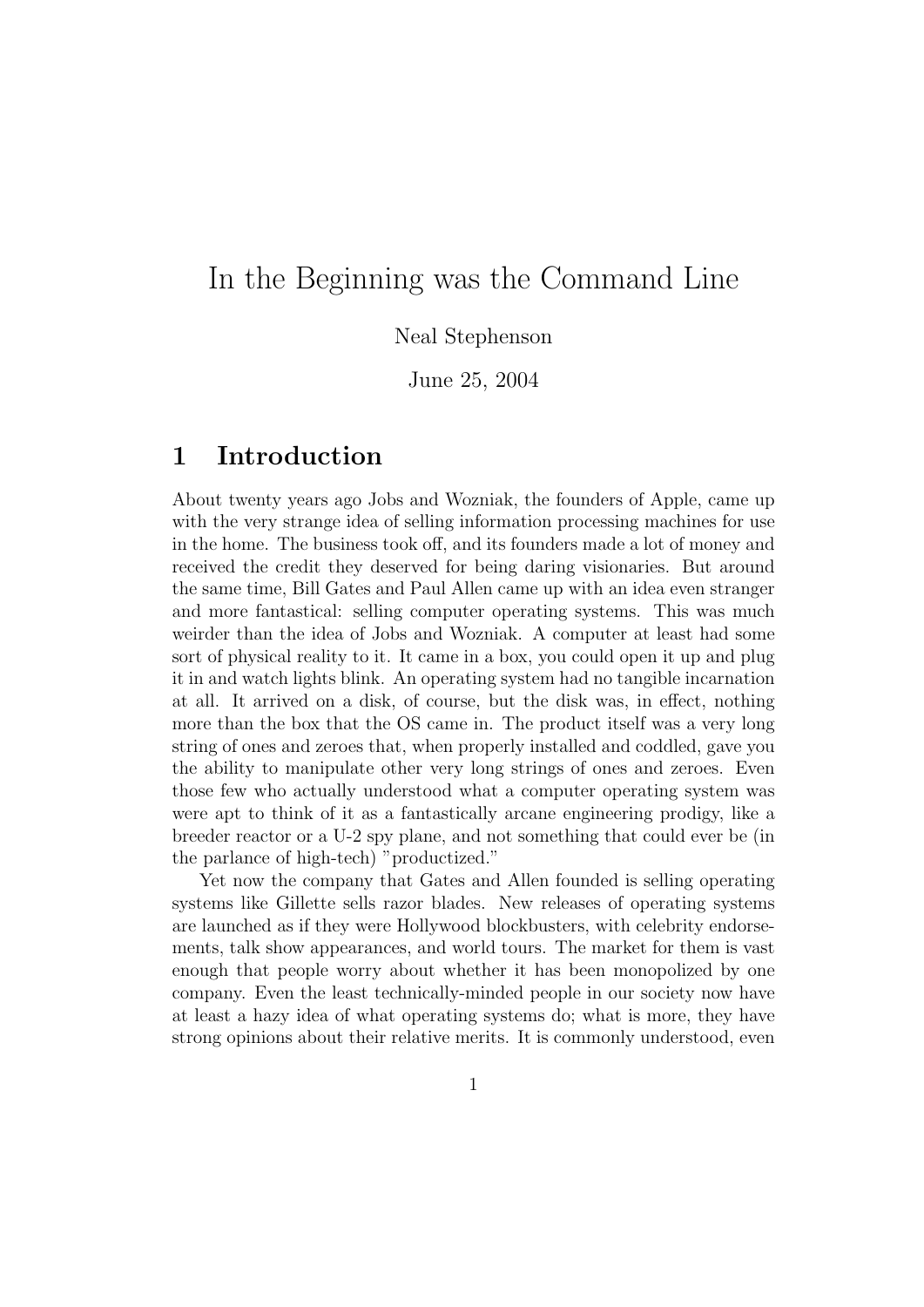by technically unsophisticated computer users, that if you have a piece of software that works on your Macintosh, and you move it over onto a Windows machine, it will not run. That this would, in fact, be a laughable and idiotic mistake, like nailing horseshoes to the tires of a Buick.

A person who went into a coma before Microsoft was founded, and woke up now, could pick up this morning's New York Times and understand everything in it–almost:

Item: the richest man in the world made his fortune from-what? Railways? Shipping? Oil? No, operating systems. Item: the Department of Justice is tackling Microsoft's supposed OS monopoly with legal tools that were invented to restrain the power of Nineteenth-Century robber barons. Item: a woman friend of mine recently told me that she'd broken off a (hitherto) stimulating exchange of e-mail with a young man. At first he had seemed like such an intelligent and interesting guy, she said, but then "he started going all PC-versus-Mac on me."

What the hell is going on here? And does the operating system business have a future, or only a past? Here is my view, which is entirely subjective; but since I have spent a fair amount of time not only using, but programming, Macintoshes, Windows machines, Linux boxes and the BeOS, perhaps it is not so ill-informed as to be completely worthless. This is a subjective essay, more review than research paper, and so it might seem unfair or biased compared to the technical reviews you can find in PC magazines. But ever since the Mac came out, our operating systems have been based on metaphors, and anything with metaphors in it is fair game as far as I'm concerned.

# 2 MGBs, Tanks, and Batmobiles

Around the time that Jobs, Wozniak, Gates, and Allen were dreaming up these unlikely schemes, I was a teenager living in Ames, Iowa. One of my friends' dads had an old MGB sports car rusting away in his garage. Sometimes he would actually manage to get it running and then he would take us for a spin around the block, with a memorable look of wild youthful exhiliration on his face; to his worried passengers, he was a madman, stalling and backfiring around Ames, Iowa and eating the dust of rusty Gremlins and Pintos, but in his own mind he was Dustin Hoffman tooling across the Bay Bridge with the wind in his hair.

In retrospect, this was telling me two things about people's relationship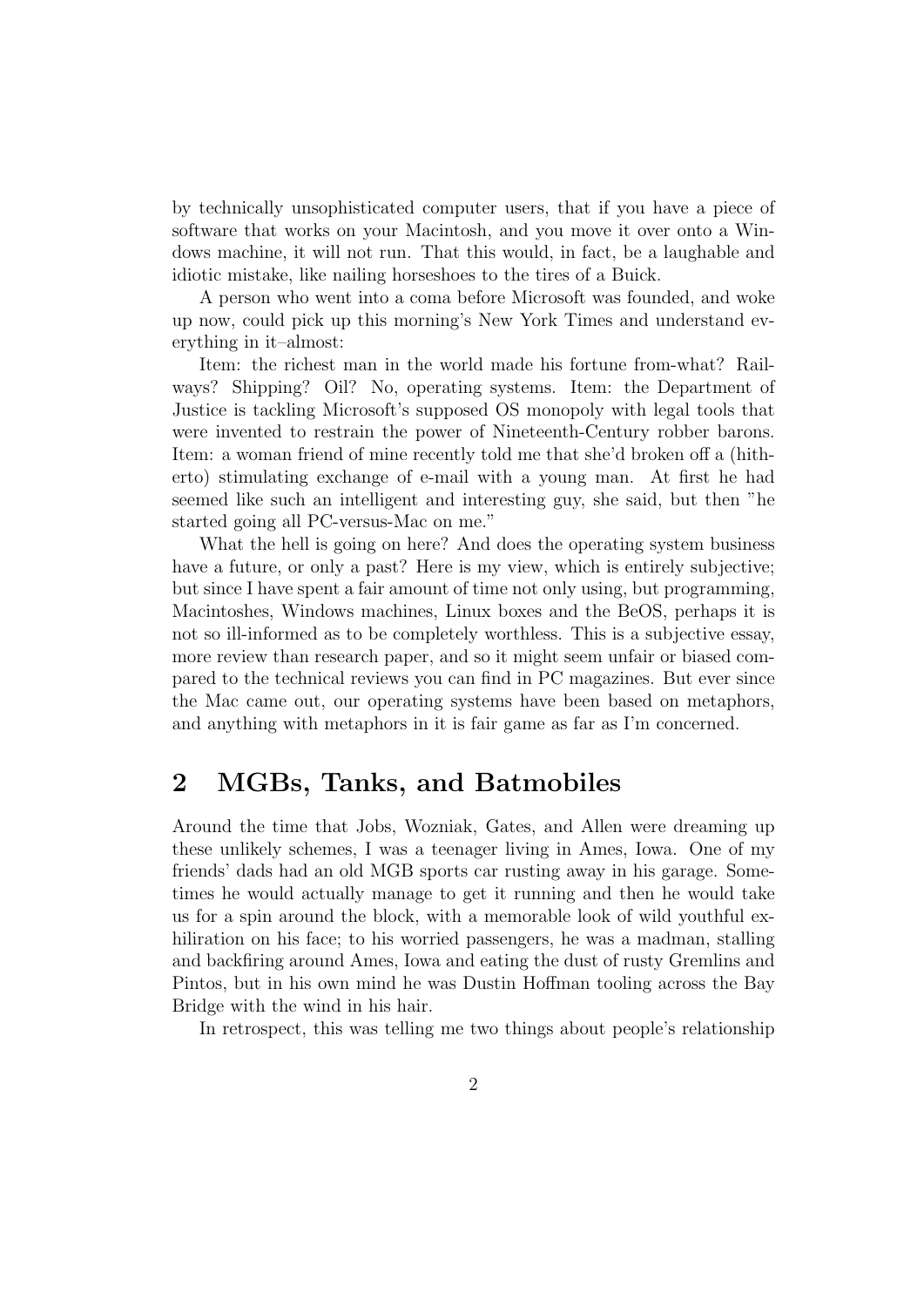to technology. One was that romance and image go a long way towards shaping their opinions. If you doubt it (and if you have a lot of spare time on your hands) just ask anyone who owns a Macintosh and who, on those grounds, imagines him- or herself to be a member of an oppressed minority group.

The other, somewhat subtler point, was that interface is very important. Sure, the MGB was a lousy car in almost every way that counted: balky, unreliable, underpowered. But it was fun to drive. It was responsive. Every pebble on the road was felt in the bones, every nuance in the pavement transmitted instantly to the driver's hands. He could listen to the engine and tell what was wrong with it. The steering responded immediately to commands from his hands. To us passengers it was a pointless exercise in going nowhere–about as interesting as peering over someone's shoulder while he punches numbers into a spreadsheet. But to the driver it was an experience. For a short time he was extending his body and his senses into a larger realm, and doing things that he couldn't do unassisted.

The analogy between cars and operating systems is not half bad, and so let me run with it for a moment, as a way of giving an executive summary of our situation today.

Imagine a crossroads where four competing auto dealerships are situated. One of them (Microsoft) is much, much bigger than the others. It started out years ago selling three-speed bicycles (MS-DOS); these were not perfect, but they worked, and when they broke you could easily fix them.

There was a competing bicycle dealership next door (Apple) that one day began selling motorized vehicles–expensive but attractively styled cars with their innards hermetically sealed, so that how they worked was something of a mystery.

The big dealership responded by rushing a moped upgrade kit (the original Windows) onto the market. This was a Rube Goldberg contraption that, when bolted onto a three-speed bicycle, enabled it to keep up, just barely, with Apple-cars. The users had to wear goggles and were always picking bugs out of their teeth while Apple owners sped along in hermetically sealed comfort, sneering out the windows. But the Micro-mopeds were cheap, and easy to fix compared with the Apple-cars, and their market share waxed.

Eventually the big dealership came out with a full-fledged car: a colossal station wagon (Windows 95). It had all the aesthetic appeal of a Soviet worker housing block, it leaked oil and blew gaskets, and it was an enormous success. A little later, they also came out with a hulking off-road vehicle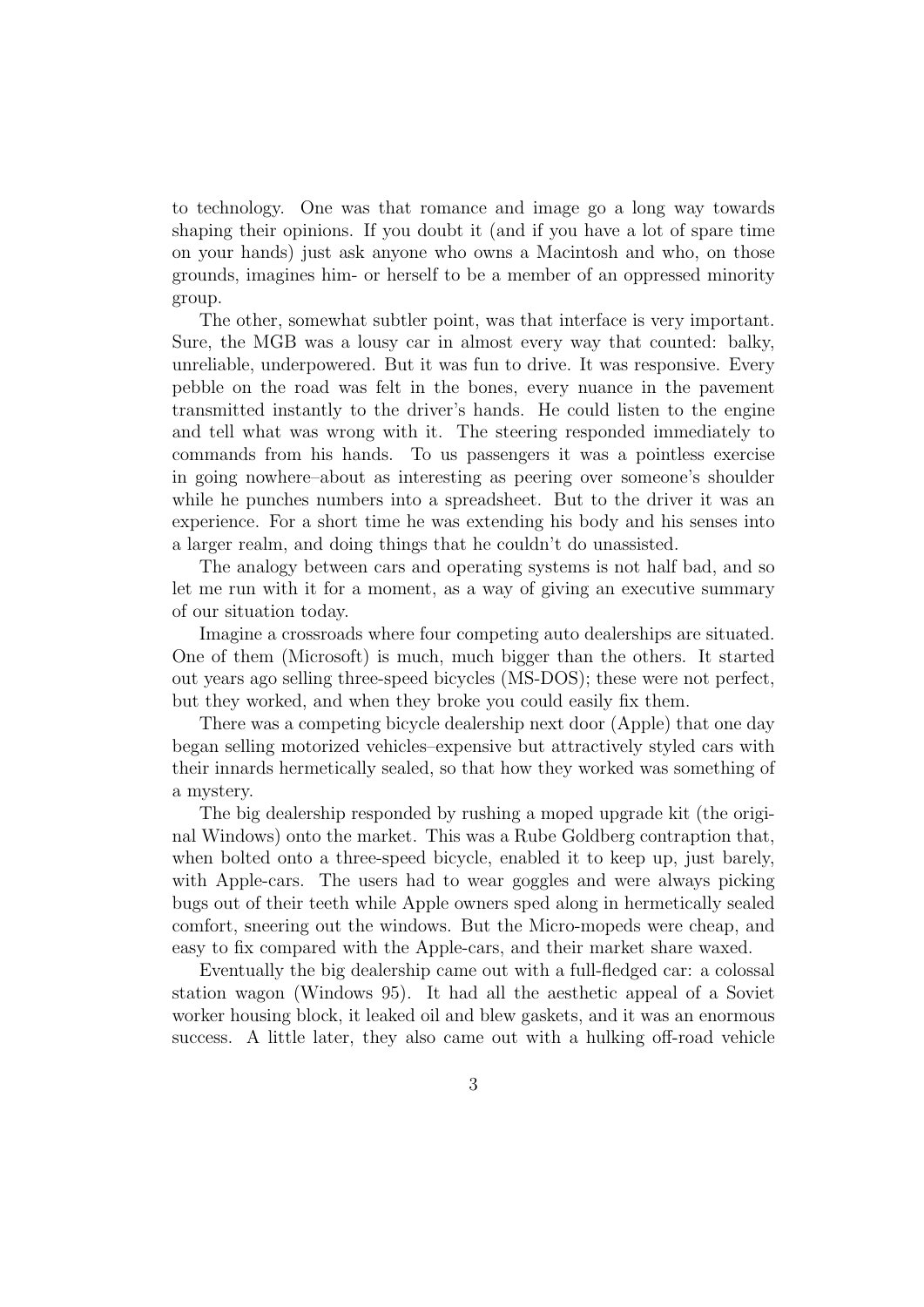intended for industrial users (Windows NT) which was no more beautiful than the station wagon, and only a little more reliable.

Since then there has been a lot of noise and shouting, but little has changed. The smaller dealership continues to sell sleek Euro-styled sedans and to spend a lot of money on advertising campaigns. They have had GOING OUT OF BUSINESS! signs taped up in their windows for so long that they have gotten all yellow and curly. The big one keeps making bigger and bigger station wagons and ORVs.

On the other side of the road are two competitors that have come along more recently.

One of them (Be, Inc.) is selling fully operational Batmobiles (the BeOS). They are more beautiful and stylish even than the Euro-sedans, better designed, more technologically advanced, and at least as reliable as anything else on the market–and yet cheaper than the others.

With one exception, that is: Linux, which is right next door, and which is not a business at all. It's a bunch of RVs, yurts, tepees, and geodesic domes set up in a field and organized by consensus. The people who live there are making tanks. These are not old-fashioned, cast-iron Soviet tanks; these are more like the M1 tanks of the U.S. Army, made of space-age materials and jammed with sophisticated technology from one end to the other. But they are better than Army tanks. They've been modified in such a way that they never, ever break down, are light and maneuverable enough to use on ordinary streets, and use no more fuel than a subcompact car. These tanks are being cranked out, on the spot, at a terrific pace, and a vast number of them are lined up along the edge of the road with keys in the ignition. Anyone who wants can simply climb into one and drive it away for free.

Customers come to this crossroads in throngs, day and night. Ninety percent of them go straight to the biggest dealership and buy station wagons or off-road vehicles. They do not even look at the other dealerships.

Of the remaining ten percent, most go and buy a sleek Euro-sedan, pausing only to turn up their noses at the philistines going to buy the station wagons and ORVs. If they even notice the people on the opposite side of the road, selling the cheaper, technically superior vehicles, these customers deride them cranks and half-wits.

The Batmobile outlet sells a few vehicles to the occasional car nut who wants a second vehicle to go with his station wagon, but seems to accept, at least for now, that it's a fringe player.

The group giving away the free tanks only stays alive because it is staffed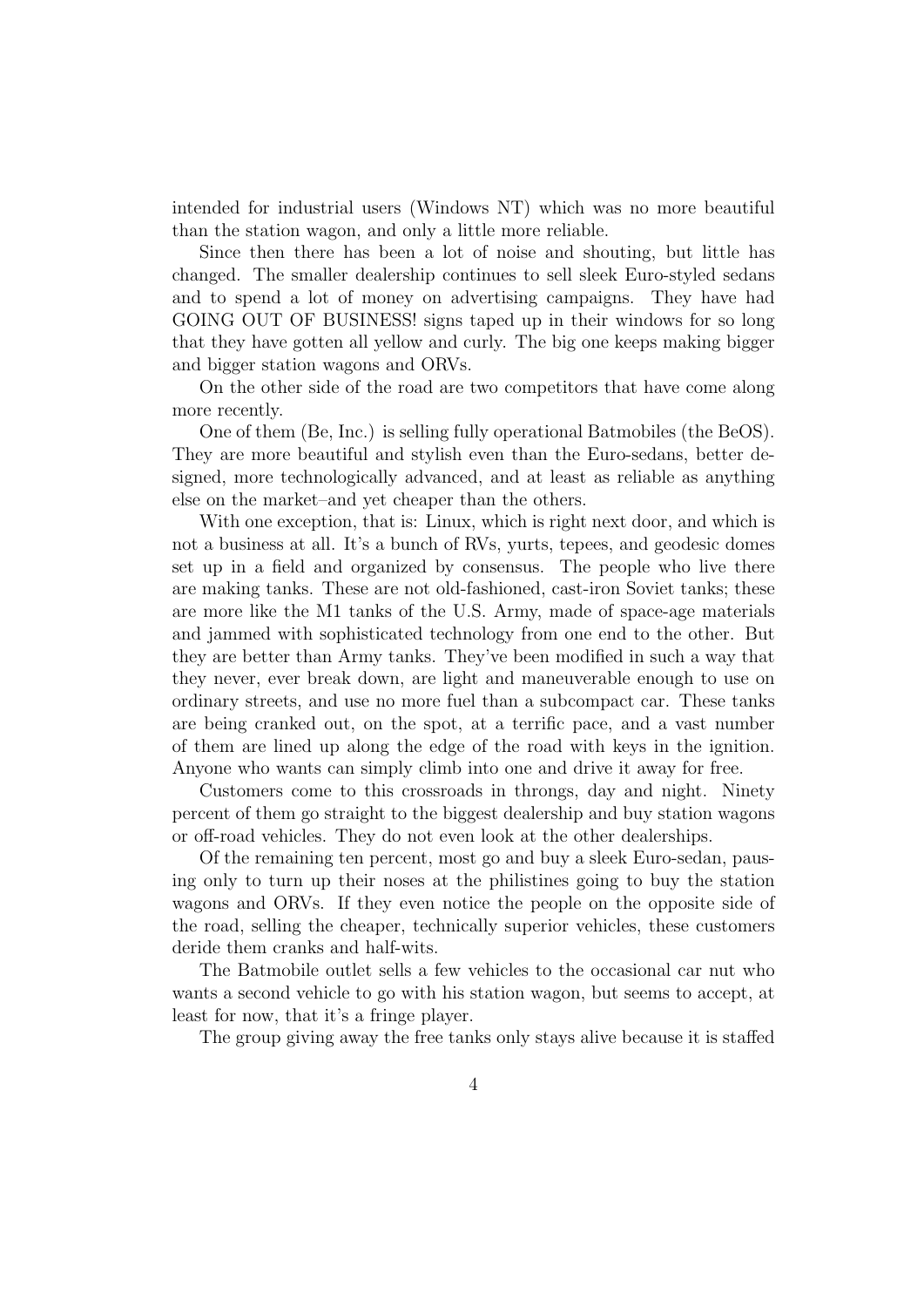by volunteers, who are lined up at the edge of the street with bullhorns, trying to draw customers' attention to this incredible situation. A typical conversation goes something like this:

Hacker with bullhorn: "Save your money! Accept one of our free tanks! It is invulnerable, and can drive across rocks and swamps at ninety miles an hour while getting a hundred miles to the gallon!"

Prospective station wagon buyer: "I know what you say is true...but...er...I don't know how to maintain a tank!"

Bullhorn: "You don't know how to maintain a station wagon either!"

Buyer: "But this dealership has mechanics on staff. If something goes wrong with my station wagon, I can take a day off work, bring it here, and pay them to work on it while I sit in the waiting room for hours, listening to elevator music."

Bullhorn: "But if you accept one of our free tanks we will send volunteers to your house to fix it for free while you sleep!"

Buyer: "Stay away from my house, you freak!"

Bullhorn: "But..."

Buyer: "Can't you see that everyone is buying station wagons?"

# 3 Bit-Flinger

The connection between cars, and ways of interacting with computers, wouldn't have occurred to me at the time I was being taken for rides in that MGB. I had signed up to take a computer programming class at Ames High School. After a few introductory lectures, we students were granted admission into a tiny room containing a teletype, a telephone, and an old-fashioned modem consisting of a metal box with a pair of rubber cups on the top (note: many readers, making their way through that last sentence, probably felt an initial pang of dread that this essay was about to turn into a tedious, codgerly reminiscence about how tough we had it back in the old days; rest assured that I am actually positioning my pieces on the chessboard, as it were, in preparation to make a point about truly hip and up-to-the minute topics like Open Source Software). The teletype was exactly the same sort of machine that had been used, for decades, to send and receive telegrams. It was basically a loud typewriter that could only produce UPPERCASE LETTERS. Mounted to one side of it was a smaller machine with a long reel of paper tape on it, and a clear plastic hopper underneath.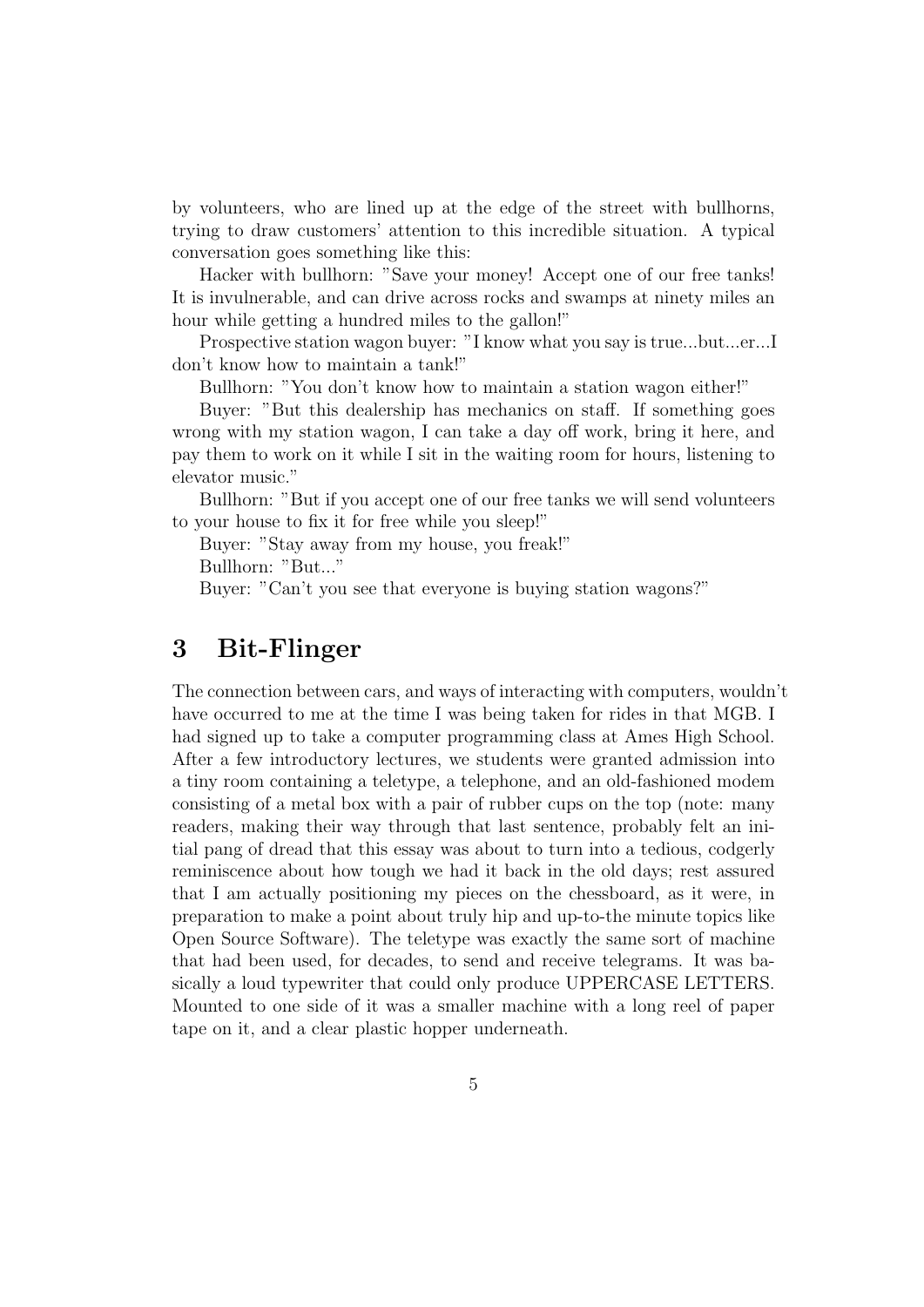In order to connect this device (which was not a computer at all) to the Iowa State University mainframe across town, you would pick up the phone, dial the computer's number, listen for strange noises, and then slam the handset down into the rubber cups. If your aim was true, one would wrap its neoprene lips around the earpiece and the other around the mouthpiece, consummating a kind of informational soixante-neuf. The teletype would shudder as it was possessed by the spirit of the distant mainframe, and begin to hammer out cryptic messages.

Since computer time was a scarce resource, we used a sort of batch processing technique. Before dialing the phone, we would turn on the tape puncher (a subsidiary machine bolted to the side of the teletype) and type in our programs. Each time we depressed a key, the teletype would bash out a letter on the paper in front of us, so we could read what we'd typed; but at the same time it would convert the letter into a set of eight binary digits, or bits, and punch a corresponding pattern of holes across the width of a paper tape. The tiny disks of paper knocked out of the tape would flutter down into the clear plastic hopper, which would slowly fill up what can only be described as actual bits. On the last day of the school year, the smartest kid in the class (not me) jumped out from behind his desk and flung several quarts of these bits over the head of our teacher, like confetti, as a sort of semi-affectionate practical joke. The image of this man sitting there, gripped in the opening stages of an atavistic fight-or-flight reaction, with millions of bits (megabytes) sifting down out of his hair and into his nostrils and mouth, his face gradually turning purple as he built up to an explosion, is the single most memorable scene from my formal education.

Anyway, it will have been obvious that my interaction with the computer was of an extremely formal nature, being sharply divided up into different phases, viz.: (1) sitting at home with paper and pencil, miles and miles from any computer, I would think very, very hard about what I wanted the computer to do, and translate my intentions into a computer language–a series of alphanumeric symbols on a page. (2) I would carry this across a sort of informational cordon sanitaire (three miles of snowdrifts) to school and type those letters into a machine–not a computer–which would convert the symbols into binary numbers and record them visibly on a tape. (3) Then, through the rubber-cup modem, I would cause those numbers to be sent to the university mainframe, which would (4) do arithmetic on them and send different numbers back to the teletype. (5) The teletype would convert these numbers back into letters and hammer them out on a page and (6) I,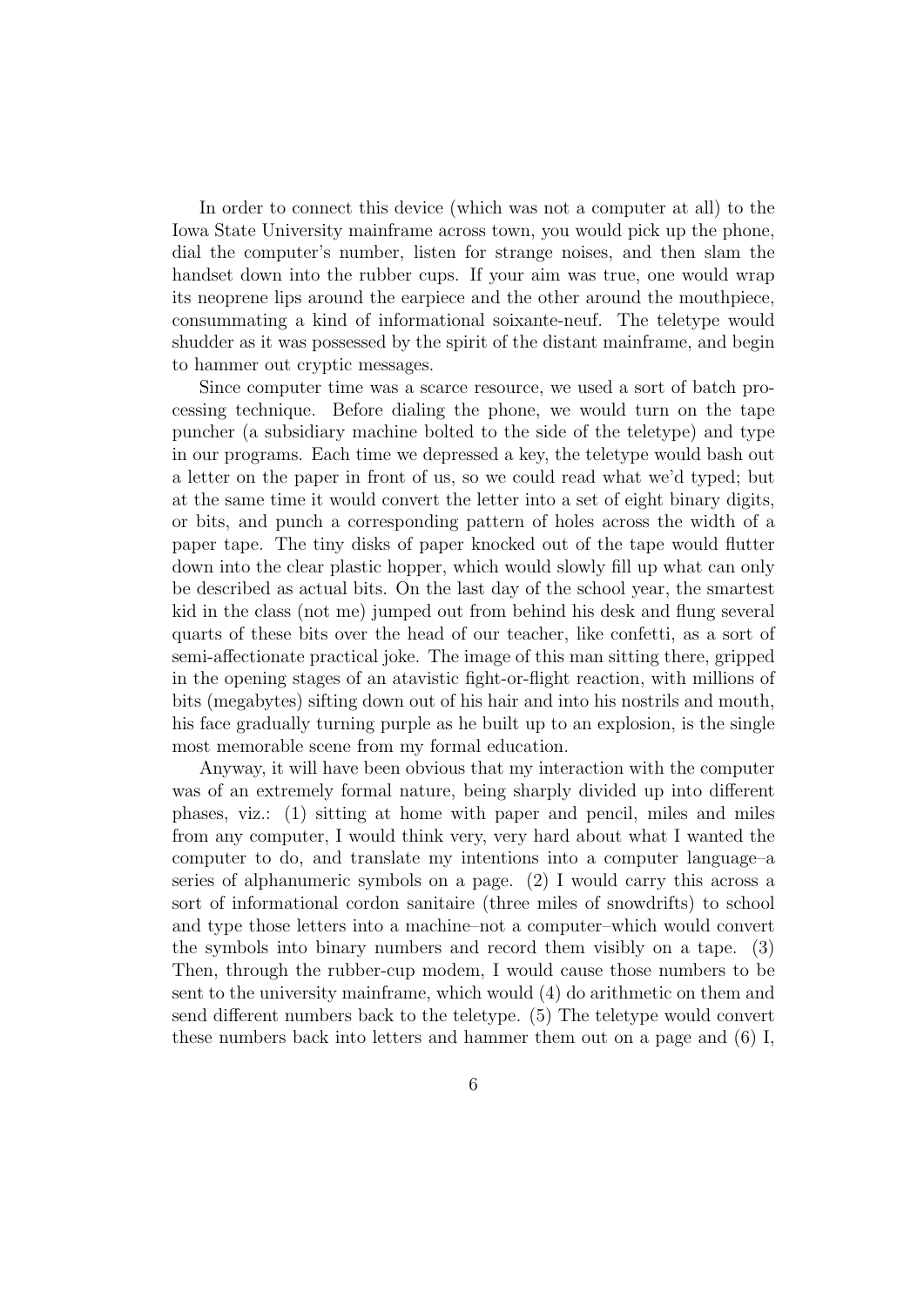watching, would construe the letters as meaningful symbols.

The division of responsibilities implied by all of this is admirably clean: computers do arithmetic on bits of information. Humans construe the bits as meaningful symbols. But this distinction is now being blurred, or at least complicated, by the advent of modern operating systems that use, and frequently abuse, the power of metaphor to make computers accessible to a larger audience. Along the way–possibly because of those metaphors, which make an operating system a sort of work of art–people start to get emotional, and grow attached to pieces of software in the way that my friend's dad did to his MGB.

People who have only interacted with computers through graphical user interfaces like the MacOS or Windows–which is to say, almost everyone who has ever used a computer–may have been startled, or at least bemused, to hear about the telegraph machine that I used to communicate with a computer in 1973. But there was, and is, a good reason for using this particular kind of technology. Human beings have various ways of communicating to each other, such as music, art, dance, and facial expressions, but some of these are more amenable than others to being expressed as strings of symbols. Written language is the easiest of all, because, of course, it consists of strings of symbols to begin with. If the symbols happen to belong to a phonetic alphabet (as opposed to, say, ideograms), converting them into bits is a trivial procedure, and one that was nailed, technologically, in the early nineteenth century, with the introduction of Morse code and other forms of telegraphy.

We had a human/computer interface a hundred years before we had computers. When computers came into being around the time of the Second World War, humans, quite naturally, communicated with them by simply grafting them on to the already-existing technologies for translating letters into bits and vice versa: teletypes and punch card machines.

These embodied two fundamentally different approaches to computing. When you were using cards, you'd punch a whole stack of them and run them through the reader all at once, which was called batch processing. You could also do batch processing with a teletype, as I have already described, by using the paper tape reader, and we were certainly encouraged to use this approach when I was in high school. But–though efforts were made to keep us unaware of this–the teletype could do something that the card reader could not. On the teletype, once the modem link was established, you could just type in a line and hit the return key. The teletype would send that line to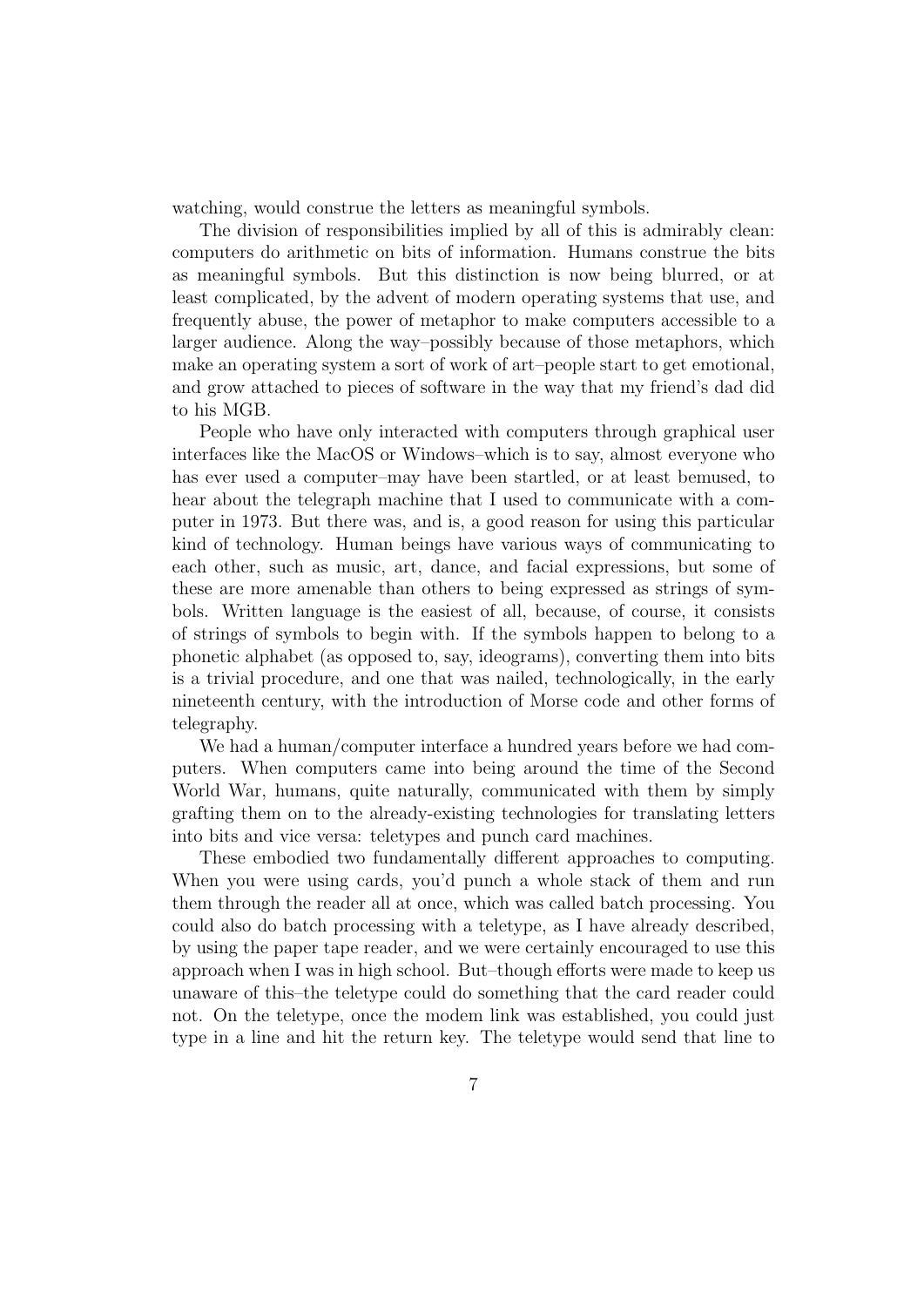the computer, which might or might not respond with some lines of its own, which the teletype would hammer out–producing, over time, a transcript of your exchange with the machine. This way of doing it did not even have a name at the time, but when, much later, an alternative became available, it was retroactively dubbed the Command Line Interface.

When I moved on to college, I did my computing in large, stifling rooms where scores of students would sit in front of slightly updated versions of the same machines and write computer programs: these used dot-matrix printing mechanisms, but were (from the computer's point of view) identical to the old teletypes. By that point, computers were better at time-sharing–that is, mainframes were still mainframes, but they were better at communicating with a large number of terminals at once. Consequently, it was no longer necessary to use batch processing. Card readers were shoved out into hallways and boiler rooms, and batch processing became a nerds-only kind of thing, and consequently took on a certain eldritch flavor among those of us who even knew it existed. We were all off the Batch, and on the Command Line, interface now–my very first shift in operating system paradigms, if only I'd known it.

A huge stack of accordion-fold paper sat on the floor underneath each one of these glorified teletypes, and miles of paper shuddered through their platens. Almost all of this paper was thrown away or recycled without ever having been touched by ink–an ecological atrocity so glaring that those machines soon replaced by video terminals–so-called "glass teletypes"–which were quieter and didn't waste paper. Again, though, from the computer's point of view these were indistinguishable from World War II-era teletype machines. In effect we still used Victorian technology to communicate with computers until about 1984, when the Macintosh was introduced with its Graphical User Interface. Even after that, the Command Line continued to exist as an underlying stratum–a sort of brainstem reflex–of many modern computer systems all through the heyday of Graphical User Interfaces, or GUIs as I will call them from now on.

#### 4 GUIs

Now the first job that any coder needs to do when writing a new piece of software is to figure out how to take the information that is being worked with (in a graphics program, an image; in a spreadsheet, a grid of numbers)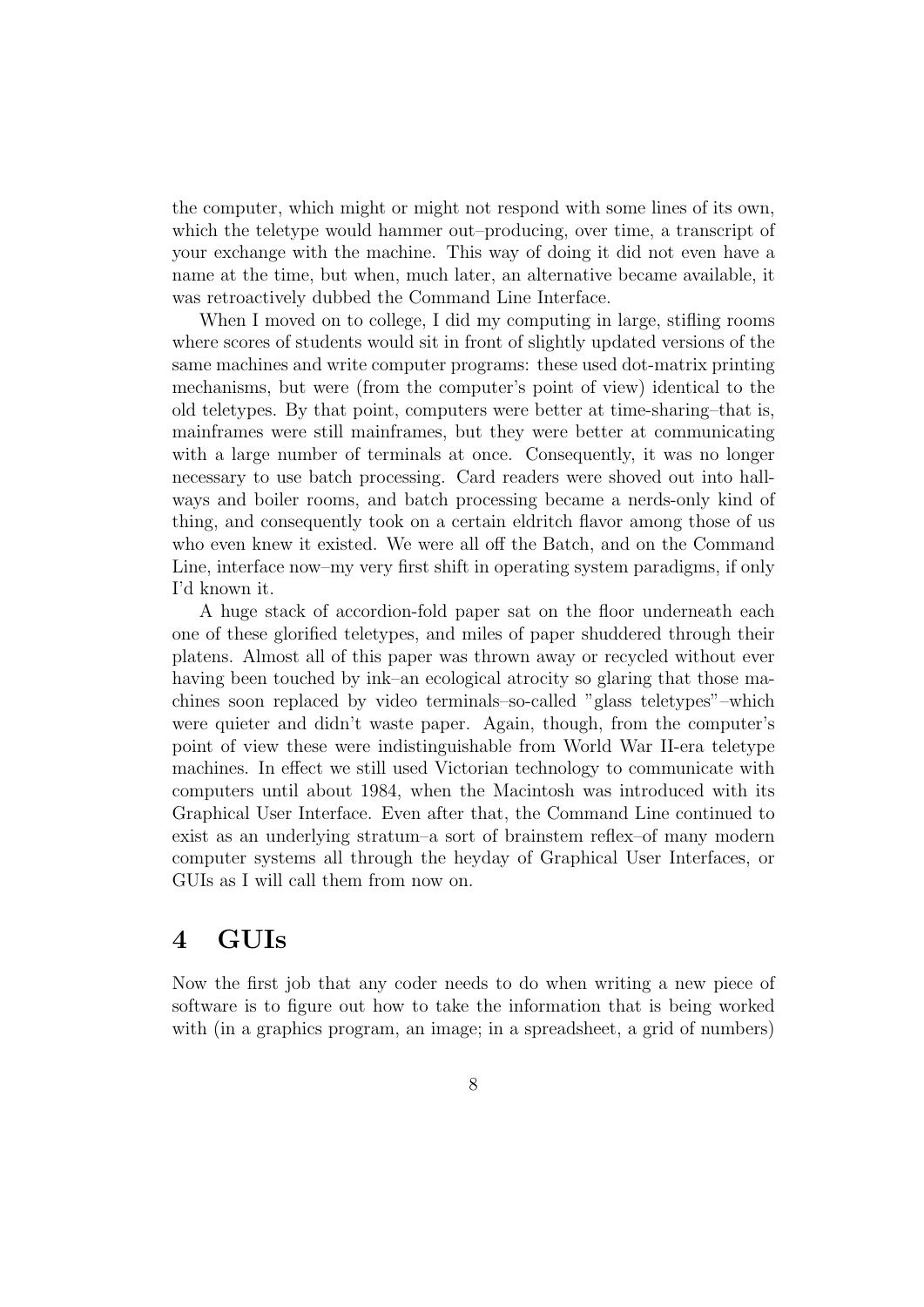and turn it into a linear string of bytes. These strings of bytes are commonly called files or (somewhat more hiply) streams. They are to telegrams what modern humans are to Cro-Magnon man, which is to say the same thing under a different name. All that you see on your computer screen–your Tomb Raider, your digitized voice mail messages, faxes, and word processing documents written in thirty-seven different typefaces–is still, from the computer's point of view, just like telegrams, except much longer, and demanding of more arithmetic.

The quickest way to get a taste of this is to fire up your web browser, visit a site, and then select the View/Document Source menu item. You will get a bunch of computer code that looks something like this:

```
<HTML>
<HEAD>
       <TITLE> C R Y P T O N O M I C O N</TITLE>
</HEAD>
<BODY BGCOLOR="#000000" LINK="#996600" ALINK="#FFFFFF" VLINK="#663300">
<MAP NAME="navtext">
        <AREA SHAPE=RECT HREF="praise.html" COORDS="0,37,84,55">
        <AREA SHAPE=RECT HREF="author.html" COORDS="0,59,137,75">
        <AREA SHAPE=RECT HREF="text.html" COORDS="0,81,101,96">
        <AREA SHAPE=RECT HREF="tour.html" COORDS="0,100,121,117">
        <AREA SHAPE=RECT HREF="order.html" COORDS="0,122,143,138">
        <AREA SHAPE=RECT HREF="beginning.html" COORDS="0,140,213,157">
</MAP>
```

```
<CENTER>
<TABLE BORDER="0" CELLPADDING="0" CELLSPACING="0" WIDTH="520">
<TR>
```
<IMG SRC="images/spacer.gif" WIDTH="30" HEIGHT="1" BORDER="0">  $<$ /TD $>$ 

```
<TD VALIGN=TOP ROWSPAN="5">
```

```
<TD VALIGN=TOP COLSPAN="2">
```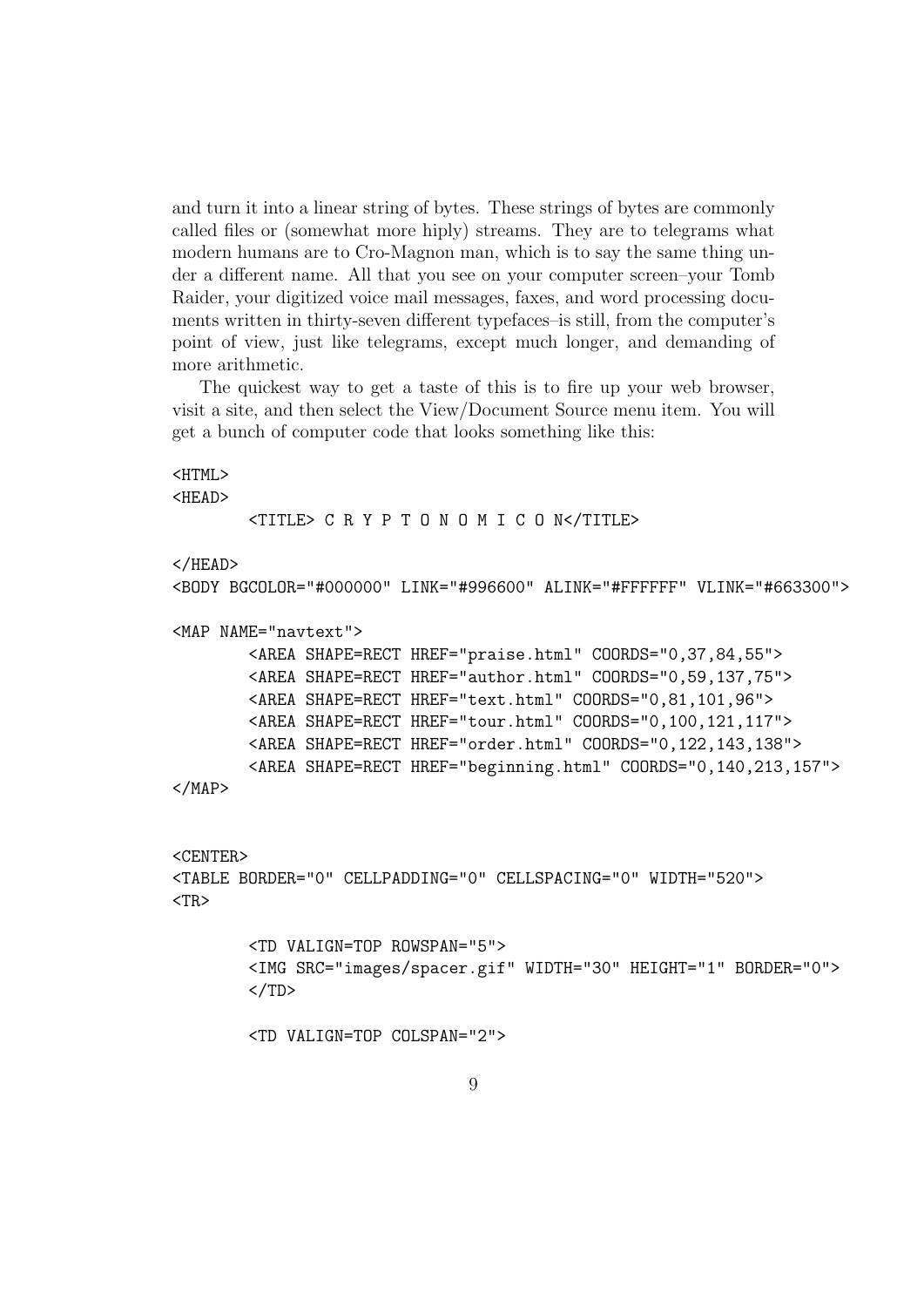```
<IMG SRC="images/main_banner.gif" ALT="Cryptonomincon by Neal
Stephenson" WIDTH="479" HEIGHT="122" BORDER="0">
        </TD>
```
#### $<$ /TR>

This crud is called HTML (HyperText Markup Language) and it is basically a very simple programming language instructing your web browser how to draw a page on a screen. Anyone can learn HTML and many people do. The important thing is that no matter what splendid multimedia web pages they might represent, HTML files are just telegrams.

When Ronald Reagan was a radio announcer, he used to call baseball games by reading the terse descriptions that trickled in over the telegraph wire and were printed out on a paper tape. He would sit there, all by himself in a padded room with a microphone, and the paper tape would eke out of the machine and crawl over the palm of his hand printed with cryptic abbreviations. If the count went to three and two, Reagan would describe the scene as he saw it in his mind's eye: "The brawny left-hander steps out of the batter's box to wipe the sweat from his brow. The umpire steps forward to sweep the dirt from home plate." and so on. When the cryptogram on the paper tape announced a base hit, he would whack the edge of the table with a pencil, creating a little sound effect, and describe the arc of the ball as if he could actually see it. His listeners, many of whom presumably thought that Reagan was actually at the ballpark watching the game, would reconstruct the scene in their minds according to his descriptions.

This is exactly how the World Wide Web works: the HTML files are the pithy description on the paper tape, and your Web browser is Ronald Reagan. The same is true of Graphical User Interfaces in general.

So an OS is a stack of metaphors and abstractions that stands between you and the telegrams, and embodying various tricks the programmer used to convert the information you're working with–be it images, e-mail messages, movies, or word processing documents–into the necklaces of bytes that are the only things computers know how to work with. When we used actual telegraph equipment (teletypes) or their higher-tech substitutes ("glass teletypes," or the MS-DOS command line) to work with our computers, we were very close to the bottom of that stack. When we use most modern operating systems, though, our interaction with the machine is heavily mediated. Everything we do is interpreted and translated time and again as it works its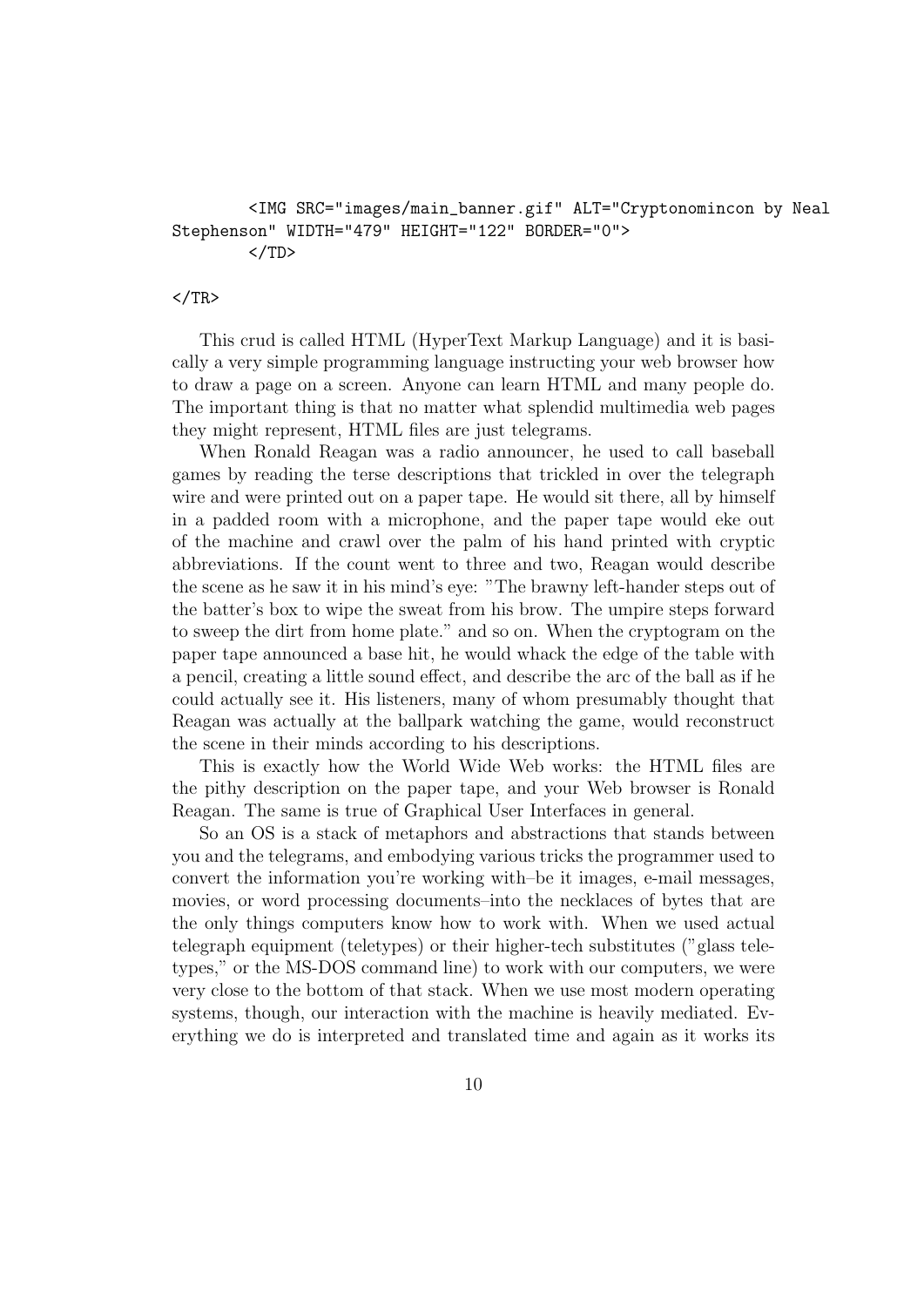way down through all of the metaphors and abstractions.

The Macintosh OS was a revolution in both the good and bad senses of that word. Obviously it was true that command line interfaces were not for everyone, and that it would be a good thing to make computers more accessible to a less technical audience–if not for altruistic reasons, then because those sorts of people constituted an incomparably vaster market. It was clear the the Mac's engineers saw a whole new country stretching out before them; you could almost hear them muttering, "Wow! We don't have to be bound by files as linear streams of bytes anymore, vive la revolution, let's see how far we can take this!" No command line interface was available on the Macintosh; you talked to it with the mouse, or not at all. This was a statement of sorts, a credential of revolutionary purity. It seemed that the designers of the Mac intended to sweep Command Line Interfaces into the dustbin of history.

My own personal love affair with the Macintosh began in the spring of 1984 in a computer store in Cedar Rapids, Iowa, when a friend of mine– coincidentally, the son of the MGB owner–showed me a Macintosh running MacPaint, the revolutionary drawing program. It ended in July of 1995 when I tried to save a big important file on my Macintosh Powerbook and instead instead of doing so, it annihilated the data so thoroughly that two different disk crash utility programs were unable to find any trace that it had ever existed. During the intervening ten years, I had a passion for the MacOS that seemed righteous and reasonable at the time but in retrospect strikes me as being exactly the same sort of goofy infatuation that my friend's dad had with his car.

The introduction of the Mac triggered a sort of holy war in the computer world. Were GUIs a brilliant design innovation that made computers more human-centered and therefore accessible to the masses, leading us toward an unprecedented revolution in human society, or an insulting bit of audiovisual gimcrackery dreamed up by flaky Bay Area hacker types that stripped computers of their power and flexibility and turned the noble and serious work of computing into a childish video game?

This debate actually seems more interesting to me today than it did in the mid-1980s. But people more or less stopped debating it when Microsoft endorsed the idea of GUIs by coming out with the first Windows. At this point, command-line partisans were relegated to the status of silly old grouches, and a new conflict was touched off, between users of MacOS and users of Windows.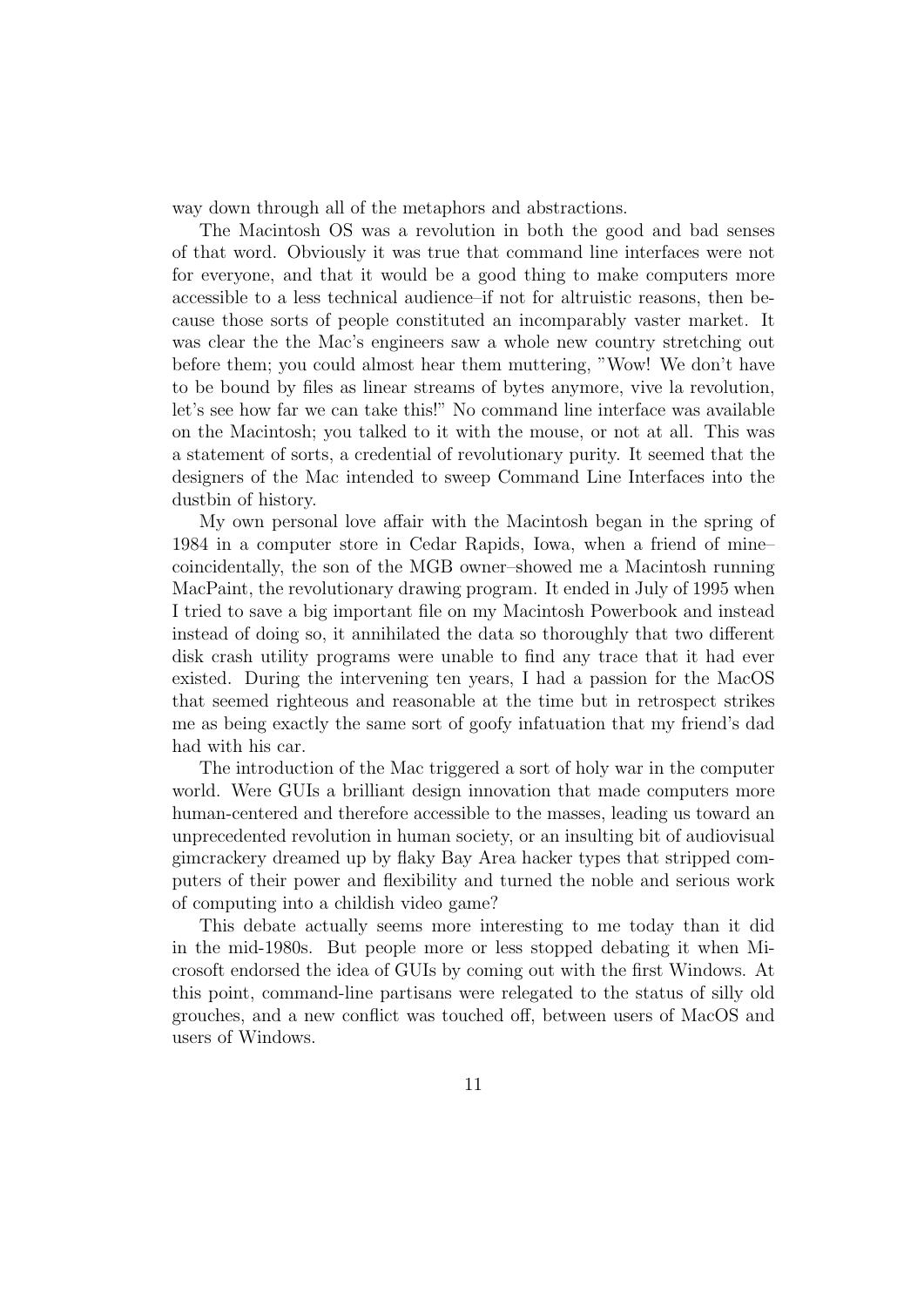There was plenty to argue about. The first Macintoshes looked different from other PCs even when they were turned off: they consisted of one box containing both CPU (the part of the computer that does arithmetic on bits) and monitor screen. This was billed, at the time, as a philosophical statement of sorts: Apple wanted to make the personal computer into an appliance, like a toaster. But it also reflected the purely technical demands of running a graphical user interface. In a GUI machine, the chips that draw things on the screen have to be integrated with the computer's central processing unit, or CPU, to a far greater extent than is the case with command-line interfaces, which until recently didn't even know that they weren't just talking to teletypes.

This distinction was of a technical and abstract nature, but it became clearer when the machine crashed (it is commonly the case with technologies that you can get the best insight about how they work by watching them fail). When everything went to hell and the CPU began spewing out random bits, the result, on a CLI machine, was lines and lines of perfectly formed but random characters on the screen–known to cognoscenti as "going Cyrillic." But to the MacOS, the screen was not a teletype, but a place to put graphics; the image on the screen was a bitmap, a literal rendering of the contents of a particular portion of the computer's memory. When the computer crashed and wrote gibberish into the bitmap, the result was something that looked vaguely like static on a broken television set–a "snow crash."

And even after the introduction of Windows, the underlying differences endured; when a Windows machine got into trouble, the old command-line interface would fall down over the GUI like an asbestos fire curtain sealing off the proscenium of a burning opera. When a Macintosh got into trouble it presented you with a cartoon of a bomb, which was funny the first time you saw it.

And these were by no means superficial differences. The reversion of Windows to a CLI when it was in distress proved to Mac partisans that Windows was nothing more than a cheap facade, like a garish afghan flung over a rotted-out sofa. They were disturbed and annoyed by the sense that lurking underneath Windows' ostensibly user-friendly interface was–literally– a subtext.

For their part, Windows fans might have made the sour observation that all computers, even Macintoshes, were built on that same subtext, and that the refusal of Mac owners to admit that fact to themselves seemed to signal a willingness, almost an eagerness, to be duped.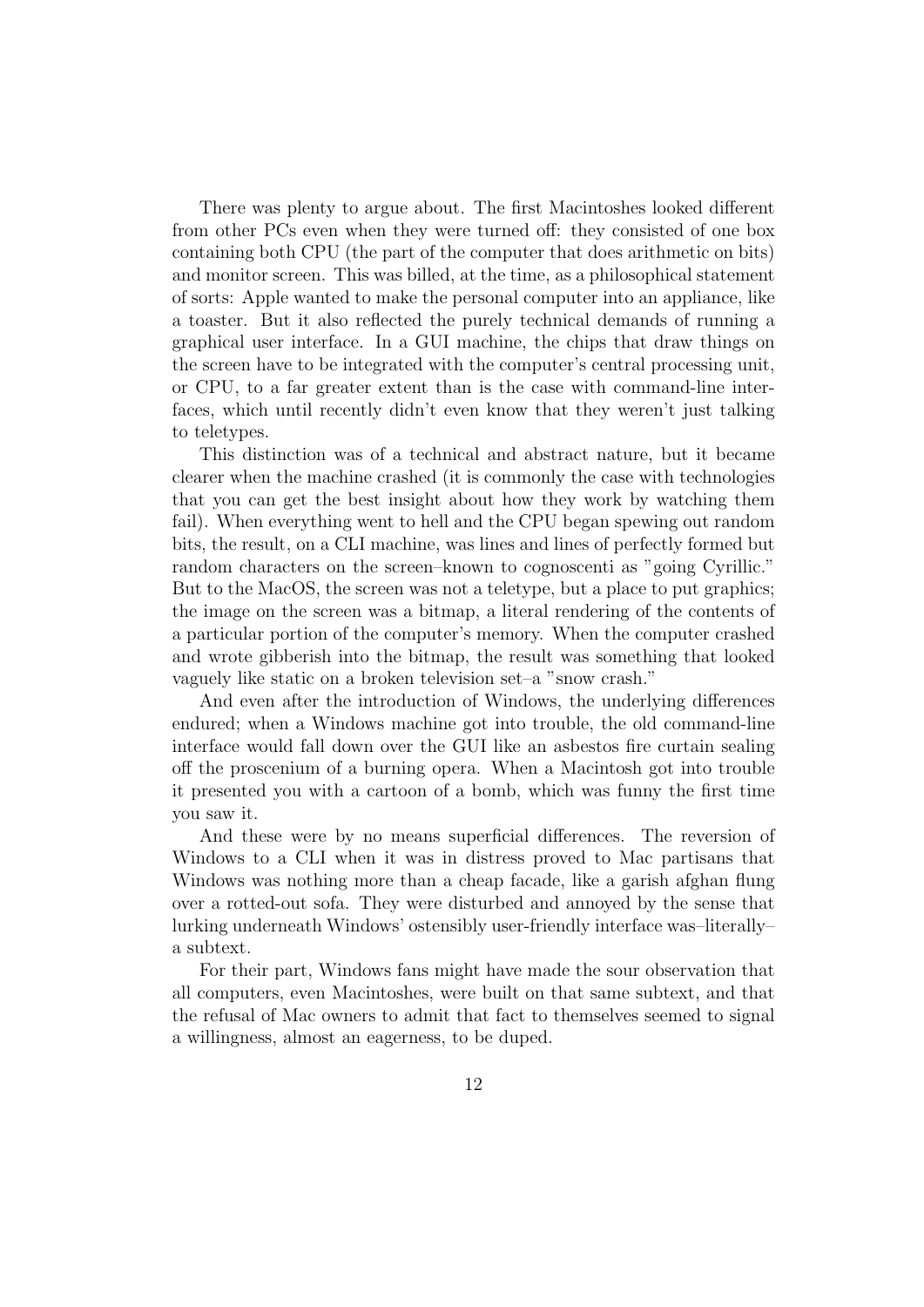Anyway, a Macintosh had to switch individual bits in the memory chips on the video card, and it had to do it very fast, and in arbitrarily complicated patterns. Nowadays this is cheap and easy, but in the technological regime that prevailed in the early 1980s, the only realistic way to do it was to build the motherboard (which contained the CPU) and the video system (which contained the memory that was mapped onto the screen) as a tightly integrated whole–hence the single, hermetically sealed case that made the Macintosh so distinctive.

When Windows came out, it was conspicuous for its ugliness, and its current successors, Windows 95 and Windows NT, are not things that people would pay money to look at either. Microsoft's complete disregard for aesthetics gave all of us Mac-lovers plenty of opportunities to look down our noses at them. That Windows looked an awful lot like a direct ripoff of MacOS gave us a burning sense of moral outrage to go with it. Among people who really knew and appreciated computers (hackers, in Steven Levy's nonpejorative sense of that word) and in a few other niches such as professional musicians, graphic artists and schoolteachers, the Macintosh, for a while, was simply the computer. It was seen as not only a superb piece of engineering, but an embodiment of certain ideals about the use of technology to benefit mankind, while Windows was seen as a pathetically clumsy imitation and a sinister world domination plot rolled into one. So very early, a pattern had been established that endures to this day: people dislike Microsoft, which is okay; but they dislike it for reasons that are poorly considered, and in the end, self-defeating.

### 5 Class Struggle on the Desktop

Now that the Third Rail has been firmly grasped, it is worth reviewing some basic facts here: like any other publicly traded, for-profit corporation, Microsoft has, in effect, borrowed a bunch of money from some people (its stockholders) in order to be in the bit business. As an officer of that corporation, Bill Gates has one responsibility only, which is to maximize return on investment. He has done this incredibly well. Any actions taken in the world by Microsoft-any software released by them, for example–are basically epiphenomena, which can't be interpreted or understood except insofar as they reflect Bill Gates's execution of his one and only responsibility.

It follows that if Microsoft sells goods that are aesthetically unappealing,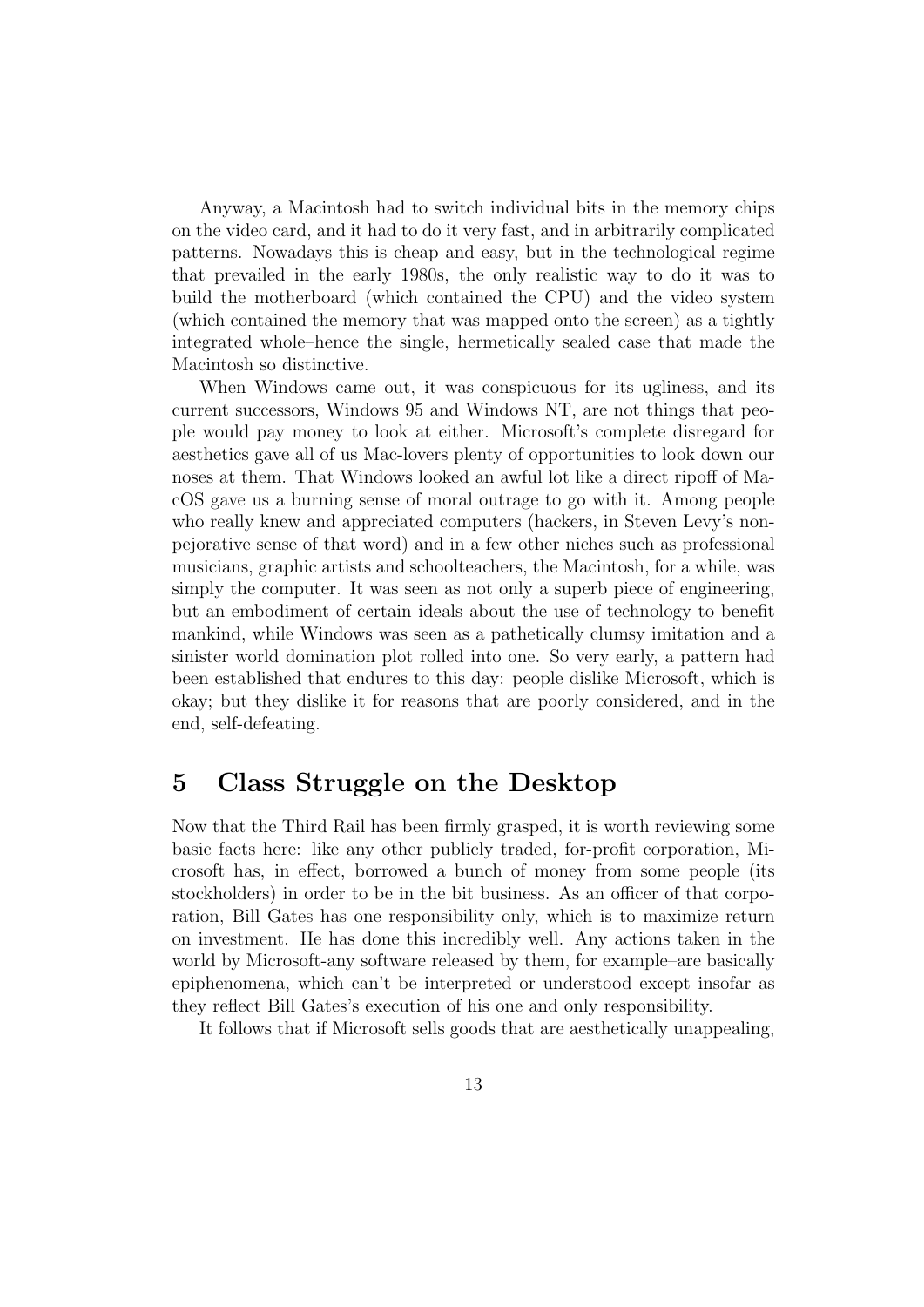or that don't work very well, it does not mean that they are (respectively) philistines or half-wits. It is because Microsoft's excellent management has figured out that they can make more money for their stockholders by releasing stuff with obvious, known imperfections than they can by making it beautiful or bug-free. This is annoying, but (in the end) not half so annoying as watching Apple inscrutably and relentlessly destroy itself.

Hostility towards Microsoft is not difficult to find on the Net, and it blends two strains: resentful people who feel Microsoft is too powerful, and disdainful people who think it's tacky. This is all strongly reminiscent of the heyday of Communism and Socialism, when the bourgeoisie were hated from both ends: by the proles, because they had all the money, and by the intelligentsia, because of their tendency to spend it on lawn ornaments. Microsoft is the very embodiment of modern high-tech prosperity–it is, in a word, bourgeois–and so it attracts all of the same gripes.

The opening "splash screen" for Microsoft Word 6.0 summed it up pretty neatly: when you started up the program you were treated to a picture of an expensive enamel pen lying across a couple of sheets of fancy-looking handmade writing paper. It was obviously a bid to make the software look classy, and it might have worked for some, but it failed for me, because the pen was a ballpoint, and I'm a fountain pen man. If Apple had done it, they would've used a Mont Blanc fountain pen, or maybe a Chinese calligraphy brush. And I doubt that this was an accident. Recently I spent a while reinstalling Windows NT on one of my home computers, and many times had to double-click on the "Control Panel" icon. For reasons that are difficult to fathom, this icon consists of a picture of a clawhammer and a chisel or screwdriver resting on top of a file folder.

These aesthetic gaffes give one an almost uncontrollable urge to make fun of Microsoft, but again, it is all beside the point–if Microsoft had done focus group testing of possible alternative graphics, they probably would have found that the average mid-level office worker associated fountain pens with effete upper management toffs and was more comfortable with ballpoints. Likewise, the regular guys, the balding dads of the world who probably bear the brunt of setting up and maintaining home computers, can probably relate better to a picture of a clawhammer–while perhaps harboring fantasies of taking a real one to their balky computers.

This is the only way I can explain certain peculiar facts about the current market for operating systems, such as that ninety percent of all customers continue to buy station wagons off the Microsoft lot while free tanks are there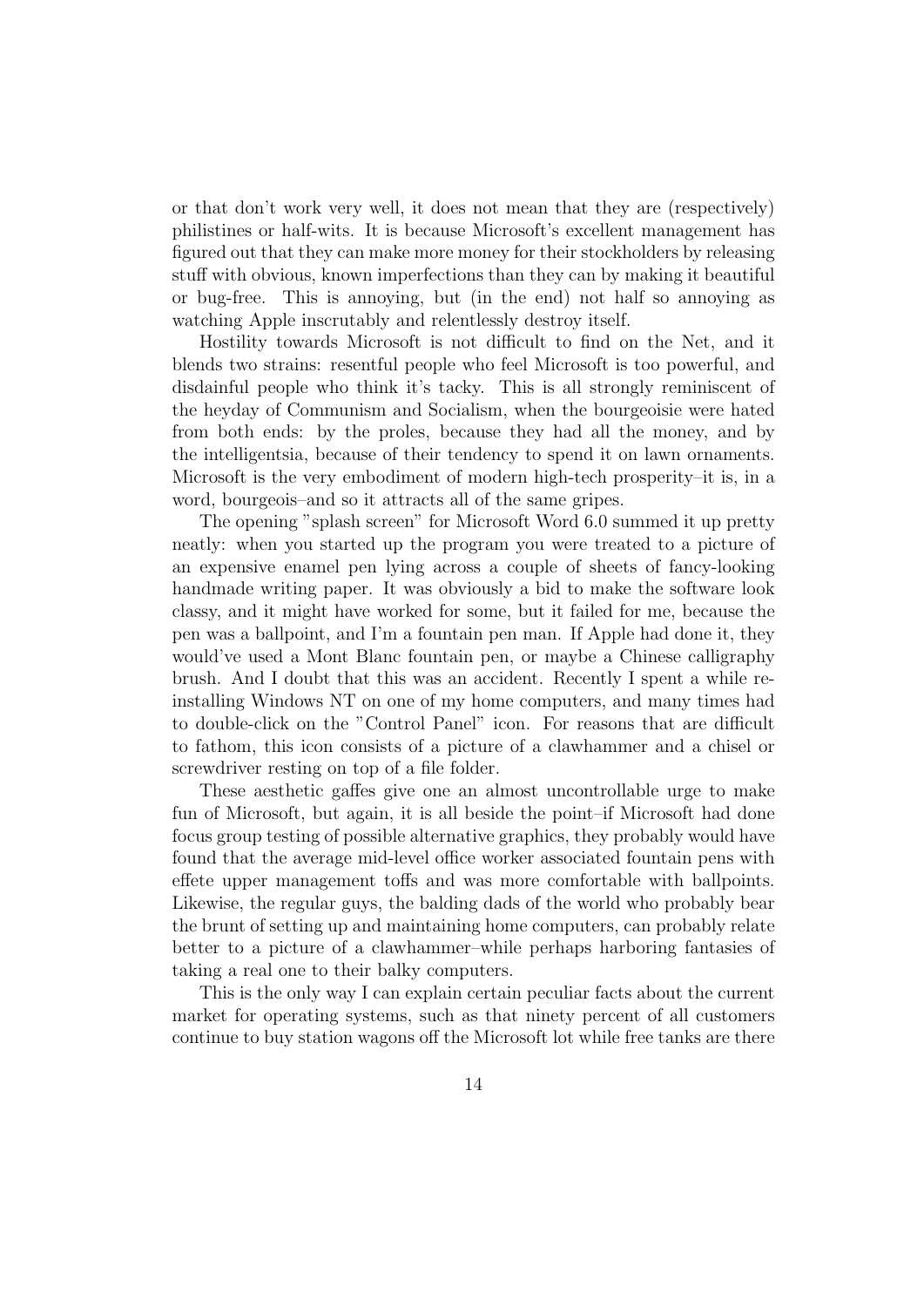for the taking, right across the street.

A string of ones and zeroes was not a difficult thing for Bill Gates to distribute, one he'd thought of the idea. The hard part was selling it– reassuring customers that they were actually getting something in return for their money.

Anyone who has ever bought a piece of software in a store has had the curiously deflating experience of taking the bright shrink-wrapped box home, tearing it open, finding that it's 95 percent air, throwing away all the little cards, party favors, and bits of trash, and loading the disk into the computer. The end result (after you've lost the disk) is nothing except some images on a computer screen, and some capabilities that weren't there before. Sometimes you don't even have that–you have a string of error messages instead. But your money is definitely gone. Now we are almost accustomed to this, but twenty years ago it was a very dicey business proposition. Bill Gates made it work anyway. He didn't make it work by selling the best software or offering the cheapest price. Instead he somehow got people to believe that they were receiving something in exchange for their money.

The streets of every city in the world are filled with those hulking, rattling station wagons. Anyone who doesn't own one feels a little weird, and wonders, in spite of himself, whether it might not be time to cease resistance and buy one; anyone who does, feels confident that he has acquired some meaningful possession, even on those days when the vehicle is up on a lift in an auto repair shop.

All of this is perfectly congruent with membership in the bourgeoisie, which is as much a mental, as a material state. And it explains why Microsoft is regularly attacked, on the Net, from both sides. People who are inclined to feel poor and oppressed construe everything Microsoft does as some sinister Orwellian plot. People who like to think of themselves as intelligent and informed technology users are driven crazy by the clunkiness of Windows.

Nothing is more annoying to sophisticated people to see someone who is rich enough to know better being tacky–unless it is to realize, a moment later, that they probably know they are tacky and they simply don't care and they are going to go on being tacky, and rich, and happy, forever. Microsoft therefore bears the same relationship to the Silicon Valley elite as the Beverly Hillbillies did to their fussy banker, Mr. Drysdale–who is irritated not so much by the fact that the Clampetts moved to his neighborhood as by the knowledge that, when Jethro is seventy years old, he's still going to be talking like a hillbilly and wearing bib overalls, and he's still going to be a lot richer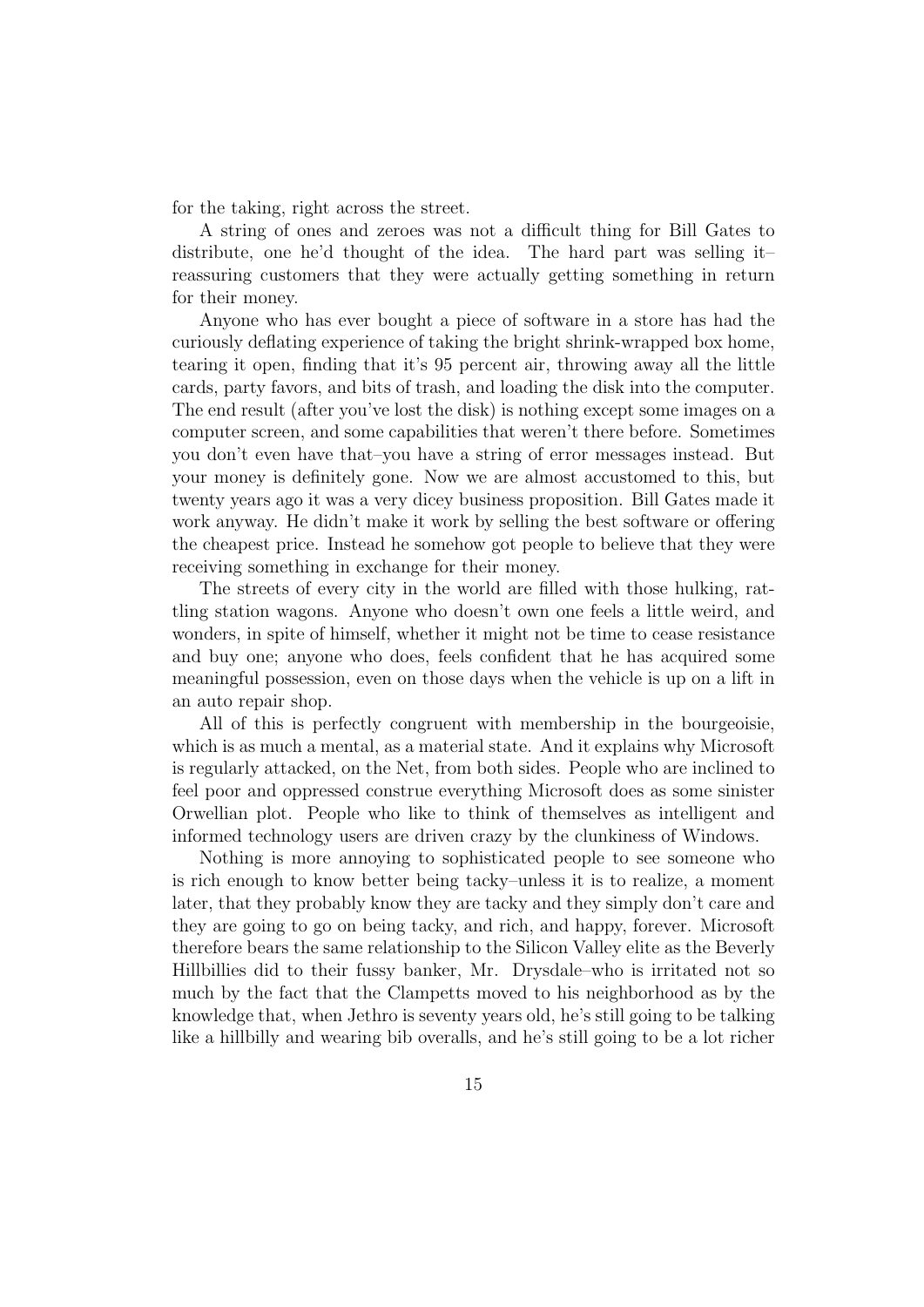than Mr. Drysdale.

Even the hardware that Windows ran on, when compared to the machines put out by Apple, looked like white-trash stuff, and still mostly does. The reason was that Apple was and is a hardware company, while Microsoft was and is a software company. Apple therefore had a monopoly on hardware that could run MacOS, whereas Windows-compatible hardware came out of a free market. The free market seems to have decided that people will not pay for cool-looking computers; PC hardware makers who hire designers to make their stuff look distinctive get their clocks cleaned by Taiwanese clone makers punching out boxes that look as if they belong on cinderblocks in front of someone's trailer. But Apple could make their hardware as pretty as they wanted to and simply pass the higher prices on to their besotted consumers, like me. Only last week (I am writing this sentence in early Jan. 1999) the technology sections of all the newspapers were filled with adulatory press coverage of how Apple had released the iMac in several happenin' new colors like Blueberry and Tangerine.

Apple has always insisted on having a hardware monopoly, except for a brief period in the mid-1990s when they allowed clone-makers to compete with them, before subsequently putting them out of business. Macintosh hardware was, consequently, expensive. You didn't open it up and fool around with it because doing so would void the warranty. In fact the first Mac was specifically designed to be difficult to open–you needed a kit of exotic tools, which you could buy through little ads that began to appear in the back pages of magazines a few months after the Mac came out on the market. These ads always had a certain disreputable air about them, like pitches for lock-picking tools in the backs of lurid detective magazines.

This monopolistic policy can be explained in at least three different ways.

THE CHARITABLE EXPLANATION is that the hardware monopoly policy reflected a drive on Apple's part to provide a seamless, unified blending of hardware, operating system, and software. There is something to this. It is hard enough to make an OS that works well on one specific piece of hardware, designed and tested by engineers who work down the hallway from you, in the same company. Making an OS to work on arbitrary pieces of hardware, cranked out by rabidly entrepeneurial clonemakers on the other side of the International Date Line, is very difficult, and accounts for much of the troubles people have using Windows.

THE FINANCIAL EXPLANATION is that Apple, unlike Microsoft, is and always has been a hardware company. It simply depends on revenue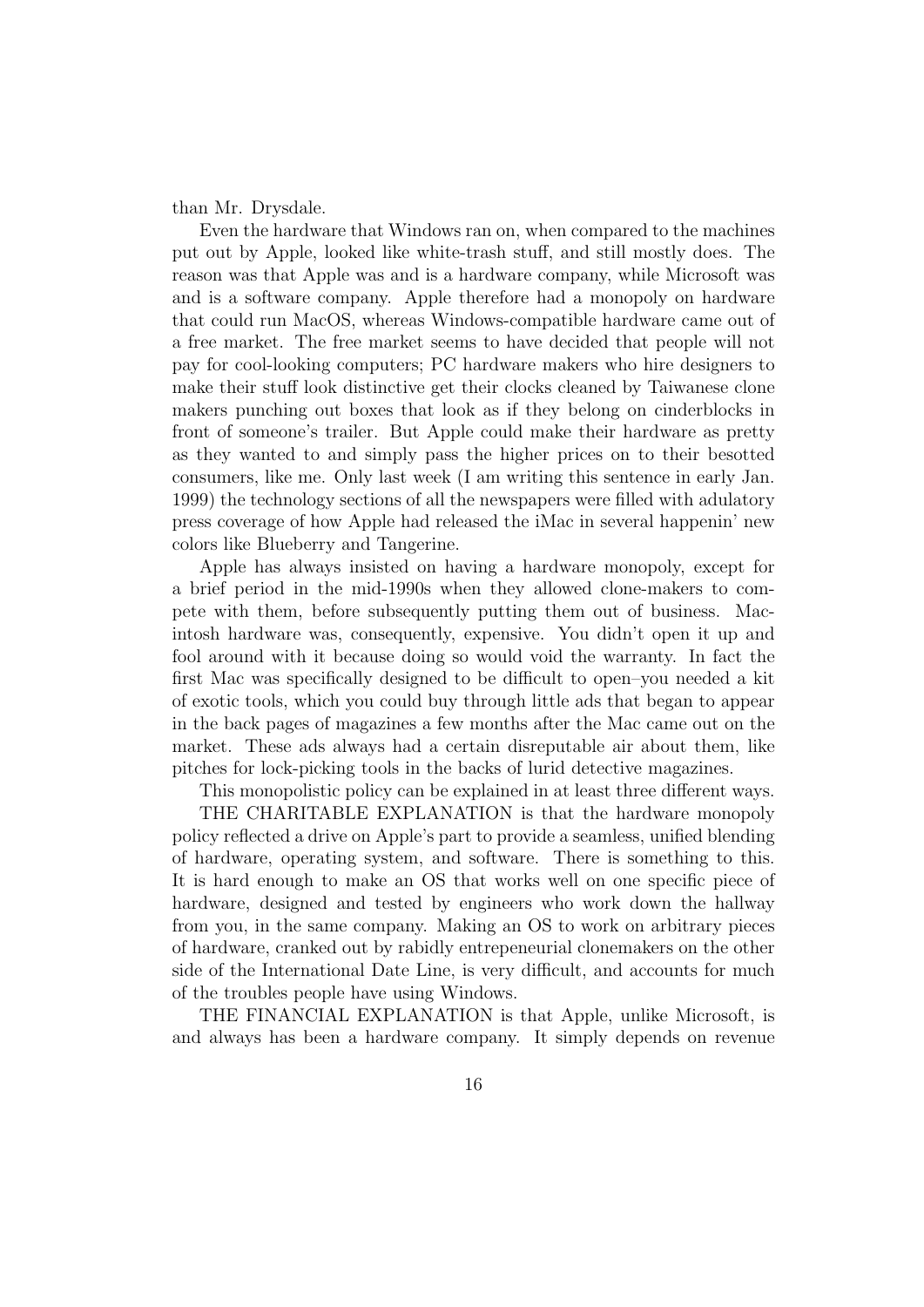from selling hardware, and cannot exist without it.

THE NOT-SO-CHARITABLE EXPLANATION has to do with Apple's corporate culture, which is rooted in Bay Area Baby Boomdom.

Now, since I'm going to talk for a moment about culture, full disclosure is probably in order, to protect myself against allegations of conflict of interest and ethical turpitude: (1) Geographically I am a Seattleite, of a Saturnine temperament, and inclined to take a sour view of the Dionysian Bay Area, just as they tend to be annoyed and appalled by us. (2) Chronologically I am a post-Baby Boomer. I feel that way, at least, because I never experienced the fun and exciting parts of the whole Boomer scene–just spent a lot of time dutifully chuckling at Boomers' maddeningly pointless anecdotes about just how stoned they got on various occasions, and politely fielding their assertions about how great their music was. But even from this remove it was possible to glean certain patterns, and one that recurred as regularly as an urban legend was the one about how someone would move into a commune populated by sandal-wearing, peace-sign flashing flower children, and eventually discover that, underneath this facade, the guys who ran it were actually control freaks; and that, as living in a commune, where much lip service was paid to ideals of peace, love and harmony, had deprived them of normal, socially approved outlets for their control-freakdom, it tended to come out in other, invariably more sinister, ways.

Applying this to the case of Apple Computer will be left as an exercise for the reader, and not a very difficult exercise.

It is a bit unsettling, at first, to think of Apple as a control freak, because it is completely at odds with their corporate image. Weren't these the guys who aired the famous Super Bowl ads showing suited, blindfolded executives marching like lemmings off a cliff? Isn't this the company that even now runs ads picturing the Dalai Lama (except in Hong Kong) and Einstein and other offbeat rebels?

It is indeed the same company, and the fact that they have been able to plant this image of themselves as creative and rebellious free-thinkers in the minds of so many intelligent and media-hardened skeptics really gives one pause. It is testimony to the insidious power of expensive slick ad campaigns and, perhaps, to a certain amount of wishful thinking in the minds of people who fall for them. It also raises the question of why Microsoft is so bad at PR, when the history of Apple demonstrates that, by writing large checks to good ad agencies, you can plant a corporate image in the minds of intelligent people that is completely at odds with reality. (The answer, for people who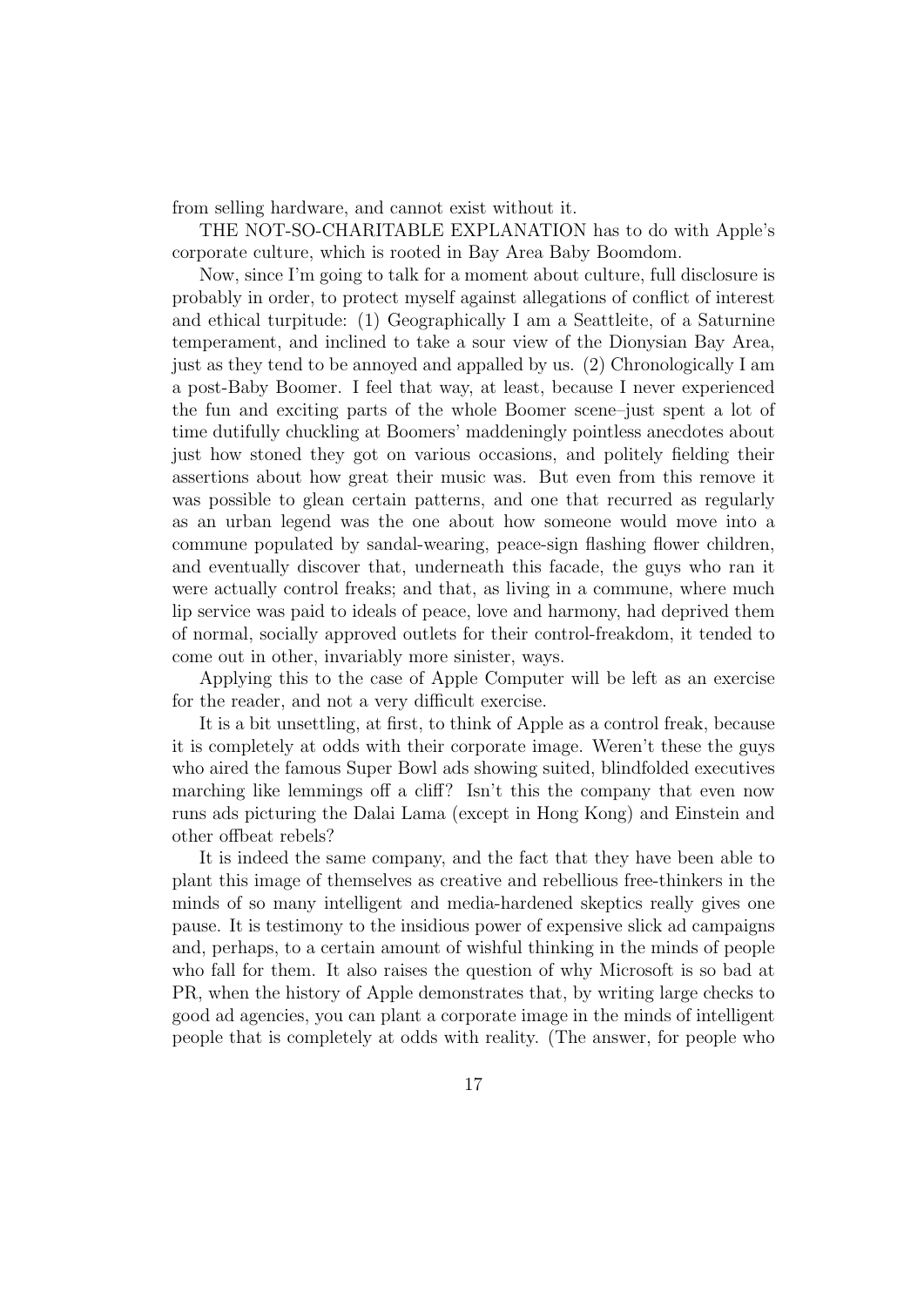don't like Damoclean questions, is that since Microsoft has won the hearts and minds of the silent majority–the bourgeoisie–they don't give a damn about having a slick image, any more then Dick Nixon did. "I want to believe,"–the mantra that Fox Mulder has pinned to his office wall in The X-Files–applies in different ways to these two companies; Mac partisans want to believe in the image of Apple purveyed in those ads, and in the notion that Macs are somehow fundamentally different from other computers, while Windows people want to believe that they are getting something for their money, engaging in a respectable business transaction).

In any event, as of 1987, both MacOS and Windows were out on the market, running on hardware platforms that were radically different from each other–not only in the sense that MacOS used Motorola CPU chips while Windows used Intel, but in the sense–then overlooked, but in the long run, vastly more significant–that the Apple hardware business was a rigid monopoly and the Windows side was a churning free-for-all.

But the full ramifications of this did not become clear until very recently– in fact, they are still unfolding, in remarkably strange ways, as I'll explain when we get to Linux. The upshot is that millions of people got accustomed to using GUIs in one form or another. By doing so, they made Apple/Microsoft a lot of money. The fortunes of many people have become bound up with the ability of these companies to continue selling products whose salability is very much open to question.

### 6 Honey-pot, Tar-pit, Whatever

When Gates and Allen invented the idea of selling software, they ran into criticism from both hackers and sober-sided businesspeople. Hackers understood that software was just information, and objected to the idea of selling it. These objections were partly moral. The hackers were coming out of the scientific and academic world where it is imperative to make the results of one's work freely available to the public. They were also partly practical; how can you sell something that can be easily copied? Businesspeople, who are polar opposites of hackers in so many ways, had objections of their own. Accustomed to selling toasters and insurance policies, they naturally had a difficult time understanding how a long collection of ones and zeroes could constitute a salable product.

Obviously Microsoft prevailed over these objections, and so did Apple.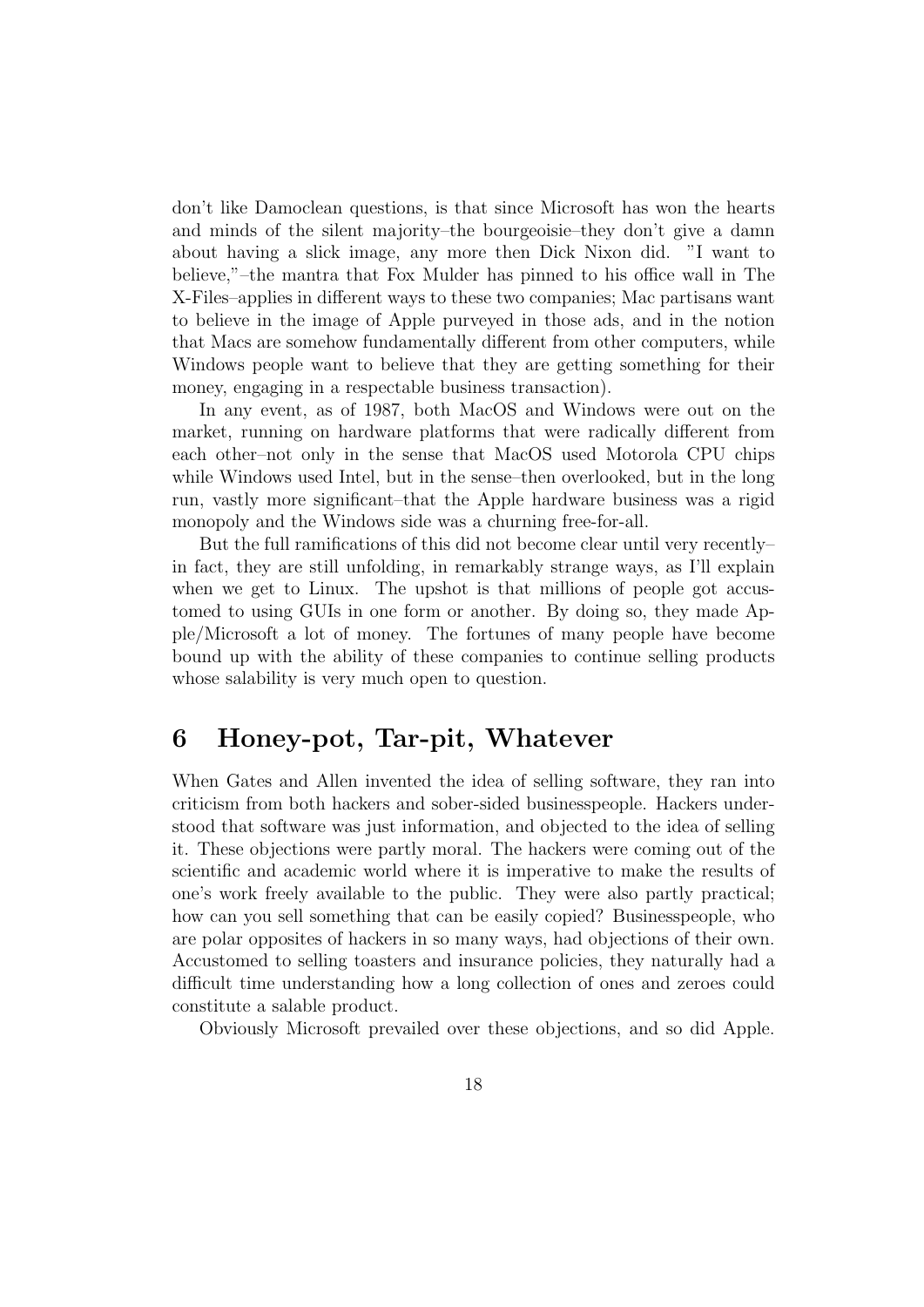But the objections still exist. The most hackerish of all the hackers, the Ur-hacker as it were, was and is Richard Stallman, who became so annoyed with the evil practice of selling software that, in 1984 (the same year that the Macintosh went on sale) he went off and founded something called the Free Software Foundation, which commenced work on something called GNU. Gnu is an acronym for Gnu's Not Unix, but this is a joke in more ways than one, because GNU most certainly IS Unix,. Because of trademark concerns ("Unix" is trademarked by  $AT\&T$ ) they simply could not claim that it was Unix, and so, just to be extra safe, they claimed that it wasn't. Notwithstanding the incomparable talent and drive possessed by Mr. Stallman and other GNU adherents, their project to build a free Unix to compete against Microsoft and Apple's OSes was a little bit like trying to dig a subway system with a teaspoon. Until, that is, the advent of Linux, which I will get to later.

But the basic idea of re-creating an operating system from scratch was perfectly sound and completely doable. It has been done many times. It is inherent in the very nature of operating systems.

Operating systems are not strictly necessary. There is no reason why a sufficiently dedicated coder could not start from nothing with every project and write fresh code to handle such basic, low-level operations as controlling the read/write heads on the disk drives and lighting up pixels on the screen. The very first computers had to be programmed in this way. But since nearly every program needs to carry out those same basic operations, this approach would lead to vast duplication of effort.

Nothing is more disagreeable to the hacker than duplication of effort. The first and most important mental habit that people develop when they learn how to write computer programs is to generalize, generalize, generalize. To make their code as modular and flexible as possible, breaking large problems down into small subroutines that can be used over and over again in different contexts. Consequently, the development of operating systems, despite being technically unnecessary, was inevitable. Because at its heart, an operating system is nothing more than a library containing the most commonly used code, written once (and hopefully written well) and then made available to every coder who needs it.

So a proprietary, closed, secret operating system is a contradiction in terms. It goes against the whole point of having an operating system. And it is impossible to keep them secret anyway. The source code–the original lines of text written by the programmers–can be kept secret. But an OS as a whole is a collection of small subroutines that do very specific, very clearly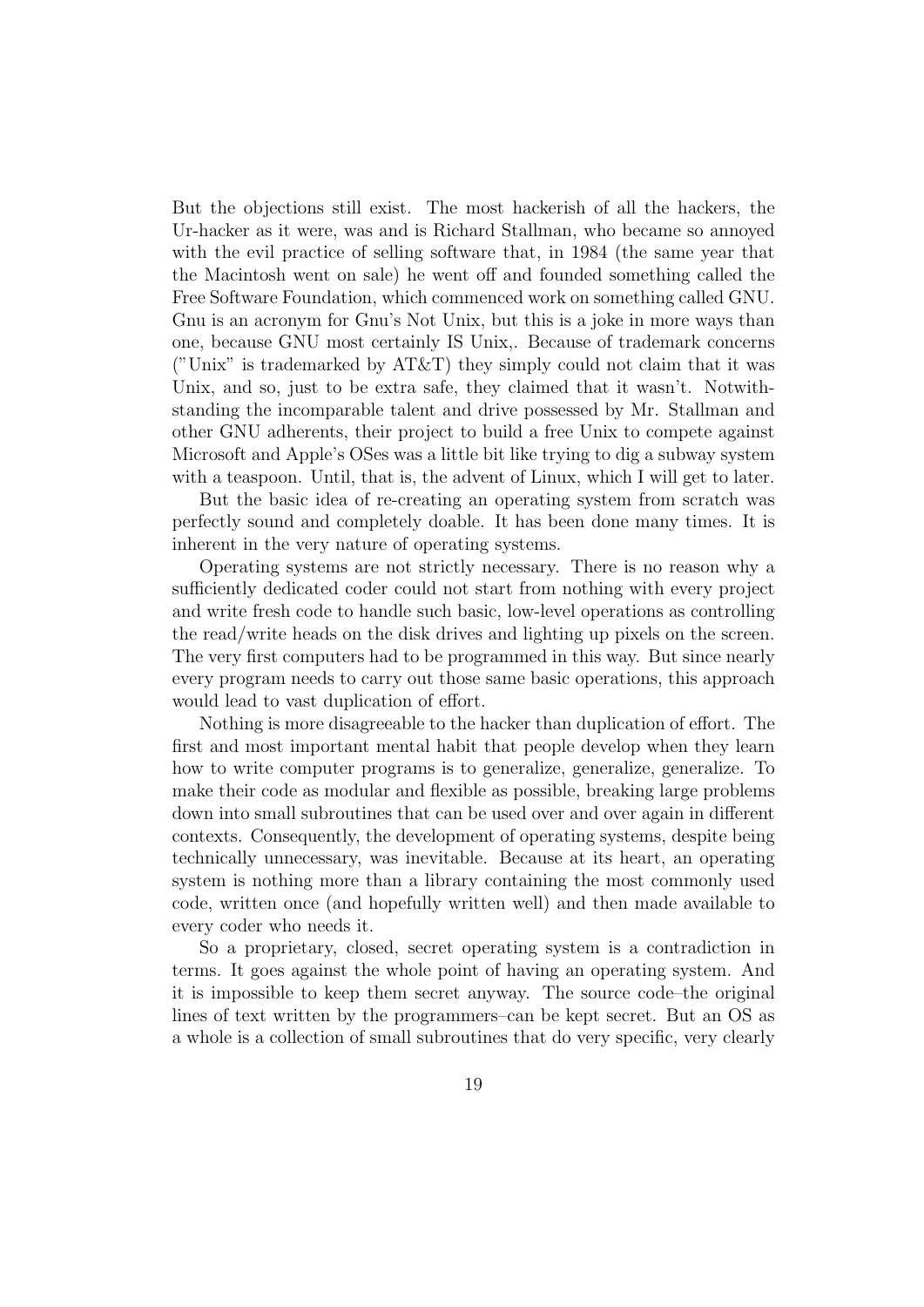defined jobs. Exactly what those subroutines do has to be made public, quite explicitly and exactly, or else the OS is completely useless to programmers; they can't make use of those subroutines if they don't have a complete and perfect understanding of what the subroutines do.

The only thing that isn't made public is exactly how the subroutines do what they do. But once you know what a subroutine does, it's generally quite easy (if you are a hacker) to write one of your own that does exactly the same thing. It might take a while, and it is tedious and unrewarding, but in most cases it's not really hard.

What's hard, in hacking as in fiction, is not writing; it's deciding what to write. And the vendors of commercial OSes have already decided, and published their decisions.

This has been generally understood for a long time. MS-DOS was duplicated, functionally, by a rival product, written from scratch, called ProDOS, that did all of the same things in pretty much the same way. In other words, another company was able to write code that did all of the same things as MS-DOS and sell it at a profit. If you are using the Linux OS, you can get a free program called WINE which is a windows emulator; that is, you can open up a window on your desktop that runs windows programs. It means that a completely functional Windows OS has been recreated inside of Unix, like a ship in a bottle. And Unix itself, which is vastly more sophisticated than MS-DOS, has been built up from scratch many times over. Versions of it are sold by Sun, Hewlett-Packard, AT&T, Silicon Graphics, IBM, and others.

People have, in other words, been re-writing basic OS code for so long that all of the technology that constituted an "operating system" in the traditional (pre-GUI) sense of that phrase is now so cheap and common that it's literally free. Not only could Gates and Allen not sell MS-DOS today, they could not even give it away, because much more powerful OSes are already being given away. Even the original Windows (which was the only windows until 1995) has become worthless, in that there is no point in owning something that can be emulated inside of Linux–which is, itself, free.

In this way the OS business is very different from, say, the car business. Even an old rundown car has some value. You can use it for making runs to the dump, or strip it for parts. It is the fate of manufactured goods to slowly and gently depreciate as they get old and have to compete against more modern products.

But it is the fate of operating systems to become free.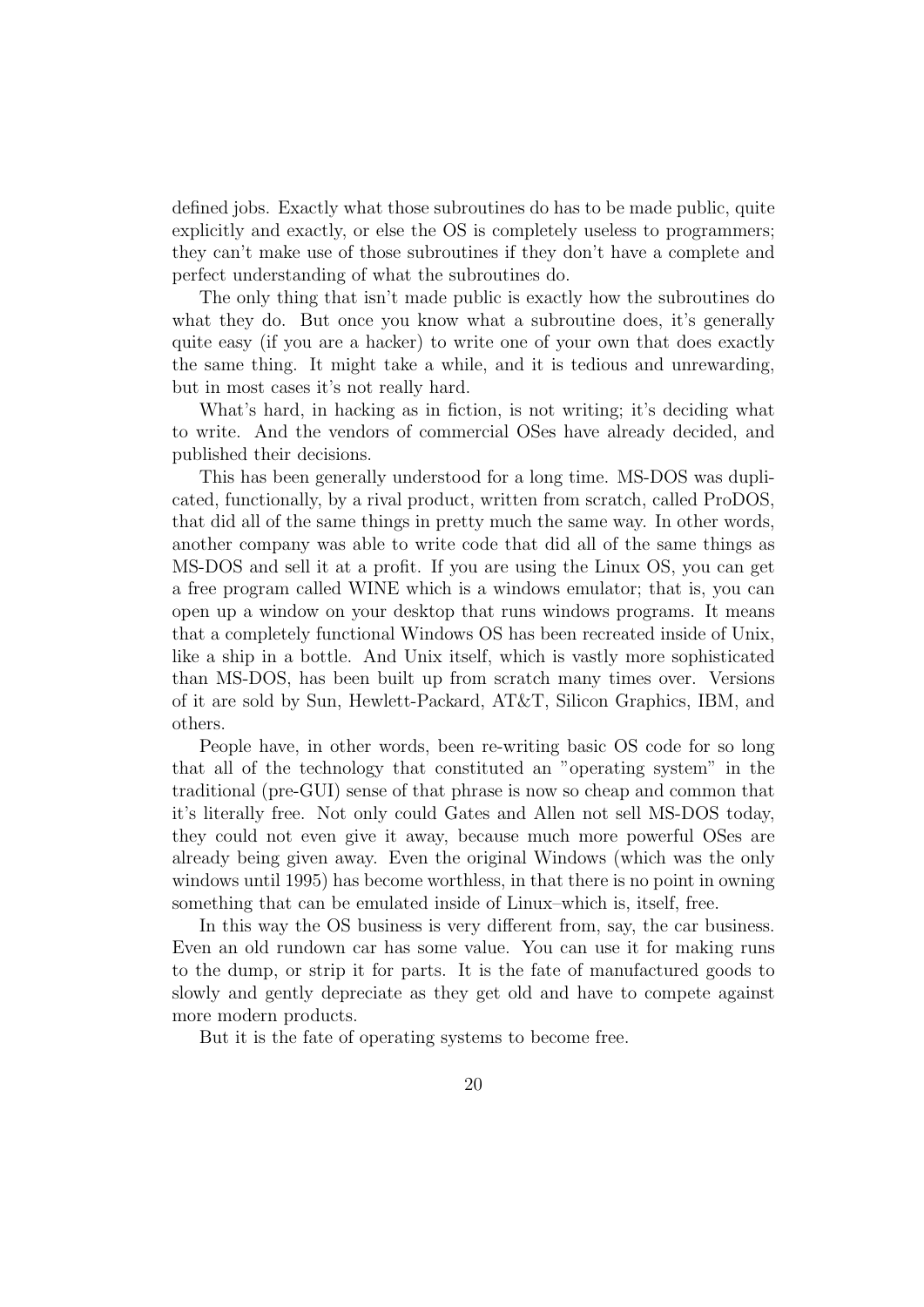Microsoft is a great software applications company. Applications–such as Microsoft Word–are an area where innovation brings real, direct, tangible benefits to users. The innovations might be new technology straight from the research department, or they might be in the category of bells and whistles, but in any event they are frequently useful and they seem to make users happy. And Microsoft is in the process of becoming a great research company. But Microsoft is not such a great operating systems company. And this is not necessarily because their operating systems are all that bad from a purely technological standpoint. Microsoft's OSes do have their problems, sure, but they are vastly better than they used to be, and they are adequate for most people.

Why, then, do I say that Microsoft is not such a great operating systems company? Because the very nature of operating systems is such that it is senseless for them to be developed and owned by a specific company. It's a thankless job to begin with. Applications create possibilities for millions of credulous users, whereas OSes impose limitations on thousands of grumpy coders, and so OS-makers will forever be on the shit-list of anyone who counts for anything in the high-tech world. Applications get used by people whose big problem is understanding all of their features, whereas OSes get hacked by coders who are annoyed by their limitations. The OS business has been good to Microsoft only insofar as it has given them the money they needed to launch a really good applications software business and to hire a lot of smart researchers. Now it really ought to be jettisoned, like a spent booster stage from a rocket. The big question is whether Microsoft is capable of doing this. Or is it addicted to OS sales in the same way as Apple is to selling hardware?

Keep in mind that Apple's ability to monopolize its own hardware supply was once cited, by learned observers, as a great advantage over Microsoft. At the time, it seemed to place them in a much stronger position. In the end, it nearly killed them, and may kill them yet. The problem, for Apple, was that most of the world's computer users ended up owning cheaper hardware. But cheap hardware couldn't run MacOS, and so these people switched to Windows.

Replace "hardware" with "operating systems," and "Apple" with "Microsoft" and you can see the same thing about to happen all over again. Microsoft dominates the OS market, which makes them money and seems like a great idea for now. But cheaper and better OSes are available, and they are growingly popular in parts of the world that are not so saturated with computers as the US. Ten years from now, most of the world's computer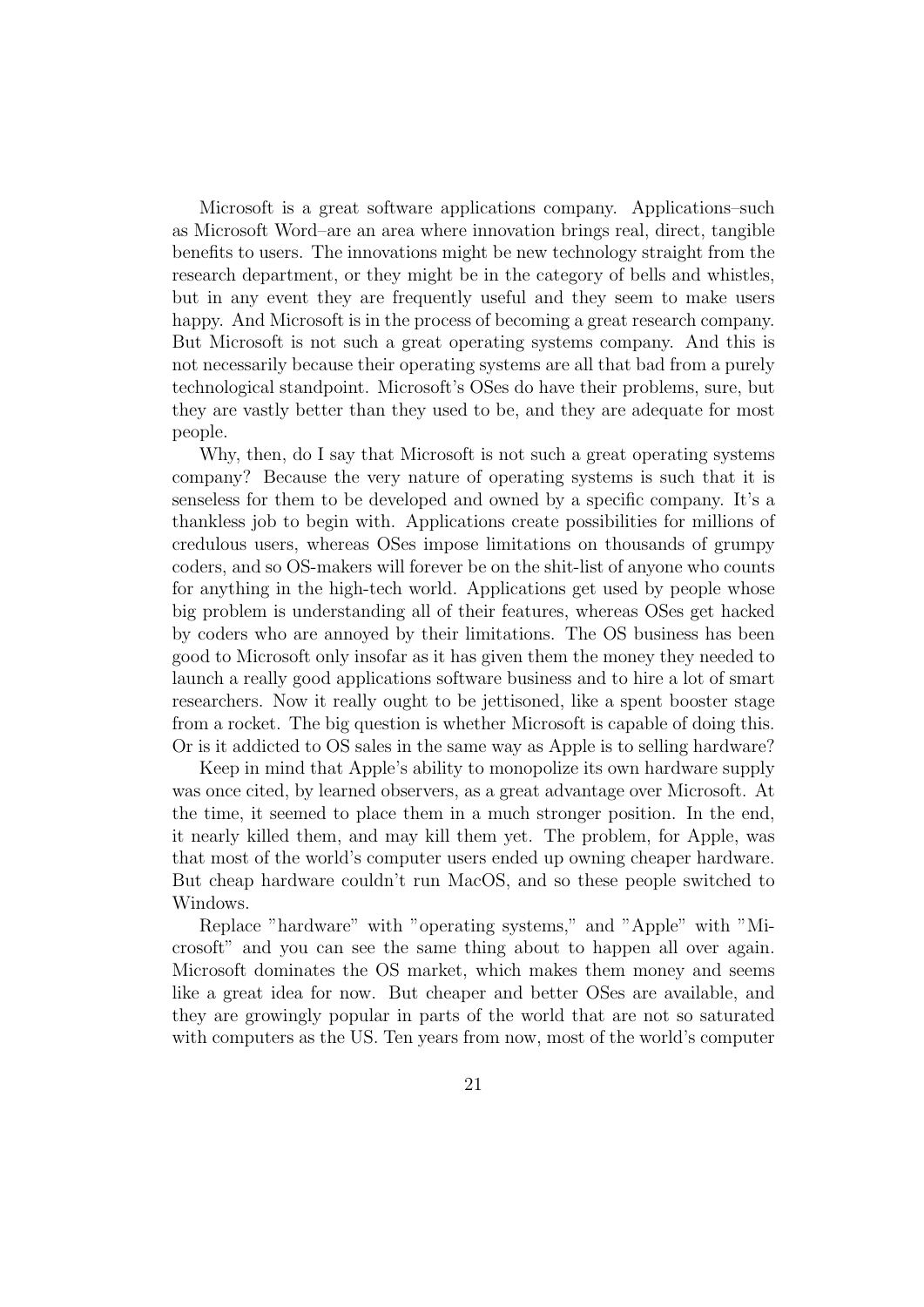users may end up owning these cheaper OSes. But these OSes do not, for the time being, run any Microsoft applications, and so these people will use something else.

To put it more directly: every time someone decides to use a non-Microsoft OS, Microsoft's OS division, obviously, loses a customer. But, as things stand now, Microsoft's applications division loses a customer too. This is not such a big deal as long as almost everyone uses Microsoft OSes. But as soon as Windows' market share begins to slip, the math starts to look pretty dismal for the people in Redmond.

This argument could be countered by saying that Microsoft could simply re-compile its applications to run under other OSes. But this strategy goes against most normal corporate instincts. Again the case of Apple is instructive. When things started to go south for Apple, they should have ported their OS to cheap PC hardware. But they didn't. Instead, they tried to make the most of their brilliant hardware, adding new features and expanding the product line. But this only had the effect of making their OS more dependent on these special hardware features, which made it worse for them in the end.

Likewise, when Microsoft's position in the OS world is threatened, their corporate instincts will tell them to pile more new features into their operating systems, and then re-jigger their software applications to exploit those special features. But this will only have the effect of making their applications dependent on an OS with declining market share, and make it worse for them in the end.

The operating system market is a death-trap, a tar-pit, a slough of despond. There are only two reasons to invest in Apple and Microsoft. (1) each of these companies is in what we would call a co-dependency relationship with their customers. The customers Want To Believe, and Apple and Microsoft know how to give them what they want. (2) each company works very hard to add new features to their OSes, which works to secure customer loyalty, at least for a little while.

Accordingly, most of the remainder of this essay will be about those two topics.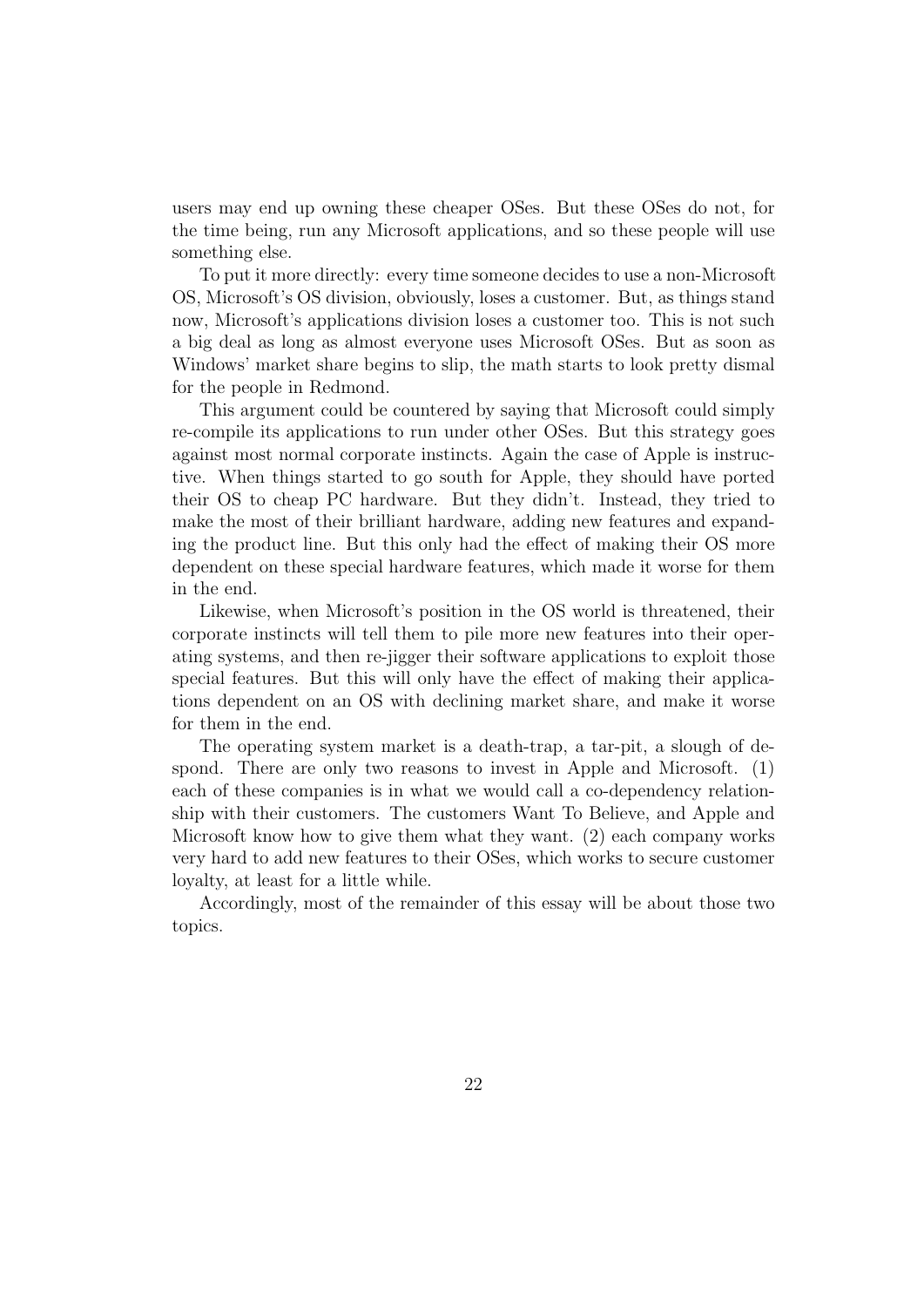#### 7 The Technosphere

Unix is the only OS remaining whose GUI (a vast suite of code called the X Windows System) is separate from the OS in the old sense of the phrase. This is to say that you can run Unix in pure command-line mode if you want to, with no windows, icons, mouses, etc. whatsoever, and it will still be Unix and capable of doing everything Unix is supposed to do. But the other OSes: MacOS, the Windows family, and BeOS, have their GUIs tangled up with the old-fashioned OS functions to the extent that they have to run in GUI mode, or else they are not really running. So it's no longer really possible to think of GUIs as being distinct from the OS; they're now an inextricable part of the OSes that they belong to–and they are by far the largest part, and by far the most expensive and difficult part to create.

There are only two ways to sell a product: price and features. When OSes are free, OS companies cannot compete on price, and so they compete on features. This means that they are always trying to outdo each other writing code that, until recently, was not considered to be part of an OS at all: stuff like GUIs. This explains a lot about how these companies behave.

It explains why Microsoft added a browser to their OS, for example. It is easy to get free browsers, just as to get free OSes. If browsers are free, and OSes are free, it would seem that there is no way to make money from browsers or OSes. But if you can integrate a browser into the OS and thereby imbue both of them with new features, you have a salable product.

Setting aside, for the moment, the fact that this makes government antitrust lawyers really mad, this strategy makes sense. At least, it makes sense if you assume (as Microsoft's management appears to) that the OS has to be protected at all costs. The real question is whether every new technological trend that comes down the pike ought to be used as a crutch to maintain the OS's dominant position. Confronted with the Web phenomenon, Microsoft had to develop a really good web browser, and they did. But then they had a choice: they could have made that browser work on many different OSes, which would give Microsoft a strong position in the Internet world no matter what happened to their OS market share. Or they could make the browser one with the OS, gambling that this would make the OS look so modern and sexy that it would help to preserve their dominance in that market. The problem is that when Microsoft's OS position begins to erode (and since it is currently at something like ninety percent, it can't go anywhere but down) it will drag everything else down with it.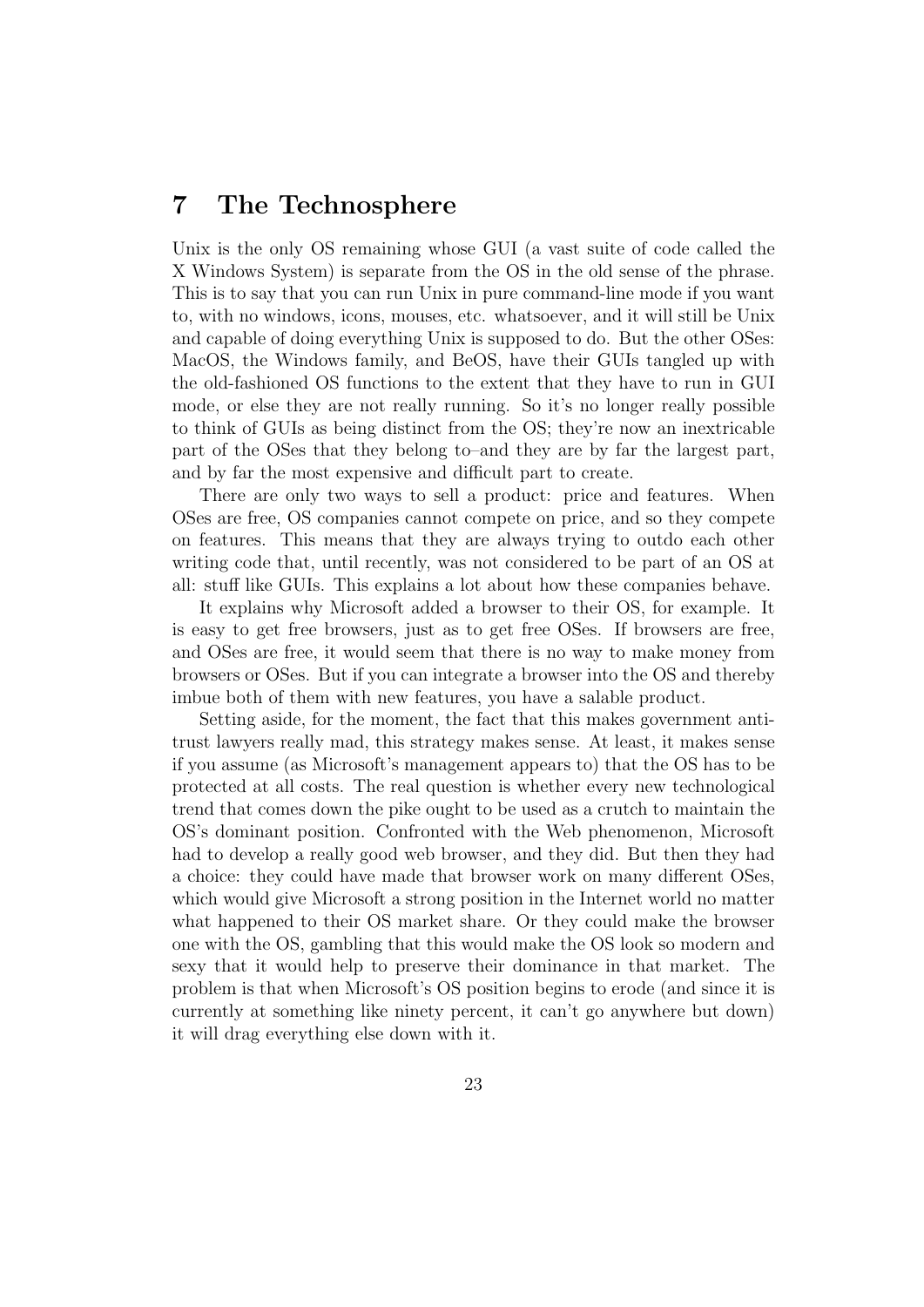In your high school geology class you probably were taught that all life on earth exists in a paper-thin shell called the biosphere, which is trapped between thousands of miles of dead rock underfoot, and cold dead radioactive empty space above. Companies that sell OSes exist in a sort of technosphere. Underneath is technology that has already become free. Above is technology that has yet to be developed, or that is too crazy and speculative to be productized just yet. Like the Earth's biosphere, the technosphere is very thin compared to what is above and what is below.

But it moves a lot faster. In various parts of our world, it is possible to go and visit rich fossil beds where skeleton lies piled upon skeleton, recent ones on top and more ancient ones below. In theory they go all the way back to the first single-celled organisms. And if you use your imagination a bit, you can understand that, if you hang around long enough, you'll become fossilized there too, and in time some more advanced organism will become fossilized on top of you.

The fossil record–the La Brea Tar Pit–of software technology is the Internet. Anything that shows up there is free for the taking (possibly illegal, but free). Executives at companies like Microsoft must get used to the experience–unthinkable in other industries–of throwing millions of dollars into the development of new technologies, such as Web browsers, and then seeing the same or equivalent software show up on the Internet two years, or a year, or even just a few months, later.

By continuing to develop new technologies and add features onto their products they can keep one step ahead of the fossilization process, but on certain days they must feel like mammoths caught at La Brea, using all their energies to pull their feet, over and over again, out of the sucking hot tar that wants to cover and envelop them.

Survival in this biosphere demands sharp tusks and heavy, stomping feet at one end of the organization, and Microsoft famously has those. But trampling the other mammoths into the tar can only keep you alive for so long. The danger is that in their obsession with staying out of the fossil beds, these companies will forget about what lies above the biosphere: the realm of new technology. In other words, they must hang onto their primitive weapons and crude competitive instincts, but also evolve powerful brains. This appears to be what Microsoft is doing with its research division, which has been hiring smart people right and left (Here I should mention that although I know, and socialize with, several people in that company's research division, we never talk about business issues and I have little to no idea what the hell they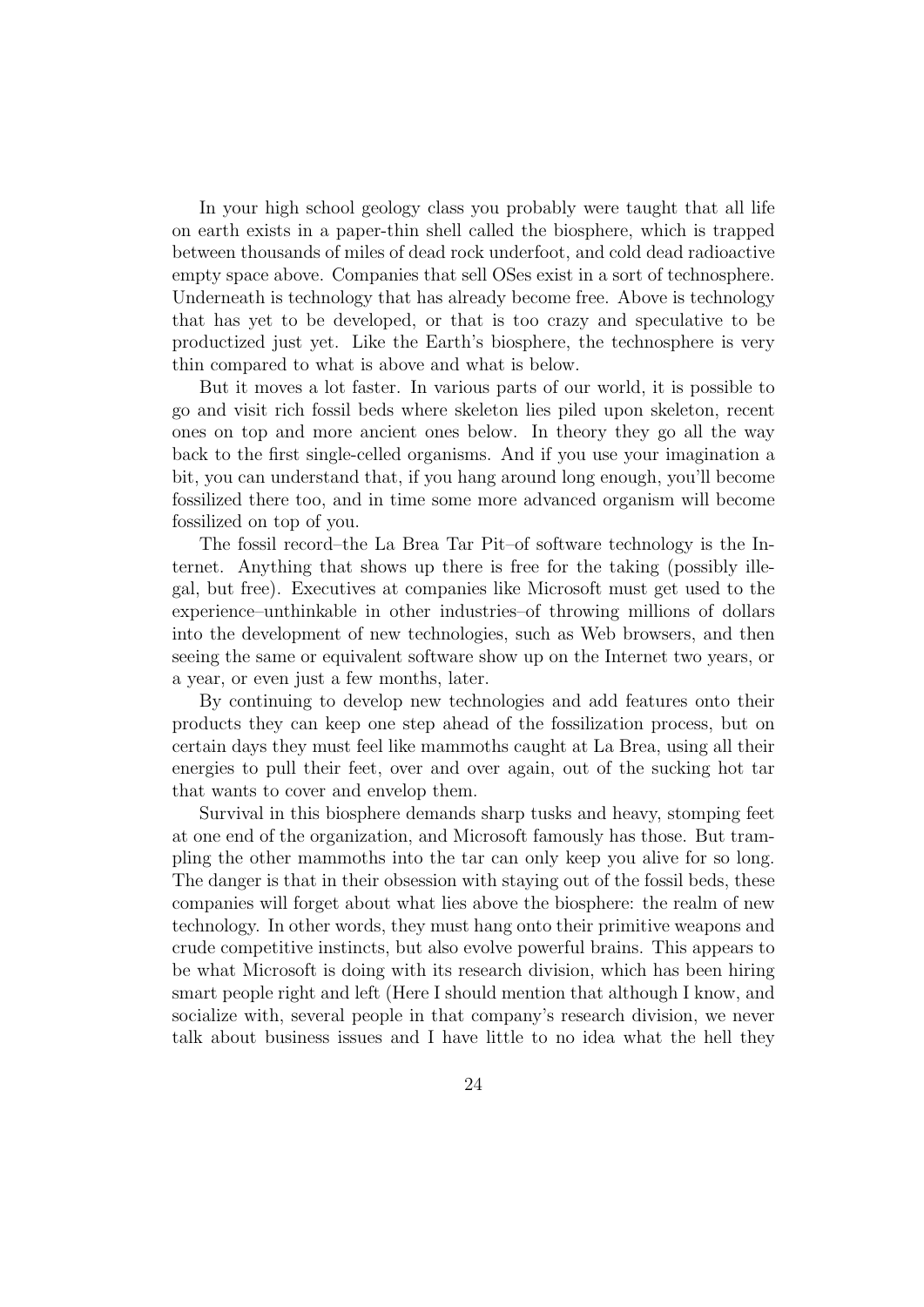are up to. I have learned much more about Microsoft by using the Linux operating system than I ever would have done by using Windows).

Never mind how Microsoft used to make money; today, it is making its money on a kind of temporal arbitrage. "Arbitrage," in the usual sense, means to make money by taking advantage of differences in the price of something between different markets. It is spatial, in other words, and hinges on the arbitrageur knowing what is going on simultaneously in different places. Microsoft is making money by taking advantage of differences in the price of technology in different times. Temporal arbitrage, if I may coin a phrase, hinges on the arbitrageur knowing what technologies people will pay money for next year, and how soon afterwards those same technologies will become free. What spatial and temporal arbitrage have in common is that both hinge on the arbitrageur's being extremely well-informed; one about price gradients across space at a given time, and the other about price gradients over time in a given place.

So Apple/Microsoft shower new features upon their users almost daily, in the hopes that a steady stream of genuine technical innovations, combined with the "I want to believe" phenomenon, will prevent their customers from looking across the road towards the cheaper and better OSes that are available to them. The question is whether this makes sense in the long run. If Microsoft is addicted to OSes as Apple is to hardware, then they will bet the whole farm on their OSes, and tie all of their new applications and technologies to them. Their continued survival will then depend on these two things: adding more features to their OSes so that customers will not switch to the cheaper alternatives, and maintaining the image that, in some mysterious way, gives those customers the feeling that they are getting something for their money.

The latter is a truly strange and interesting cultural phenomenon.

#### 8 The Interface Culture

A few years ago I walked into a grocery store somewhere and was presented with the following tableau vivant: near the entrance a young couple were standing in front of a large cosmetics display. The man was stolidly holding a shopping basket between his hands while his mate raked blister-packs of makeup off the display and piled them in. Since then I've always thought of that man as the personification of an interesting human tendency: not only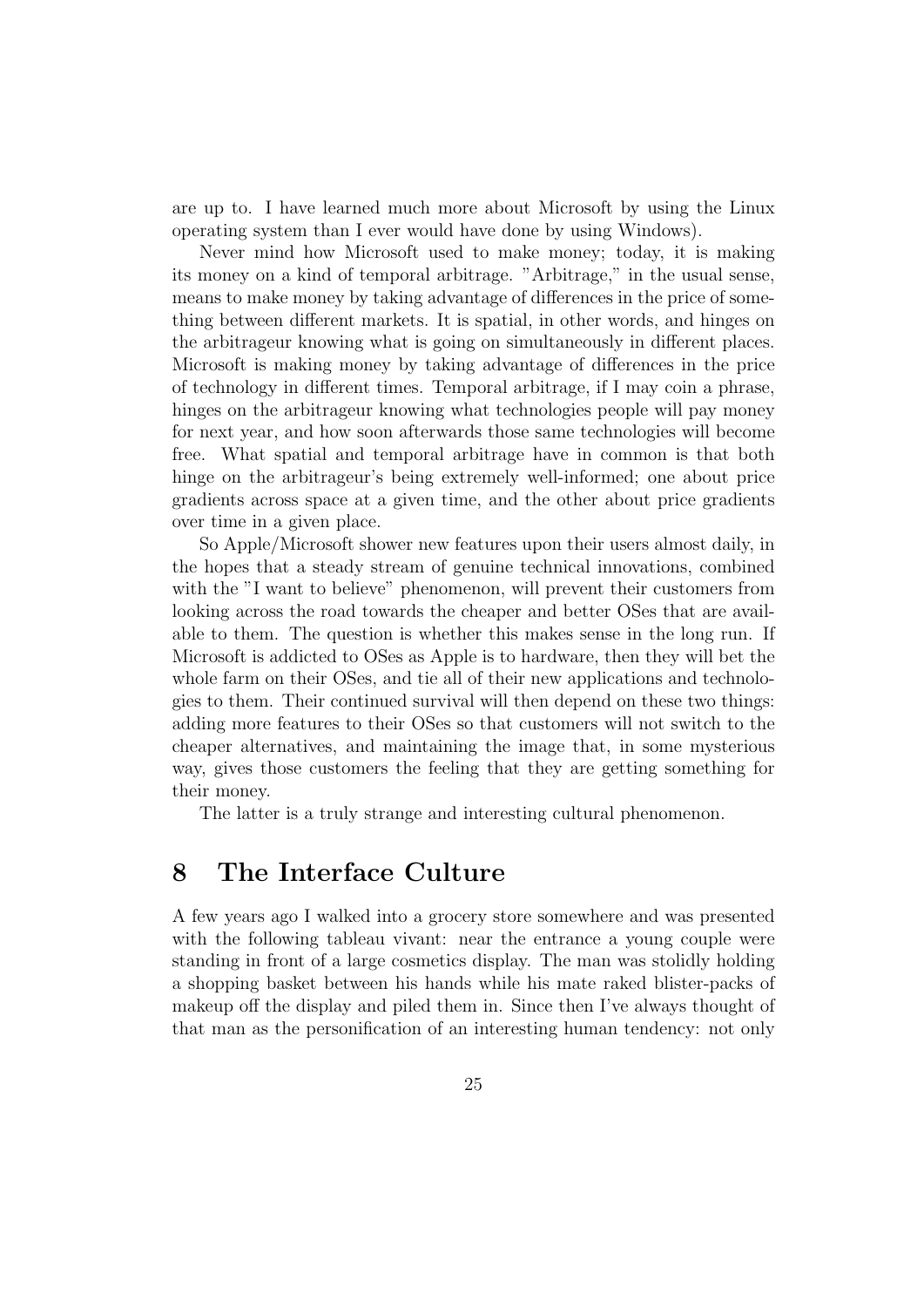are we not offended to be dazzled by manufactured images, but we like it. We practically insist on it. We are eager to be complicit in our own dazzlement: to pay money for a theme park ride, vote for a guy who's obviously lying to us, or stand there holding the basket as it's filled up with cosmetics.

I was in Disney World recently, specifically the part of it called the Magic Kingdom, walking up Main Street USA. This is a perfect gingerbready Victorian small town that culminates in a Disney castle. It was very crowded; we shuffled rather than walked. Directly in front of me was a man with a camcorder. It was one of the new breed of camcorders where instead of peering through a viewfinder you gaze at a flat-panel color screen about the size of a playing card, which televises live coverage of whatever the camcorder is seeing. He was holding the appliance close to his face, so that it obstructed his view. Rather than go see a real small town for free, he had paid money to see a pretend one, and rather than see it with the naked eye he was watching it on television.

And rather than stay home and read a book, I was watching him.

Americans' preference for mediated experiences is obvious enough, and I'm not going to keep pounding it into the ground. I'm not even going to make snotty comments about it–after all, I was at Disney World as a paying customer. But it clearly relates to the colossal success of GUIs and so I have to talk about it some. Disney does mediated experiences better than anyone. If they understood what OSes are, and why people use them, they could crush Microsoft in a year or two.

In the part of Disney World called the Animal Kingdom there is a new attraction, slated to open in March 1999, called the Maharajah Jungle Trek. It was open for sneak previews when I was there. This is a complete stone-bystone reproduction of a hypothetical ruin in the jungles of India. According to its backstory, it was built by a local rajah in the 16th Century as a game reserve. He would go there with his princely guests to hunt Bengal tigers. As time went on it fell into disrepair and the tigers and monkeys took it over; eventually, around the time of India's independence, it became a government wildlife reserve, now open to visitors.

The place looks more like what I have just described than any actual building you might find in India. All the stones in the broken walls are weathered as if monsoon rains had been trickling down them for centuries, the paint on the gorgeous murals is flaked and faded just so, and Bengal tigers loll amid stumps of broken columns. Where modern repairs have been made to the ancient structure, they've been done, not as Disney's engineers would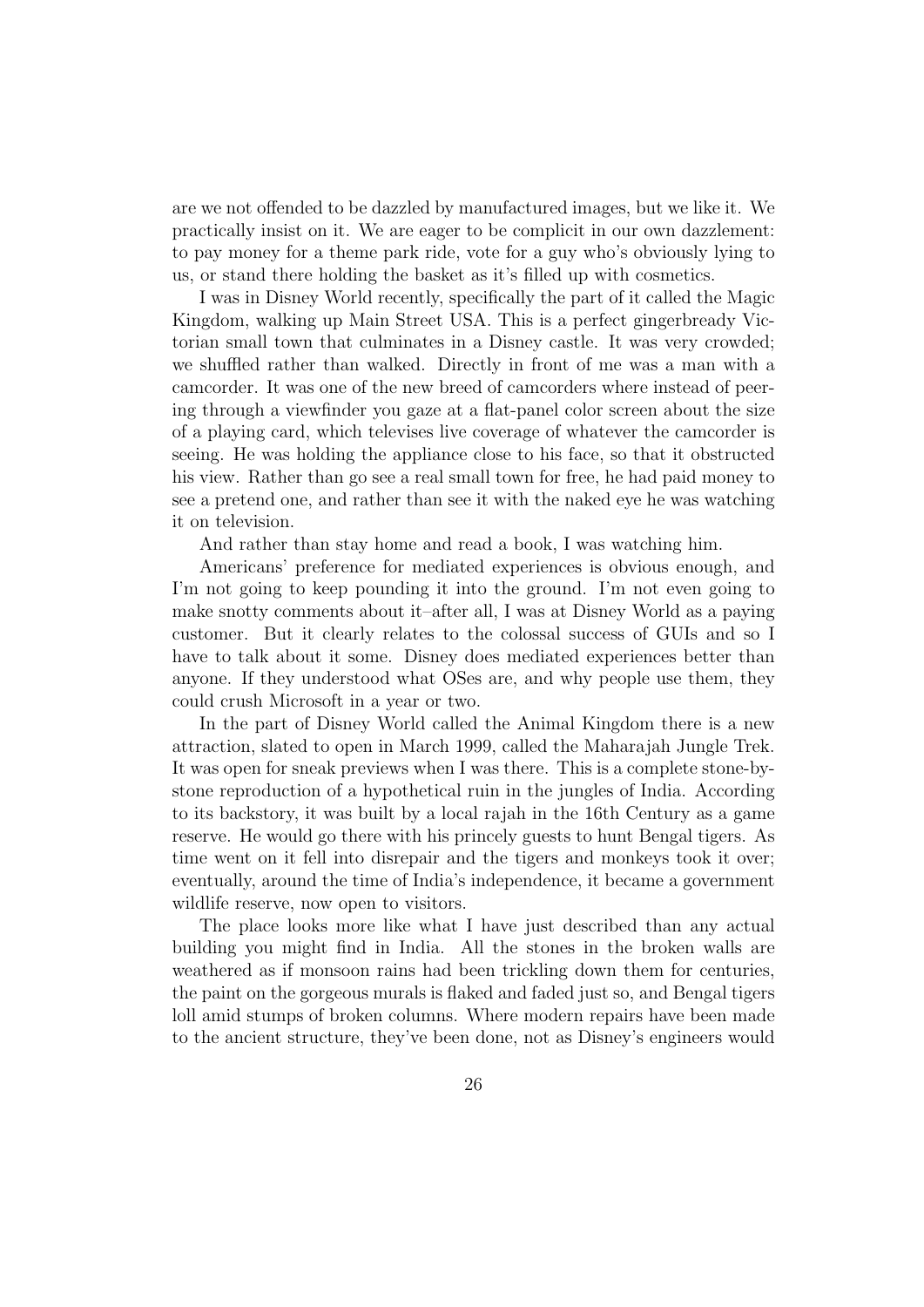do them, but as thrifty Indian janitors would–with hunks of bamboo and rust-spotted hunks of rebar. The rust is painted on, or course, and protected from real rust by a plastic clear-coat, but you can't tell unless you get down on your knees.

In one place you walk along a stone wall with a series of old pitted friezes carved into it. One end of the wall has broken off and settled into the earth, perhaps because of some long-forgotten earthquake, and so a broad jagged crack runs across a panel or two, but the story is still readable: first, primordial chaos leads to a flourishing of many animal species. Next, we see the Tree of Life surrounded by diverse animals. This is an obvious allusion (or, in showbiz lingo, a tie-in) to the gigantic Tree of Life that dominates the center of Disney's Animal Kingdom just as the Castle dominates the Magic Kingdom or the Sphere does Epcot. But it's rendered in historically correct style and could probably fool anyone who didn't have a Ph.D. in Indian art history.

The next panel shows a mustachioed H. sapiens chopping down the Tree of Life with a scimitar, and the animals fleeing every which way. The one after that shows the misguided human getting walloped by a tidal wave, part of a latter-day Deluge presumably brought on by his stupidity.

The final panel, then, portrays the Sapling of Life beginning to grow back, but now Man has ditched the edged weapon and joined the other animals in standing around to adore and praise it.

It is, in other words, a prophecy of the Bottleneck: the scenario, commonly espoused among modern-day environmentalists, that the world faces an upcoming period of grave ecological tribulations that will last for a few decades or centuries and end when we find a new harmonious modus vivendi with Nature.

Taken as a whole the frieze is a pretty brilliant piece of work. Obviously it's not an ancient Indian ruin, and some person or people now living deserve credit for it. But there are no signatures on the Maharajah's game reserve at Disney World. There are no signatures on anything, because it would ruin the whole effect to have long strings of production credits dangling from every custom-worn brick, as they do from Hollywood movies.

Among Hollywood writers, Disney has the reputation of being a real wicked stepmother. It's not hard to see why. Disney is in the business of putting out a product of seamless illusion–a magic mirror that reflects the world back better than it really is. But a writer is literally talking to his or her readers, not just creating an ambience or presenting them with something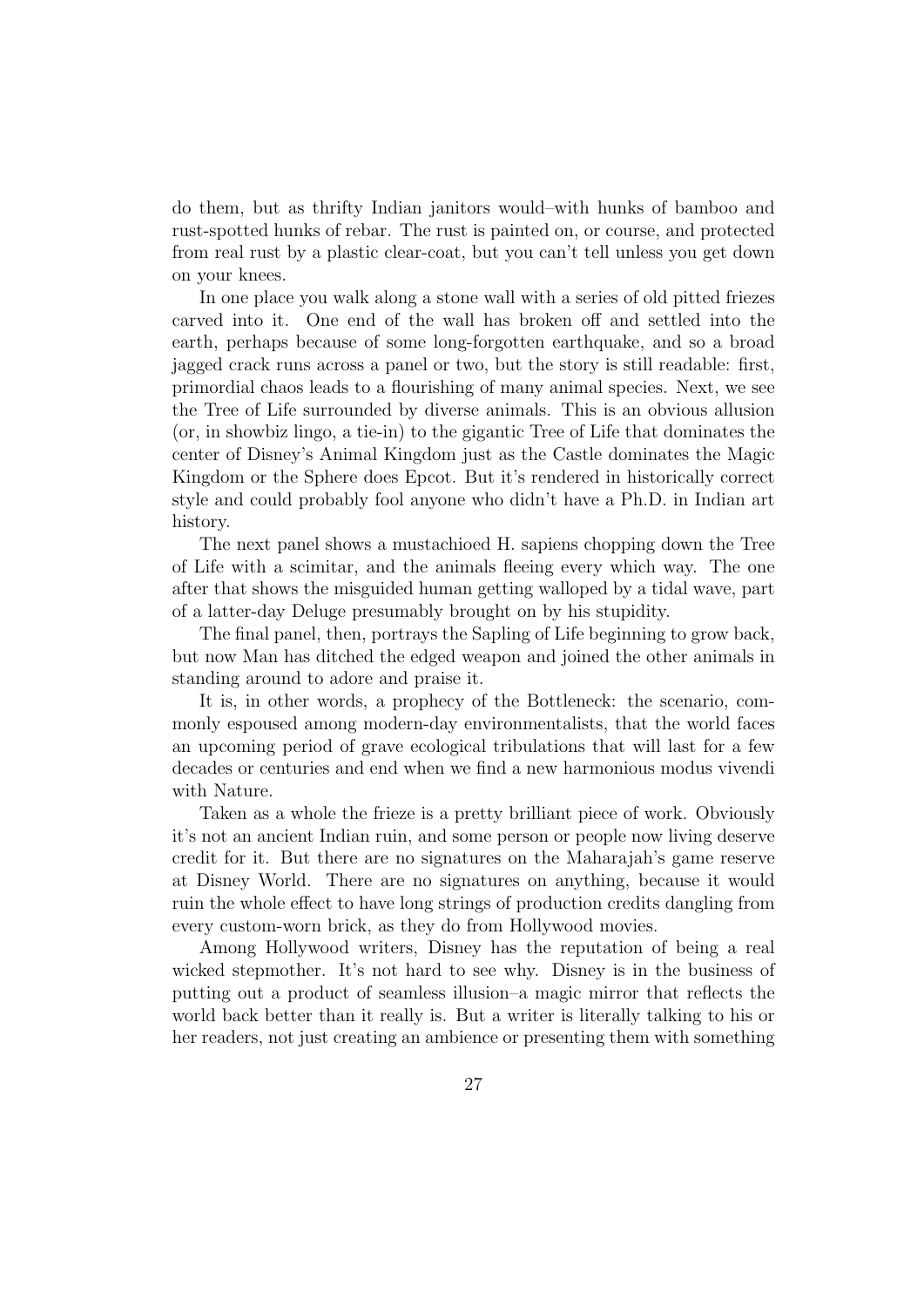to look at; and just as the command-line interface opens a much more direct and explicit channel from user to machine than the GUI, so it is with words, writer, and reader.

The word, in the end, is the only system of encoding thoughts–the only medium–that is not fungible, that refuses to dissolve in the devouring torrent of electronic media (the richer tourists at Disney World wear t-shirts printed with the names of famous designers, because designs themselves can be bootlegged easily and with impunity. The only way to make clothing that cannot be legally bootlegged is to print copyrighted and trademarked words on it; once you have taken that step, the clothing itself doesn't really matter, and so a t-shirt is as good as anything else. T-shirts with expensive words on them are now the insignia of the upper class. T-shirts with cheap words, or no words at all, are for the commoners).

But this special quality of words and of written communication would have the same effect on Disney's product as spray-painted graffiti on a magic mirror. So Disney does most of its communication without resorting to words, and for the most part, the words aren't missed. Some of Disney's older properties, such as Peter Pan, Winnie the Pooh, and Alice in Wonderland, came out of books. But the authors' names are rarely if ever mentioned, and you can't buy the original books at the Disney store. If you could, they would all seem old and queer, like very bad knockoffs of the purer, more authentic Disney versions. Compared to more recent productions like Beauty and the Beast and Mulan, the Disney movies based on these books (particularly Alice in Wonderland and Peter Pan) seem deeply bizarre, and not wholly appropriate for children. That stands to reason, because Lewis Carroll and J.M. Barrie were very strange men, and such is the nature of the written word that their personal strangeness shines straight through all the layers of Disneyfication like x-rays through a wall. Probably for this very reason, Disney seems to have stopped buying books altogether, and now finds its themes and characters in folk tales, which have the lapidary, time-worn quality of the ancient bricks in the Maharajah's ruins.

If I can risk a broad generalization, most of the people who go to Disney World have zero interest in absorbing new ideas from books. Which sounds snide, but listen: they have no qualms about being presented with ideas in other forms. Disney World is stuffed with environmental messages now, and the guides at Animal Kingdom can talk your ear off about biology.

If you followed those tourists home, you might find art, but it would be the sort of unsigned folk art that's for sale in Disney World's African- and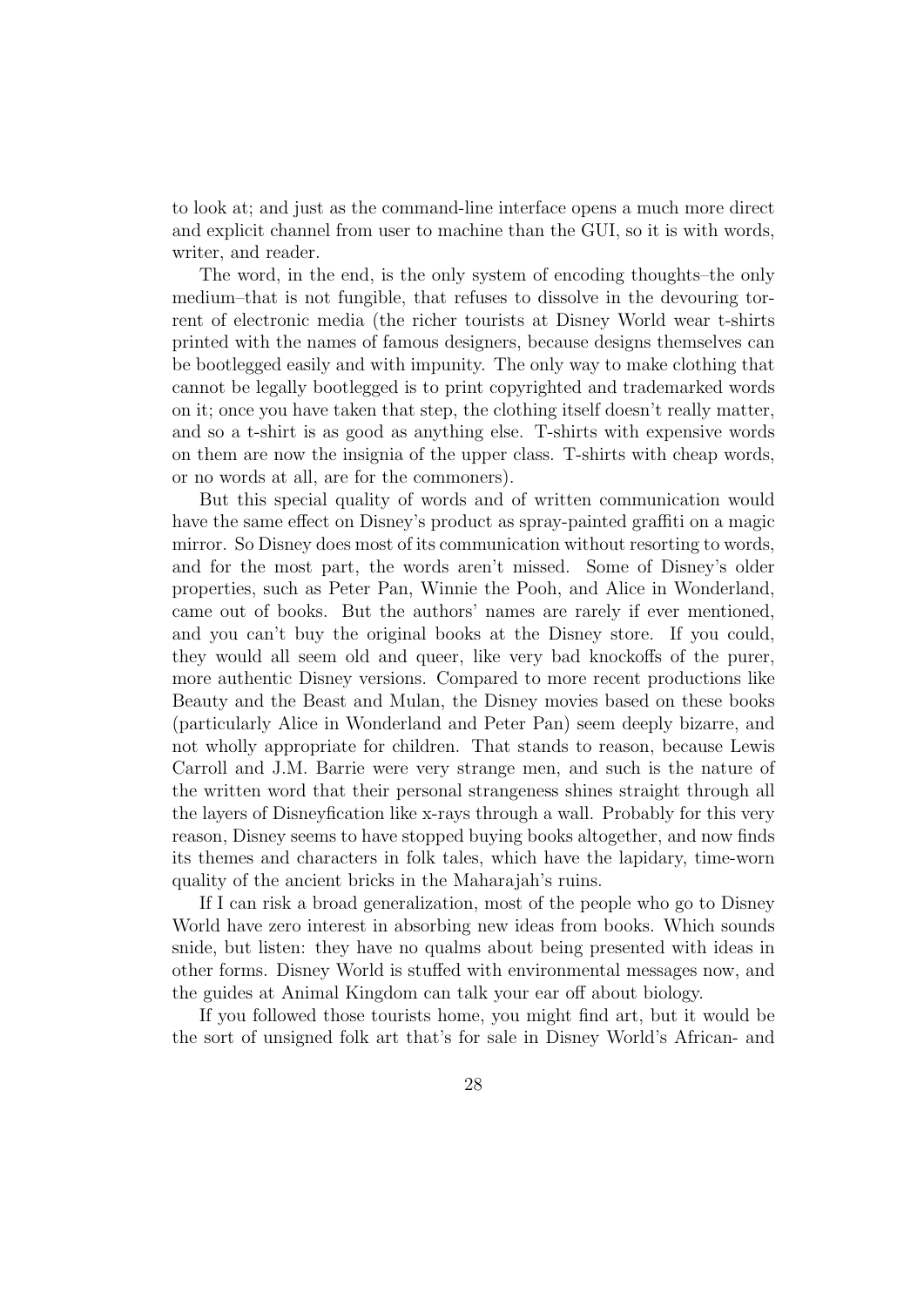Asian-themed stores. In general they only seem comfortable with media that have been ratified by great age, massive popular acceptance, or both.

In this world, artists are like the anonymous, illiterate stone carvers who built the great cathedrals of Europe and then faded away into unmarked graves in the churchyard. The cathedral as a whole is awesome and stirring in spite, and possibly because, of the fact that we have no idea who built it. When we walk through it we are communing not with individual stone carvers but with an entire culture.

Disney World works the same way. If you are an intellectual type, a reader or writer of books, the nicest thing you can say about this is that the execution is superb. But it's easy to find the whole environment a little creepy, because something is missing: the translation of all its content into clear explicit written words, the attribution of the ideas to specific people. You can't argue with it. It seems as if a hell of a lot might be being glossed over, as if Disney World might be putting one over on us, and possibly getting away with all kinds of buried assumptions and muddled thinking.

But this is precisely the same as what is lost in the transition from the command-line interface to the GUI.

Disney and Apple/Microsoft are in the same business: short-circuiting laborious, explicit verbal communication with expensively designed interfaces. Disney is a sort of user interface unto itself–and more than just graphical. Let's call it a Sensorial Interface. It can be applied to anything in the world, real or imagined, albeit at staggering expense.

Why are we rejecting explicit word-based interfaces, and embracing graphical or sensorial ones–a trend that accounts for the success of both Microsoft and Disney?

Part of it is simply that the world is very complicated now–much more complicated than the hunter-gatherer world that our brains evolved to cope with–and we simply can't handle all of the details. We have to delegate. We have no choice but to trust some nameless artist at Disney or programmer at Apple or Microsoft to make a few choices for us, close off some options, and give us a conveniently packaged executive summary.

But more importantly, it comes out of the fact that, during this century, intellectualism failed, and everyone knows it. In places like Russia and Germany, the common people agreed to loosen their grip on traditional folkways, mores, and religion, and let the intellectuals run with the ball, and they screwed everything up and turned the century into an abbatoir. Those wordy intellectuals used to be merely tedious; now they seem kind of dangerous as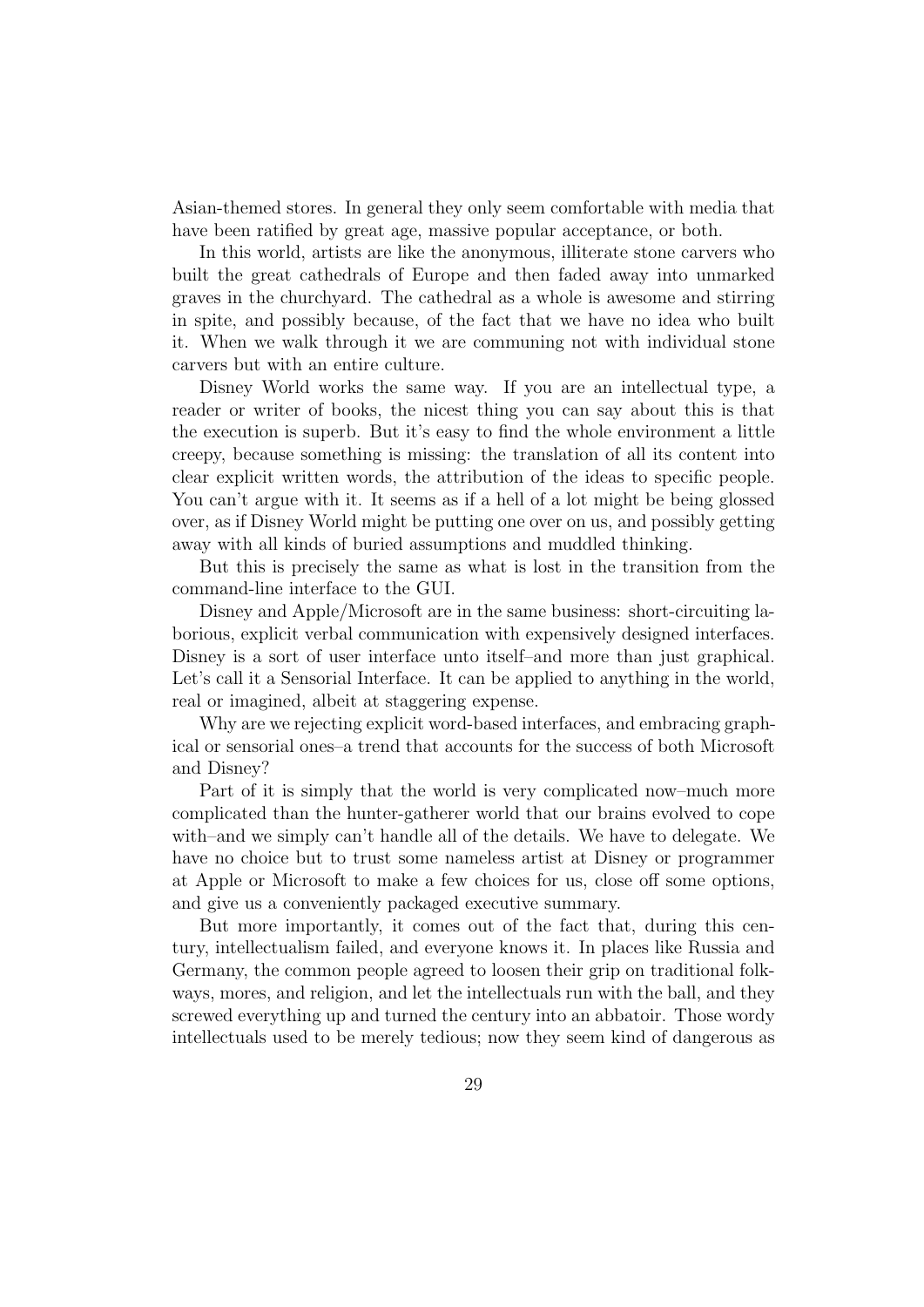well.

We Americans are the only ones who didn't get creamed at some point during all of this. We are free and prosperous because we have inherited political and values systems fabricated by a particular set of eighteenthcentury intellectuals who happened to get it right. But we have lost touch with those intellectuals, and with anything like intellectualism, even to the point of not reading books any more, though we are literate. We seem much more comfortable with propagating those values to future generations nonverbally, through a process of being steeped in media. Apparently this actually works to some degree, for police in many lands are now complaining that local arrestees are insisting on having their Miranda rights read to them, just like perps in American TV cop shows. When it's explained to them that they are in a different country, where those rights do not exist, they become outraged. Starsky and Hutch reruns, dubbed into diverse languages, may turn out, in the long run, to be a greater force for human rights than the Declaration of Independence.

A huge, rich, nuclear-tipped culture that propagates its core values through media steepage seems like a bad idea. There is an obvious risk of running astray here. Words are the only immutable medium we have, which is why they are the vehicle of choice for extremely important concepts like the Ten Commandments, the Koran, and the Bill of Rights. Unless the messages conveyed by our media are somehow pegged to a fixed, written set of precepts, they can wander all over the place and possibly dump loads of crap into people's minds.

Orlando used to have a military installation called McCoy Air Force Base, with long runways from which B-52s could take off and reach Cuba, or just about anywhere else, with loads of nukes. But now McCoy has been scrapped and repurposed. It has been absorbed into Orlando's civilian airport. The long runways are being used to land 747-loads of tourists from Brazil, Italy, Russia and Japan, so that they can come to Disney World and steep in our media for a while.

To traditional cultures, especially word-based ones such as Islam, this is infinitely more threatening than the B-52s ever were. It is obvious, to everyone outside of the United States, that our arch-buzzwords, multiculturalism and diversity, are false fronts that are being used (in many cases unwittingly) to conceal a global trend to eradicate cultural differences. The basic tenet of multiculturalism (or "honoring diversity" or whatever you want to call it) is that people need to stop judging each other-to stop asserting (and, even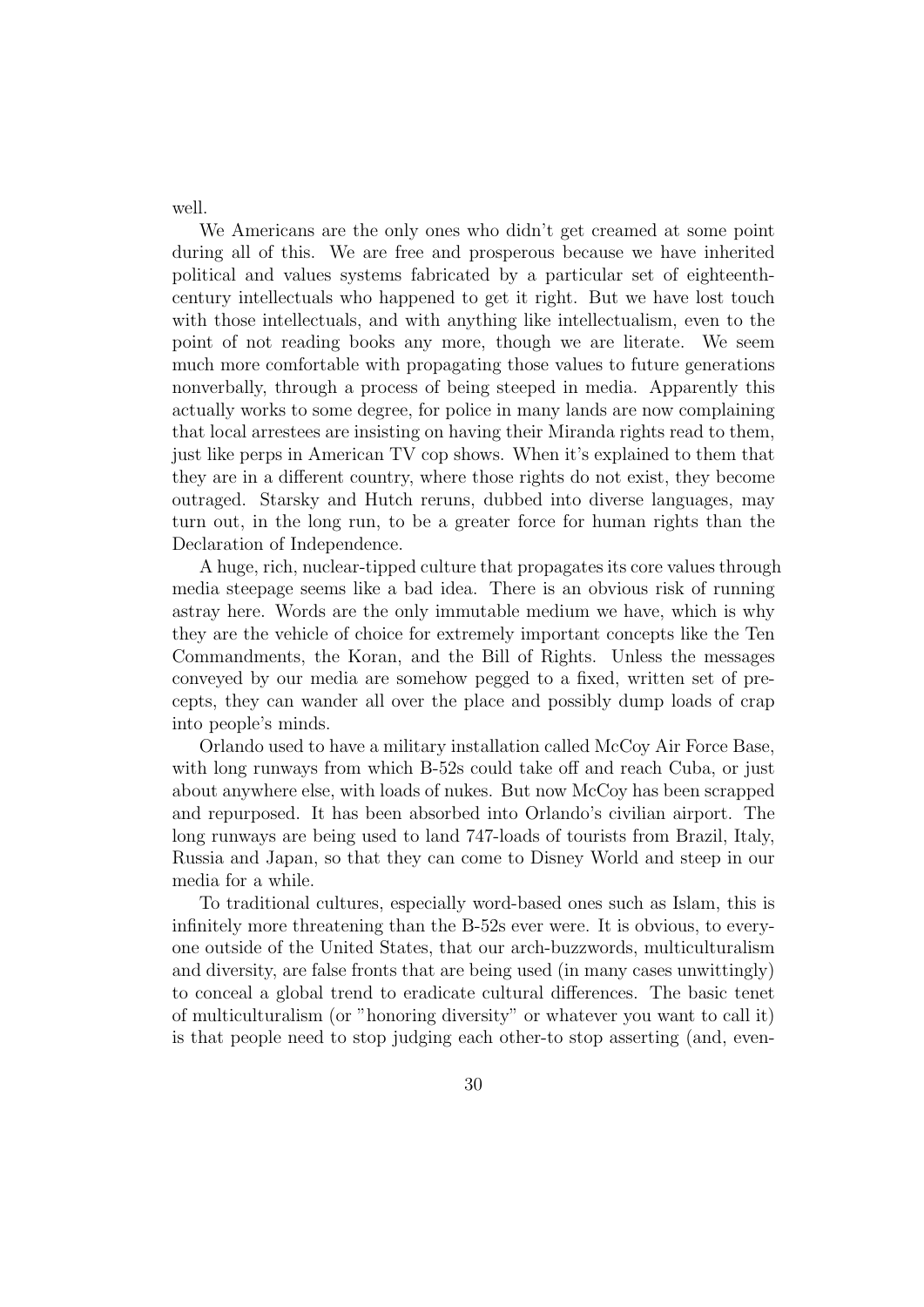tually, to stop believing) that this is right and that is wrong, this true and that false, one thing ugly and another thing beautiful, that God exists and has this or that set of qualities.

The lesson most people are taking home from the Twentieth Century is that, in order for a large number of different cultures to coexist peacefully on the globe (or even in a neighborhood) it is necessary for people to suspend judgment in this way. Hence (I would argue) our suspicion of, and hostility towards, all authority figures in modern culture. As David Foster Wallace has explained in his essay "E Unibus Pluram," this is the fundamental message of television; it is the message that people take home, anyway, after they have steeped in our media long enough. It's not expressed in these highfalutin terms, of course. It comes through as the presumption that all authority figures–teachers, generals, cops, ministers, politicians–are hypocritical buffoons, and that hip jaded coolness is the only way to be.

The problem is that once you have done away with the ability to make judgments as to right and wrong, true and false, etc., there's no real culture left. All that remains is clog dancing and macrame. The ability to make judgments, to believe things, is the entire it point of having a culture. I think this is why guys with machine guns sometimes pop up in places like Luxor, and begin pumping bullets into Westerners. They perfectly understand the lesson of McCoy Air Force Base. When their sons come home wearing Chicago Bulls caps with the bills turned sideways, the dads go out of their minds.

The global anti-culture that has been conveyed into every cranny of the world by television is a culture unto itself, and by the standards of great and ancient cultures like Islam and France, it seems grossly inferior, at least at first. The only good thing you can say about it is that it makes world wars and Holocausts less likely–and that is actually a pretty good thing!

The only real problem is that anyone who has no culture, other than this global monoculture, is completely screwed. Anyone who grows up watching TV, never sees any religion or philosophy, is raised in an atmosphere of moral relativism, learns about civics from watching bimbo eruptions on network TV news, and attends a university where postmodernists vie to outdo each other in demolishing traditional notions of truth and quality, is going to come out into the world as one pretty feckless human being. And–again–perhaps the goal of all this is to make us feckless so we won't nuke each other.

On the other hand, if you are raised within some specific culture, you end up with a basic set of tools that you can use to think about and understand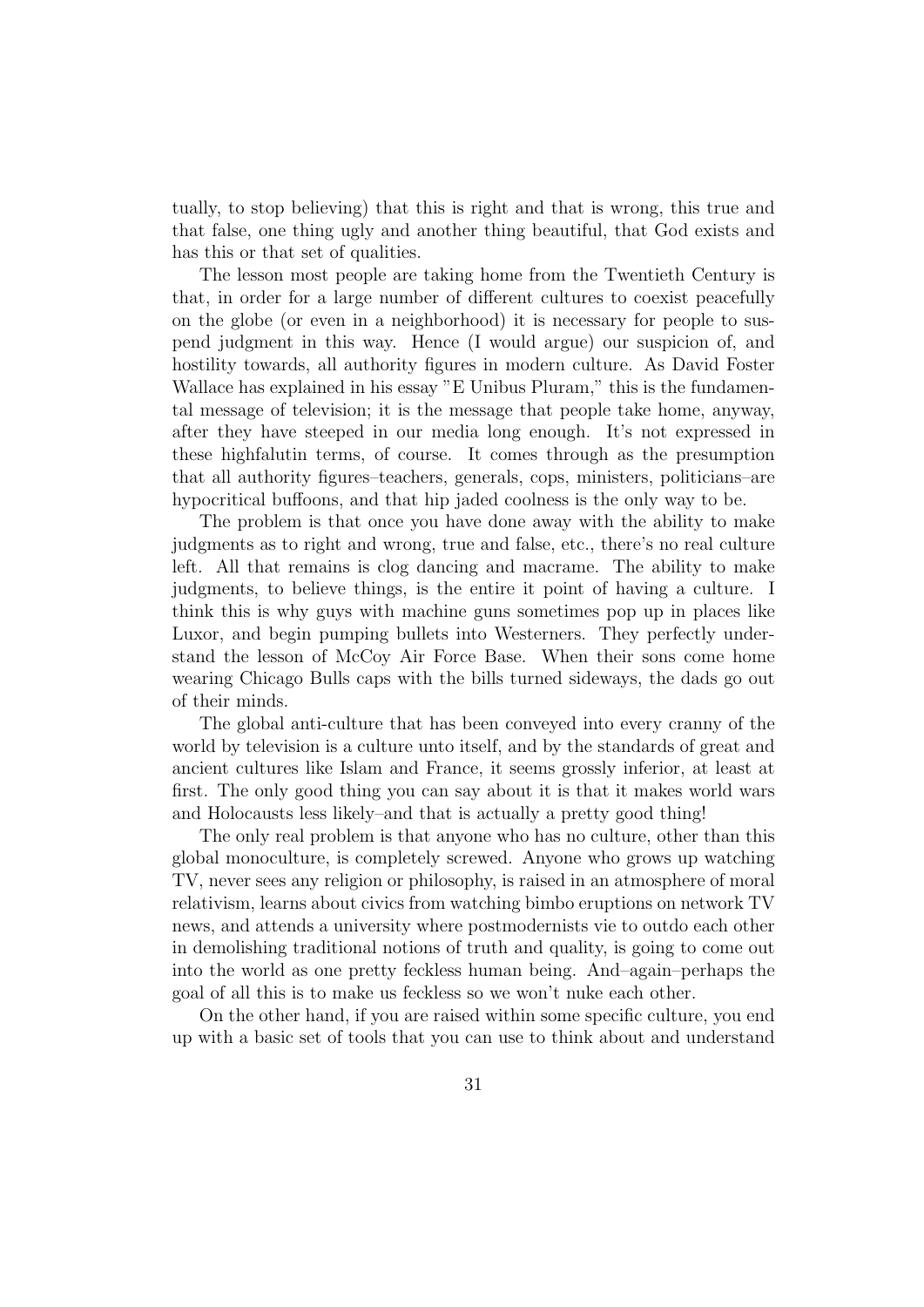the world. You might use those tools to reject the culture you were raised in, but at least you've got some tools.

In this country, the people who run things–who populate major law firms and corporate boards–understand all of this at some level. They pay lip service to multiculturalism and diversity and non-judgmentalness, but they don't raise their own children that way. I have highly educated, technically sophisticated friends who have moved to small towns in Iowa to live and raise their children, and there are Hasidic Jewish enclaves in New York where large numbers of kids are being brought up according to traditional beliefs. Any suburban community might be thought of as a place where people who hold certain (mostly implicit) beliefs go to live among others who think the same way.

And not only do these people feel some responsibility to their own children, but to the country as a whole. Some of the upper class are vile and cynical, of course, but many spend at least part of their time fretting about what direction the country is going in, and what responsibilities they have. And so issues that are important to book-reading intellectuals, such as global environmental collapse, eventually percolate through the porous buffer of mass culture and show up as ancient Hindu ruins in Orlando.

You may be asking: what the hell does all this have to do with operating systems? As I've explained, there is no way to explain the domination of the OS market by Apple/Microsoft without looking to cultural explanations, and so I can't get anywhere, in this essay, without first letting you know where I'm coming from vis-a-vis contemporary culture.

Contemporary culture is a two-tiered system, like the Morlocks and the Eloi in H.G. Wells's The Time Machine, except that it's been turned upside down. In The Time Machine the Eloi were an effete upper class, supported by lots of subterranean Morlocks who kept the technological wheels turning. But in our world it's the other way round. The Morlocks are in the minority, and they are running the show, because they understand how everything works. The much more numerous Eloi learn everything they know from being steeped from birth in electronic media directed and controlled by bookreading Morlocks. So many ignorant people could be dangerous if they got pointed in the wrong direction, and so we've evolved a popular culture that is (a) almost unbelievably infectious and (b) neuters every person who gets infected by it, by rendering them unwilling to make judgments and incapable of taking stands.

Morlocks, who have the energy and intelligence to comprehend details, go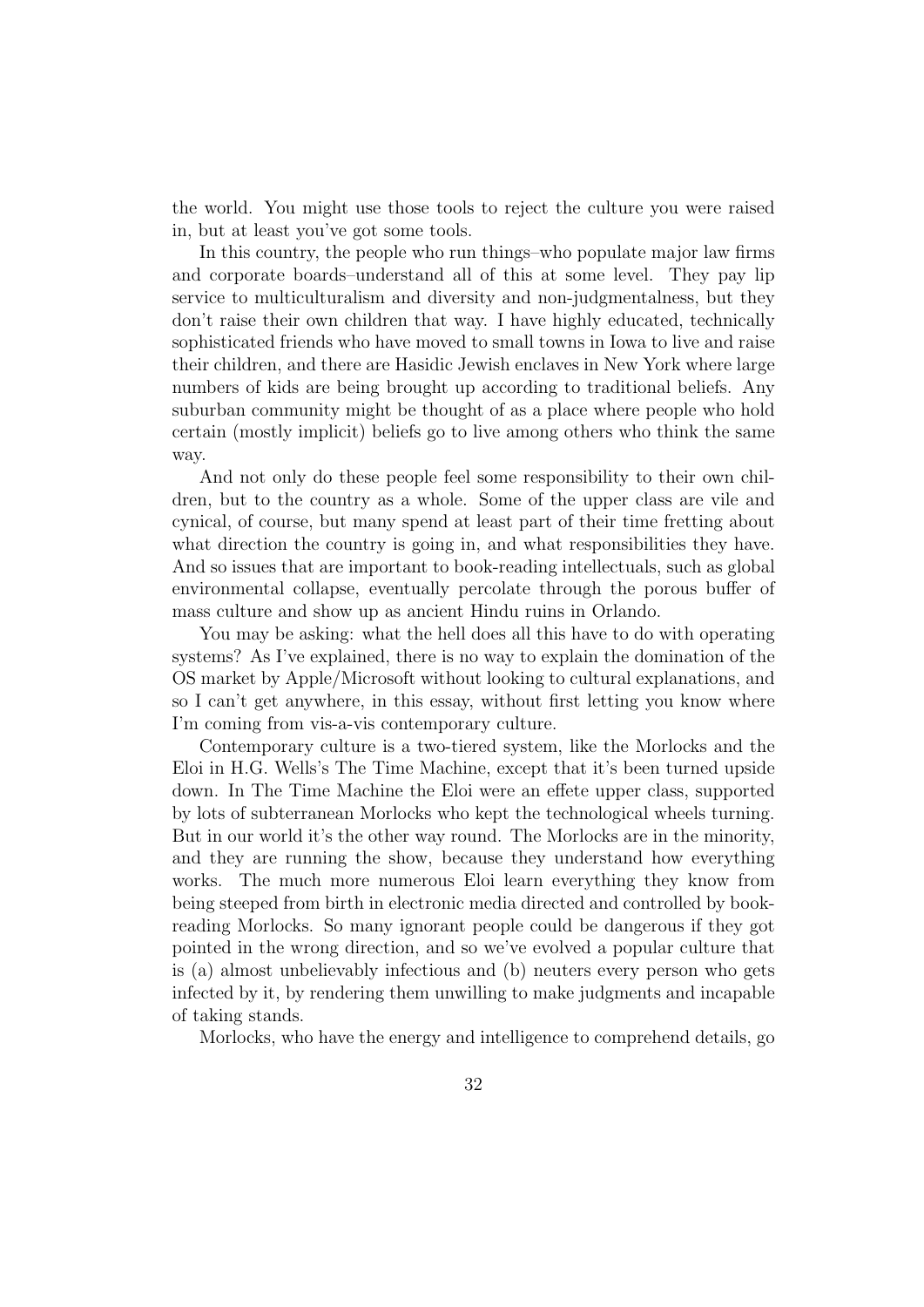out and master complex subjects and produce Disney-like Sensorial Interfaces so that Eloi can get the gist without having to strain their minds or endure boredom. Those Morlocks will go to India and tediously explore a hundred ruins, then come home and built sanitary bug-free versions: highlight films, as it were. This costs a lot, because Morlocks insist on good coffee and firstclass airline tickets, but that's no problem because Eloi like to be dazzled and will gladly pay for it all.

Now I realize that most of this probably sounds snide and bitter to the point of absurdity: your basic snotty intellectual throwing a tantrum about those unlettered philistines. As if I were a self-styled Moses, coming down from the mountain all alone, carrying the stone tablets bearing the Ten Commandments carved in immutable stone–the original command-line interface– and blowing his stack at the weak, unenlightened Hebrews worshipping images. Not only that, but it sounds like I'm pumping some sort of conspiracy theory.

But that is not where I'm going with this. The situation I describe, here, could be bad, but doesn't have to be bad and isn't necessarily bad now:

It simply is the case that we are way too busy, nowadays, to comprehend everything in detail. And it's better to comprehend it dimly, through an interface, than not at all. Better for ten million Eloi to go on the Kilimanjaro Safari at Disney World than for a thousand cardiovascular surgeons and mutual fund managers to go on "real" ones in Kenya. The boundary between these two classes is more porous than I've made it sound. I'm always running into regular dudes–construction workers, auto mechanics, taxi drivers, galoots in general–who were largely aliterate until something made it necessary for them to become readers and start actually thinking about things. Perhaps they had to come to grips with alcoholism, perhaps they got sent to jail, or came down with a disease, or suffered a crisis in religious faith, or simply got bored. Such people can get up to speed on particular subjects quite rapidly. Sometimes their lack of a broad education makes them over-apt to go off on intellectual wild goose chases, but, hey, at least a wild goose chase gives you some exercise. The spectre of a polity controlled by the fads and whims of voters who actually believe that there are significant differences between Bud Lite and Miller Lite, and who think that professional wrestling is for real, is naturally alarming to people who don't. But then countries controlled via the command-line interface, as it were, by double-domed intellectuals, be they religious or secular, are generally miserable places to live. Sophisticated people deride Disneyesque entertainments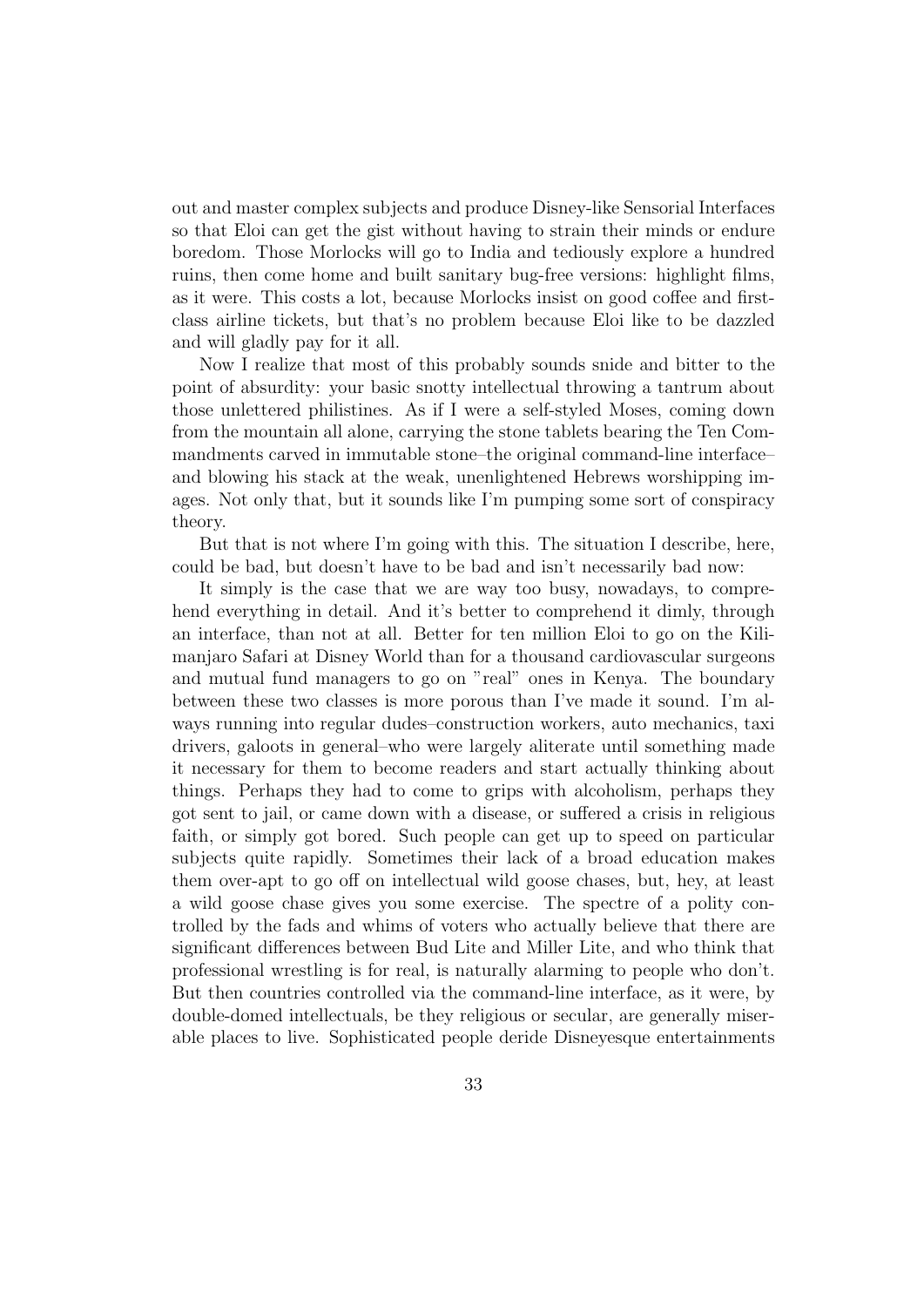as pat and saccharine, but, hey, if the result of that is to instill basically warm and sympathetic reflexes, at a preverbal level, into hundreds of millions of unlettered media-steepers, then how bad can it be? We killed a lobster in our kitchen last night and my daughter cried for an hour. The Japanese, who used to be just about the fiercest people on earth, have become infatuated with cuddly adorable cartoon characters. My own family–the people I know best–is divided about evenly between people who will probably read this essay and people who almost certainly won't, and I can't say for sure that one group is necessarily warmer, happier, or better-adjusted than the other.

# 9 Morlocks and Eloi at the Keyboard

Back in the days of the command-line interface, users were all Morlocks who had to convert their thoughts into alphanumeric symbols and type them in, a grindingly tedious process that stripped away all ambiguity, laid bare all hidden assumptions, and cruelly punished laziness and imprecision. Then the interface-makers went to work on their GUIs, and introduced a new semiotic layer between people and machines. People who use such systems have abdicated the responsibility, and surrendered the power, of sending bits directly to the chip that's doing the arithmetic, and handed that responsibility and power over to the OS. This is tempting because giving clear instructions, to anyone or anything, is difficult. We cannot do it without thinking, and depending on the complexity of the situation, we may have to think hard about abstract things, and consider any number of ramifications, in order to do a good job of it. For most of us, this is hard work. We want things to be easier. How badly we want it can be measured by the size of Bill Gates's fortune.

The OS has (therefore) become a sort of intellectual labor-saving device that tries to translate humans' vaguely expressed intentions into bits. In effect we are asking our computers to shoulder responsibilities that have always been considered the province of human beings–we want them to understand our desires, to anticipate our needs, to foresee consequences, to make connections, to handle routine chores without being asked, to remind us of what we ought to be reminded of while filtering out noise.

At the upper (which is to say, closer to the user) levels, this is done through a set of conventions–menus, buttons, and so on. These work in the sense that analogies work: they help Eloi understand abstract or unfamil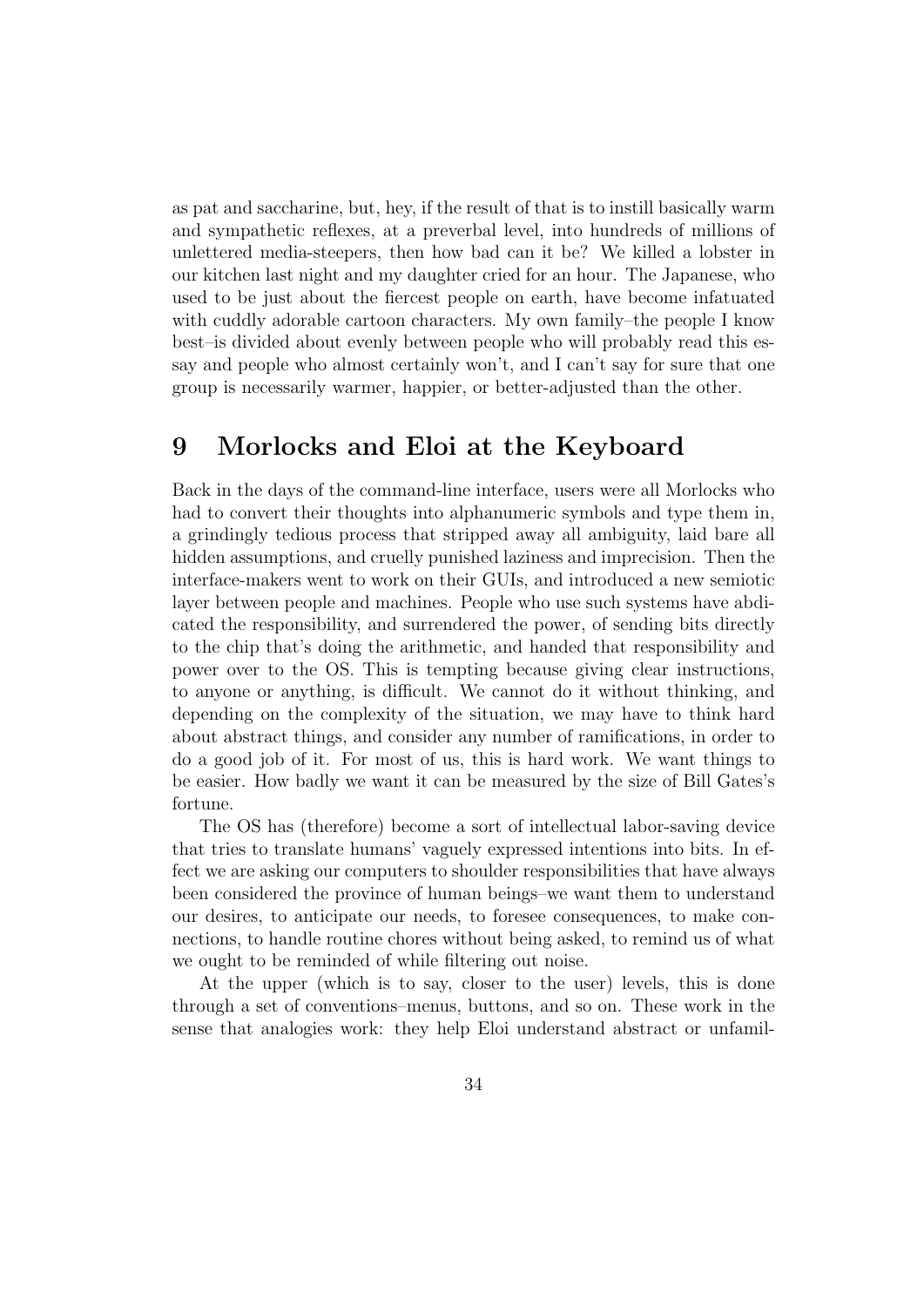iar concepts by likening them to something known. But the loftier word "metaphor" is used.

The overarching concept of the MacOS was the "desktop metaphor" and it subsumed any number of lesser (and frequently conflicting, or at least mixed) metaphors. Under a GUI, a file (frequently called "document") is metaphrased as a window on the screen (which is called a "desktop"). The window is almost always too small to contain the document and so you "move around," or, more pretentiously, "navigate" in the document by "clicking and dragging" the "thumb" on the "scroll bar." When you "type" (using a keyboard) or "draw" (using a "mouse") into the "window" or use pull-down "menus" and "dialog boxes" to manipulate its contents, the results of your labors get stored (at least in theory) in a "file," and later you can pull the same information back up into another "window." When you don't want it anymore, you "drag" it into the "trash."

There is massively promiscuous metaphor-mixing going on here, and I could deconstruct it 'til the cows come home, but I won't. Consider only one word: "document." When we document something in the real world, we make fixed, permanent, immutable records of it. But computer documents are volatile, ephemeral constellations of data. Sometimes (as when you've just opened or saved them) the document as portrayed in the window is identical to what is stored, under the same name, in a file on the disk, but other times (as when you have made changes without saving them) it is completely different. In any case, every time you hit "Save" you annihilate the previous version of the "document" and replace it with whatever happens to be in the window at the moment. So even the word "save" is being used in a sense that is grotesquely misleading—"destroy one version, save another" would be more accurate.

Anyone who uses a word processor for very long inevitably has the experience of putting hours of work into a long document and then losing it because the computer crashes or the power goes out. Until the moment that it disappears from the screen, the document seems every bit as solid and real as if it had been typed out in ink on paper. But in the next moment, without warning, it is completely and irretrievably gone, as if it had never existed. The user is left with a feeling of disorientation (to say nothing of annoyance) stemming from a kind of metaphor shear–you realize that you've been living and thinking inside of a metaphor that is essentially bogus.

So GUIs use metaphors to make computing easier, but they are bad metaphors. Learning to use them is essentially a word game, a process of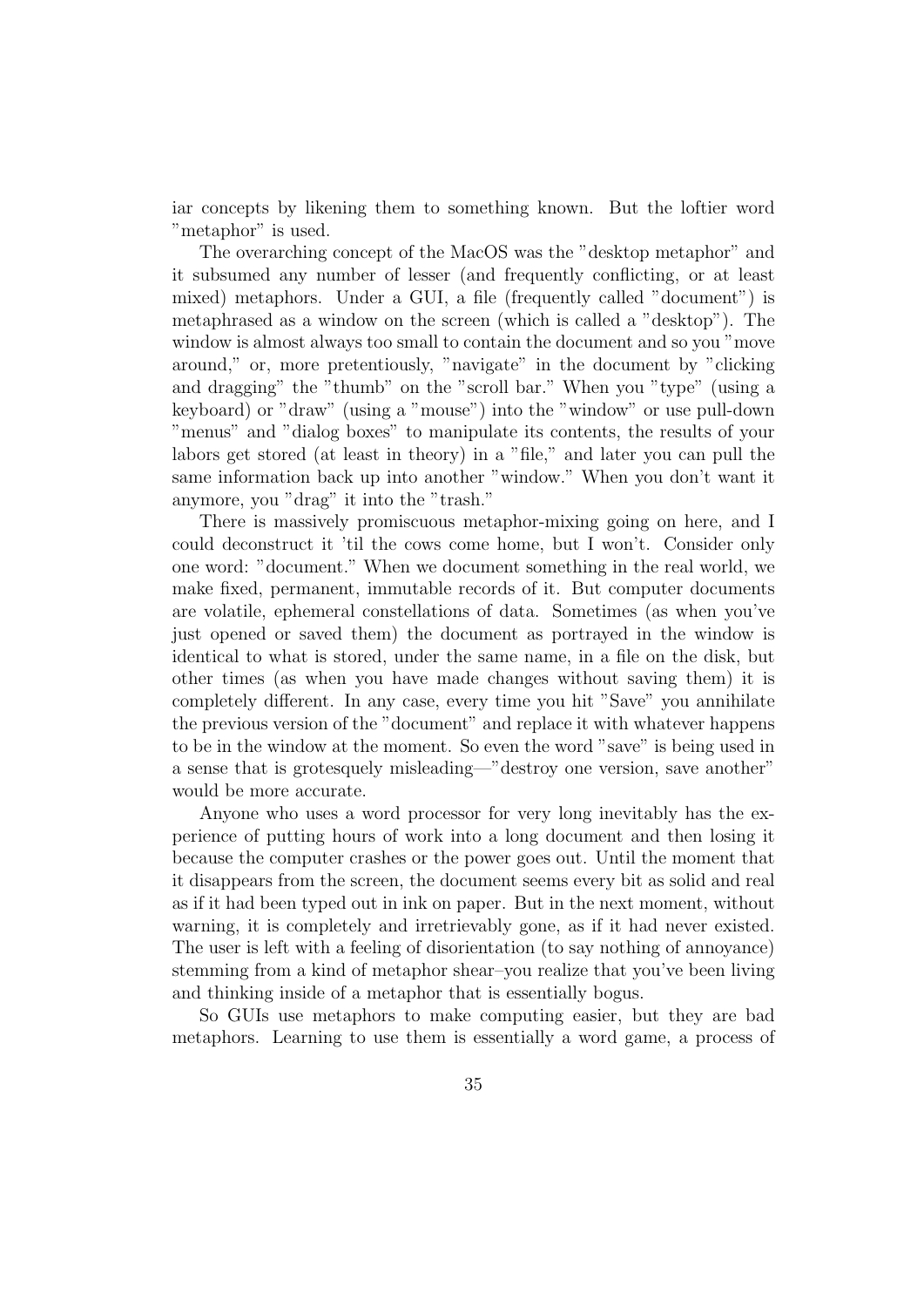learning new definitions of words like "window" and "document" and "save" that are different from, and in many cases almost diametrically opposed to, the old. Somewhat improbably, this has worked very well, at least from a commercial standpoint, which is to say that Apple/Microsoft have made a lot of money off of it. All of the other modern operating systems have learned that in order to be accepted by users they must conceal their underlying gutwork beneath the same sort of spackle. This has some advantages: if you know how to use one GUI operating system, you can probably work out how to use any other in a few minutes. Everything works a little differently, like European plumbing–but with some fiddling around, you can type a memo or surf the web.

Most people who shop for OSes (if they bother to shop at all) are comparing not the underlying functions but the superficial look and feel. The average buyer of an OS is not really paying for, and is not especially interested in, the low-level code that allocates memory or writes bytes onto the disk. What we're really buying is a system of metaphors. And–much more important–what we're buying into is the underlying assumption that metaphors are a good way to deal with the world.

Recently a lot of new hardware has become available that gives computers numerous interesting ways of affecting the real world: making paper spew out of printers, causing words to appear on screens thousands of miles away, shooting beams of radiation through cancer patients, creating realistic moving pictures of the Titanic. Windows is now used as an OS for cash registers and bank tellers' terminals. My satellite TV system uses a sort of GUI to change channels and show program guides. Modern cellular telephones have a crude GUI built into a tiny LCD screen. Even Legos now have a GUI: you can buy a Lego set called Mindstorms that enables you to build little Lego robots and program them through a GUI on your computer.

So we are now asking the GUI to do a lot more than serve as a glorified typewriter. Now we want to become a generalized tool for dealing with reality. This has become a bonanza for companies that make a living out of bringing new technology to the mass market.

Obviously you cannot sell a complicated technological system to people without some sort of interface that enables them to use it. The internal combustion engine was a technological marvel in its day, but useless as a consumer good until a clutch, transmission, steering wheel and throttle were connected to it. That odd collection of gizmos, which survives to this day in every car on the road, made up what we would today call a user interface.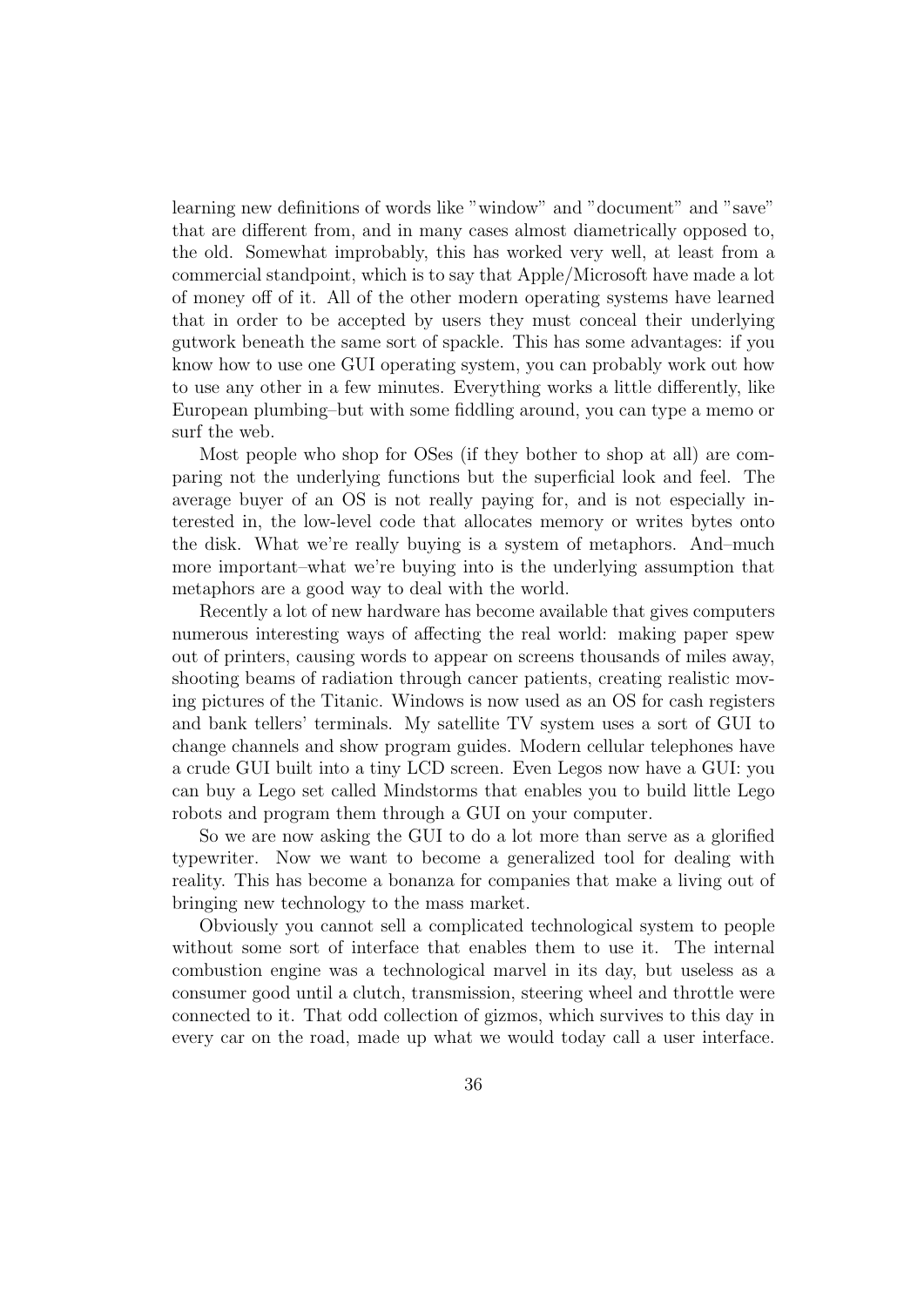But if cars had been invented after Macintoshes, carmakers would not have bothered to gin up all of these arcane devices. We would have a computer screen instead of a dashboard, and a mouse (or at best a joystick) instead of a steering wheel, and we'd shift gears by pulling down a menu:

 $PARK - REVERSE - NEUTRAL - 321 - Help...$ 

A few lines of computer code can thus be made to substitute for any imaginable mechanical interface. The problem is that in many cases the substitute is a poor one. Driving a car through a GUI would be a miserable experience. Even if the GUI were perfectly bug-free, it would be incredibly dangerous, because menus and buttons simply can't be as responsive as direct mechanical controls. My friend's dad, the gentleman who was restoring the MGB, never would have bothered with it if it had been equipped with a GUI. It wouldn't have been any fun.

The steering wheel and gearshift lever were invented during an era when the most complicated technology in most homes was a butter churn. Those early carmakers were simply lucky, in that they could dream up whatever interface was best suited to the task of driving an automobile, and people would learn it. Likewise with the dial telephone and the AM radio. By the time of the Second World War, most people knew several interfaces: they could not only churn butter but also drive a car, dial a telephone, turn on a radio, summon flame from a cigarette lighter, and change a light bulb.

But now every little thing–wristwatches, VCRs, stoves–is jammed with features, and every feature is useless without an interface. If you are like me, and like most other consumers, you have never used ninety percent of the available features on your microwave oven, VCR, or cellphone. You don't even know that these features exist. The small benefit they might bring you is outweighed by the sheer hassle of having to learn about them. This has got to be a big problem for makers of consumer goods, because they can't compete without offering features.

It's no longer acceptable for engineers to invent a wholly novel user interface for every new product, as they did in the case of the automobile, partly because it's too expensive and partly because ordinary people can only learn so much. If the VCR had been invented a hundred years ago, it would have come with a thumbwheel to adjust the tracking and a gearshift to change between forward and reverse and a big cast-iron handle to load or to eject the cassettes. It would have had a big analog clock on the front of it, and you would have set the time by moving the hands around on the dial. But because the VCR was invented when it was–during a sort of awkward transi-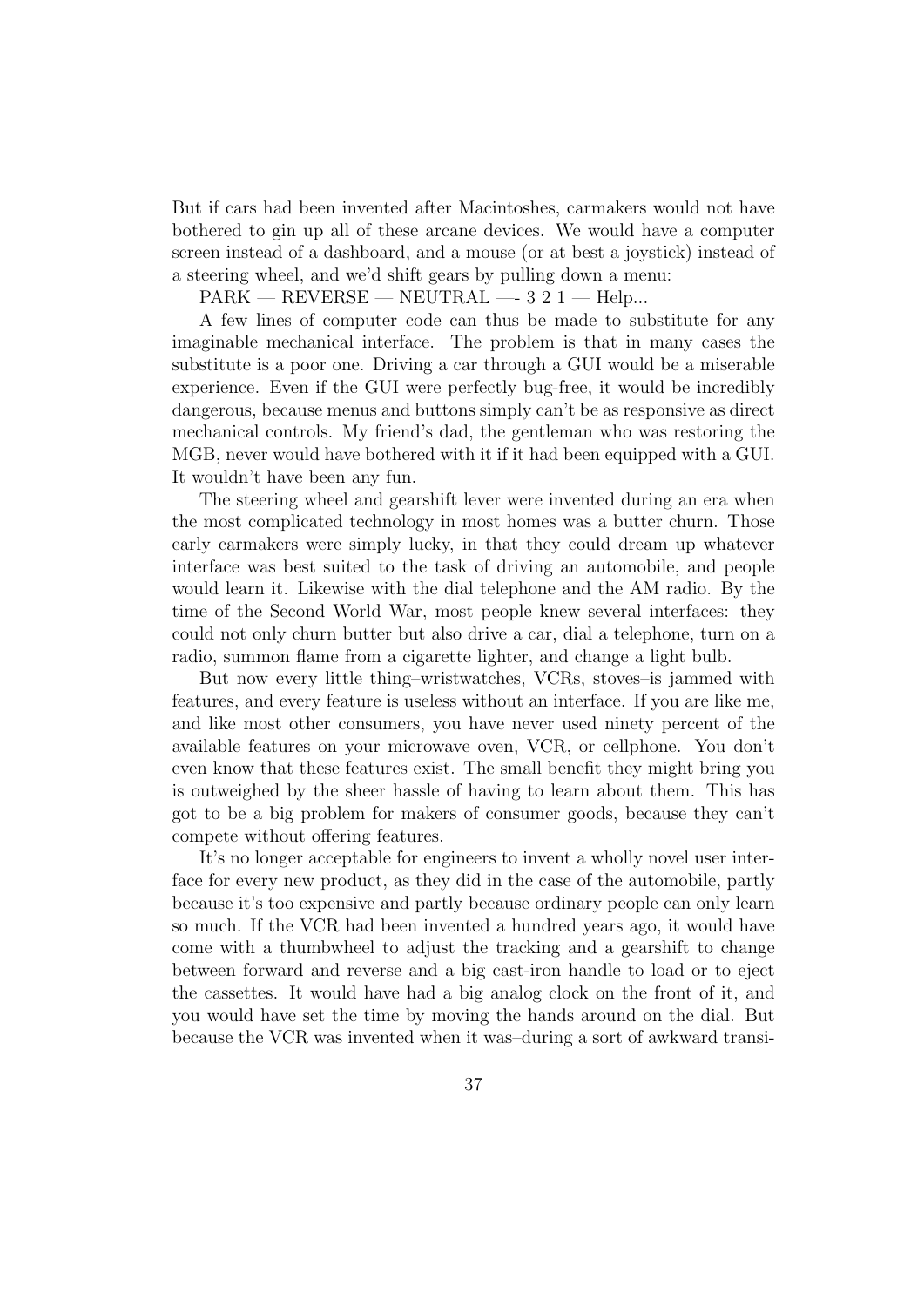tional period between the era of mechanical interfaces and GUIs–it just had a bunch of pushbuttons on the front, and in order to set the time you had to push the buttons in just the right way. This must have seemed reasonable enough to the engineers responsible for it, but to many users it was simply impossible. Thus the famous blinking 12:00 that appears on so many VCRs. Computer people call this "the blinking twelve problem". When they talk about it, though, they usually aren't talking about VCRs.

Modern VCRs usually have some kind of on-screen programming, which means that you can set the time and control other features through a sort of primitive GUI. GUIs have virtual pushbuttons too, of course, but they also have other types of virtual controls, like radio buttons, checkboxes, text entry boxes, dials, and scrollbars. Interfaces made out of these components seem to be a lot easier, for many people, than pushing those little buttons on the front of the machine, and so the blinking 12:00 itself is slowly disappearing from America's living rooms. The blinking twelve problem has moved on to plague other technologies.

So the GUI has gone beyond being an interface to personal computers, and become a sort of meta-interface that is pressed into service for every new piece of consumer technology. It is rarely an ideal fit, but having an ideal, or even a good interface is no longer the priority; the important thing now is having some kind of interface that customers will actually use, so that manufacturers can claim, with a straight face, that they are offering new features.

We want GUIs largely because they are convenient and because they are easy– or at least the GUI makes it seem that way Of course, nothing is really easy and simple, and putting a nice interface on top of it does not change that fact. A car controlled through a GUI would be easier to drive than one controlled through pedals and steering wheel, but it would be incredibly dangerous.

By using GUIs all the time we have insensibly bought into a premise that few people would have accepted if it were presented to them bluntly: namely, that hard things can be made easy, and complicated things simple, by putting the right interface on them. In order to understand how bizarre this is, imagine that book reviews were written according to the same values system that we apply to user interfaces: "The writing in this book is marvelously simple-minded and glib; the author glosses over complicated subjects and employs facile generalizations in almost every sentence. Readers rarely have to think, and are spared all of the difficulty and tedium typically involved in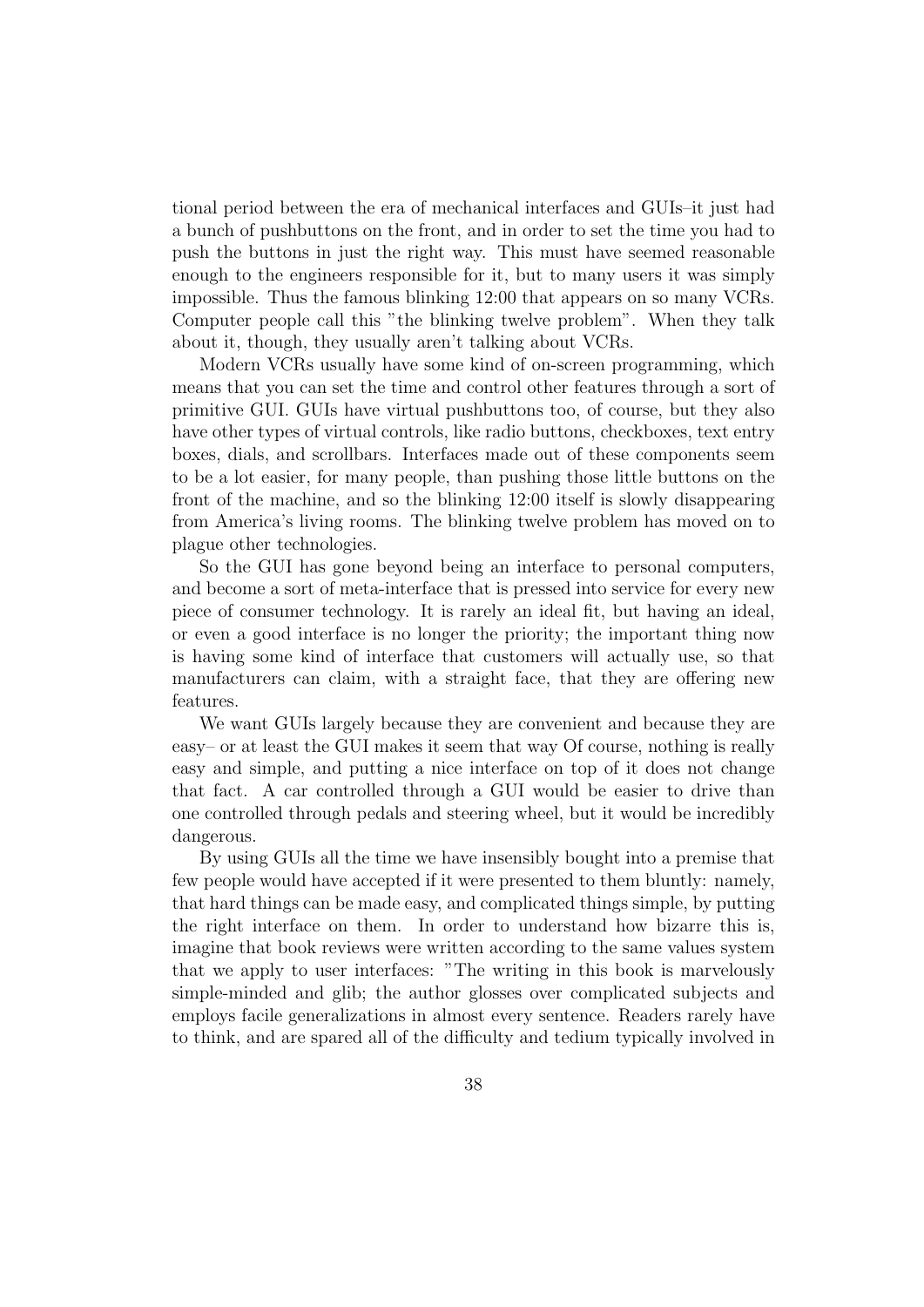reading old-fashioned books." As long as we stick to simple operations like setting the clocks on our VCRs, this is not so bad. But as we try to do more ambitious things with our technologies, we inevitably run into the problem of:

### 10 Metaphor Shear

I began using Microsoft Word as soon as the first version was released around 1985. After some initial hassles I found it to be a better tool than MacWrite, which was its only competition at the time. I wrote a lot of stuff in early versions of Word, storing it all on floppies, and transferred the contents of all my floppies to my first hard drive, which I acquired around 1987. As new versions of Word came out I faithfully upgraded, reasoning that as a writer it made sense for me to spend a certain amount of money on tools.

Sometime in the mid-1980's I attempted to open one of my old, circa-1985 Word documents using the version of Word then current: 6.0 It didn't work. Word 6.0 did not recognize a document created by an earlier version of itself. By opening it as a text file, I was able to recover the sequences of letters that made up the text of the document. My words were still there. But the formatting had been run through a log chipper–the words I'd written were interrupted by spates of empty rectangular boxes and gibberish.

Now, in the context of a business (the chief market for Word) this sort of thing is only an annoyance–one of the routine hassles that go along with using computers. It's easy to buy little file converter programs that will take care of this problem. But if you are a writer whose career is words, whose professional identity is a corpus of written documents, this kind of thing is extremely disquieting. There are very few fixed assumptions in my line of work, but one of them is that once you have written a word, it is written, and cannot be unwritten. The ink stains the paper, the chisel cuts the stone, the stylus marks the clay, and something has irrevocably happened (my brother-in-law is a theologian who reads 3250-year-old cuneiform tablets– he can recognize the handwriting of particular scribes, and identify them by name). But word-processing software–particularly the sort that employs special, complex file formats–has the eldritch power to unwrite things. A small change in file formats, or a few twiddled bits, and months' or years' literary output can cease to exist.

Now this was technically a fault in the application (Word 6.0 for the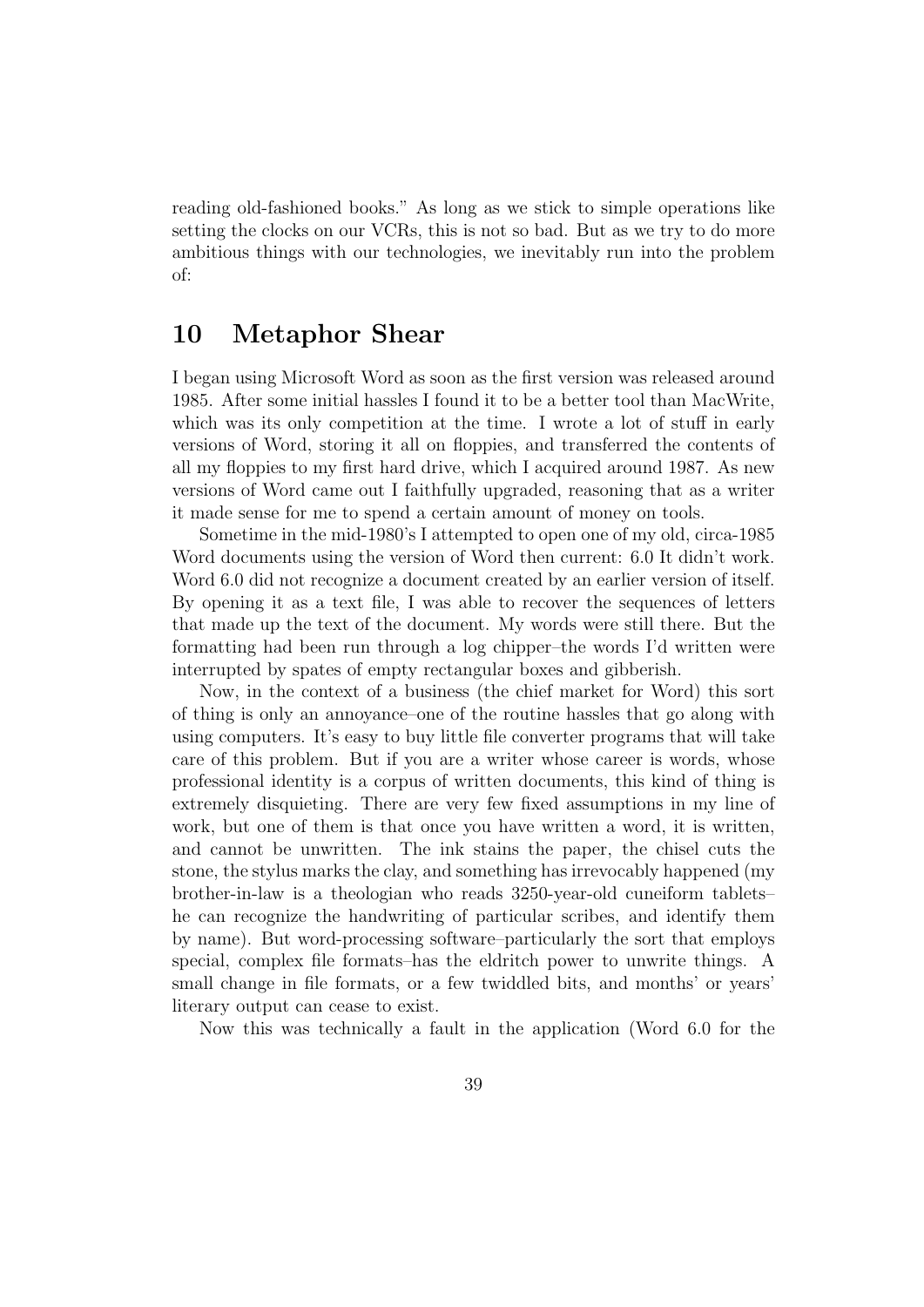Macintosh) not the operating system (MacOS 7 point something) and so the initial target of my annoyance was the people who were responsible for Word. But. On the other hand, I could have chosen the "save as text" option in Word and saved all of my documents as simple telegrams, and this problem would not have arisen. Instead I had allowed myself to be seduced by all of those flashy formatting options that hadn't even existed until GUIs had come along to make them practicable. I had gotten into the habit of using them to make my documents look pretty (perhaps prettier than they deserved to look; all of the old documents on those floppies turned out to be more or less crap). Now I was paying the price for that self-indulgence. Technology had moved on and found ways to make my documents look even prettier, and the consequence of it was that all old ugly documents had ceased to exist.

It was–if you'll pardon me for a moment's strange little fantasy–as if I'd gone to stay at some resort, some exquisitely designed and art-directed hotel, placing myself in the hands of past masters of the Sensorial Interface, and had sat down in my room and written a story in ballpoint pen on a yellow legal pad, and when I returned from dinner, discovered that the maid had taken my work away and left behind in its place a quill pen and a stack of fine parchment–explaining that the room looked ever so much finer this way, and it was all part of a routine upgrade. But written on these sheets of paper, in flawless penmanship, were long sequences of words chosen at random from the dictionary. Appalling, sure, but I couldn't really lodge a complaint with the management, because by staying at this resort I had given my consent to it. I had surrendered my Morlock credentials and become an Eloi.

# 11 Linux

During the late 1980's and early 1990's I spent a lot of time programming Macintoshes, and eventually decided for fork over several hundred dollars for an Apple product called the Macintosh Programmer's Workshop, or MPW. MPW had competitors, but it was unquestionably the premier software development system for the Mac. It was what Apple's own engineers used to write Macintosh code. Given that MacOS was far more technologically advanced, at the time, than its competition, and that Linux did not even exist yet, and given that this was the actual program used by Apple's worldclass team of creative engineers, I had high expectations. It arrived on a stack of floppy disks about a foot high, and so there was plenty of time for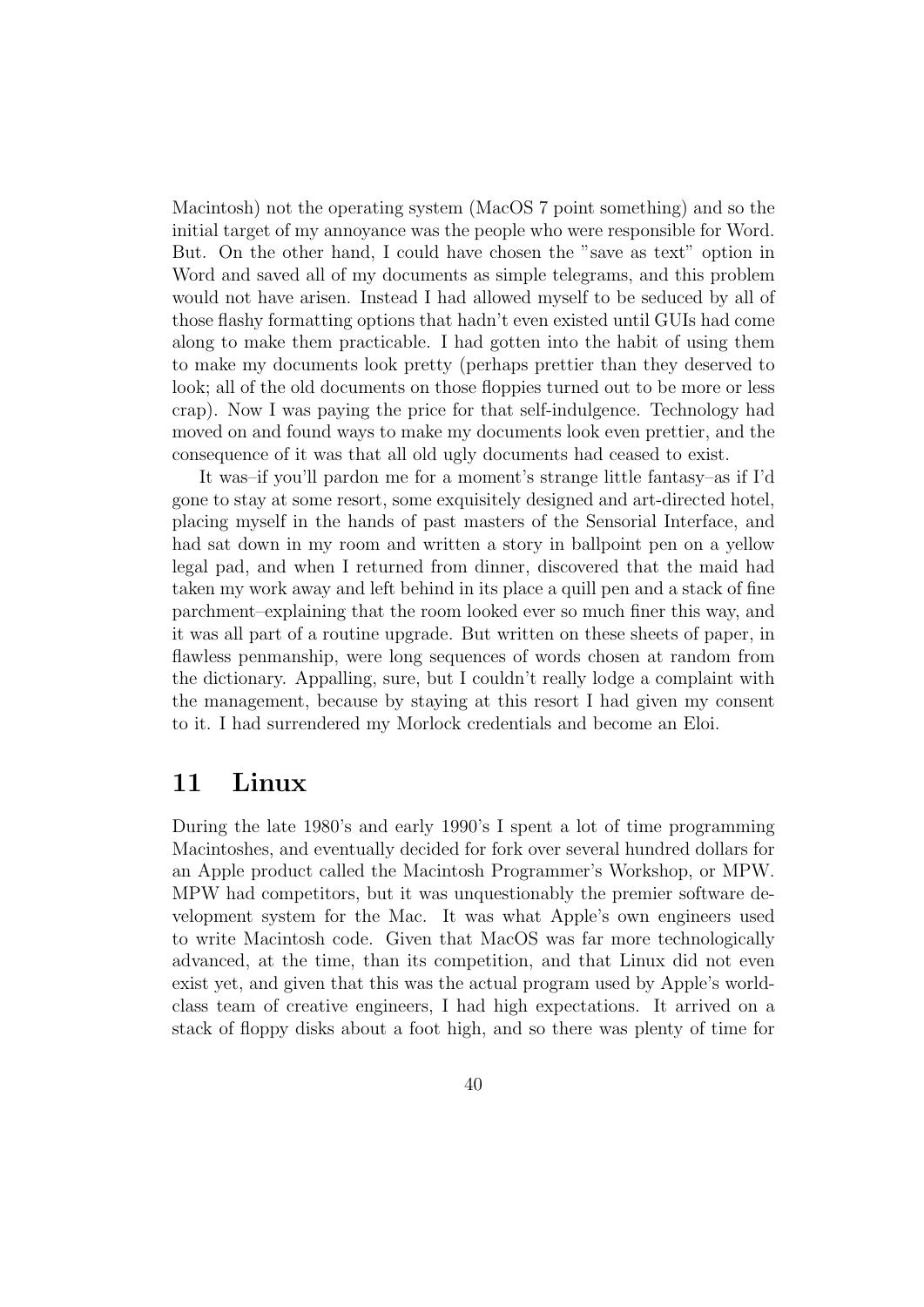my excitement to build during the endless installation process. The first time I launched MPW, I was probably expecting some kind of touch-feely multimedia showcase. Instead it was austere, almost to the point of being intimidating. It was a scrolling window into which you could type simple, unformatted text. The system would then interpret these lines of text as commands, and try to execute them.

It was, in other words, a glass teletype running a command line interface. It came with all sorts of cryptic but powerful commands, which could be invoked by typing their names, and which I learned to use only gradually. It was not until a few years later, when I began messing around with Unix, that I understood that the command line interface embodied in MPW was a re-creation of Unix.

In other words, the first thing that Apple's hackers had done when they'd got the MacOS up and running–probably even before they'd gotten it up and running–was to re-create the Unix interface, so that they would be able to get some useful work done. At the time, I simply couldn't get my mind around this, but: as far as Apple's hackers were concerned, the Mac's vaunted Graphical User Interface was an impediment, something to be circumvented before the little toaster even came out onto the market.

Even before my Powerbook crashed and obliterated my big file in July 1995, there had been danger signs. An old college buddy of mine, who starts and runs high-tech companies in Boston, had developed a commercial product using Macintoshes as the front end. Basically the Macs were highperformance graphics terminals, chosen for their sweet user interface, giving users access to a large database of graphical information stored on a network of much more powerful, but less user-friendly, computers. This fellow was the second person who turned me on to Macintoshes, by the way, and through the mid-1980's we had shared the thrill of being high-tech cognoscenti, using superior Apple technology in a world of DOS-using knuckleheads. Early versions of my friend's system had worked well, he told me, but when several machines joined the network, mysterious crashes began to occur; sometimes the whole network would just freeze. It was one of those bugs that could not be reproduced easily. Finally they figured out that these network crashes were triggered whenever a user, scanning the menus for a particular item, held down the mouse button for more than a couple of seconds.

Fundamentally, the MacOS could only do one thing at a time. Drawing a menu on the screen is one thing. So when a menu was pulled down, the Macintosh was not capable of doing anything else until that indecisive user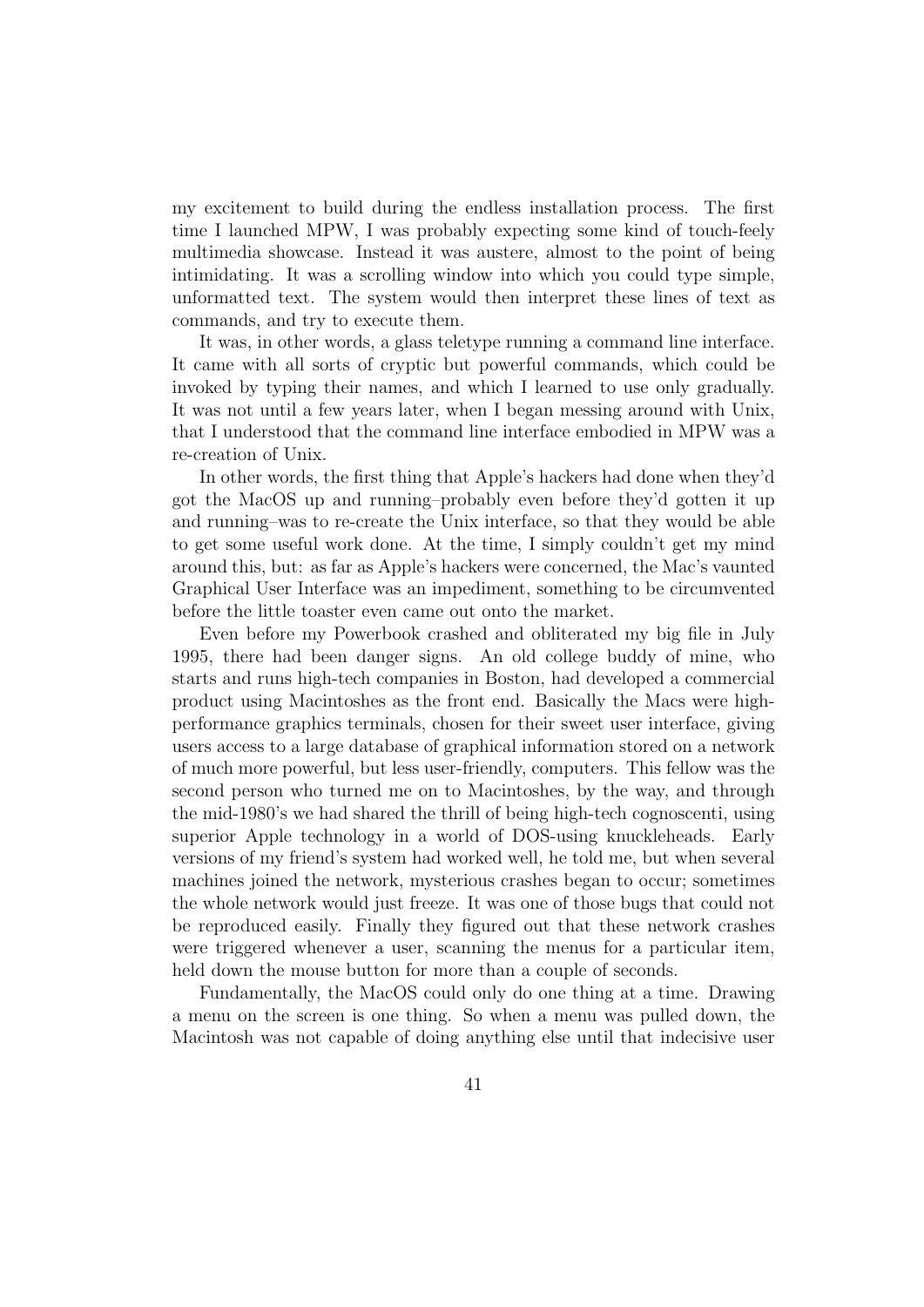released the button.

This is not such a bad thing in a single-user, single-process machine (although it's a fairly bad thing), but it's no good in a machine that is on a network, because being on a network implies some kind of continual low-level interaction with other machines. By failing to respond to the network, the Mac caused a network-wide crash.

In order to work with other computers, and with networks, and with various different types of hardware, an OS must be incomparably more complicated and powerful than either MS-DOS or the original MacOS. The only way of connecting to the Internet that's worth taking seriously is PPP, the Point-to-Point Protocol, which (never mind the details) makes your computer–temporarily–a full-fledged member of the Global Internet, with its own unique address, and various privileges, powers, and responsibilities appertaining thereunto. Technically it means your machine is running the TCP/IP protocol, which, to make a long story short, revolves around sending packets of data back and forth, in no particular order, and at unpredictable times, according to a clever and elegant set of rules. But sending a packet of data is one thing, and so an OS that can only do one thing at a time cannot simultaneously be part of the Internet and do anything else. When TCP/IP was invented, running it was an honor reserved for Serious Computers–mainframes and high-powered minicomputers used in technical and commercial settings–and so the protocol is engineered around the assumption that every computer using it is a serious machine, capable of doing many things at once. Not to put too fine a point on it, a Unix machine. Neither MacOS nor MS-DOS was originally built with that in mind, and so when the Internet got hot, radical changes had to be made.

When my Powerbook broke my heart, and when Word stopped recognizing my old files, I jumped to Unix. The obvious alternative to MacOS would have been Windows. I didn't really have anything against Microsoft, or Windows. But it was pretty obvious, now, that old PC operating systems were overreaching, and showing the strain, and, perhaps, were best avoided until they had learned to walk and chew gum at the same time.

The changeover took place on a particular day in the summer of 1995. I had been San Francisco for a couple of weeks, using my PowerBook to work on a document. The document was too big to fit onto a single floppy, and so I hadn't made a backup since leaving home. The PowerBook crashed and wiped out the entire file.

It happened just as I was on my way out the door to visit a company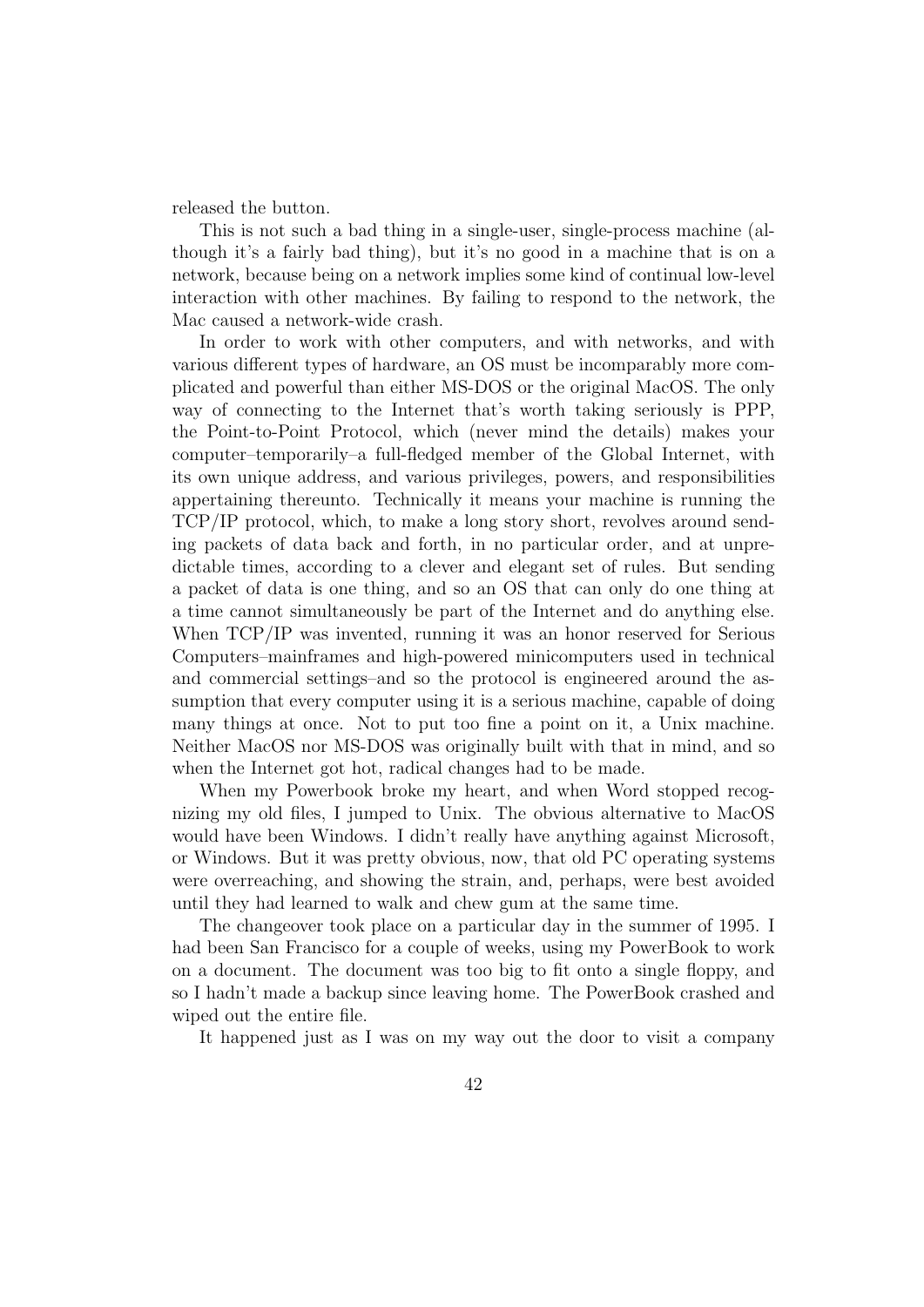called Electric Communities, which in those days was in Los Altos. I took my PowerBook with me. My friends at Electric Communities were Mac users who had all sorts of utility software for unerasing files and recovering from disk crashes, and I was certain I could get most of the file back.

As it turned out, two different Mac crash recovery utilities were unable to find any trace that my file had ever existed. It was completely and systematically wiped out. We went through that hard disk block by block and found disjointed fragments of countless old, discarded, forgotten files, but none of what I wanted. The metaphor shear was especially brutal that day. It was sort of like watching the girl you've been in love with for ten years get killed in a car wreck, and then attending her autopsy, and learning that underneath the clothes and makeup she was just flesh and blood.

I must have been reeling around the offices of Electric Communities in some kind of primal Jungian fugue, because at this moment three weirdly synchronistic things happened.

(1) Randy Farmer, a co-founder of the company, came in for a quick visit along with his family–he was recovering from back surgery at the time. He had some hot gossip: "Windows 95 mastered today." What this meant was that Microsoft's new operating system had, on this day, been placed on a special compact disk known as a golden master, which would be used to stamp out a jintillion copies in preparation for its thunderous release a few weeks later. This news was received peevishly by the staff of Electric Communities, including one whose office door was plastered with the usual assortment of cartoons and novelties, e.g.

(2) a copy of a Dilbert cartoon in which Dilbert, the long-suffering corporate software engineer, encounters a portly, bearded, hairy man of a certain age–a bit like Santa Claus, but darker, with a certain edge about him. Dilbert recognizes this man, based upon his appearance and affect, as a Unix hacker, and reacts with a certain mixture of nervousness, awe, and hostility. Dilbert jabs weakly at the disturbing interloper for a couple of frames; the Unix hacker listens with a kind of infuriating, beatific calm, then, in the last frame, reaches into his pocket. "Here's a nickel, kid," he says, "go buy yourself a real computer."

(3) the owner of the door, and the cartoon, was one Doug Barnes. Barnes was known to harbor certain heretical opinions on the subject of operating systems. Unlike most Bay Area techies who revered the Macintosh, considering it to be a true hacker's machine, Barnes was fond of pointing out that the Mac, with its hermetically sealed architecture, was actually hostile to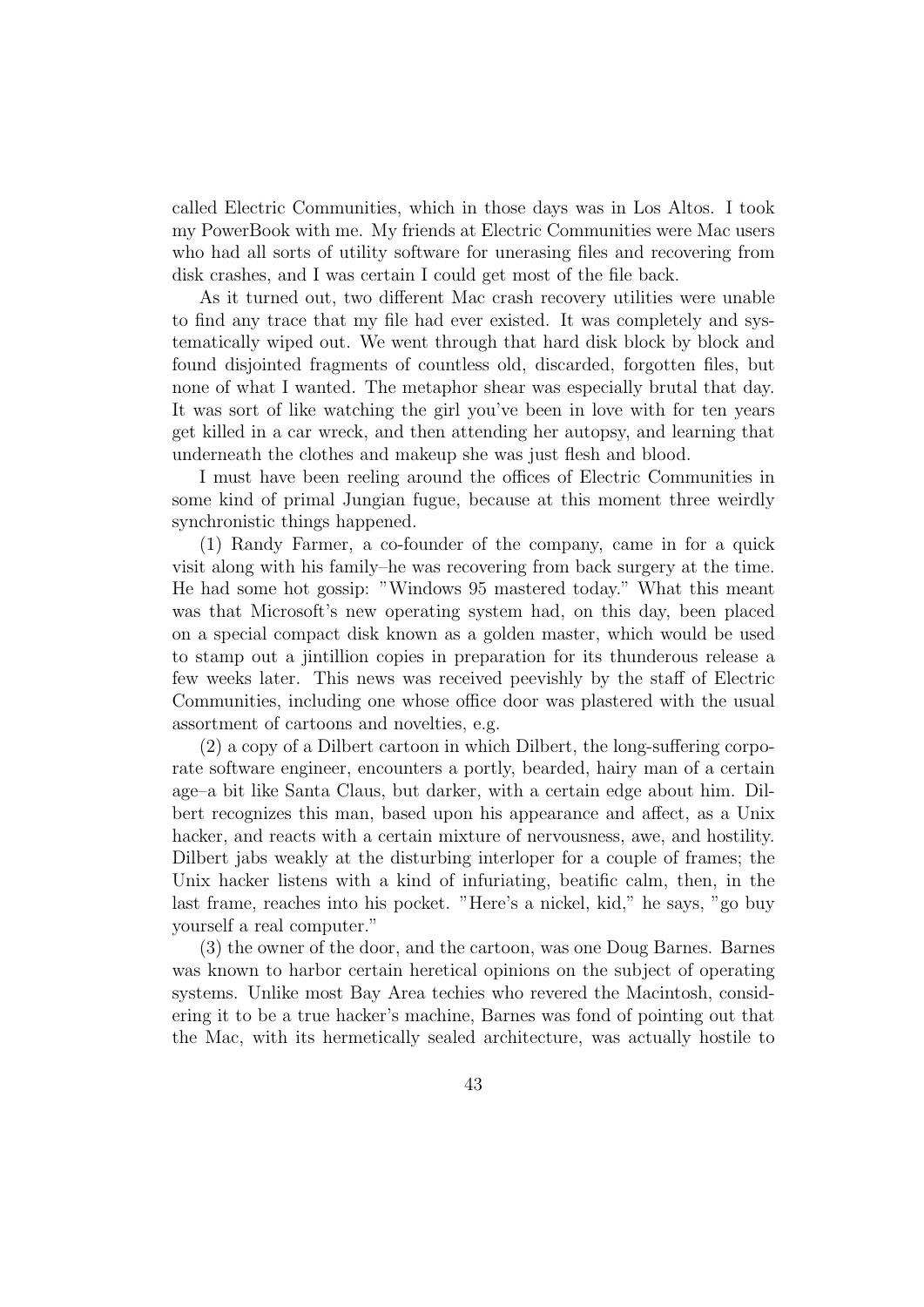hackers, who are prone to tinkering and dogmatic about openness. By contrast, the IBM-compatible line of machines, which can easily be taken apart and plugged back together, was much more hackable.

So when I got home I began messing around with Linux, which is one of many, many different concrete implementations of the abstract, Platonic ideal called Unix. I was not looking forward to changing over to a new OS, because my credit cards were still smoking from all the money I'd spent on Mac hardware over the years. But Linux's great virtue was, and is, that it would run on exactly the same sort of hardware as the Microsoft OSes–which is to say, the cheapest hardware in existence. As if to demonstrate why this was a great idea, I was, within a week or two of returning home, able to get my hand on a then-decent computer (a 33-MHz 486 box) for free, because I knew a guy who worked in an office where they were simply being thrown away. Once I got it home, I yanked the hood off, stuck my hands in, and began switching cards around. If something didn't work, I went to a usedcomputer outlet and pawed through a bin full of components and bought a new card for a few bucks.

The availability of all this cheap but effective hardware was an unintended consequence of decisions that had been made more than a decade earlier by IBM and Microsoft. When Windows came out, and brought the GUI to a much larger market, the hardware regime changed: the cost of color video cards and high-resolution monitors began to drop, and is dropping still. This free-for-all approach to hardware meant that Windows was unavoidably clunky compared to MacOS. But the GUI brought computing to such a vast audience that volume went way up and prices collapsed. Meanwhile Apple, which so badly wanted a clean, integrated OS with video neatly integrated into processing hardware, had fallen far behind in market share, at least partly because their beautiful hardware cost so much.

But the price that we Mac owners had to pay for superior aesthetics and engineering was not merely a financial one. There was a cultural price too, stemming from the fact that we couldn't open up the hood and mess around with it. Doug Barnes was right. Apple, in spite of its reputation as the machine of choice of scruffy, creative hacker types, had actually created a machine that discouraged hacking, while Microsoft, viewed as a technological laggard and copycat, had created a vast, disorderly parts bazaar–a primordial soup that eventually self-assembled into Linux.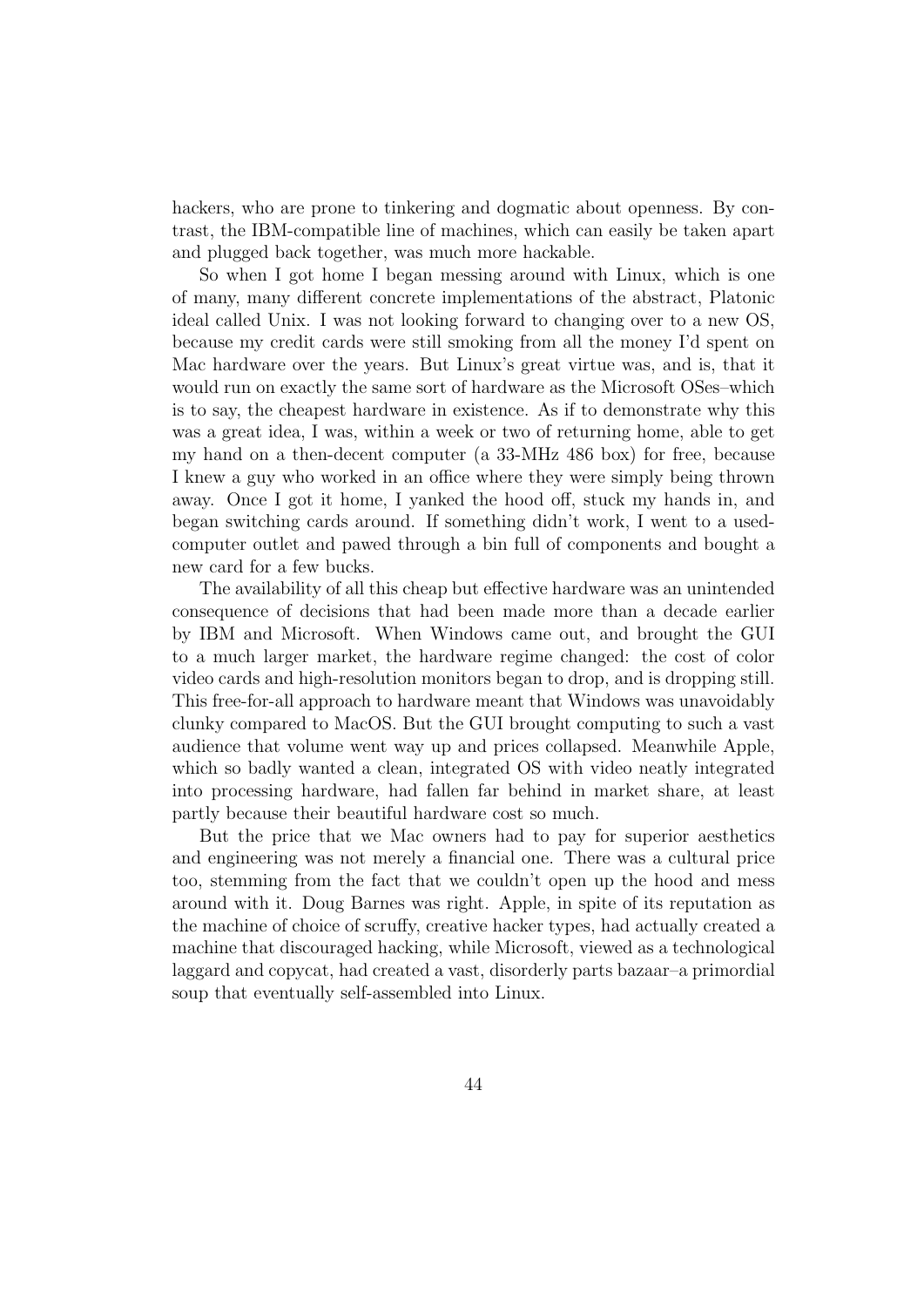### 12 The Hole Hawg of Operating Systems

Unix has always lurked provocatively in the background of the operating system wars, like the Russian Army. Most people know it only by reputation, and its reputation, as the Dilbert cartoon suggests, is mixed. But everyone seems to agree that if it could only get its act together and stop surrendering vast tracts of rich agricultural land and hundreds of thousands of prisoners of war to the onrushing invaders, it could stomp them (and all other opposition) flat.

It is difficult to explain how Unix has earned this respect without going into mind-smashing technical detail. Perhaps the gist of it can be explained by telling a story about drills.

The Hole Hawg is a drill made by the Milwaukee Tool Company. If you look in a typical hardware store you may find smaller Milwaukee drills but not the Hole Hawg, which is too powerful and too expensive for homeowners. The Hole Hawg does not have the pistol-like design of a cheap homeowner's drill. It is a cube of solid metal with a handle sticking out of one face and a chuck mounted in another. The cube contains a disconcertingly potent electric motor. You can hold the handle and operate the trigger with your index finger, but unless you are exceptionally strong you cannot control the weight of the Hole Hawg with one hand; it is a two-hander all the way. In order to fight off the counter-torque of the Hole Hawg you use a separate handle (provided), which you screw into one side of the iron cube or the other depending on whether you are using your left or right hand to operate the trigger. This handle is not a sleek, ergonomically designed item as it would be in a homeowner's drill. It is simply a foot-long chunk of regular galvanized pipe, threaded on one end, with a black rubber handle on the other. If you lose it, you just go to the local plumbing supply store and buy another chunk of pipe.

During the Eighties I did some construction work. One day, another worker leaned a ladder against the outside of the building that we were putting up, climbed up to the second-story level, and used the Hole Hawg to drill a hole through the exterior wall. At some point, the drill bit caught in the wall. The Hole Hawg, following its one and only imperative, kept going. It spun the worker's body around like a rag doll, causing him to knock his own ladder down. Fortunately he kept his grip on the Hole Hawg, which remained lodged in the wall, and he simply dangled from it and shouted for help until someone came along and reinstated the ladder.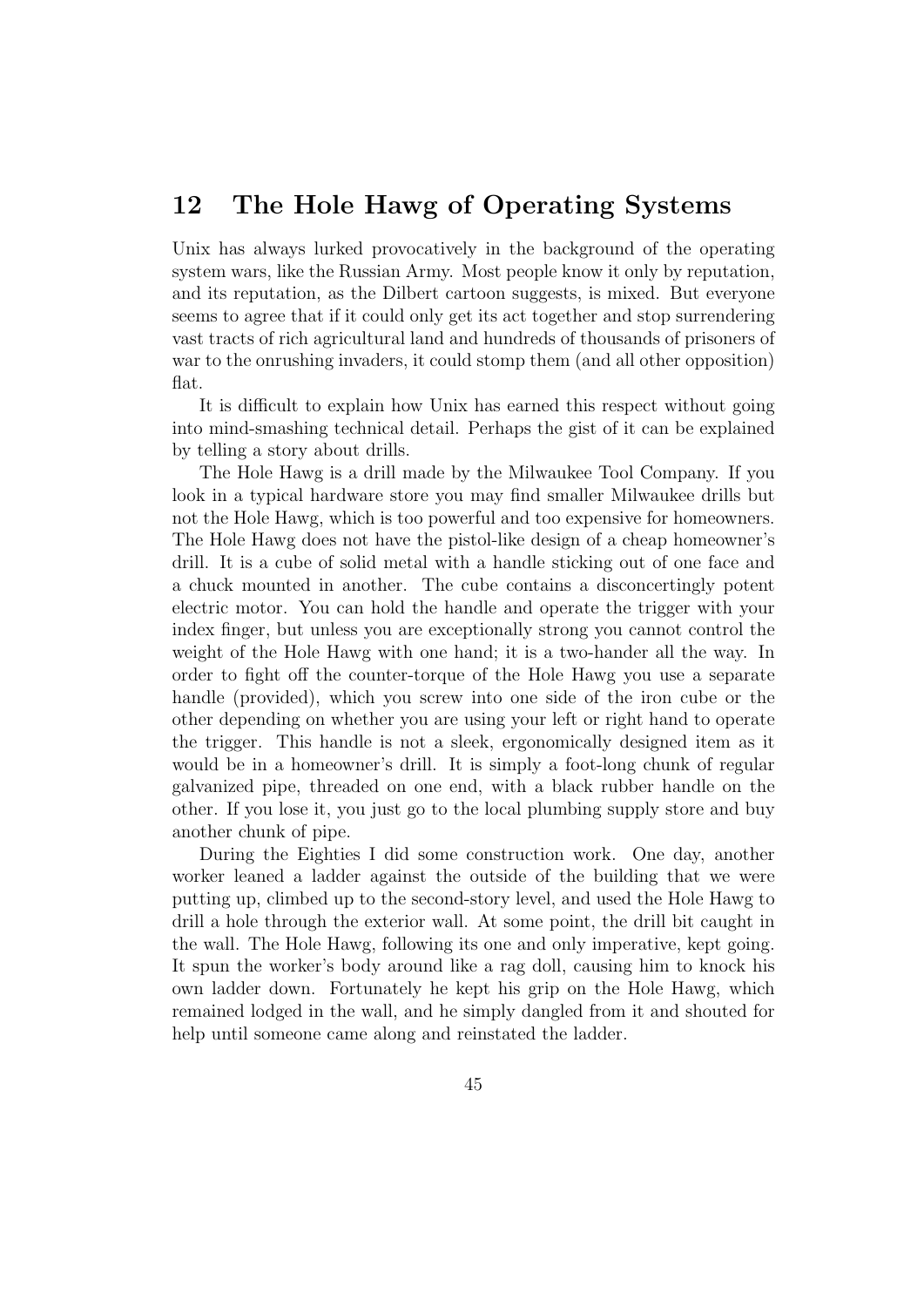I myself used a Hole Hawg to drill many holes through studs, which it did as a blender chops cabbage. I also used it to cut a few six-inch-diameter holes through an old lath-and-plaster ceiling. I chucked in a new hole saw, went up to the second story, reached down between the newly installed floor joists, and began to cut through the first-floor ceiling below. Where my homeowner's drill had labored and whined to spin the huge bit around, and had stalled at the slightest obstruction, the Hole Hawg rotated with the stupid consistency of a spinning planet. When the hole saw seized up, the Hole Hawg spun itself and me around, and crushed one of my hands between the steel pipe handle and a joist, producing a few lacerations, each surrounded by a wide corona of deeply bruised flesh. It also bent the hole saw itself, though not so badly that I couldn't use it. After a few such run-ins, when I got ready to use the Hole Hawg my heart actually began to pound with atavistic terror.

But I never blamed the Hole Hawg; I blamed myself. The Hole Hawg is dangerous because it does exactly what you tell it to. It is not bound by the physical limitations that are inherent in a cheap drill, and neither is it limited by safety interlocks that might be built into a homeowner's product by a liability-conscious manufacturer. The danger lies not in the machine itself but in the user's failure to envision the full consequences of the instructions he gives to it.

A smaller tool is dangerous too, but for a completely different reason: it tries to do what you tell it to, and fails in some way that is unpredictable and almost always undesirable. But the Hole Hawg is like the genie of the ancient fairy tales, who carries out his master's instructions literally and precisely and with unlimited power, often with disastrous, unforeseen consequences.

Pre-Hole Hawg, I used to examine the drill selection in hardware stores with what I thought was a judicious eye, scorning the smaller low-end models and hefting the big expensive ones appreciatively, wishing I could afford one of them babies. Now I view them all with such contempt that I do not even consider them to be real drills–merely scaled-up toys designed to exploit the self-delusional tendencies of soft-handed homeowners who want to believe that they have purchased an actual tool. Their plastic casings, carefully designed and focus-group-tested to convey a feeling of solidity and power, seem disgustingly flimsy and cheap to me, and I am ashamed that I was ever bamboozled into buying such knicknacks.

It is not hard to imagine what the world would look like to someone who had been raised by contractors and who had never used any drill other than a Hole Hawg. Such a person, presented with the best and most expensive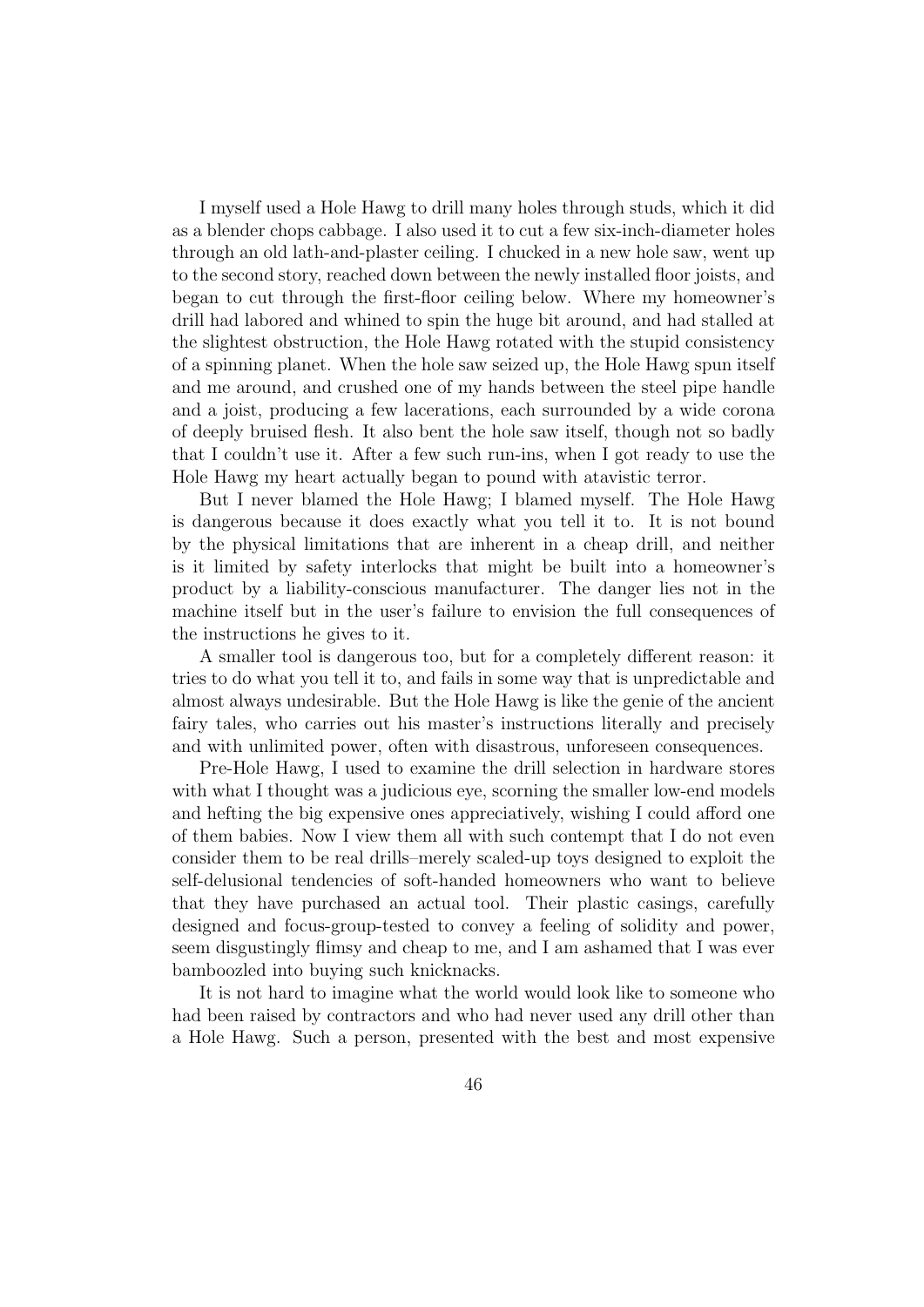hardware-store drill, would not even recognize it as such. He might instead misidentify it as a child's toy, or some kind of motorized screwdriver. If a salesperson or a deluded homeowner referred to it as a drill, he would laugh and tell them that they were mistaken–they simply had their terminology wrong. His interlocutor would go away irritated, and probably feeling rather defensive about his basement full of cheap, dangerous, flashy, colorful tools.

Unix is the Hole Hawg of operating systems, and Unix hackers, like Doug Barnes and the guy in the Dilbert cartoon and many of the other people who populate Silicon Valley, are like contractor's sons who grew up using only Hole Hawgs. They might use Apple/Microsoft OSes to write letters, play video games, or balance their checkbooks, but they cannot really bring themselves to take these operating systems seriously.

### 13 The Oral Tradition

Unix is hard to learn. The process of learning it is one of multiple small epiphanies. Typically you are just on the verge of inventing some necessary tool or utility when you realize that someone else has already invented it, and built it in, and this explains some odd file or directory or command that you have noticed but never really understood before.

For example there is a command (a small program, part of the OS) called whoami, which enables you to ask the computer who it thinks you are. On a Unix machine, you are always logged in under some name–possibly even your own! What files you may work with, and what software you may use, depends on your identity. When I started out using Linux, I was on a non-networked machine in my basement, with only one user account, and so when I became aware of the whoami command it struck me as ludicrous. But once you are logged in as one person, you can temporarily switch over to a pseudonym in order to access different files. If your machine is on the Internet, you can log onto other computers, provided you have a user name and a password. At that point the distant machine becomes no different in practice from the one right in front of you. These changes in identity and location can easily become nested inside each other, many layers deep, even if you aren't doing anything nefarious. Once you have forgotten who and where you are, the whoami command is indispensible. I use it all the time.

The file systems of Unix machines all have the same general structure. On your flimsy operating systems, you can create directories (folders) and give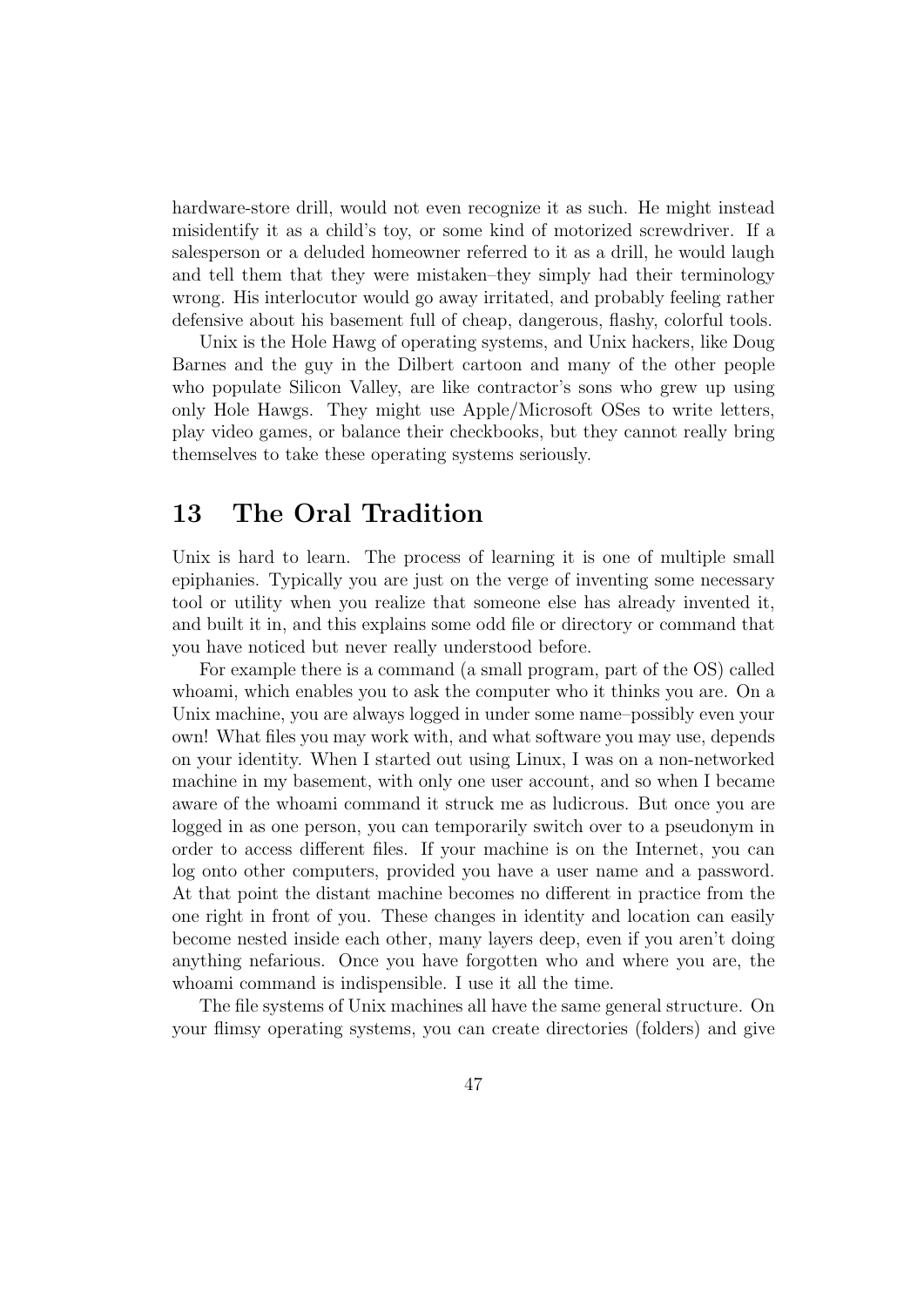them names like Frodo or My Stuff and put them pretty much anywhere you like. But under Unix the highest level–the root–of the filesystem is always designated with the single character "/" and it always contains the same set of top-level directories:

/usr /etc /var /bin /proc /boot /home /root /sbin /dev /lib /tmp and each of these directories typically has its own distinct structure of subdirectories. Note the obsessive use of abbreviations and avoidance of capital letters; this is a system invented by people to whom repetitive stress disorder is what black lung is to miners. Long names get worn down to three-letter nubbins, like stones smoothed by a river.

This is not the place to try to explain why each of the above directories exists, and what is contained in it. At first it all seems obscure; worse, it seems deliberately obscure. When I started using Linux I was accustomed to being able to create directories wherever I wanted and to give them whatever names struck my fancy. Under Unix you are free to do that, of course (you are free to do anything) but as you gain experience with the system you come to understand that the directories listed above were created for the best of reasons and that your life will be much easier if you follow along (within /home, by the way, you have pretty much unlimited freedom).

After this kind of thing has happened several hundred or thousand times, the hacker understands why Unix is the way it is, and agrees that it wouldn't be the same any other way. It is this sort of acculturation that gives Unix hackers their confidence in the system, and the attitude of calm, unshakable, annoying superiority captured in the Dilbert cartoon. Windows 95 and MacOS are products, contrived by engineers in the service of specific companies. Unix, by contrast, is not so much a product as it is a painstakingly compiled oral history of the hacker subculture. It is our Gilgamesh epic.

What made old epics like Gilgamesh so powerful and so long-lived was that they were living bodies of narrative that many people knew by heart, and told over and over again–making their own personal embellishments whenever it struck their fancy. The bad embellishments were shouted down, the good ones picked up by others, polished, improved, and, over time, incorporated into the story. Likewise, Unix is known, loved, and understood by so many hackers that it can be re-created from scratch whenever someone needs it. This is very difficult to understand for people who are accustomed to thinking of OSes as things that absolutely have to be bought.

Many hackers have launched more or less successful re-implementations of the Unix ideal. Each one brings in new embellishments. Some of them die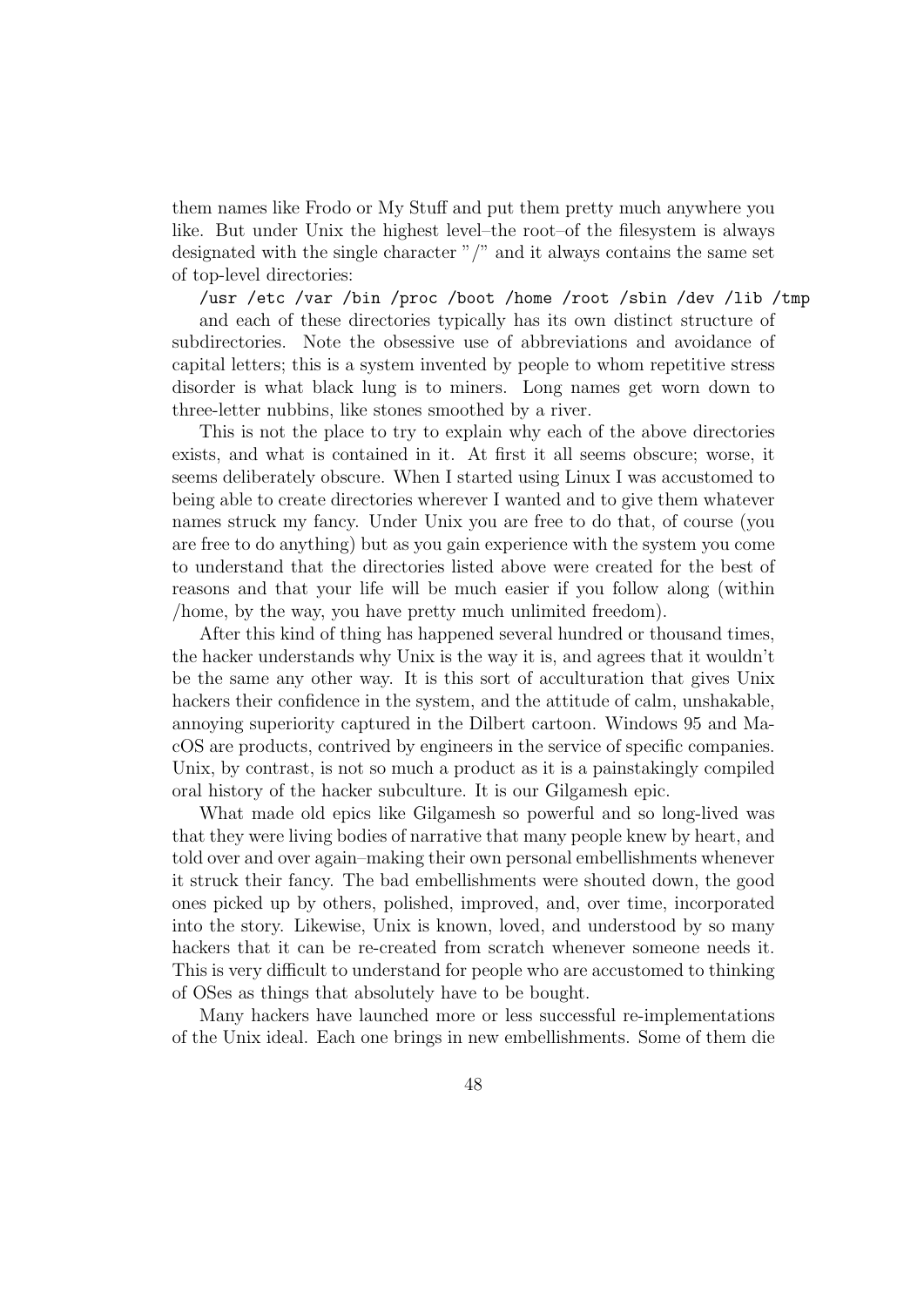out quickly, some are merged with similar, parallel innovations created by different hackers attacking the same problem, others still are embraced, and adopted into the epic. Thus Unix has slowly accreted around a simple kernel and acquired a kind of complexity and asymmetry about it that is organic, like the roots of a tree, or the branchings of a coronary artery. Understanding it is more like anatomy than physics.

For at least a year, prior to my adoption of Linux, I had been hearing about it. Credible, well-informed people kept telling me that a bunch of hackers had got together an implentation of Unix that could be downloaded, free of charge, from the Internet. For a long time I could not bring myself to take the notion seriously. It was like hearing rumors that a group of model rocket enthusiasts had created a completely functional Saturn V by exchanging blueprints on the Net and mailing valves and flanges to each other.

But it's true. Credit for Linux generally goes to its human namesake, one Linus Torvalds, a Finn who got the whole thing rolling in 1991 when he used some of the GNU tools to write the beginnings of a Unix kernel that could run on PC-compatible hardware. And indeed Torvalds deserves all the credit he has ever gotten, and a whole lot more. But he could not have made it happen by himself, any more than Richard Stallman could have. To write code at all, Torvalds had to have cheap but powerful development tools, and these he got from Stallman's GNU project.

And he had to have cheap hardware on which to write that code. Cheap hardware is a much harder thing to arrange than cheap software; a single person (Stallman) can write software and put it up on the Net for free, but in order to make hardware it's necessary to have a whole industrial infrastructure, which is not cheap by any stretch of the imagination. Really the only way to make hardware cheap is to punch out an incredible number of copies of it, so that the unit cost eventually drops. For reasons already explained, Apple had no desire to see the cost of hardware drop. The only reason Torvalds had cheap hardware was Microsoft.

Microsoft refused to go into the hardware business, insisted on making its software run on hardware that anyone could build, and thereby created the market conditions that allowed hardware prices to plummet. In trying to understand the Linux phenomenon, then, we have to look not to a single innovator but to a sort of bizarre Trinity: Linus Torvalds, Richard Stallman, and Bill Gates. Take away any of these three and Linux would not exist.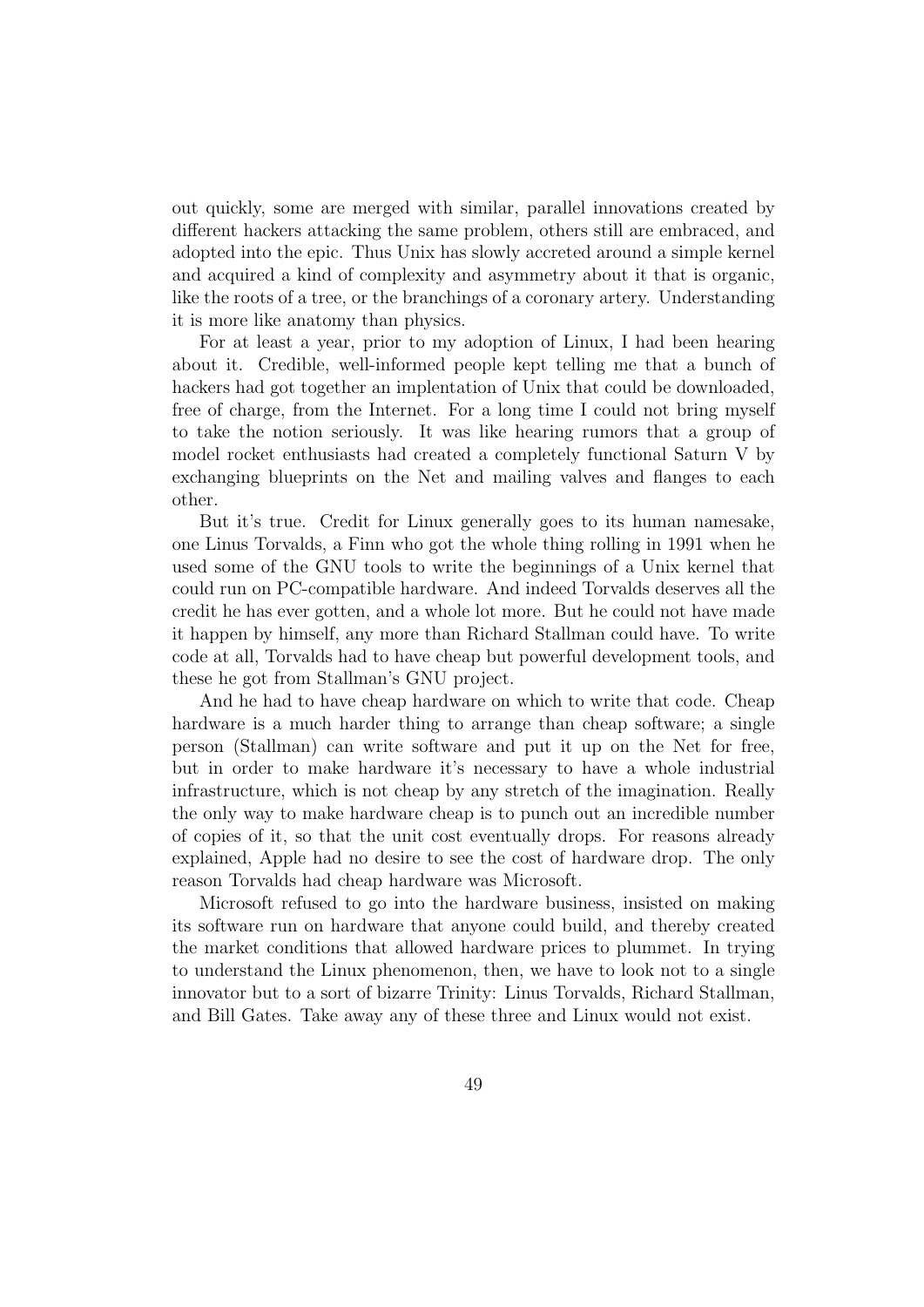### 14 OS Shock

Young Americans who leave their great big homogeneous country and visit some other part of the world typically go through several stages of culture shock: first, dumb wide-eyed astonishment. Then a tentative engagement with the new country's manners, cuisine, public transit systems and toilets, leading to a brief period of fatuous confidence that they are instant experts on the new country. As the visit wears on, homesickness begins to set in, and the traveler begins to appreciate, for the first time, how much he or she took for granted at home. At the same time it begins to seem obvious that many of one's own cultures and traditions are essentially arbitrary, and could have been different; driving on the right side of the road, for example. When the traveler returns home and takes stock of the experience, he or she may have learned a good deal more about America than about the country they went to visit.

For the same reasons, Linux is worth trying. It is a strange country indeed, but you don't have to live there; a brief sojourn suffices to give some flavor of the place and–more importantly–to lay bare everything that is taken for granted, and all that could have been done differently, under Windows or MacOS.

You can't try it unless you install it. With any other OS, installing it would be a straightforward transaction: in exchange for money, some company would give you a CD-ROM, and you would be on your way. But a lot is subsumed in that kind of transaction, and has to be gone through and picked apart.

We like plain dealings and straightforward transactions in America. If you go to Egypt and, say, take a taxi somewhere, you become a part of the taxi driver's life; he refuses to take your money because it would demean your friendship, he follows you around town, and weeps hot tears when you get in some other guy's taxi. You end up meeting his kids at some point, and have to devote all sort of ingenuity to finding some way to compensate him without insulting his honor. It is exhausting. Sometimes you just want a simple Manhattan-style taxi ride.

But in order to have an American-style setup, where you can just go out and hail a taxi and be on your way, there must exist a whole hidden apparatus of medallions, inspectors, commissions, and so forth–which is fine as long as taxis are cheap and you can always get one. When the system fails to work in some way, it is mysterious and infuriating and turns otherwise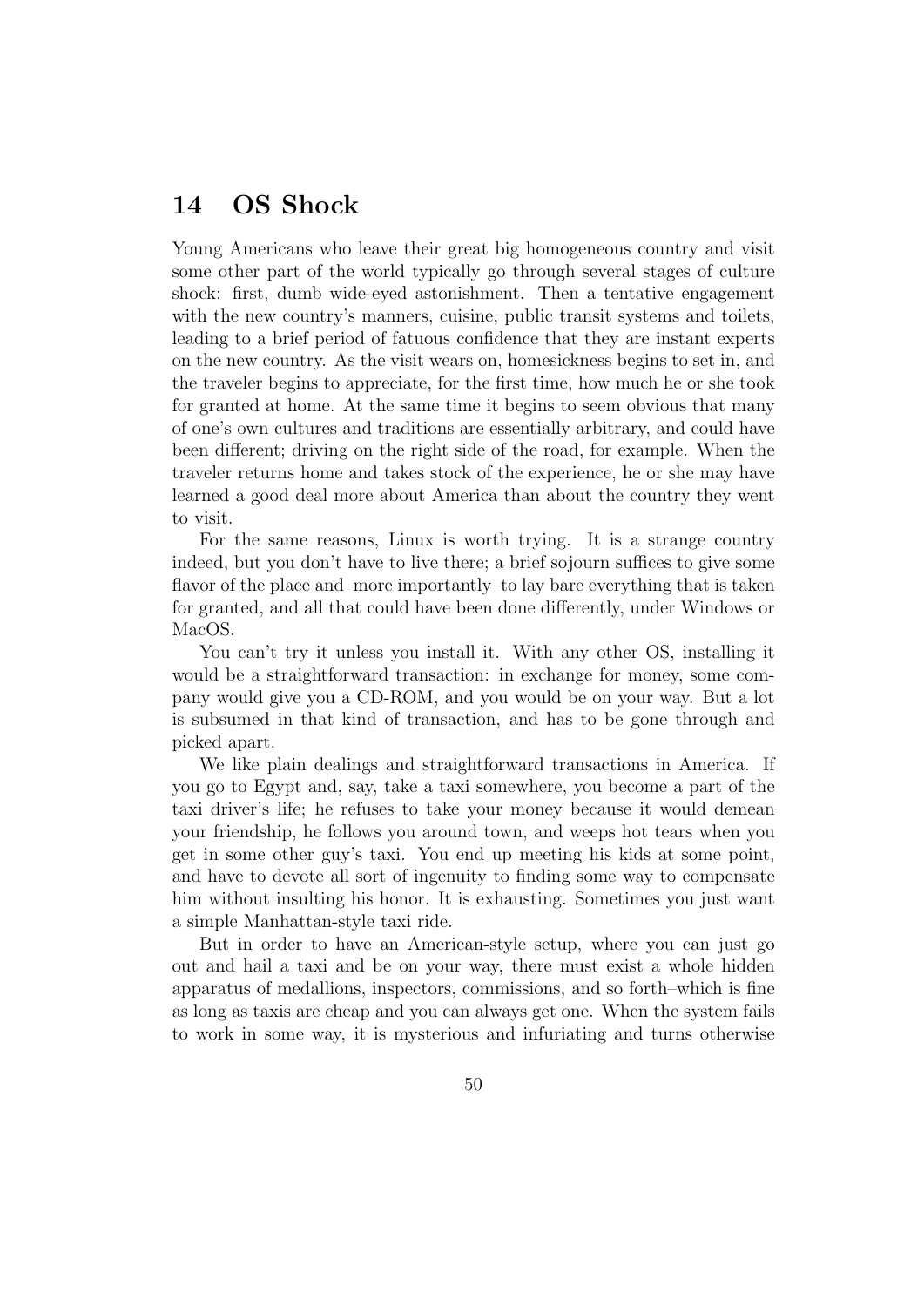reasonable people into conspiracy theorists. But when the Egyptian system breaks down, it breaks down transparently. You can't get a taxi, but your driver's nephew will show up, on foot, to explain the problem and apologize.

Microsoft and Apple do things the Manhattan way, with vast complexity hidden behind a wall of interface. Linux does things the Egypt way, with vast complexity strewn about all over the landscape. If you've just flown in from Manhattan, your first impulse will be to throw up your hands and say "For crying out loud! Will you people get a grip on yourselves!?" But this does not make friends in Linux-land any better than it would in Egypt.

You can suck Linux right out of the air, as it were, by downloading the right files and putting them in the right places, but there probably are not more than a few hundred people in the world who could create a functioning Linux system in that way. What you really need is a distribution of Linux, which means a prepackaged set of files. But distributions are a separate thing from Linux per se.

Linux per se is not a specific set of ones and zeroes, but a self-organizing Net subculture. The end result of its collective lucubrations is a vast body of source code, almost all written in C (the dominant computer programming language). "Source code" just means a computer program as typed in and edited by some hacker. If it's in C, the file name will probably have .c or .cpp on the end of it, depending on which dialect was used; if it's in some other language it will have some other suffix. Frequently these sorts of files can be found in a directory with the name /src which is the hacker's Hebraic abbreviation of "source."

Source files are useless to your computer, and of little interest to most users, but they are of gigantic cultural and political significance, because Microsoft and Apple keep them secret while Linux makes them public. They are the family jewels. They are the sort of thing that in Hollywood thrillers is used as a McGuffin: the plutonium bomb core, the top-secret blueprints, the suitcase of bearer bonds, the reel of microfilm. If the source files for Windows or MacOS were made public on the Net, then those OSes would become free, like Linux–only not as good, because no one would be around to fix bugs and answer questions. Linux is "open source" software meaning, simply, that anyone can get copies of its source code files.

Your computer doesn't want source code any more than you do; it wants object code. Object code files typically have the suffix .o and are unreadable all but a few, highly strange humans, because they consist of ones and zeroes. Accordingly, this sort of file commonly shows up in a directory with the name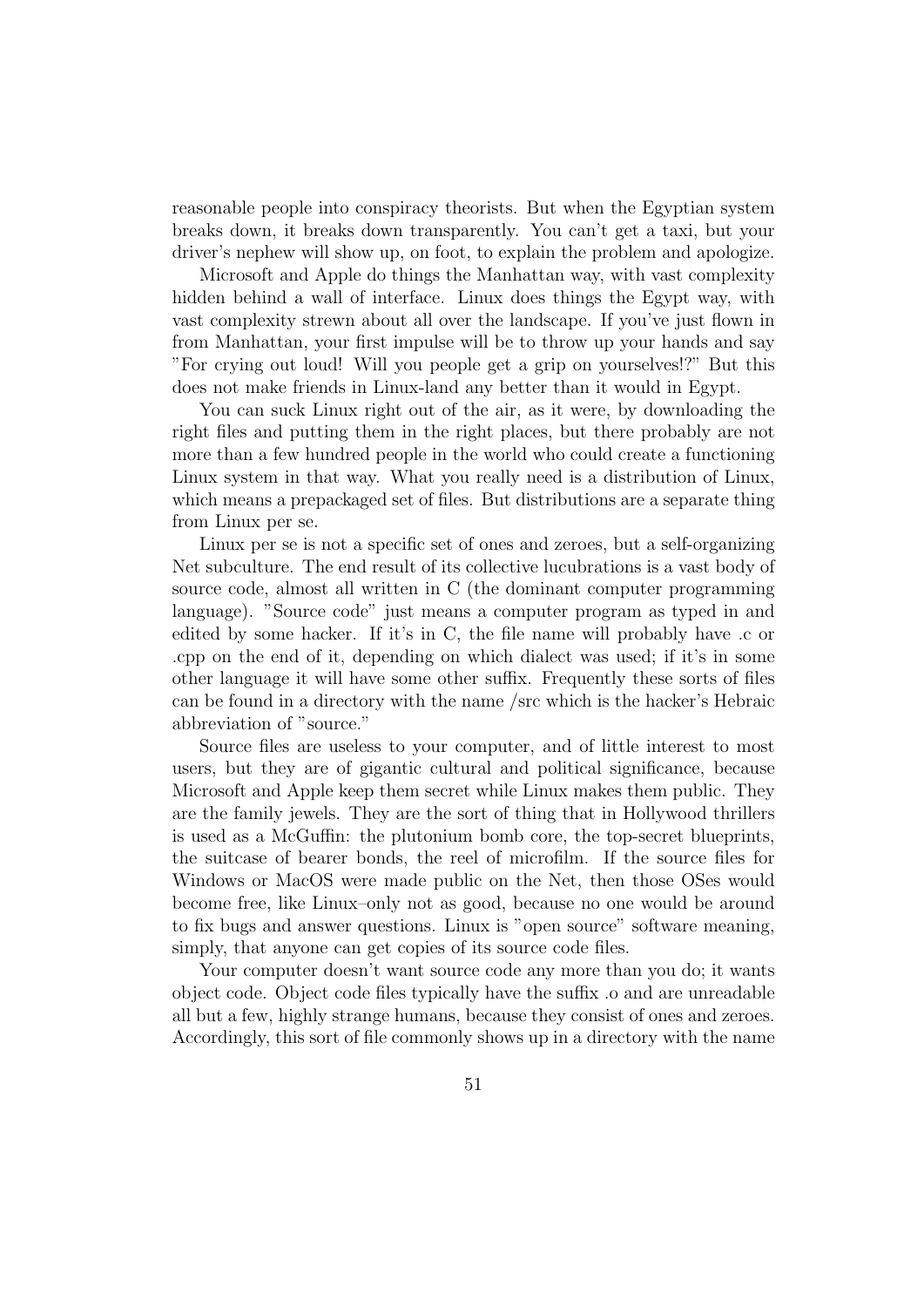/bin, for "binary."

Source files are simply ASCII text files. ASCII denotes a particular way of encoding letters into bit patterns. In an ASCII file, each character has eight bits all to itself. This creates a potential "alphabet" of 256 distinct characters, in that eight binary digits can form that many unique patterns. In practice, of course, we tend to limit ourselves to the familiar letters and digits. The bit-patterns used to represent those letters and digits are the same ones that were physically punched into the paper tape by my high school teletype, which in turn were the same one used by the telegraph industry for decades previously. ASCII text files, in other words, are telegrams, and as such they have no typographical frills. But for the same reason they are eternal, because the code never changes, and universal, because every text editing and word processing software ever written knows about this code.

Therefore just about any software can be used to create, edit, and read source code files. Object code files, then, are created from these source files by a piece of software called a compiler, and forged into a working application by another piece of software called a linker.

The triad of editor, compiler, and linker, taken together, form the core of a software development system. Now, it is possible to spend a lot of money on shrink-wrapped development systems with lovely graphical user interfaces and various ergonomic enhancements. In some cases it might even be a good and reasonable way to spend money. But on this side of the road, as it were, the very best software is usually the free stuff. Editor, compiler and linker are to hackers what ponies, stirrups, and archery sets were to the Mongols. Hackers live in the saddle, and hack on their own tools even while they are using them to create new applications. It is quite inconceivable that superior hacking tools could have been created from a blank sheet of paper by product engineers. Even if they are the brightest engineers in the world they are simply outnumbered.

In the GNU/Linux world there are two major text editing programs: the minimalist vi (known in some implementations as elvis) and the maximalist emacs. I use emacs, which might be thought of as a thermonuclear word processor. It was created by Richard Stallman; enough said. It is written in Lisp, which is the only computer language that is beautiful. It is colossal, and yet it only edits straight ASCII text files, which is to say, no fonts, no boldface, no underlining. In other words, the engineer-hours that, in the case of Microsoft Word, were devoted to features like mail merge, and the ability to embed feature-length motion pictures in corporate memoranda,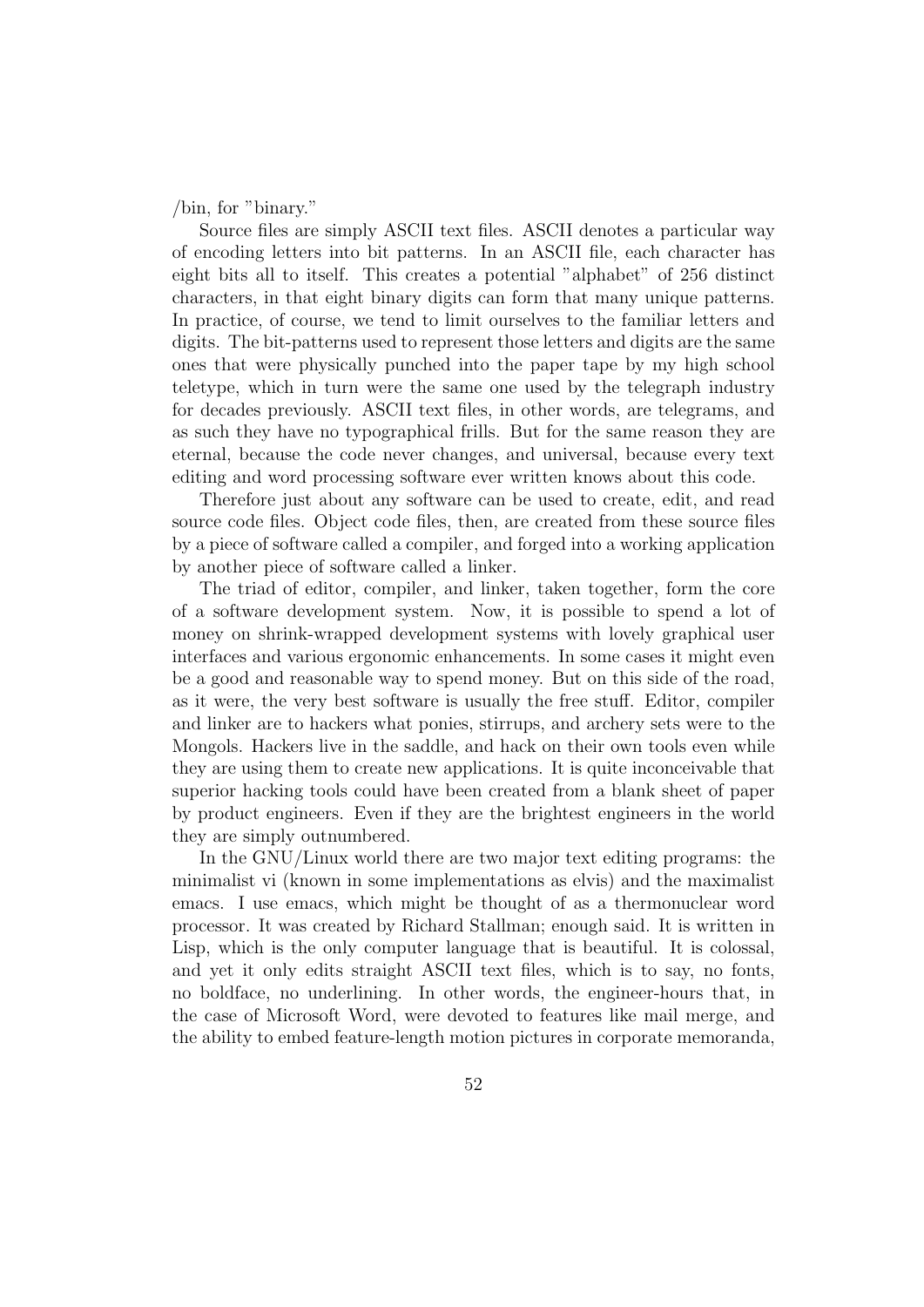were, in the case of emacs, focused with maniacal intensity on the deceptively simple-seeming problem of editing text. If you are a professional writer–i.e., if someone else is getting paid to worry about how your words are formatted and printed–emacs outshines all other editing software in approximately the same way that the noonday sun does the stars. It is not just bigger and brighter; it simply makes everything else vanish. For page layout and printing you can use TeX: a vast corpus of typesetting lore written in C and also available on the Net for free.

I could say a lot about emacs and TeX, but right now I am trying to tell a story about how to actually install Linux on your machine. The hardcore survivalist approach would be to download an editor like emacs, and the GNU Tools–the compiler and linker–which are polished and excellent to the same degree as emacs. Equipped with these, one would be able to start downloading ASCII source code files (/src) and compiling them into binary object code files (/bin) that would run on the machine. But in order to even arrive at this point–to get emacs running, for example–you have to have Linux actually up and running on your machine. And even a minimal Linux operating system requires thousands of binary files all acting in concert, and arranged and linked together just so.

Several entities have therefore taken it upon themselves to create "distributions" of Linux. If I may extend the Egypt analogy slightly, these entities are a bit like tour guides who meet you at the airport, who speak your language, and who help guide you through the initial culture shock. If you are an Egyptian, of course, you see it the other way; tour guides exist to keep brutish outlanders from traipsing through your mosques and asking you the same questions over and over and over again.

Some of these tour guides are commercial organizations, such as Red Hat Software, which makes a Linux distribution called Red Hat that has a relatively commercial sheen to it. In most cases you put a Red Hat CD-ROM into your PC and reboot and it handles the rest. Just as a tour guide in Egypt will expect some sort of compensation for his services, commercial distributions need to be paid for. In most cases they cost almost nothing and are well worth it.

I use a distribution called Debian (the word is a contraction of "Deborah" and "Ian") which is non-commercial. It is organized (or perhaps I should say "it has organized itself") along the same lines as Linux in general, which is to say that it consists of volunteers who collaborate over the Net, each responsible for looking after a different chunk of the system. These people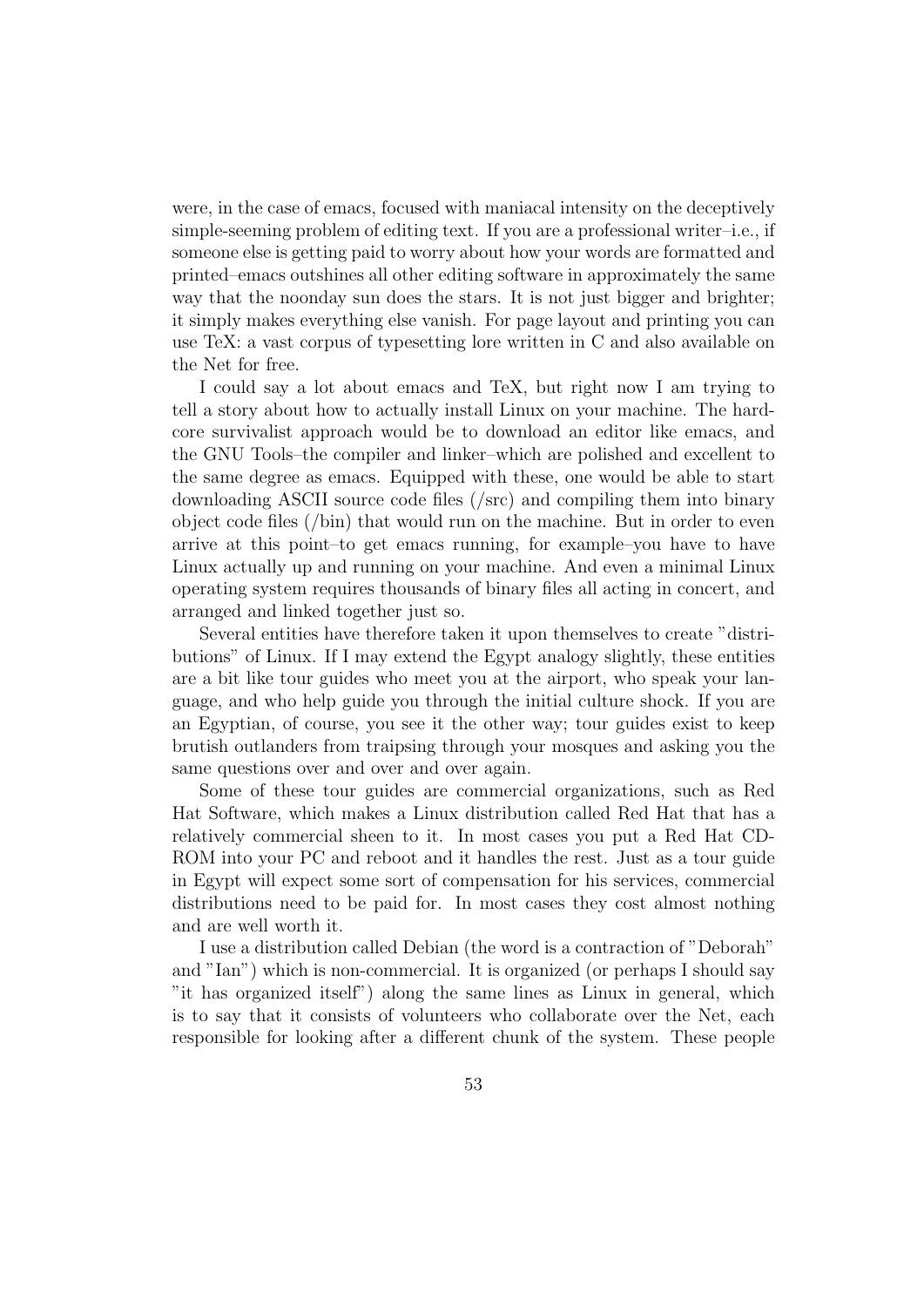have broken Linux down into a number of packages, which are compressed files that can be downloaded to an already functioning Debian Linux system, then opened up and unpacked using a free installer application. Of course, as such, Debian has no commercial arm–no distribution mechanism. You can download all Debian packages over the Net, but most people will want to have them on a CD-ROM. Several different companies have taken it upon themselves to decoct all of the current Debian packages onto CD-ROMs and then sell them. I buy mine from Linux Systems Labs. The cost for a threedisc set, containing Debian in its entirety, is less than three dollars. But (and this is an important distinction) not a single penny of that three dollars is going to any of the coders who created Linux, nor to the Debian packagers. It goes to Linux Systems Labs and it pays, not for the software, or the packages, but for the cost of stamping out the CD-ROMs.

Every Linux distribution embodies some more or less clever hack for circumventing the normal boot process and causing your computer, when it is turned on, to organize itself, not as a PC running Windows, but as a "host" running Unix. This is slightly alarming the first time you see it, but completely harmless. When a PC boots up, it goes through a little self-test routine, taking an inventory of available disks and memory, and then begins looking around for a disk to boot up from. In any normal Windows computer that disk will be a hard drive. But if you have your system configured right, it will look first for a floppy or CD-ROM disk, and boot from that if one is available.

Linux exploits this chink in the defenses. Your computer notices a bootable disk in the floppy or CD-ROM drive, loads in some object code from that disk, and blindly begins to execute it. But this is not Microsoft or Apple code, this is Linux code, and so at this point your computer begins to behave very differently from what you are accustomed to. Cryptic messages began to scroll up the screen. If you had booted a commercial OS, you would, at this point, be seeing a "Welcome to MacOS" cartoon, or a screen filled with clouds in a blue sky, and a Windows logo. But under Linux you get a long telegram printed in stark white letters on a black screen. There is no "welcome!" message. Most of the telegram has the semi-inscrutable menace of graffiti tags.

Dec 14 15:04:15 theRev syslogd 1.3-3#17: restart. Dec 14 15:04:15 theRev kernel: klogd 1.3-3, log source  $=$  /proc/kmsg started. Dec 14 15:04:15 theRev kernel: Loaded 3535 symbols from /System.map. Dec 14 15:04:15 theRev kernel: Symbols match kernel version 2.0.30. Dec 14 15:04:15 theRev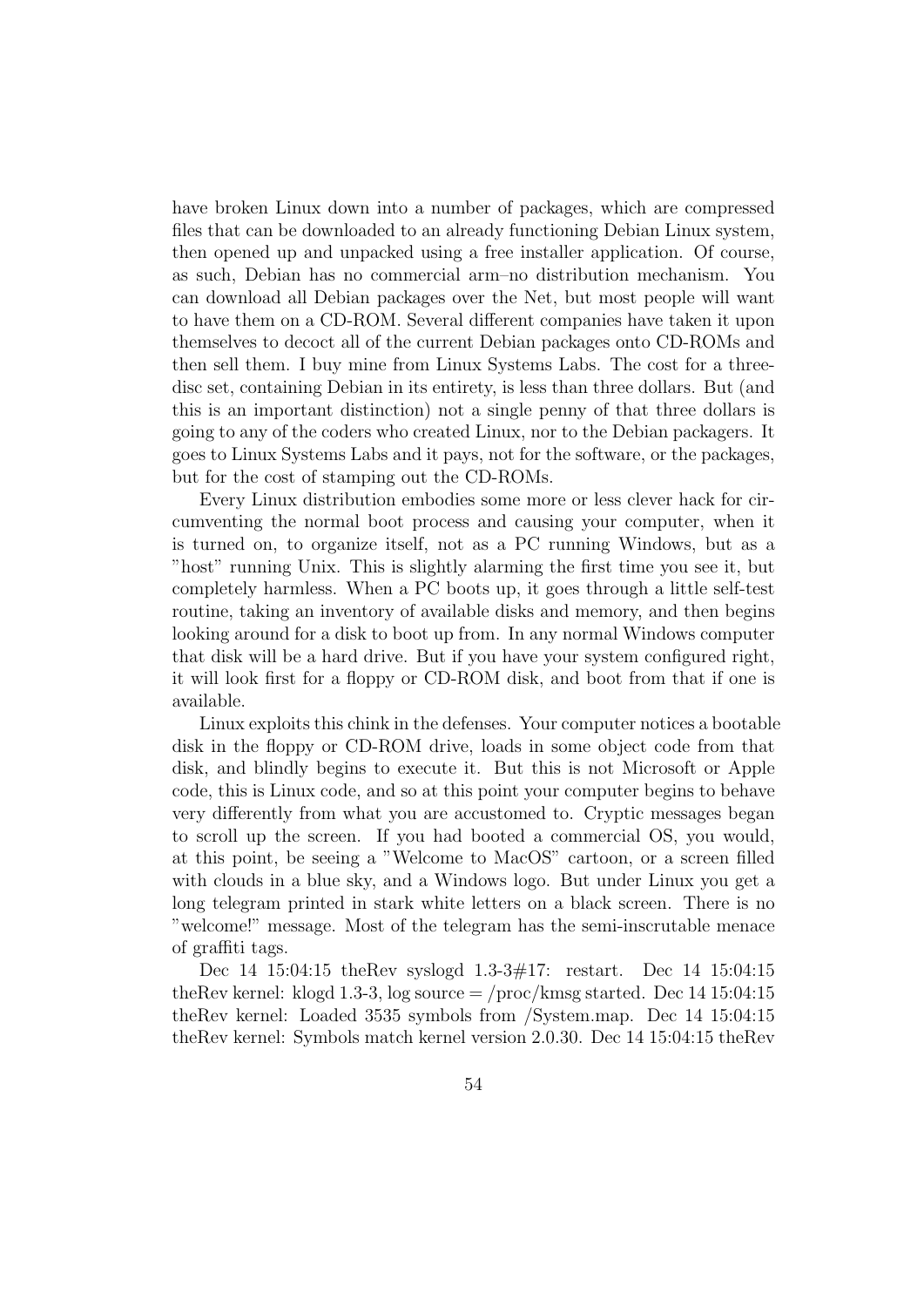kernel: No module symbols loaded. Dec 14 15:04:15 theRev kernel: Intel MultiProcessor Specification v1.4 Dec 14 15:04:15 theRev kernel: Virtual Wire compatibility mode. Dec 14 15:04:15 theRev kernel: OEM ID: IN-TEL Product ID: 440FX APIC at: 0xFEE00000 Dec 14 15:04:15 theRev kernel: Processor #0 Pentium(tm) Pro APIC version 17 Dec 14 15:04:15 theRev kernel: Processor  $#1$  Pentium $(tm)$  Pro APIC version 17 Dec 14 15:04:15 theRev kernel: I/O APIC #2 Version 17 at 0xFEC00000. Dec 14 15:04:15 theRev kernel: Processors: 2 Dec 14 15:04:15 theRev kernel: Console: 16 point font, 400 scans Dec 14 15:04:15 theRev kernel: Console: colour VGA+ 80x25, 1 virtual console (max 63) Dec 14 15:04:15 theRev kernel: pcibios init : BIOS32 Service Directory structure at 0x000fdb70 Dec 14 15:04:15 theRev kernel: pcibios init : BIOS32 Service Directory entry at 0xfdb80 Dec 14 15:04:15 theRev kernel: pcibios init : PCI BIOS revision 2.10 entry at 0xfdba1 Dec 14 15:04:15 theRev kernel: Probing PCI hardware. Dec 14 15:04:15 theRev kernel: Warning : Unknown PCI device (10b7:9001). Please read include/linux/pci.h Dec 14 15:04:15 theRev kernel: Calibrating delay loop.. ok - 179.40 BogoMIPS Dec 14 15:04:15 theRev kernel: Memory: 64268k/66556k available (700k kernel code, 384k reserved, 1204k data) Dec 14 15:04:15 theRev kernel: Swansea University Computer Society NET3.035 for Linux 2.0 Dec 14 15:04:15 theRev kernel: NET3: Unix domain sockets 0.13 for Linux NET3.035. Dec 14 15:04:15 theRev kernel: Swansea University Computer Society TCP/IP for NET3.034 Dec 14 15:04:15 theRev kernel: IP Protocols: ICMP, UDP, TCP Dec 14 15:04:15 theRev kernel: Checking 386/387 coupling... Ok, fpu using exception 16 error reporting. Dec 14 15:04:15 theRev kernel: Checking 'hlt' instruction... Ok. Dec 14 15:04:15 theRev kernel: Linux version 2.0.30 (root@theRev) (gcc version  $2.7.2.1$ )  $\#15$ Fri Mar 27 16:37:24 PST 1998 Dec 14 15:04:15 theRev kernel: Booting processor 1 stack 00002000: Calibrating delay loop.. ok - 179.40 BogoMIPS Dec 14 15:04:15 theRev kernel: Total of 2 processors activated (358.81 BogoMIPS). Dec 14 15:04:15 theRev kernel: Serial driver version 4.13 with no serial options enabled Dec 14 15:04:15 theRev kernel: tty00 at 0x03f8 (irq  $= 4$ ) is a 16550A Dec 14 15:04:15 the Rev kernel: tty01 at 0x02f8 (irq  $= 3$ ) is a 16550A Dec 14 15:04:15 theRev kernel: lp1 at 0x0378, (polling) Dec 14 15:04:15 theRev kernel: PS/2 auxiliary pointing device detected – driver installed. Dec 14 15:04:15 theRev kernel: Real Time Clock Driver v1.07 Dec 14 15:04:15 theRev kernel: loop: registered device at major 7 Dec 14 15:04:15 theRev kernel: ide: i82371 PIIX (Triton) on PCI bus 0 function 57 Dec 14 15:04:15 theRev kernel: ide0: BM-DMA at 0xffa0-0xffa7 Dec 14 15:04:15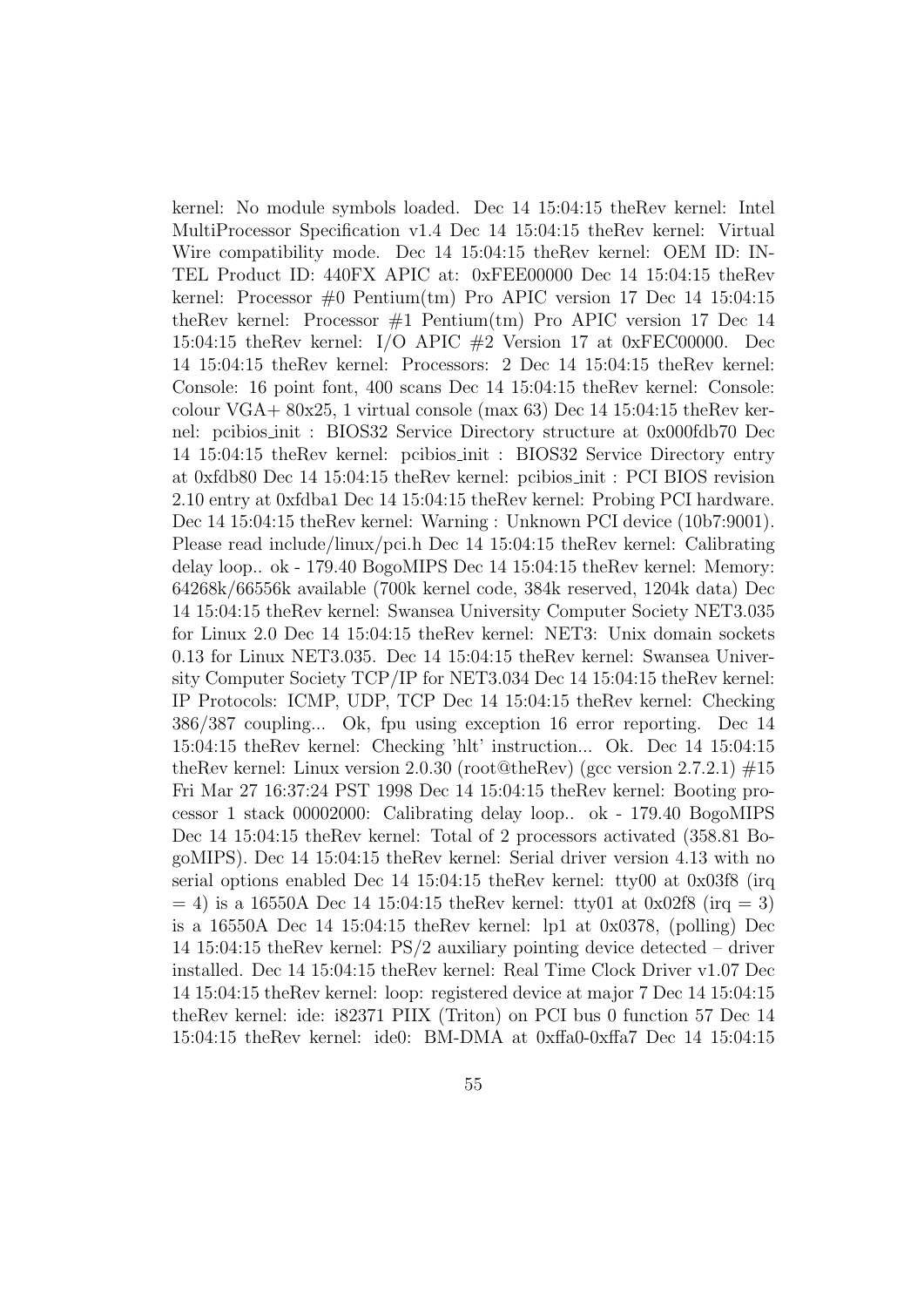theRev kernel: ide1: BM-DMA at 0xffa8-0xffaf Dec 14 15:04:15 theRev kernel: hda: Conner Peripherals 1275MB - CFS1275A, 1219MB w/64kB Cache, LBA, CHS=619/64/63 Dec 14 15:04:15 theRev kernel: hdb: Maxtor 84320A5, 4119MB w/256kB Cache, LBA, CHS=8928/15/63, DMA Dec 14 15:04:15 theRev kernel: hdc: , ATAPI CDROM drive Dec 15 11:58:06 theRev kernel: ide0 at  $0x1f0-0x1f7,0x3f6$  on irq 14 Dec 15 11:58:06 theRev kernel: ide1 at 0x170-0x177,0x376 on irq 15 Dec 15 11:58:06 theRev kernel: Floppy drive(s): fd0 is 1.44M Dec 15 11:58:06 theRev kernel: Started kswapd v 1.4.2.2 Dec 15 11:58:06 theRev kernel: FDC 0 is a National Semiconductor PC87306 Dec 15 11:58:06 theRev kernel: md driver  $0.35$  MAX\_MD\_DEV=4, MAX REAL=8 Dec 15 11:58:06 theRev kernel: PPP: version 2.2.0 (dynamic channel allocation) Dec 15 11:58:06 theRev kernel: TCP compression code copyright 1989 Regents of the University of California Dec 15 11:58:06 theRev kernel: PPP Dynamic channel allocation code copyright 1995 Caldera, Inc. Dec 15 11:58:06 theRev kernel: PPP line discipline registered. Dec 15 11:58:06 theRev kernel: SLIP: version 0.8.4-NET3.019-NEWTTY (dynamic channels, max=256). Dec 15 11:58:06 theRev kernel: eth0: 3Com 3c900 Boomerang 10Mbps/Combo at 0xef00, 00:60:08:a4:3c:db, IRQ 10 Dec 15 11:58:06 theRev kernel: 8K word-wide RAM 3:5 Rx:Tx split, 10base2 interface. Dec 15 11:58:06 theRev kernel: Enabling bus-master transmits and whole-frame receives. Dec 15 11:58:06 theRev kernel: 3c59x.c:v0.49 1/2/98 Donald Becker http://cesdis.gsfc.nasa.gov/linux/drivers/vortex.html Dec 15 11:58:06 theRev kernel: Partition check: Dec 15 11:58:06 theRev kernel: hda: hda1 hda2 hda3 Dec 15 11:58:06 theRev kernel: hdb: hdb1 hdb2 Dec 15 11:58:06 theRev kernel: VFS: Mounted root (ext2 filesystem) readonly. Dec 15 11:58:06 theRev kernel: Adding Swap: 16124k swap-space (priority -1) Dec 15 11:58:06 theRev kernel: EXT2-fs warning: maximal mount count reached, running e2fsck is recommended Dec 15 11:58:06 theRev kernel: hdc: media changed Dec 15 11:58:06 theRev kernel: ISO9660 Extensions: RRIP 1991A Dec 15 11:58:07 theRev syslogd 1.3-3#17: restart. Dec 15 11:58:09 theRev diald[87]: Unable to open options file /etc/diald/diald.options: No such file or directory Dec 15 11:58:09 theRev diald[87]: No device specified. You must have at least one device! Dec 15 11:58:09 the Rev diald [87]: You must define a connector script (option 'connect'). Dec 15 11:58:09 theRev diald[87]: You must define the remote ip address. Dec 15 11:58:09 theRev diald[87]: You must define the local ip address. Dec 15 11:58:09 theRev diald[87]: Terminating due to damaged reconfigure.

The only parts of this that are readable, for normal people, are the error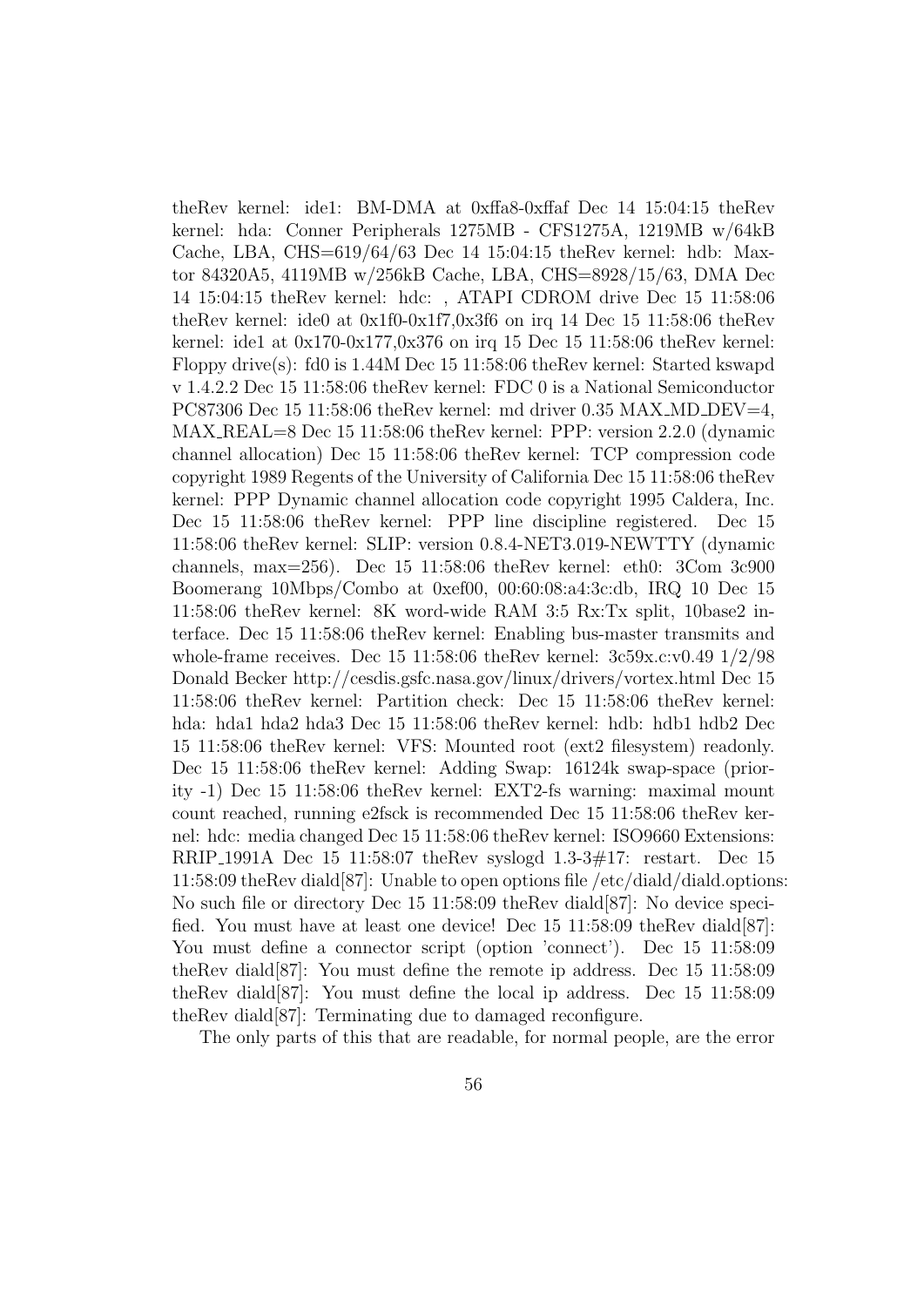messages and warnings. And yet it's noteworthy that Linux doesn't stop, or crash, when it encounters an error; it spits out a pithy complaint, gives up on whatever processes were damaged, and keeps on rolling. This was decidedly not true of the early versions of Apple and Microsoft OSes, for the simple reason that an OS that is not capable of walking and chewing gum at the same time cannot possibly recover from errors. Looking for, and dealing with, errors requires a separate process running in parallel with the one that has erred. A kind of superego, if you will, that keeps an eye on all of the others, and jumps in when one goes astray. Now that MacOS and Windows can do more than one thing at a time they are much better at dealing with errors than they used to be, but they are not even close to Linux or other Unices in this respect; and their greater complexity has made them vulnerable to new types of errors.

# 15 Fallibility, Atonement, Redemption, Trust, and Other Arcane Technical Concepts

Linux is not capable of having any centrally organized policies dictating how to write error messages and documentation, and so each programmer writes his own. Usually they are in English even though tons of Linux programmers are Europeans. Frequently they are funny. Always they are honest. If something bad has happened because the software simply isn't finished yet, or because the user screwed something up, this will be stated forthrightly. The command line interface makes it easy for programs to dribble out little comments, warnings, and messages here and there. Even if the application is imploding like a damaged submarine, it can still usually eke out a little S.O.S. message. Sometimes when you finish working with a program and shut it down, you find that it has left behind a series of mild warnings and low-grade error messages in the command-line interface window from which you launched it. As if the software were chatting to you about how it was doing the whole time you were working with it.

Documentation, under Linux, comes in the form of man (short for manual) pages. You can access these either through a GUI (xman) or from the command line (man). Here is a sample from the man page for a program called rsh:

"Stop signals stop the local rsh process only; this is arguably wrong, but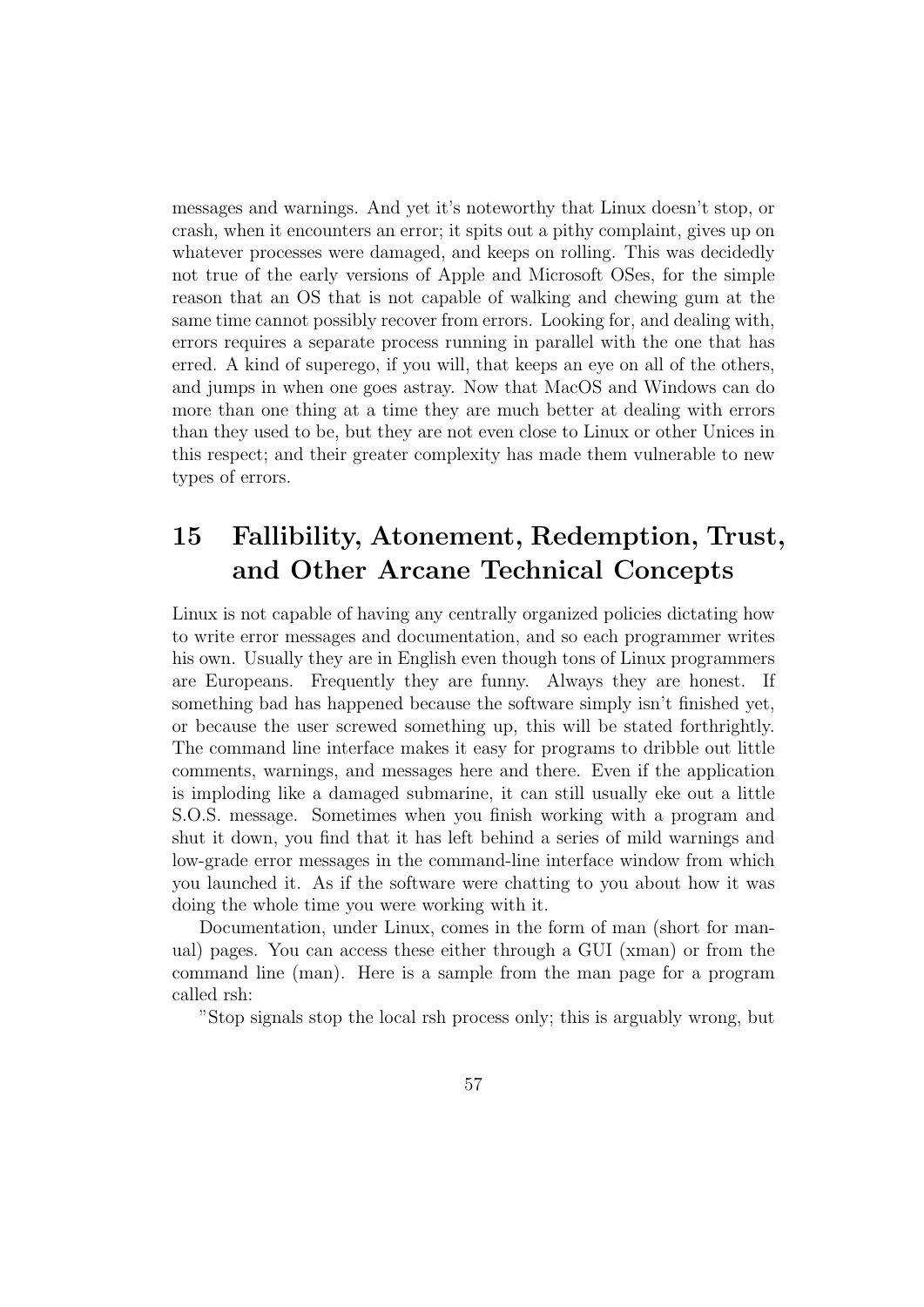currently hard to fix for reasons too complicated to explain here."

The man pages contain a lot of such material, which reads like the terse mutterings of pilots wrestling with the controls of damaged airplanes. The general feel is of a thousand monumental but obscure struggles seen in the stop-action light of a strobe. Each programmer is dealing with his own obstacles and bugs; he is too busy fixing them, and improving the software, to explain things at great length or to maintain elaborate pretensions.

In practice you hardly ever encounter a serious bug while running Linux. When you do, it is almost always with commercial software (several vendors sell software that runs under Linux). The operating system and its fundamental utility programs are too important to contain serious bugs. I have been running Linux every day since late 1995 and have seen many application programs go down in flames, but I have never seen the operating system crash. Never. Not once. There are quite a few Linux systems that have been running continuously and working hard for months or years without needing to be rebooted.

Commercial OSes have to adopt the same official stance towards errors as Communist countries had towards poverty. For doctrinal reasons it was not possible to admit that poverty was a serious problem in Communist countries, because the whole point of Communism was to eradicate poverty. Likewise, commercial OS companies like Apple and Microsoft can't go around admitting that their software has bugs and that it crashes all the time, any more than Disney can issue press releases stating that Mickey Mouse is an actor in a suit.

This is a problem, because errors do exist and bugs do happen. Every few months Bill Gates tries to demo a new Microsoft product in front of a large audience only to have it blow up in his face. Commercial OS vendors, as a direct consequence of being commercial, are forced to adopt the grossly disingenuous position that bugs are rare aberrations, usually someone else's fault, and therefore not really worth talking about in any detail. This posture, which everyone knows to be absurd, is not limited to press releases and ad campaigns. It informs the whole way these companies do business and relate to their customers. If the documentation were properly written, it would mention bugs, errors, and crashes on every single page. If the on-line help systems that come with these OSes reflected the experiences and concerns of their users, they would largely be devoted to instructions on how to cope with crashes and errors.

But this does not happen. Joint stock corporations are wonderful inven-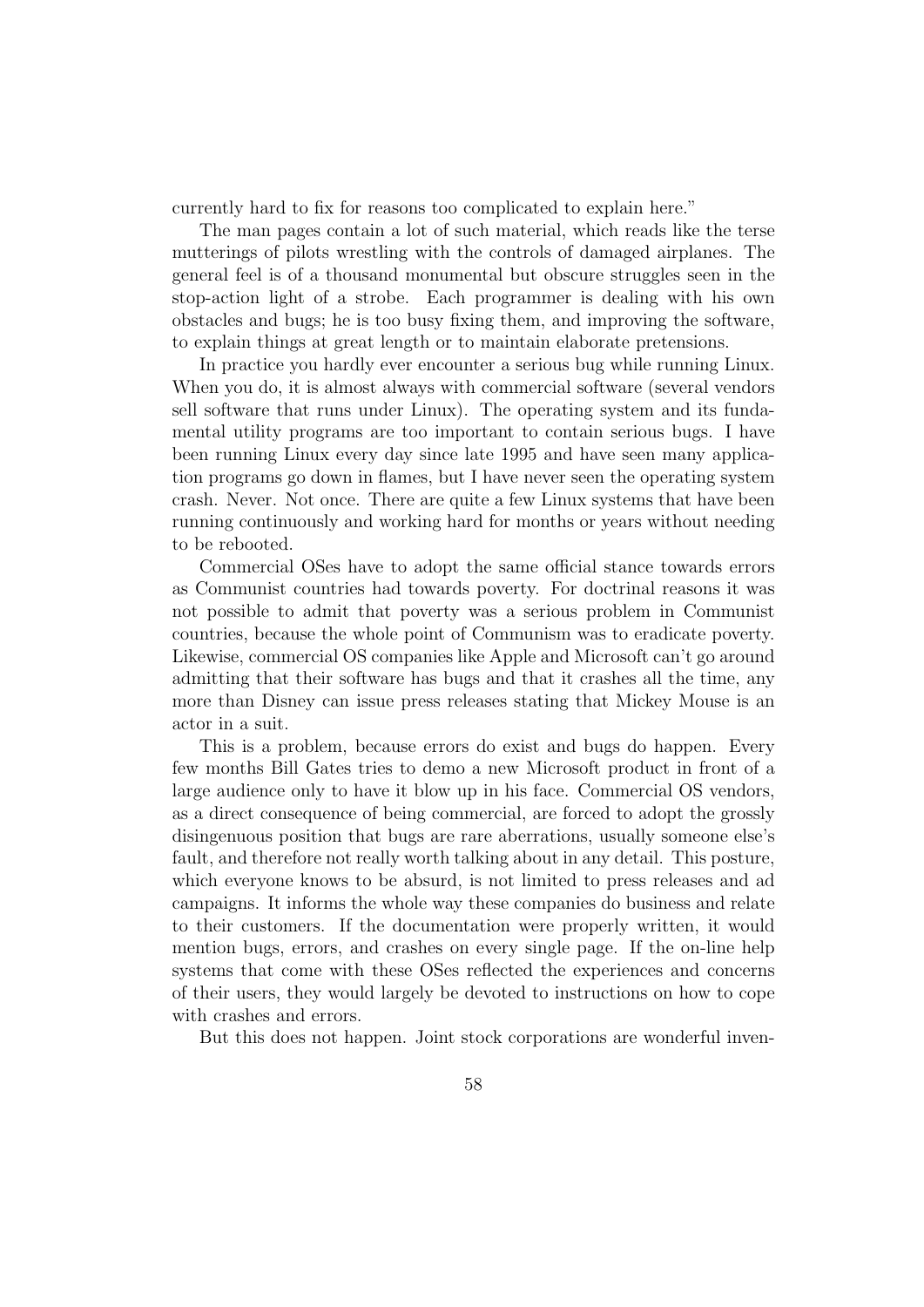tions that have given us many excellent goods and services. They are good at many things. Admitting failure is not one of them. Hell, they can't even admit minor shortcomings.

Of course, this behavior is not as pathological in a corporation as it would be in a human being. Most people, nowadays, understand that corporate press releases are issued for the benefit of the corporation's shareholders and not for the enlightenment of the public. Sometimes the results of this institutional dishonesty can be dreadful, as with tobacco and asbestos. In the case of commercial OS vendors it is nothing of the kind, of course; it is merely annoying.

Some might argue that consumer annoyance, over time, builds up into a kind of hardened plaque that can conceal serious decay, and that honesty might therefore be the best policy in the long run; the jury is still out on this in the operating system market. The business is expanding fast enough that it's still much better to have billions of chronically annoyed customers than millions of happy ones.

Most system administrators I know who work with Windows NT all the time agree that when it hits a snag, it has to be re-booted, and when it gets seriously messed up, the only way to fix it is to re-install the operating system from scratch. Or at least this is the only way that they know of to fix it, which amounts to the same thing. It is quite possible that the engineers at Microsoft have all sorts of insider knowledge on how to fix the system when it goes awry, but if they do, they do not seem to be getting the message out to any of the actual system administrators I know.

Because Linux is not commercial–because it is, in fact, free, as well as rather difficult to obtain, install, and operate–it does not have to maintain any pretensions as to its reliability. Consequently, it is much more reliable. When something goes wrong with Linux, the error is noticed and loudly discussed right away. Anyone with the requisite technical knowledge can go straight to the source code and point out the source of the error, which is then rapidly fixed by whichever hacker has carved out responsibility for that particular program.

As far as I know, Debian is the only Linux distribution that has its own constitution (http://www.debian.org/devel/constitution), but what really sold me on it was its phenomenal bug database (http://www.debian.org/Bugs), which is a sort of interactive Doomsday Book of error, fallibility, and redemption. It is simplicity itself. When had a problem with Debian in early January of 1997, I sent in a message describing the problem to sub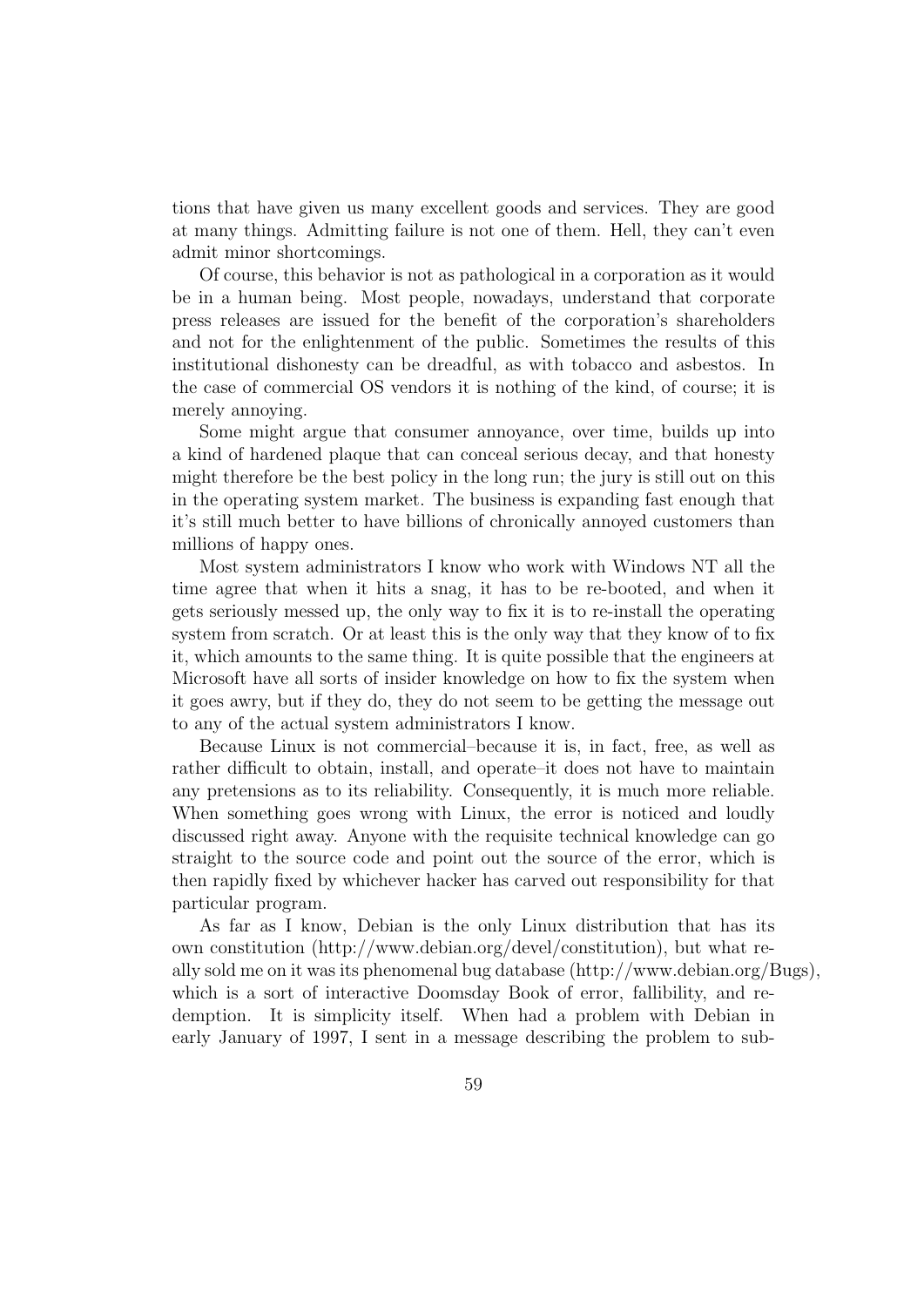mit@bugs.debian.org. My problem was promptly assigned a bug report number ( $\#6518$ ) and a severity level (the available choices being critical, grave, important, normal, fixed, and wishlist) and forwarded to mailing lists where Debian people hang out. Within twenty-four hours I had received five emails telling me how to fix the problem: two from North America, two from Europe, and one from Australia. All of these e-mails gave me the same suggestion, which worked, and made my problem go away. But at the same time, a transcript of this exchange was posted to Debian's bug database, so that if other users had the same problem later, they would be able to search through and find the solution without having to enter a new, redundant bug report.

Contrast this with the experience that I had when I tried to install Windows NT 4.0 on the very same machine about ten months later, in late 1997. The installation program simply stopped in the middle with no error messages. I went to the Microsoft Support website and tried to perform a search for existing help documents that would address my problem. The search engine was completely nonfunctional; it did nothing at all. It did not even give me a message telling me that it was not working.

Eventually I decided that my motherboard must be at fault; it was of a slightly unusual make and model, and NT did not support as many different motherboards as Linux. I am always looking for excuses, no matter how feeble, to buy new hardware, so I bought a new motherboard that was Windows NT logo-compatible, meaning that the Windows NT logo was printed right on the box. I installed this into my computer and got Linux running right away, then attempted to install Windows NT again. Again, the installation died without any error message or explanation. By this time a couple of weeks had gone by and I thought that perhaps the search engine on the Microsoft Support website might be up and running. I gave that a try but it still didn't work.

So I created a new Microsoft support account, then logged on to submit the incident. I supplied my product ID number when asked, and then began to follow the instructions on a series of help screens. In other words, I was submitting a bug report just as with the Debian bug tracking system. It's just that the interface was slicker–I was typing my complaint into little text-editing boxes on Web forms, doing it all through the GUI, whereas with Debian you send in an e-mail telegram. I knew that when I was finished submitting the bug report, it would become proprietary Microsoft information, and other users wouldn't be able to see it. Many Linux users would refuse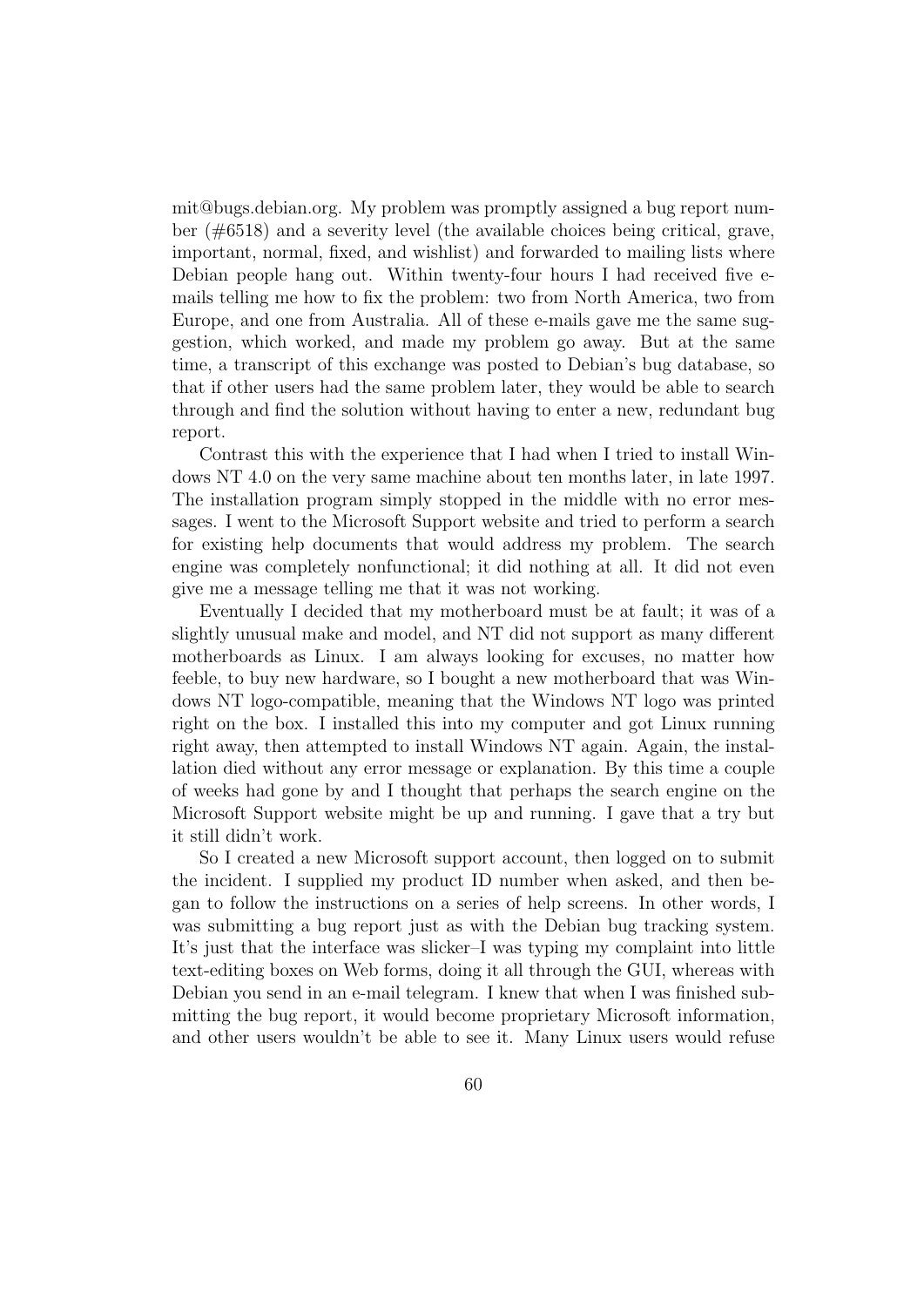to participate in such a scheme on ethical grounds, but I was willing to give it a shot as an experiment. In the end, though I was never able to submit my bug report, because the series of linked web pages that I was filling out eventually led me to a completely blank page: a dead end.

So I went back and clicked on the buttons for "phone support" and eventually was given a Microsoft telephone number. When I dialed this number I got a series of piercing beeps and a recorded message from the phone company saying "We're sorry, your call cannot be completed as dialed."

I tried the search page again–it was still completely nonfunctional. Then I tried PPI (Pay Per Incident) again. This led me through another series of Web pages until I dead-ended at one reading: "Notice-there is no Web page matching your request."

I tried it again, and eventually got to a Pay Per Incident screen reading: "OUT OF INCIDENTS. There are no unused incidents left in your account. If you would like to purchase a support incident, click OK-you will then be able to prepay for an incident...." The cost per incident was \$95.

The experiment was beginning to seem rather expensive, so I gave up on the PPI approach and decided to have a go at the FAQs posted on Microsoft's website. None of the available FAQs had anything to do with my problem except for one entitled "I am having some problems installing NT" which appeared to have been written by flacks, not engineers.

So I gave up and still, to this day, have never gotten Windows NT installed on that particular machine. For me, the path of least resistance was simply to use Debian Linux.

In the world of open source software, bug reports are useful information. Making them public is a service to other users, and improves the OS. Making them public systematically is so important that highly intelligent people voluntarily put time and money into running bug databases. In the commercial OS world, however, reporting a bug is a privilege that you have to pay lots of money for. But if you pay for it, it follows that the bug report must be kept confidential–otherwise anyone could get the benefit of your ninety-five bucks! And yet nothing prevents NT users from setting up their own public bug database.

This is, in other words, another feature of the OS market that simply makes no sense unless you view it in the context of culture. What Microsoft is selling through Pay Per Incident isn't technical support so much as the continued illusion that its customers are engaging in some kind of rational business transaction. It is a sort of routine maintenance fee for the upkeep of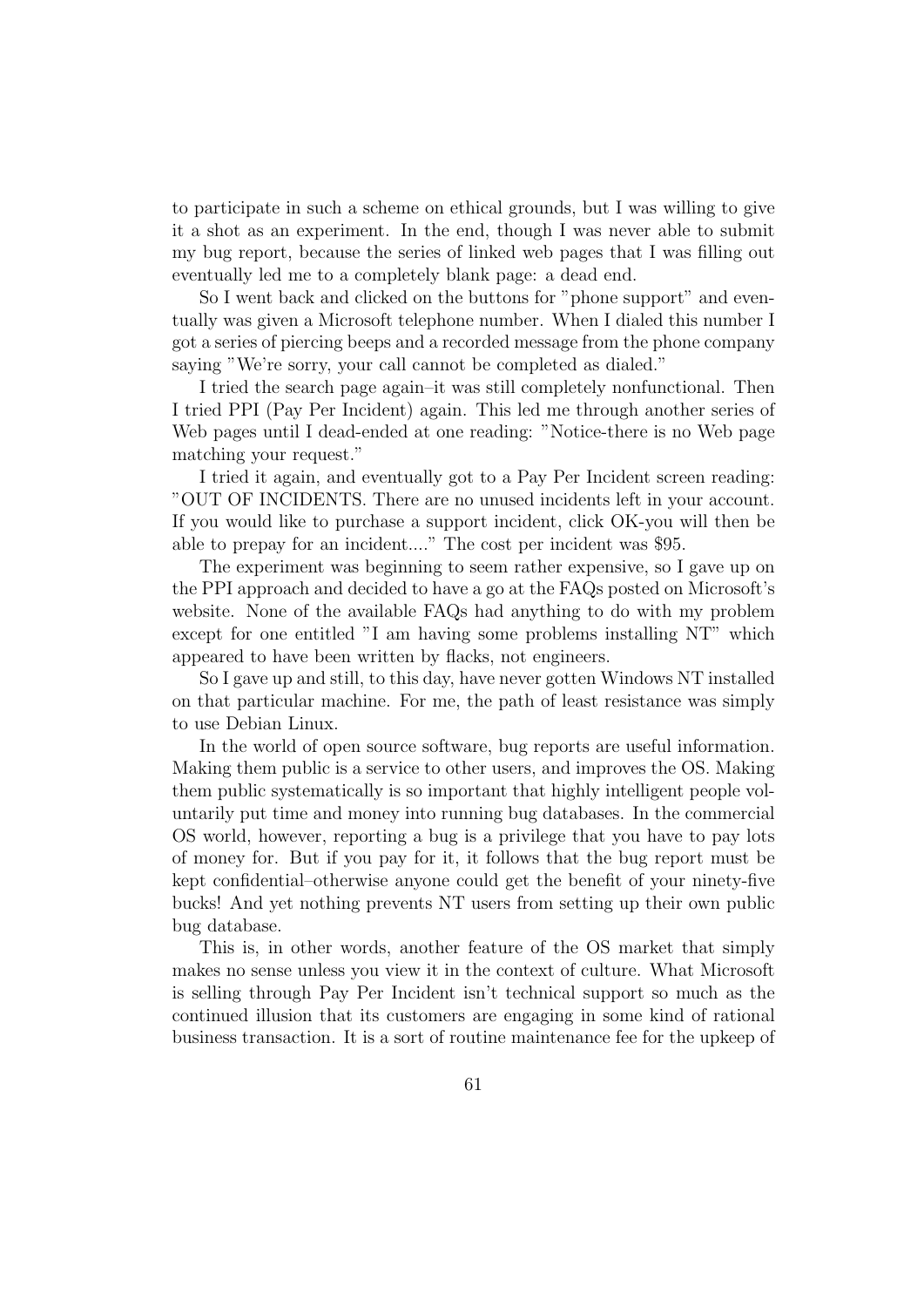the fantasy. If people really wanted a solid OS they would use Linux, and if they really wanted tech support they would find a way to get it; Microsoft's customers want something else.

As of this writing (Jan. 1999), something like 32,000 bugs have been reported to the Debian Linux bug database. Almost all of them have been fixed a long time ago. There are twelve "critical" bugs still outstanding, of which the oldest was posted 79 days ago. There are 20 outstanding "grave" bugs of which the oldest is 1166 days old. There are 48 "important" bugs and hundreds of "normal" and less important ones.

Likewise, BeOS (which I'll get to in a minute) has its own bug database (http://www.be.com/developers/bugs/index.html) with its own classification system, including such categories as "Not a Bug," "Acknowledged Feature," and "Will Not Fix." Some of the "bugs" here are nothing more than Be hackers blowing off steam, and are classified as "Input Acknowledged." For example, I found one that was posted on December 30th, 1998. It's in the middle of a long list of bugs, wedged between one entitled "Mouse working in very strange fashion" and another called "Change of BView frame does not affect, if BView not attached to a BWindow."

This one is entitled

R4: BeOS missing megalomaniacal figurehead to harness and focus developer rage

and it goes like this: —————————-

Be Status: Input Acknowledged BeOS Version: R3.2 Component: unknown

Full Description:

The BeOS needs a megalomaniacal egomaniac sitting on its throne to give it a human character which everyone loves to hate. Without this, the BeOS will languish in the impersonifiable realm of OSs that people can never quite get a handle on. You can judge the success of an OS not by the quality of its features, but by how infamous and disliked the leaders behind them are.

I believe this is a side-effect of developer comraderie under miserable conditions. After all, misery loves company. I believe that making the BeOS less conceptually accessible and far less reliable will require developers to band together, thus developing the kind of community where strangers talk to one- another, kind of like at a grocery store before a huge snowstorm.

Following this same program, it will likely be necessary to move the BeOS headquarters to a far-less-comfortable climate. General environmental dis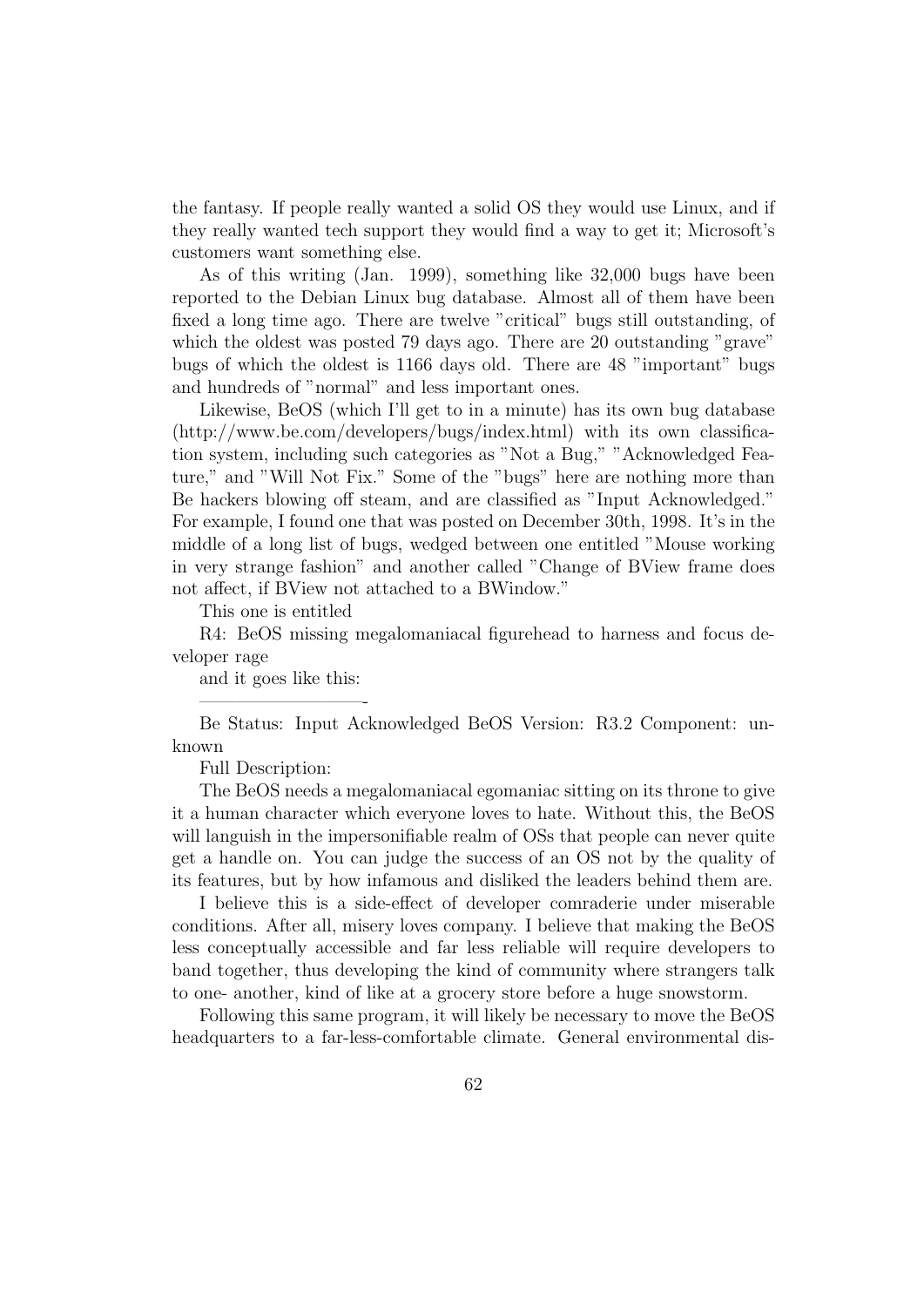comfort will breed this attitude within and there truly is no greater recipe for success. I would suggest Seattle, but I think it's already taken. You might try Washington, DC, but definitely not somewhere like San Diego or Tucson.

—————————-

So it would appear that I'm in the middle of crowing about the technical and moral superiority of Debian Linux. But as almost always happens in the OS world, it's more complicated than that. I have Windows NT running on another machine, and the other day (Jan. 1999), when I had a problem with it, I decided to have another go at Microsoft Support. This time the search engine actually worked (though in order to reach it I had to identify myself as "advanced"). And instead of coughing up some useless FAQ, it located about two hundred documents (I was using very vague search criteria) that were obviously bug reports–though they were called something else. Microsoft, in other words, has got a system up and running that is functionally equivalent to Debian's bug database. It looks and feels different, of course, but it contains technical nitty-gritty and makes no bones about the existence of errors.

As I've explained, selling OSes for money is a basically untenable position, and the only way Apple and Microsoft can get away with it is by pursuing technological advancements as aggressively as they can, and by getting people to believe in, and to pay for, a particular image: in the case of Apple, that of the creative free thinker, and in the case of Microsoft, that of the respectable techno-bourgeois. Just like Disney, they're making money from selling an interface, a magic mirror. It has to be polished and seamless or else the whole illusion is ruined and the business plan vanishes like a mirage.

Accordingly, it was the case until recently that the people who wrote manuals and created customer support websites for commercial OSes seemed to have been barred, by their employers' legal or PR departments, from admitting, even obliquely, that the software might contain bugs or that the interface might be suffering from the blinking twelve problem. They couldn't address users' actual difficulties. The manuals and websites were therefore useless, and caused even technically self-assured users to wonder whether they were going subtly insane.

When Apple engages in this sort of corporate behavior, one wants to believe that they are really trying their best. We all want to give Apple

Unfortunately, the Be bug reporting system strips off the names of the people who report the bugs (to protect them from retribution!?) and so I don't know who wrote this.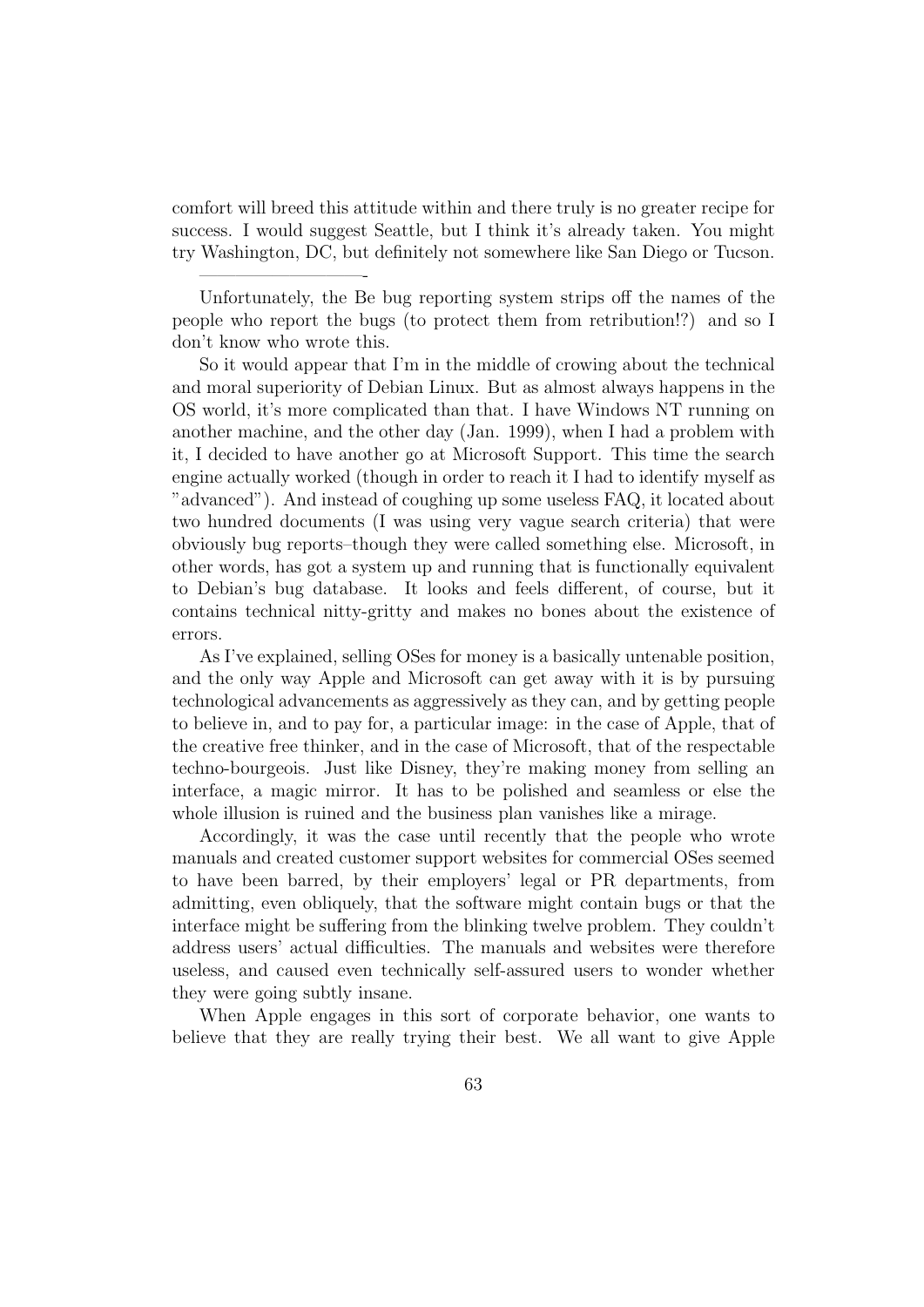the benefit of the doubt, because mean old Bill Gates kicked the crap out of them, and because they have good PR. But when Microsoft does it, one almost cannot help becoming a paranoid conspiracist. Obviously they are hiding something from us! And yet they are so powerful! They are trying to drive us crazy!

This approach to dealing with one's customers was straight out of the Central European totalitarianism of the mid-Twentieth Century. The adjectives "Kafkaesque" and "Orwellian" come to mind. It couldn't last, any more than the Berlin Wall could, and so now Microsoft has a publicly available bug database. It's called something else, and it takes a while to find it, but it's there.

They have, in other words, adapted to the two-tiered Eloi/Morlock structure of technological society. If you're an Eloi you install Windows, follow the instructions, hope for the best, and dumbly suffer when it breaks. If you're a Morlock you go to the website, tell it that you are "advanced," find the bug database, and get the truth straight from some anonymous Microsoft engineer.

But once Microsoft has taken this step, it raises the question, once again, of whether there is any point to being in the OS business at all. Customers might be willing to pay \$95 to report a problem to Microsoft if, in return, they get some advice that no other user is getting. This has the useful side effect of keeping the users alienated from one another, which helps maintain the illusion that bugs are rare aberrations. But once the results of those bug reports become openly available on the Microsoft website, everything changes. No one is going to cough up \$95 to report a problem when chances are good that some other sucker will do it first, and that instructions on how to fix the bug will then show up, for free, on a public website. And as the size of the bug database grows, it eventually becomes an open admission, on Microsoft's part, that their OSes have just as many bugs as their competitors'. There is no shame in that; as I mentioned, Debian's bug database has logged 32,000 reports so far. But it puts Microsoft on an equal footing with the others and makes it a lot harder for their customers–who want to believe–to believe.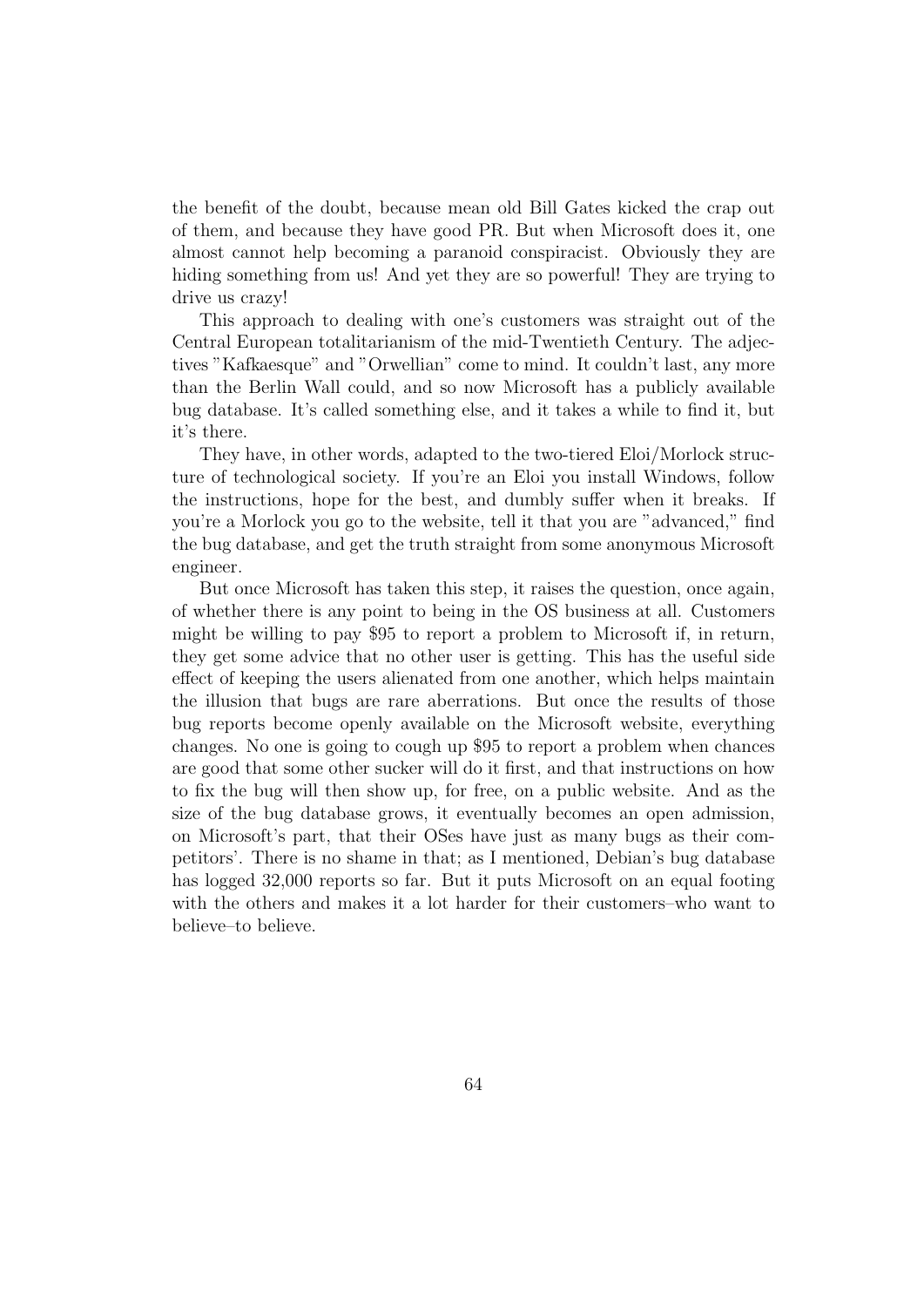### 16 Memento Mori

Once the Linux machine has finished spitting out its jargonic opening telegram, it prompts me to log in with a user name and a password. At this point the machine is still running the command line interface, with white letters on a black screen. There are no windows, menus, or buttons. It does not respond to the mouse; it doesn't even know that the mouse is there. It is still possible to run a lot of software at this point. Emacs, for example, exists in both a CLI and a GUI version (actually there are two GUI versions, reflecting some sort of doctrinal schism between Richard Stallman and some hackers who got fed up with him). The same is true of many other Unix programs. Many don't have a GUI at all, and many that do are capable of running from the command line.

Of course, since my computer only has one monitor screen, I can only see one command line, and so you might think that I could only interact with one program at a time. But if I hold down the Alt key and then hit the F2 function button at the top of my keyboard, I am presented with a fresh, blank, black screen with a login prompt at the top of it. I can log in here and start some other program, then hit Alt-F1 and go back to the first screen, which is still doing whatever it was when I left it. Or I can do Alt-F3 and log in to a third screen, or a fourth, or a fifth. On one of these screens I might be logged in as myself, on another as root (the system administrator), on yet another I might be logged on to some other computer over the Internet.

Each of these screens is called, in Unix-speak, a tty, which is an abbreviation for teletype. So when I use my Linux system in this way I am going right back to that small room at Ames High School where I first wrote code twenty-five years ago, except that a tty is quieter and faster than a teletype, and capable of running vastly superior software, such as emacs or the GNU development tools.

It is easy (easy by Unix, not Apple/Microsoft standards) to configure a Linux machine so that it will go directly into a GUI when you boot it up. This way, you never see a tty screen at all. I still have mine boot into the white-on-black teletype screen however, as a computational memento mori. It used to be fashionable for a writer to keep a human skull on his desk as a reminder that he was mortal, that all about him was vanity. The tty screen reminds me that the same thing is true of slick user interfaces.

The X Windows System, which is the GUI of Unix, has to be capable of running on hundreds of different video cards with different chipsets, amounts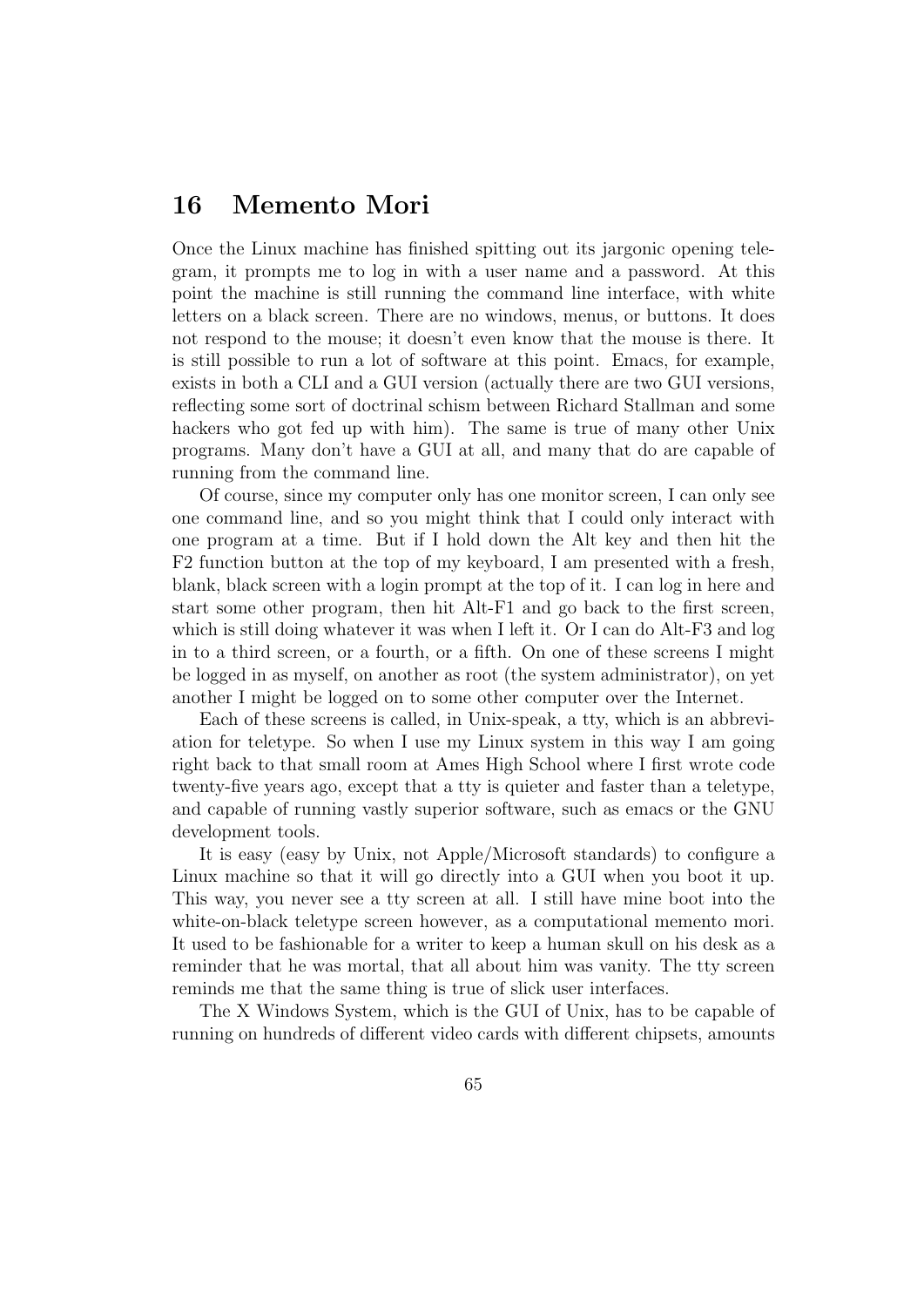of onboard memory, and motherboard buses. Likewise, there are hundreds of different types of monitors on the new and used market, each with different specifications, and so there are probably upwards of a million different possible combinations of card and monitor. The only thing they all have in common is that they all work in VGA mode, which is the old command-line screen that you see for a few seconds when you launch Windows. So Linux always starts in VGA, with a teletype interface, because at first it has no idea what sort of hardware is attached to your computer. In order to get beyond the glass teletype and into the GUI, you have to tell Linux exactly what kinds of hardware you have. If you get it wrong, you'll get a blank screen at best, and at worst you might actually destroy your monitor by feeding it signals it can't handle.

When I started using Linux this had to be done by hand. I once spent the better part of a month trying to get an oddball monitor to work for me, and filled the better part of a composition book with increasingly desperate scrawled notes. Nowadays, most Linux distributions ship with a program that automatically scans the video card and self-configures the system, so getting X Windows up and running is nearly as easy as installing an Apple/Microsoft GUI. The crucial information goes into a file (an ASCII text file, naturally) called XF86Config, which is worth looking at even if your distribution creates it for you automatically. For most people it looks like meaningless cryptic incantations, which is the whole point of looking at it. An Apple/Microsoft system needs to have the same information in order to launch its GUI, but it's apt to be deeply hidden somewhere, and it's probably in a file that can't even be opened and read by a text editor. All of the important files that make Linux systems work are right out in the open. They are always ASCII text files, so you don't need special tools to read them. You can look at them any time you want, which is good, and you can mess them up and render your system totally dysfunctional, which is not so good.

At any rate, assuming that my XF86Config file is just so, I enter the command "startx" to launch the X Windows System. The screen blanks out for a minute, the monitor makes strange twitching noises, then reconstitutes itself as a blank gray desktop with a mouse cursor in the middle. At the same time it is launching a window manager. X Windows is pretty lowlevel software; it provides the infrastructure for a GUI, and it's a heavy industrial infrastructure. But it doesn't do windows. That's handled by another category of application that sits atop X Windows, called a window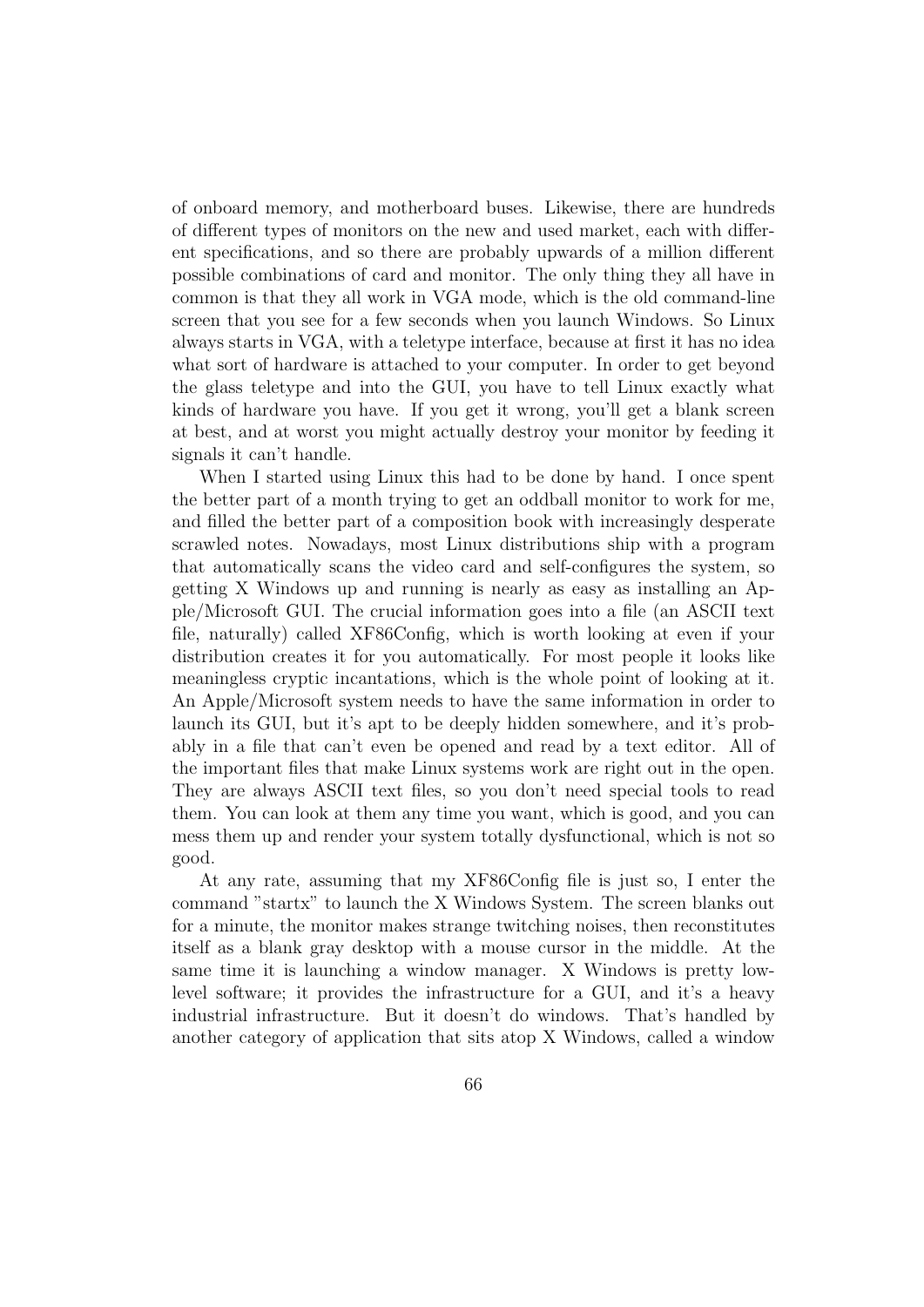manager. Several of these are available, all free of course. The classic is twm (Tom's Window Manager) but there is a smaller and supposedly more efficient variant of it called fvwm, which is what I use. I have my eye on a completely different window manager called Enlightenment, which may be the hippest single technology product I have ever seen, in that (a) it is for Linux, (b) it is freeware, (c) it is being developed by a very small number of obsessed hackers, and (d) it looks amazingly cool; it is the sort of window manager that might show up in the backdrop of an Aliens movie.

Anyway, the window manager acts as an intermediary between X Windows and whatever software you want to use. It draws the window frames, menus, and so on, while the applications themselves draw the actual content in the windows. The applications might be of any sort: text editors, Web browsers, graphics packages, or utility programs, such as a clock or calculator. In other words, from this point on, you feel as if you have been shunted into a parallel universe that is quite similar to the familiar Apple or Microsoft one, but slightly and pervasively different. The premier graphics program under Apple/Microsoft is Adobe Photoshop, but under Linux it's something called The GIMP. Instead of the Microsoft Office Suite, you can buy something called ApplixWare. Many commercial software packages, such as Mathematica, Netscape Communicator, and Adobe Acrobat, are available in Linux versions, and depending on how you set up your window manager you can make them look and behave just as they would under MacOS or Windows.

But there is one type of window you'll see on Linux GUI that is rare or nonexistent under other OSes. These windows are called "xterm" and contain nothing but lines of text–this time, black text on a white background, though you can make them be different colors if you choose. Each xterm window is a separate command line interface–a tty in a window. So even when you are in full GUI mode, you can still talk to your Linux machine through a command-line interface.

There are many good pieces of Unix software that do not have GUIs at all. This might be because they were developed before X Windows was available, or because the people who wrote them did not want to suffer through all the hassle of creating a GUI, or because they simply do not need one. In any event, those programs can be invoked by typing their names into the command line of an xterm window. The whoami command, mentioned earlier, is a good example. There is another called wc ("word count") which simply returns the number of lines, words, and characters in a text file.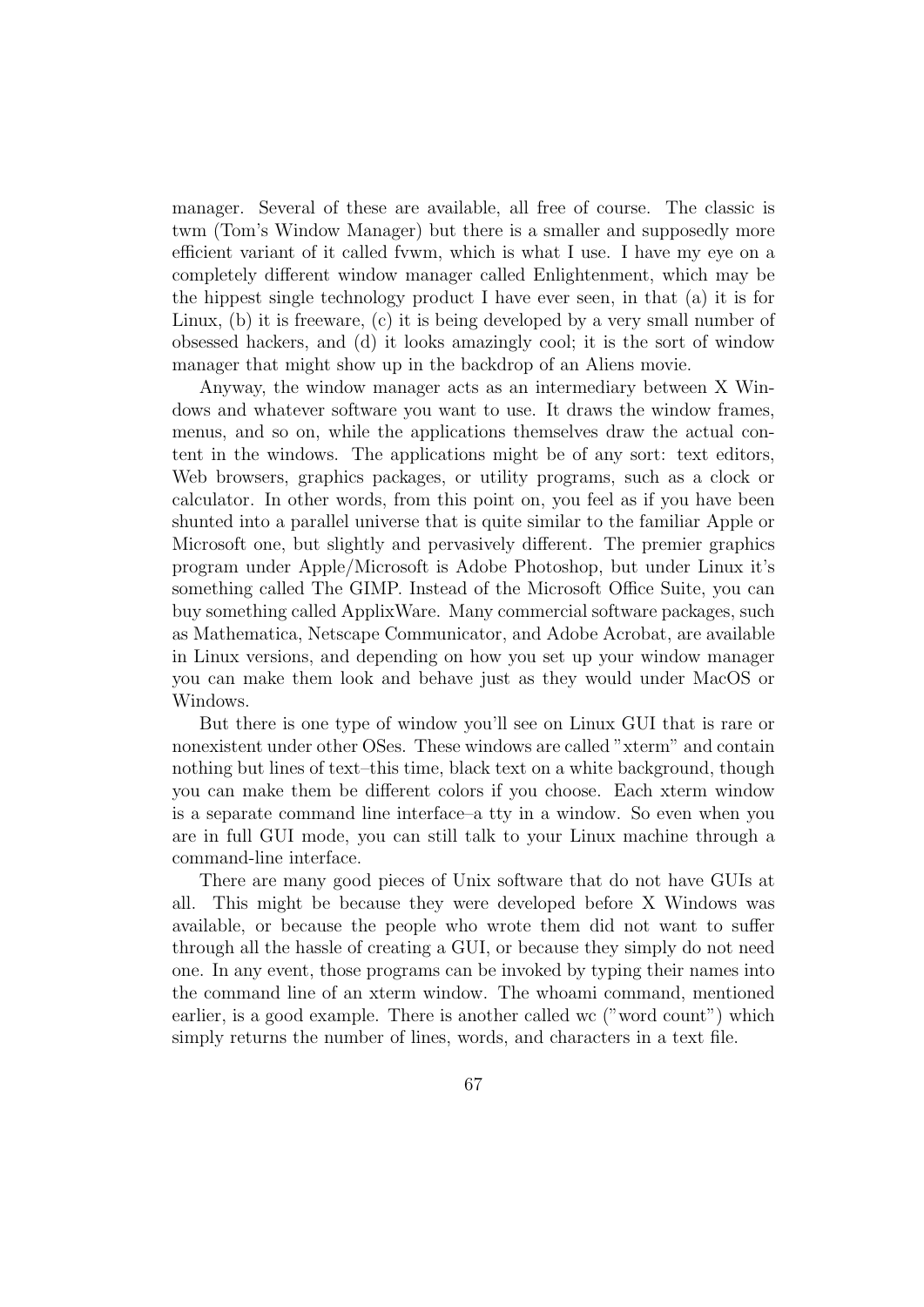The ability to run these little utility programs on the command line is a great virtue of Unix, and one that is unlikely to be duplicated by pure GUI operating systems. The wc command, for example, is the sort of thing that is easy to write with a command line interface. It probably does not consist of more than a few lines of code, and a clever programmer could probably write it in a single line. In compiled form it takes up just a few bytes of disk space. But the code required to give the same program a graphical user interface would probably run into hundreds or even thousands of lines, depending on how fancy the programmer wanted to make it. Compiled into a runnable piece of software, it would have a large overhead of GUI code. It would be slow to launch and it would use up a lot of memory. This would simply not be worth the effort, and so "wc" would never be written as an independent program at all. Instead users would have to wait for a word count feature to appear in a commercial software package.

GUIs tend to impose a large overhead on every single piece of software, even the smallest, and this overhead completely changes the programming environment. Small utility programs are no longer worth writing. Their functions, instead, tend to get swallowed up into omnibus software packages. As GUIs get more complex, and impose more and more overhead, this tendency becomes more pervasive, and the software packages grow ever more colossal; after a point they begin to merge with each other, as Microsoft Word and Excel and PowerPoint have merged into Microsoft Office: a stupendous software Wal-Mart sitting on the edge of a town filled with tiny shops that are all boarded up.

It is an unfair analogy, because when a tiny shop gets boarded up it means that some small shopkeeper has lost his business. Of course nothing of the kind happens when "wc" becomes subsumed into one of Microsoft Word's countless menu items. The only real drawback is a loss of flexibility for the user, but it is a loss that most customers obviously do not notice or care about. The most serious drawback to the Wal-Mart approach is that most users only want or need a tiny fraction of what is contained in these giant software packages. The remainder is clutter, dead weight. And yet the user in the next cubicle over will have completely different opinions as to what is useful and what isn't.

The other important thing to mention, here, is that Microsoft has included a genuinely cool feature in the Office package: a Basic programming package. Basic is the first computer language that I learned, back when I was using the paper tape and the teletype. By using the version of Basic that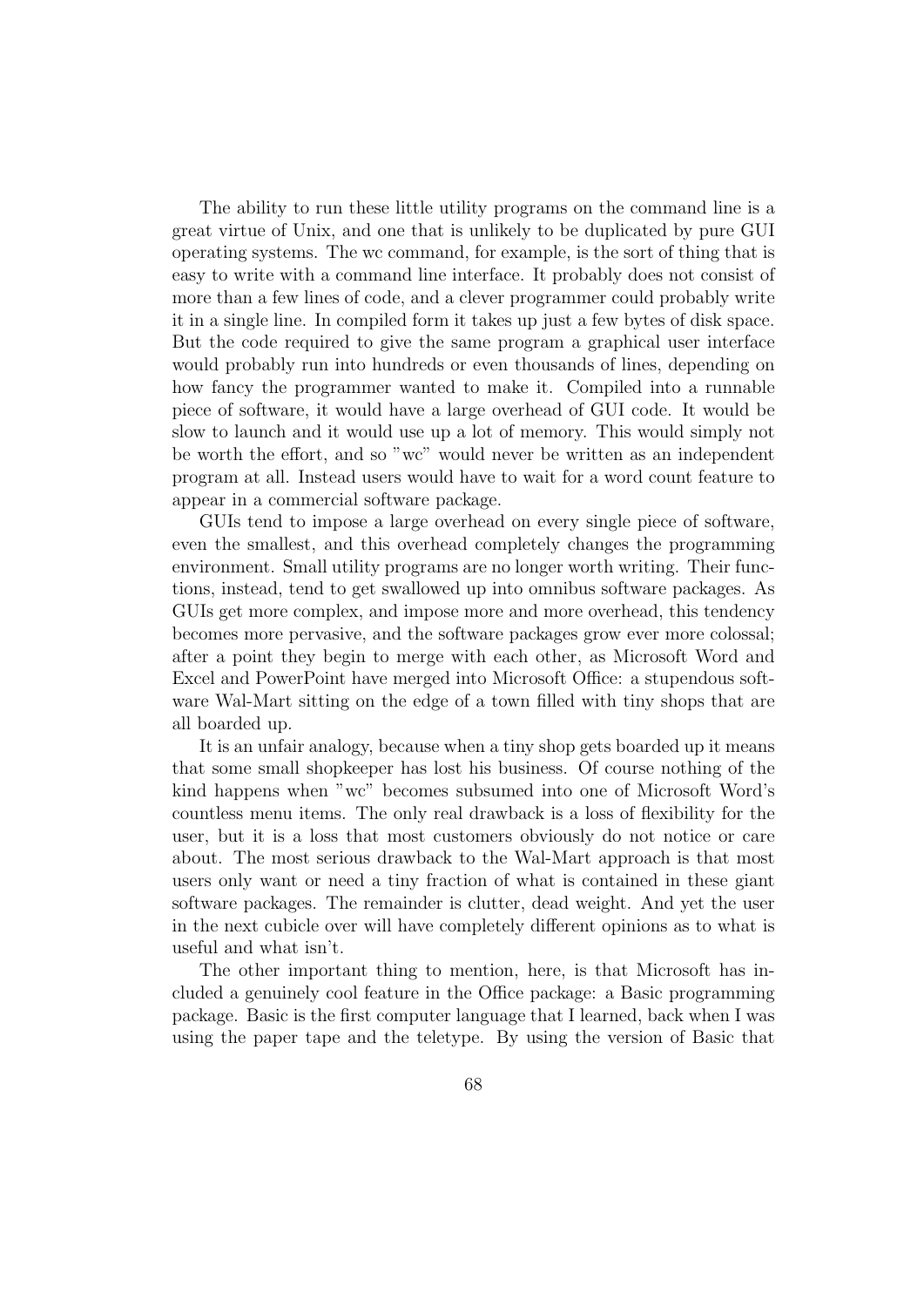comes with Office you can write your own little utility programs that know how to interact with all of the little doohickeys, gewgaws, bells, and whistles in Office. Basic is easier to use than the languages typically employed in Unix command-line programming, and Office has reached many, many more people than the GNU tools. And so it is quite possible that this feature of Office will, in the end, spawn more hacking than GNU.

But now I'm talking about application software, not operating systems. And as I've said, Microsoft's application software tends to be very good stuff. I don't use it very much, because I am nowhere near their target market. If Microsoft ever makes a software package that I use and like, then it really will be time to dump their stock, because I am a market segment of one.

# 17 Geek Fatigue

Over the years that I've been working with Linux I have filled three and a half notebooks logging my experiences. I only begin writing things down when I'm doing something complicated, like setting up X Windows or fooling around with my Internet connection, and so these notebooks contain only the record of my struggles and frustrations. When things are going well for me, I'll work along happily for many months without jotting down a single note. So these notebooks make for pretty bleak reading. Changing anything under Linux is a matter of opening up various of those little ASCII text files and changing a word here and a character there, in ways that are extremely significant to how the system operates.

Many of the files that control how Linux operates are nothing more than command lines that became so long and complicated that not even Linux hackers could type them correctly. When working with something as powerful as Linux, you can easily devote a full half-hour to engineering a single command line. For example, the "find" command, which searches your file system for files that match certain criteria, is fantastically powerful and general. Its "man" is eleven pages long, and these are pithy pages; you could easily expand them into a whole book. And if that is not complicated enough in and of itself, you can always pipe the output of one Unix command to the input of another, equally complicated one. The "pon" command, which is used to fire up a PPP connection to the Internet, requires so much detailed information that it is basically impossible to launch it entirely from the command line. Instead you abstract big chunks of its input into three or four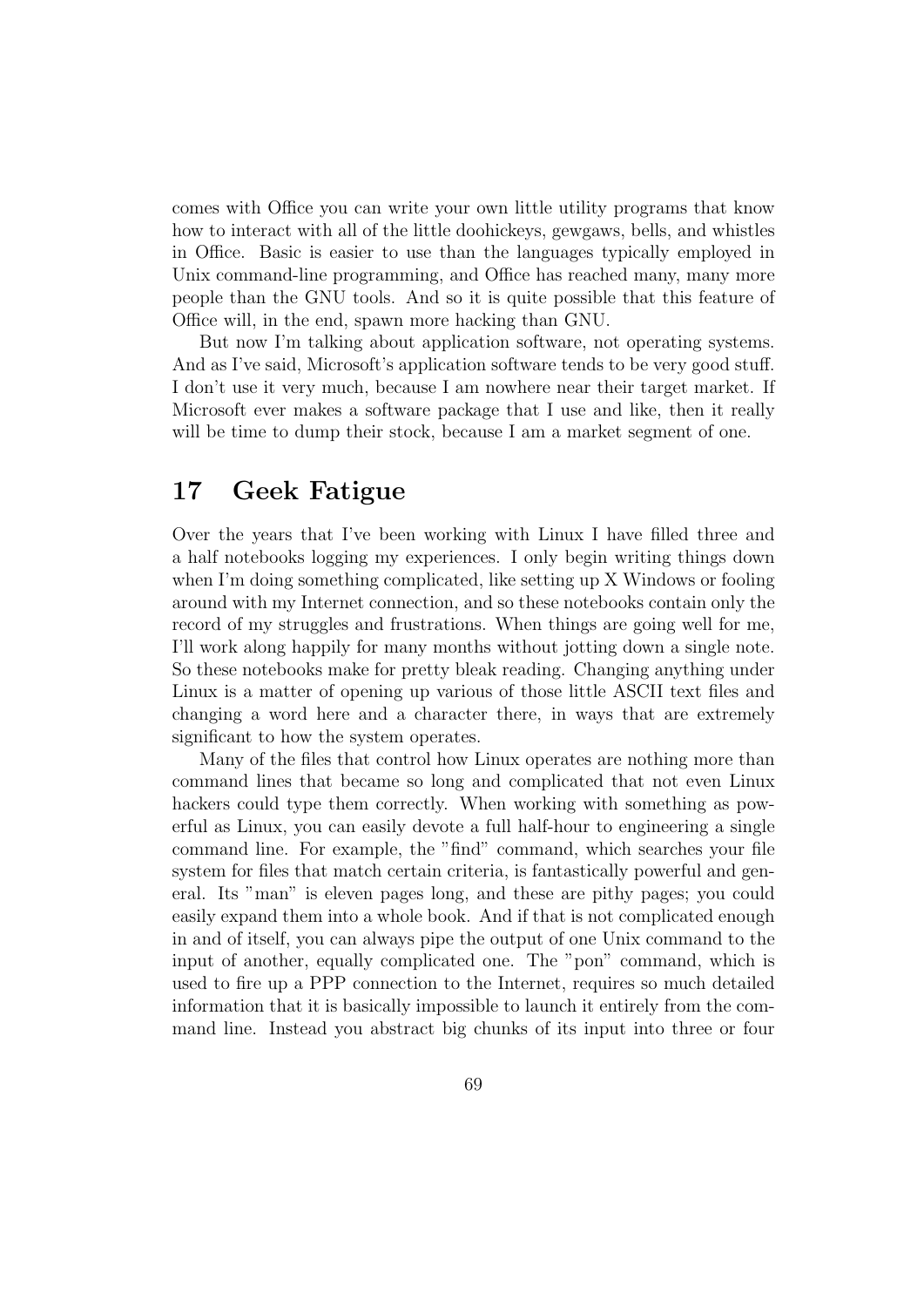different files. You need a dialing script, which is effectively a little program telling it how to dial the phone and respond to various events; an options file, which lists up to about sixty different options on how the PPP connection is to be set up; and a secrets file, giving information about your password.

Presumably there are godlike Unix hackers somewhere in the world who don't need to use these little scripts and options files as crutches, and who can simply pound out fantastically complex command lines without making typographical errors and without having to spend hours flipping through documentation. But I'm not one of them. Like almost all Linux users, I depend on having all of those details hidden away in thousands of little ASCII text files, which are in turn wedged into the recesses of the Unix filesystem. When I want to change something about the way my system works, I edit those files. I know that if I don't keep track of every little change I've made, I won't be able to get your system back in working order after I've gotten it all messed up. Keeping hand-written logs is tedious, not to mention kind of anachronistic. But it's necessary.

I probably could have saved myself a lot of headaches by doing business with a company called Cygnus Support, which exists to provide assistance to users of free software. But I didn't, because I wanted to see if I could do it myself. The answer turned out to be yes, but just barely. And there are many tweaks and optimizations that I could probably make in my system that I have never gotten around to attempting, partly because I get tired of being a Morlock some days, and partly because I am afraid of fouling up a system that generally works well.

Though Linux works for me and many other users, its sheer power and generality is its Achilles' heel. If you know what you are doing, you can buy a cheap PC from any computer store, throw away the Windows discs that come with it, turn it into a Linux system of mind-boggling complexity and power. You can hook it up to twelve other Linux boxes and make it into part of a parallel computer. You can configure it so that a hundred different people can be logged onto it at once over the Internet, via as many modem lines, Ethernet cards, TCP/IP sockets, and packet radio links. You can hang half a dozen different monitors off of it and play DOOM with someone in Australia while tracking communications satellites in orbit and controlling your house's lights and thermostats and streaming live video from your webcam and surfing the Net and designing circuit boards on the other screens. But the sheer power and complexity of the system–the qualities that make it so vastly technically superior to other OSes–sometimes make it seem too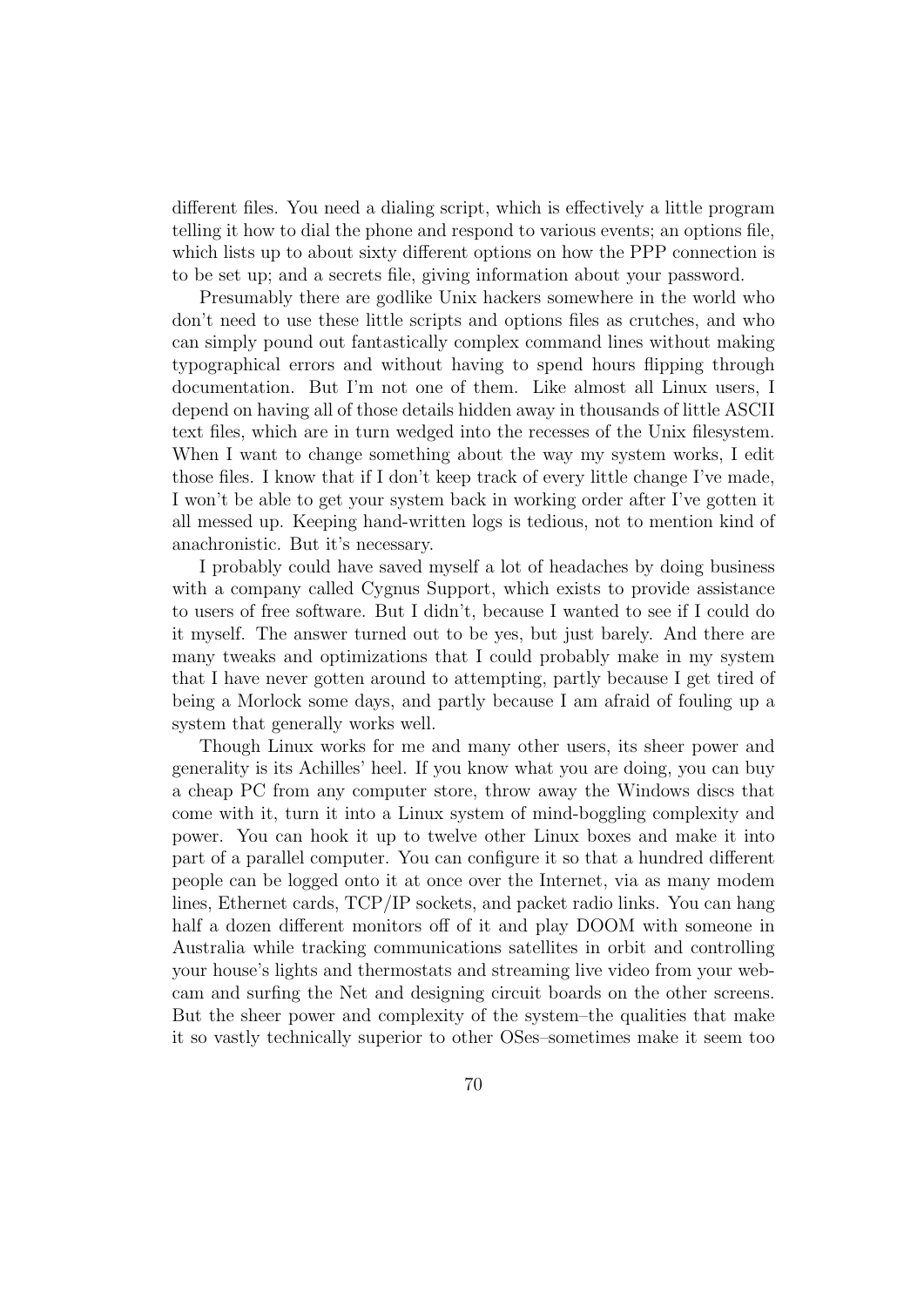formidable for routine day-to-day use.

Sometimes, in other words, I just want to go to Disneyland.

The ideal OS for me would be one that had a well-designed GUI that was easy to set up and use, but that included terminal windows where I could revert to the command line interface, and run GNU software, when it made sense. A few years ago, Be Inc. invented exactly that OS. It is called the BeOS.

#### 18 Etre

Many people in the computer business have had a difficult time grappling with Be, Incorporated, for the simple reason that nothing about it seems to make any sense whatsoever. It was launched in late 1990, which makes it roughly contemporary with Linux. From the beginning it has been devoted to creating a new operating system that is, by design, incompatible with all the others (though, as we shall see, it is compatible with Unix in some very important ways). If a definition of "celebrity" is someone who is famous for being famous, then Be is an anti-celebrity. It is famous for not being famous; it is famous for being doomed. But it has been doomed for an awfully long time.

Be's mission might make more sense to hackers than to other people. In order to explain why I need to explain the concept of cruft, which, to people who write code, is nearly as abhorrent as unnecessary repetition.

If you've been to San Francisco you may have seen older buildings that have undergone "seismic upgrades," which frequently means that grotesque superstructures of modern steelwork are erected around buildings made in, say, a Classical style. When new threats arrive–if we have an Ice Age, for example–additional layers of even more high-tech stuff may be constructed, in turn, around these, until the original building is like a holy relic in a cathedral–a shard of yellowed bone enshrined in half a ton of fancy protective junk.

Analogous measures can be taken to keep creaky old operating systems working. It happens all the time. Ditching an worn-out old OS ought to be simplified by the fact that, unlike old buildings, OSes have no aesthetic or cultural merit that makes them intrinsically worth saving. But it doesn't work that way in practice. If you work with a computer, you have probably customized your "desktop," the environment in which you sit down to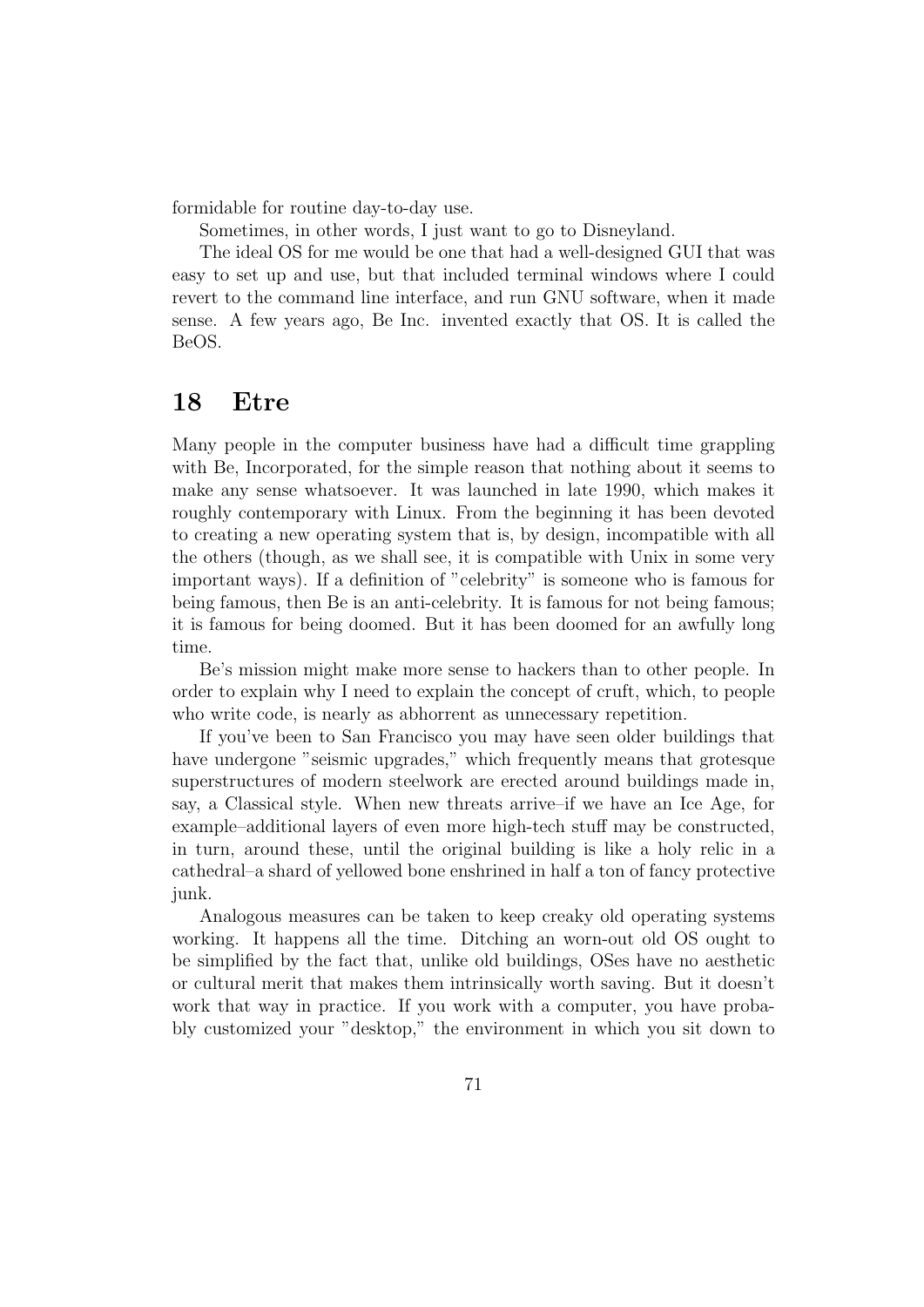work every day, and spent a lot of money on software that works in that environment, and devoted much time to familiarizing yourself with how it all works. This takes a lot of time, and time is money. As already mentioned, the desire to have one's interactions with complex technologies simplified through the interface, and to surround yourself with virtual tchotchkes and lawn ornaments, is natural and pervasive–presumably a reaction against the complexity and formidable abstraction of the computer world. Computers give us more choices than we really want. We prefer to make those choices once, or accept the defaults handed to us by software companies, and let sleeping dogs lie. But when an OS gets changed, all the dogs jump up and start barking.

The average computer user is a technological antiquarian who doesn't really like things to change. He or she is like an urban professional who has just bought a charming fixer-upper and is now moving the furniture and knicknacks around, and reorganizing the kitchen cupboards, so that everything's just right. If it is necessary for a bunch of engineers to scurry around in the basement shoring up the foundation so that it can support the new cast-iron claw-foot bathtub, and snaking new wires and pipes through the walls to supply modern appliances, why, so be it–engineers are cheap, at least when millions of OS users split the cost of their services.

Likewise, computer users want to have the latest Pentium in their machines, and to be able to surf the web, without messing up all the stuff that makes them feel as if they know what the hell is going on. Sometimes this is actually possible. Adding more RAM to your system is a good example of an upgrade that is not likely to screw anything up.

Alas, very few upgrades are this clean and simple. Lawrence Lessig, the whilom Special Master in the Justice Department's antitrust suit against Microsoft, complained that he had installed Internet Explorer on his computer, and in so doing, lost all of his bookmarks–his personal list of signposts that he used to navigate through the maze of the Internet. It was as if he'd bought a new set of tires for his car, and then, when pulling away from the garage, discovered that, owing to some inscrutable side-effect, every signpost and road map in the world had been destroyed. If he's like most of us, he had put a lot of work into compiling that list of bookmarks. This is only a small taste of the sort of trouble that upgrades can cause. Crappy old OSes have value in the basically negative sense that changing to new ones makes us wish we'd never been born.

All of the fixing and patching that engineers must do in order to give us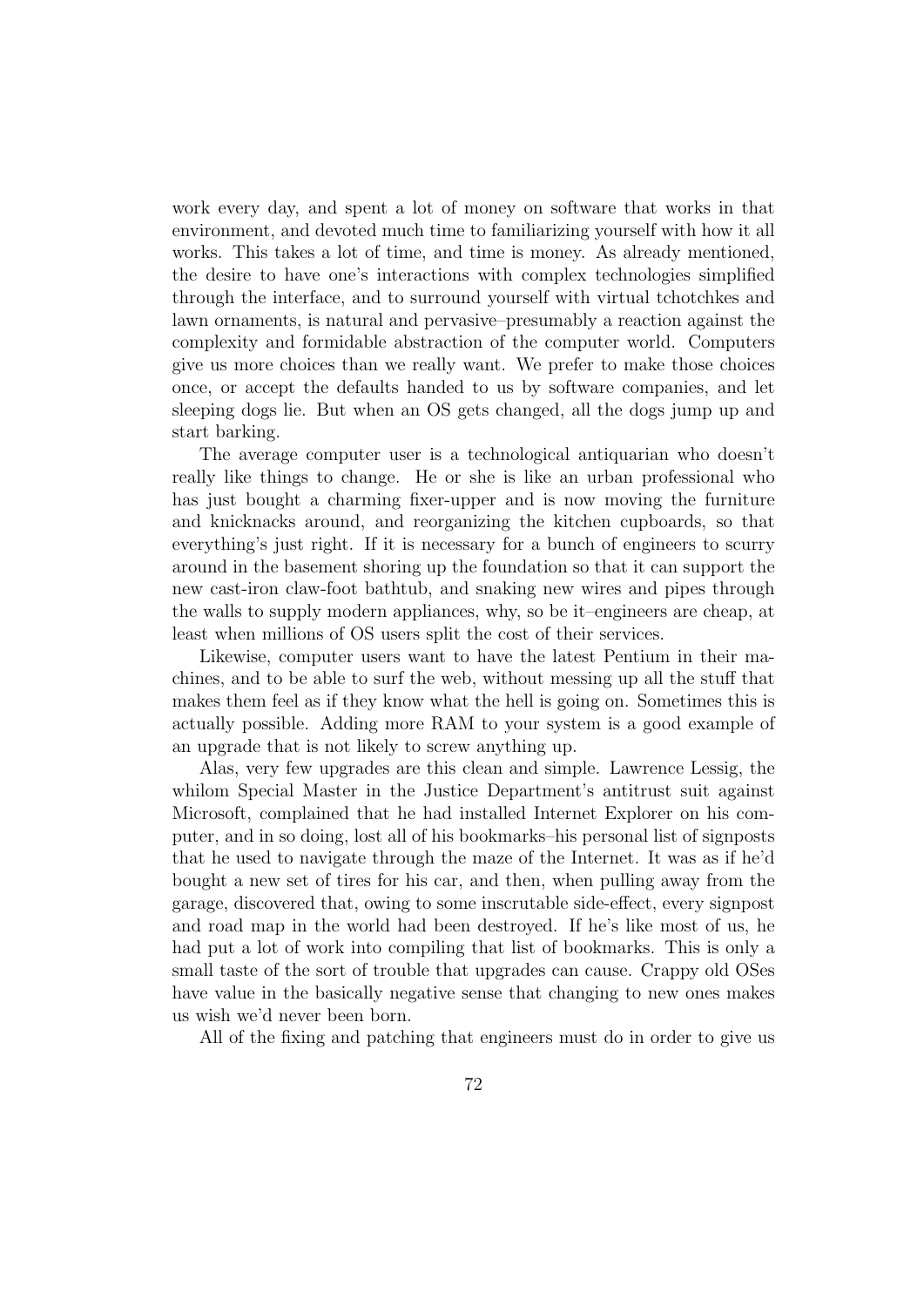the benefits of new technology without forcing us to think about it, or to change our ways, produces a lot of code that, over time, turns into a giant clot of bubble gum, spackle, baling wire and duct tape surrounding every operating system. In the jargon of hackers, it is called "cruft." An operating system that has many, many layers of it is described as "crufty." Hackers hate to do things twice, but when they see something crufty, their first impulse is to rip it out, throw it away, and start anew.

If Mark Twain were brought back to San Francisco today and dropped into one of these old seismically upgraded buildings, it would look just the same to him, with all the doors and windows in the same places–but if he stepped outside, he wouldn't recognize it. And–if he'd been brought back with his wits intact–he might question whether the building had been worth going to so much trouble to save. At some point, one must ask the question: is this really worth it, or should we maybe just tear it down and put up a good one? Should we throw another human wave of structural engineers at stabilizing the Leaning Tower of Pisa, or should we just let the damn thing fall over and build a tower that doesn't suck?

Like an upgrade to an old building, cruft always seems like a good idea when the first layers of it go on–just routine maintenance, sound prudent management. This is especially true if (as it were) you never look into the cellar, or behind the drywall. But if you are a hacker who spends all his time looking at it from that point of view, cruft is fundamentally disgusting, and you can't avoid wanting to go after it with a crowbar. Or, better yet, simply walk out of the building–let the Leaning Tower of Pisa fall over–and go make a new one THAT DOESN'T LEAN.

For a long time it was obvious to Apple, Microsoft, and their customers that the first generation of GUI operating systems was doomed, and that they would eventually need to be ditched and replaced with completely fresh ones. During the late Eighties and early Nineties, Apple launched a few abortive efforts to make fundamentally new post-Mac OSes such as Pink and Taligent. When those efforts failed they launched a new project called Copland which also failed. In 1997 they flirted with the idea of acquiring Be, but instead they acquired Next, which has an OS called NextStep that is, in effect, a variant of Unix. As these efforts went on, and on, and on, and failed and failed and failed, Apple's engineers, who were among the best in the business, kept layering on the cruft. They were gamely trying to turn the little toaster into a multi-tasking, Internet-savvy machine, and did an amazingly good job of it for a while–sort of like a movie hero running across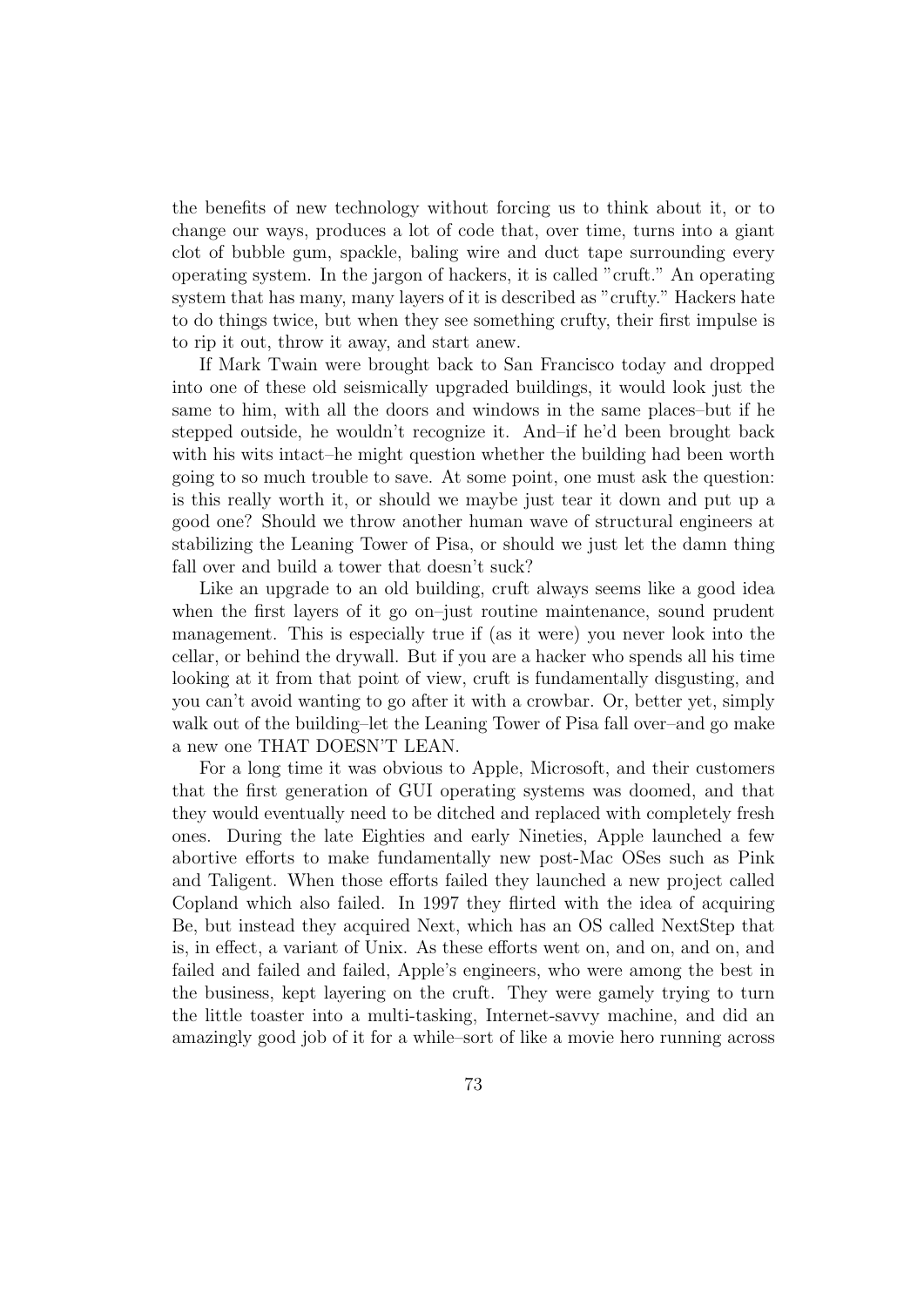a jungle river by hopping across crocodiles' backs. But in the real world you eventually run out of crocodiles, or step on a really smart one.

Speaking of which, Microsoft tackled the same problem in a considerably more orderly way by creating a new OS called Windows NT, which is explicitly intended to be a direct competitor of Unix. NT stands for "New Technology" which might be read as an explicit rejection of cruft. And indeed, NT is reputed to be a lot less crufty than what MacOS eventually turned into; at one point the documentation needed to write code on the Mac filled something like 24 binders. Windows 95 was, and Windows 98 is, crufty because they have to be backward-compatible with older Microsoft OSes. Linux deals with the cruft problem in the same way that Eskimos supposedly dealt with senior citizens: if you insist on using old versions of Linux software, you will sooner or later find yourself drifting through the Bering Straits on a dwindling ice floe. They can get away with this because most of the software is free, so it costs nothing to download up-to-date versions, and because most Linux users are Morlocks.

The great idea behind BeOS was to start from a clean sheet of paper and design an OS the right way. And that is exactly what they did. This was obviously a good idea from an aesthetic standpoint, but does not a sound business plan make. Some people I know in the GNU/Linux world are annoyed with Be for going off on this quixotic adventure when their formidable skills could have been put to work helping to promulgate Linux.

Indeed, none of it makes sense until you remember that the founder of the company, Jean-Louis Gassee, is from France–a country that for many years maintained its own separate and independent version of the English monarchy at a court in St. Germaines, complete with courtiers, coronation ceremonies, a state religion and a foreign policy. Now, the same annoying yet admirable stiff-neckedness that gave us the Jacobites, the force de frappe, Airbus, and ARRET signs in Quebec, has brought us a really cool operating system. I fart in your general direction, Anglo-Saxon pig-dogs!

To create an entirely new OS from scratch, just because none of the existing ones was exactly right, struck me as an act of such colossal nerve that I felt compelled to support it. I bought a BeBox as soon as I could. The BeBox was a dual-processor machine, powered by Motorola chips, made specifically to run the BeOS; it could not run any other operating system. That's why I bought it. I felt it was a way to burn my bridges. Its most distinctive feature is two columns of LEDs on the front panel that zip up and down like tachometers to convey a sense of how hard each processor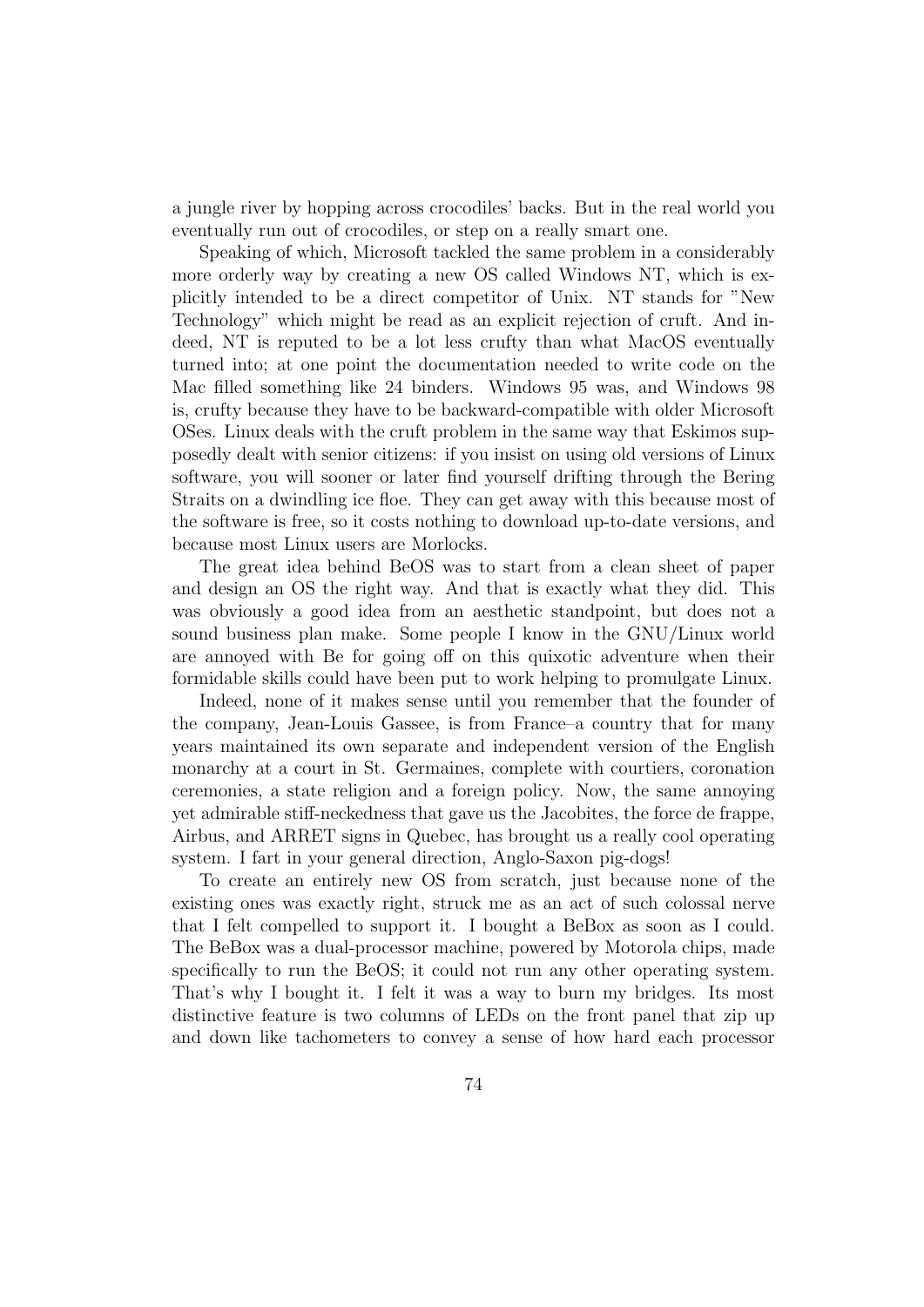is working. I thought it looked cool, and besides, I reckoned that when the company went out of business in a few months, my BeBox would be a valuable collector's item.

Now it is about two years later and I am typing this on my BeBox. The LEDs (Das Blinkenlights, as they are called in the Be community) flash merrily next to my right elbow as I hit the keys. Be, Inc. is still in business, though they stopped making BeBoxes almost immediately after I bought mine. They made the sad, but probably quite wise decision that hardware was a sucker's game, and ported the BeOS to Macintoshes and Mac clones. Since these used the same sort of Motorola chips that powered the BeBox, this wasn't especially hard.

Very soon afterwards, Apple strangled the Mac-clone makers and restored its hardware monopoly. So, for a while, the only new machines that could run BeOS were made by Apple.

By this point Be, like Spiderman with his Spider-sense, had developed a keen sense of when they were about to get crushed like a bug. Even if they hadn't, the notion of being dependent on Apple–so frail and yet so vicious– for their continued existence should have put a fright into anyone. Now engaged in their own crocodile-hopping adventure, they ported the BeOS to Intel chips–the same chips used in Windows machines. And not a moment too soon, for when Apple came out with its new top-of-the-line hardware, based on the Motorola G3 chip, they withheld the technical data that Be's engineers would need to make the BeOS run on those machines. This would have killed Be, just like a slug between the eyes, if they hadn't made the jump to Intel.

So now BeOS runs on an assortment of hardware that is almost incredibly motley: BeBoxes, aging Macs and Mac orphan-clones, and Intel machines that are intended to be used for Windows. Of course the latter type are ubiquitous and shockingly cheap nowadays, so it would appear that Be's hardware troubles are finally over. Some German hackers have even come up with a Das Blinkenlights replacement: it's a circuit board kit that you can plug into PC-compatible machines running BeOS. It gives you the zooming LED tachometers that were such a popular feature of the BeBox.

My BeBox is already showing its age, as all computers do after a couple of years, and sooner or later I'll probably have to replace it with an Intel machine. Even after that, though, I will still be able to use it. Because, inevitably, someone has now ported Linux to the BeBox.

At any rate, BeOS has an extremely well-thought-out GUI built on a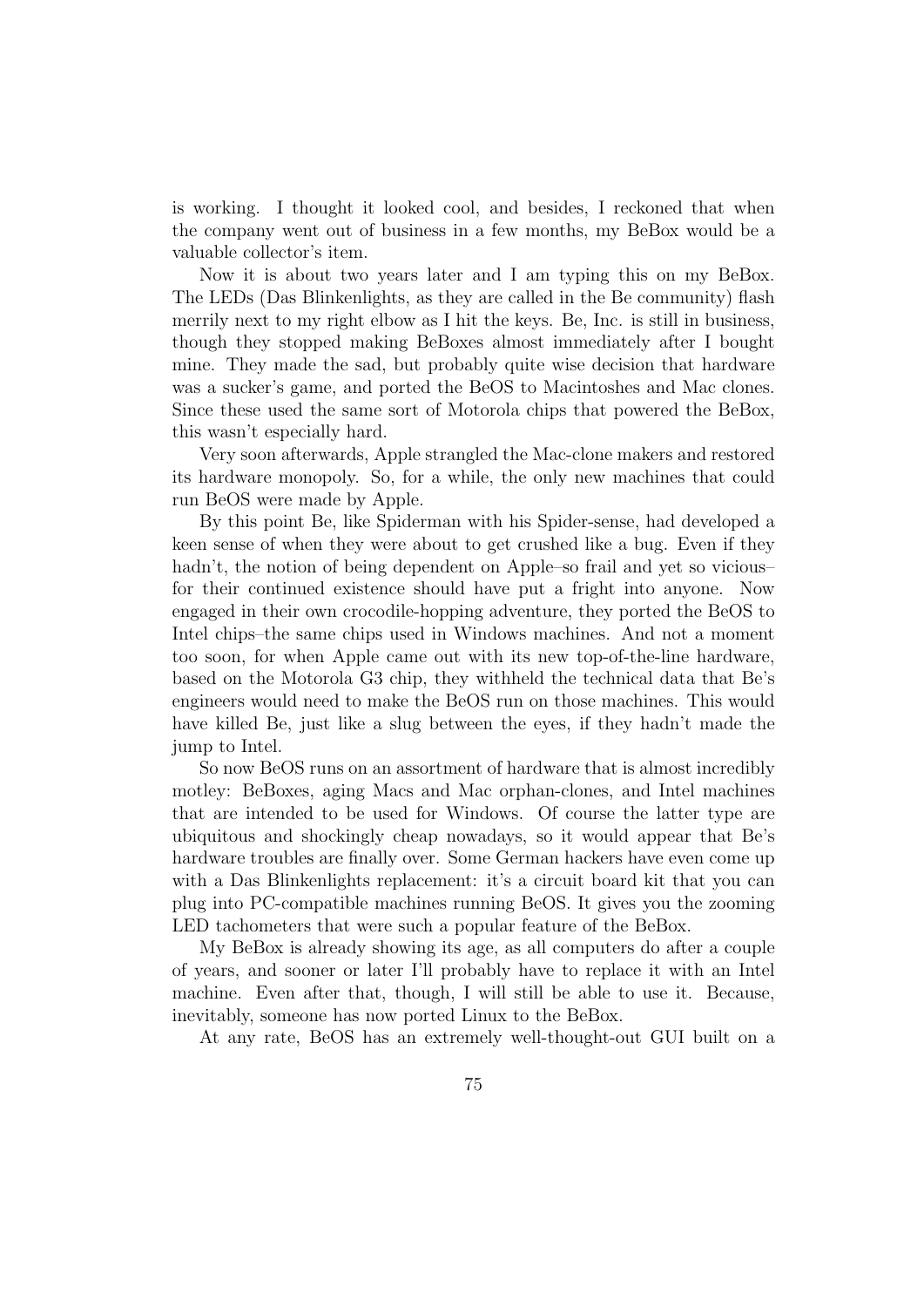technological framework that is solid. It is based from the ground up on modern object-oriented software principles. BeOS software consists of quasiindependent software entities called objects, which communicate by sending messages to each other. The OS itself is made up of such objects, and serves as a kind of post office or Internet that routes messages to and fro, from object to object. The OS is multi-threaded, which means that like all other modern OSes it can walk and chew gum at the same time; but it gives programmers a lot of power over spawning and terminating threads, or independent subprocesses. It is also a multi-processing OS, which means that it is inherently good at running on computers that have more than one CPU (Linux and Windows NT can also do this proficiently).

For this user, a big selling point of BeOS is the built-in Terminal application, which enables you to open up windows that are equivalent to the xterm windows in Linux. In other words, the command line interface is available if you want it. And because BeOS hews to a certain standard called POSIX, it is capable of running most of the GNU software. That is to say that the vast array of command-line software developed by the GNU crowd will work in BeOS terminal windows without complaint. This includes the GNU development tools-the compiler and linker. And it includes all of the handy little utility programs. I'm writing this using a modern sort of user-friendly text editor called Pe, written by a Dutchman named Maarten Hekkelman, but when I want to find out how long it is, I jump to a terminal window and run "wc."

As is suggested by the sample bug report I quoted earlier, people who work for Be, and developers who write code for BeOS, seem to be enjoying themselves more than their counterparts in other OSes. They also seem to be a more diverse lot in general. A couple of years ago I went to an auditorium at a local university to see some representatives of Be put on a dog-and-pony show. I went because I assumed that the place would be empty and echoing, and I felt that they deserved an audience of at least one. In fact, I ended up standing in an aisle, for hundreds of students had packed the place. It was like a rock concert. One of the two Be engineers on the stage was a black man, which unfortunately is a very odd thing in the high-tech world. The other made a ringing denunciation of cruft, and extolled BeOS for its cruftfree qualities, and actually came out and said that in ten or fifteen years, when BeOS had become all crufty like MacOS and Windows 95, it would be time to simply throw it away and create a new OS from scratch. I doubt that this is an official Be, Inc. policy, but it sure made a big impression on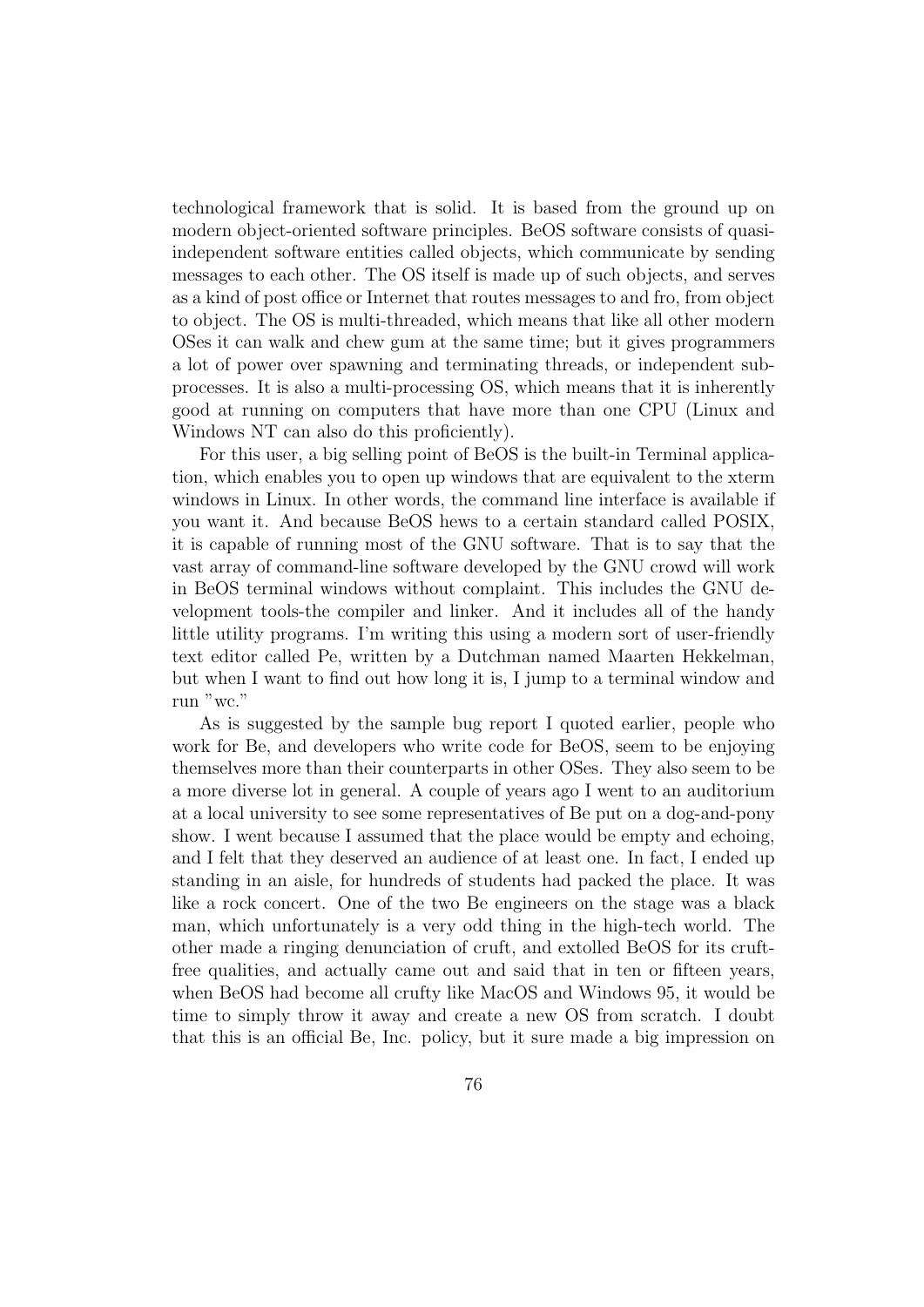everyone in the room! During the late Eighties, the MacOS was, for a time, the OS of cool people-artists and creative-minded hackers-and BeOS seems to have the potential to attract the same crowd now. Be mailing lists are crowded with hackers with names like Vladimir and Olaf and Pierre, sending flames to each other in fractured techno-English.

The only real question about BeOS is whether or not it is doomed.

Of late, Be has responded to the tiresome accusation that they are doomed with the assertion that BeOS is "a media operating system" made for media content creators, and hence is not really in competition with Windows at all. This is a little bit disingenuous. To go back to the car dealership analogy, it is like the Batmobile dealer claiming that he is not really in competition with the others because his car can go three times as fast as theirs and is also capable of flying.

Be has an office in Paris, and, as mentioned, the conversation on Be mailing lists has a strongly European flavor. At the same time they have made strenuous efforts to find a niche in Japan, and Hitachi has recently begun bundling BeOS with their PCs. So if I had to make wild guess I'd say that they are playing Go while Microsoft is playing chess. They are staying clear, for now, of Microsoft's overwhelmingly strong position in North America. They are trying to get themselves established around the edges of the board, as it were, in Europe and Japan, where people may be more open to alternative OSes, or at least more hostile to Microsoft, than they are in the United States.

What holds Be back in this country is that the smart people are afraid to look like suckers. You run the risk of looking naive when you say "I've tried the BeOS and here's what I think of it." It seems much more sophisticated to say "Be's chances of carving out a new niche in the highly competitive OS market are close to nil."

It is, in techno-speak, a problem of mindshare. And in the OS business, mindshare is more than just a PR issue; it has direct effects on the technology itself. All of the peripheral gizmos that can be hung off of a personal computer–the printers, scanners, PalmPilot interfaces, and Lego Mindstorms–require pieces of software called drivers. Likewise, video cards and (to a lesser extent) monitors need drivers. Even the different types of motherboards on the market relate to the OS in different ways, and separate code is required for each one. All of this hardware-specific code must not only written but also tested, debugged, upgraded, maintained, and supported. Because the hardware market has become so vast and complicated,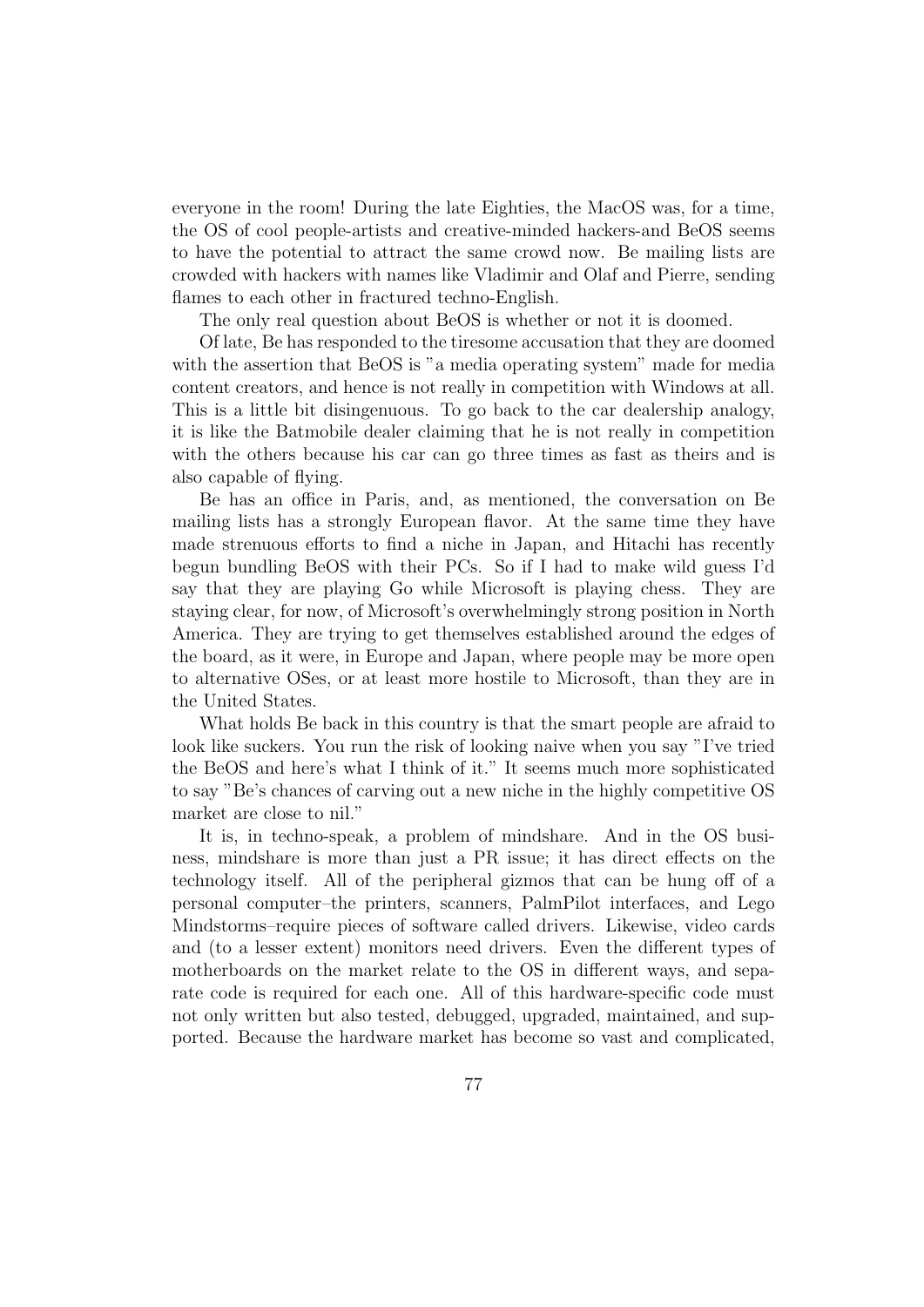what really determines an OS's fate is not how good the OS is technically, or how much it costs, but rather the availability of hardware-specific code. Linux hackers have to write that code themselves, and they have done an amazingly good job of keeping up to speed. Be, Inc. has to write all their own drivers, though as BeOS has begun gathering momentum, third-party developers have begun to contribute drivers, which are available on Be's web site.

But Microsoft owns the high ground at the moment, because it doesn't have to write its own drivers. Any hardware maker bringing a new video card or peripheral device to market today knows that it will be unsalable unless it comes with the hardware-specific code that will make it work under Windows, and so each hardware maker has accepted the burden of creating and maintaining its own library of drivers.

## 19 Mindshare

The U.S. Government's assertion that Microsoft has a monopoly in the OS market might be the most patently absurd claim ever advanced by the legal mind. Linux, a technically superior operating system, is being given away for free, and BeOS is available at a nominal price. This is simply a fact, which has to be accepted whether or not you like Microsoft.

Microsoft is really big and rich, and if some of the government's witnesses are to be believed, they are not nice guys. But the accusation of a monopoly simply does not make any sense.

What is really going on is that Microsoft has seized, for the time being, a certain type of high ground: they dominate in the competition for mindshare, and so any hardware or software maker who wants to be taken seriously feels compelled to make a product that is compatible with their operating systems. Since Windows-compatible drivers get written by the hardware makers, Microsoft doesn't have to write them; in effect, the hardware makers are adding new components to Windows, making it a more capable OS, without charging Microsoft for the service. It is a very good position to be in. The only way to fight such an opponent is to have an army of highly competetent coders who write equivalent drivers for free, which Linux does.

But possession of this psychological high ground is different from a monopoly in any normal sense of that word, because here the dominance has nothing to do with technical performance or price. The old robber-baron monopo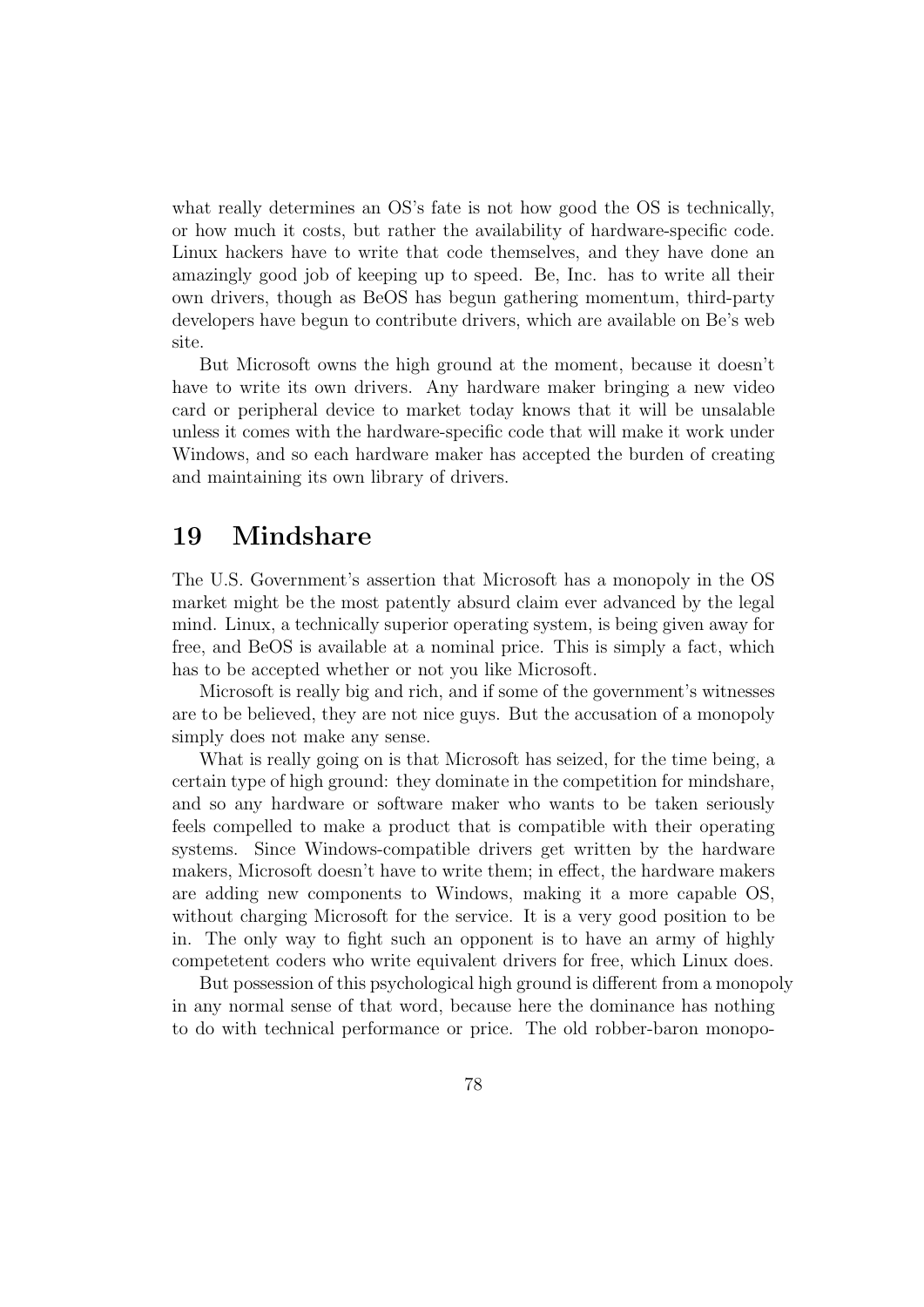lies were monopolies because they physically controlled means of production and/or distribution. But in the software business, the means of production is hackers typing code, and the means of distribution is the Internet, and no one is claiming that Microsoft controls those.

Here, instead, the dominance is inside the minds of people who buy software. Microsoft has power because people believe it does. This power is very real. It makes lots of money. Judging from recent legal proceedings in both Washingtons, it would appear that this power and this money have inspired some very peculiar executives to come out and work for Microsoft, and that Bill Gates should have administered saliva tests to some of them before issuing them Microsoft ID cards.

But this is not the sort of power that fits any normal definition of the word "monopoly," and it's not amenable to a legal fix. The courts may order Microsoft to do things differently. They might even split the company up. But they can't really do anything about a mindshare monopoly, short of taking every man, woman, and child in the developed world and subjecting them to a lengthy brainwashing procedure.

Mindshare dominance is, in other words, a really odd sort of beast, something that the framers of our antitrust laws couldn't possibly have imagined. It looks like one of these modern, wacky chaos-theory phenomena, a complexity thing, in which a whole lot of independent but connected entities (the world's computer users), making decisions on their own, according to a few simple rules of thumb, generate a large phenomenon (total domination of the market by one company) that cannot be made sense of through any kind of rational analysis. Such phenomena are fraught with concealed tipping-points and all a-tangle with bizarre feedback loops, and cannot be understood; people who try, end up (a) going crazy, (b) giving up, (c) forming crackpot theories, or (d) becoming high-paid chaos theory consultants.

Now, there might be one or two people at Microsoft who are dense enough to believe that mindshare dominance is some kind of stable and enduring position. Maybe that even accounts for some of the weirdos they've hired in the pure-business end of the operation, the zealots who keep getting hauled into court by enraged judges. But most of them must have the wit to understand that phenomena like these are maddeningly unstable, and that there's no telling what weird, seemingly inconsequential event might cause the system to shift into a radically different configuration.

To put it another way, Microsoft can be confident that Thomas Penfield Jackson will not hand down an order that the brains of everyone in the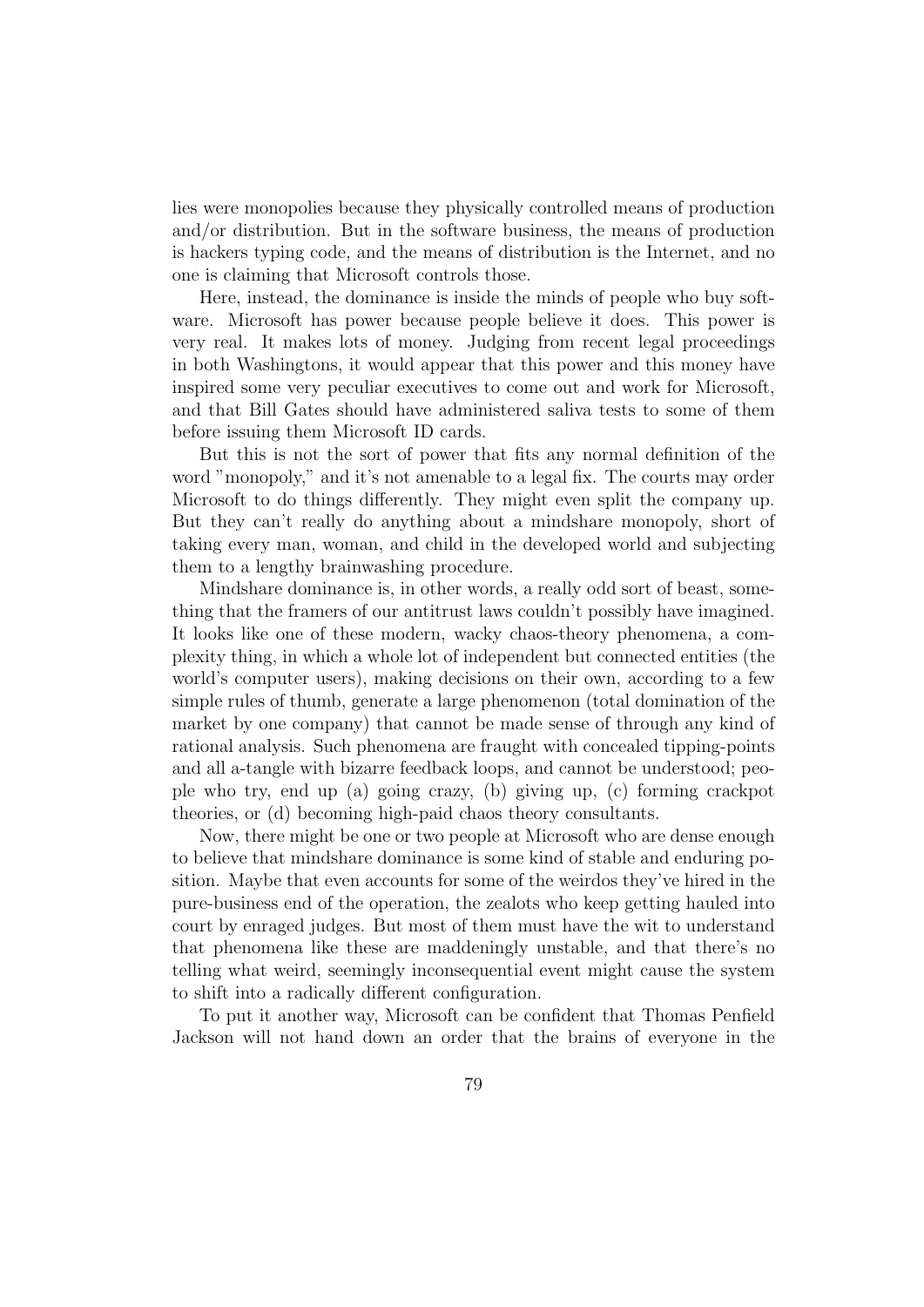developed world are to be summarily re-programmed. But there's no way to predict when people will decide, en masse, to re-program their own brains. This might explain some of Microsoft's behavior, such as their policy of keeping eerily large reserves of cash sitting around, and the extreme anxiety that they display whenever something like Java comes along.

I have never seen the inside of the building at Microsoft where the top executives hang out, but I have this fantasy that in the hallways, at regular intervals, big red alarm boxes are bolted to the wall. Each contains a large red button protected by a windowpane. A metal hammer dangles on a chain next to it. Above is a big sign reading: IN THE EVENT OF A CRASH IN MARKET SHARE, BREAK GLASS.

What happens when someone shatters the glass and hits the button, I don't know, but it sure would be interesting to find out. One imagines banks collapsing all over the world as Microsoft withdraws its cash reserves, and shrink-wrapped pallet-loads of hundred-dollar bills dropping from the skies. No doubt, Microsoft has a plan. But what I would really like to know is whether, at some level, their programmers might heave a big sigh of relief if the burden of writing the One Universal Interface to Everything were suddenly lifted from their shoulders.

## 20 The Right Pinky Of God

In his book The Life of the Cosmos, which everyone should read, Lee Smolin gives the best description I've ever read of how our universe emerged from an uncannily precise balancing of different fundamental constants. The mass of the proton, the strength of gravity, the range of the weak nuclear force, and a few dozen other fundamental constants completely determine what sort of universe will emerge from a Big Bang. If these values had been even slightly different, the universe would have been a vast ocean of tepid gas or a hot knot of plasma or some other basically uninteresting thing–a dud, in other words. The only way to get a universe that's not a dud–that has stars, heavy elements, planets, and life–is to get the basic numbers just right. If there were some machine, somewhere, that could spit out universes with randomly chosen values for their fundamental constants, then for every universe like ours it would produce 10229 duds.

Though I haven't sat down and run the numbers on it, to me this seems comparable to the probability of making a Unix computer do something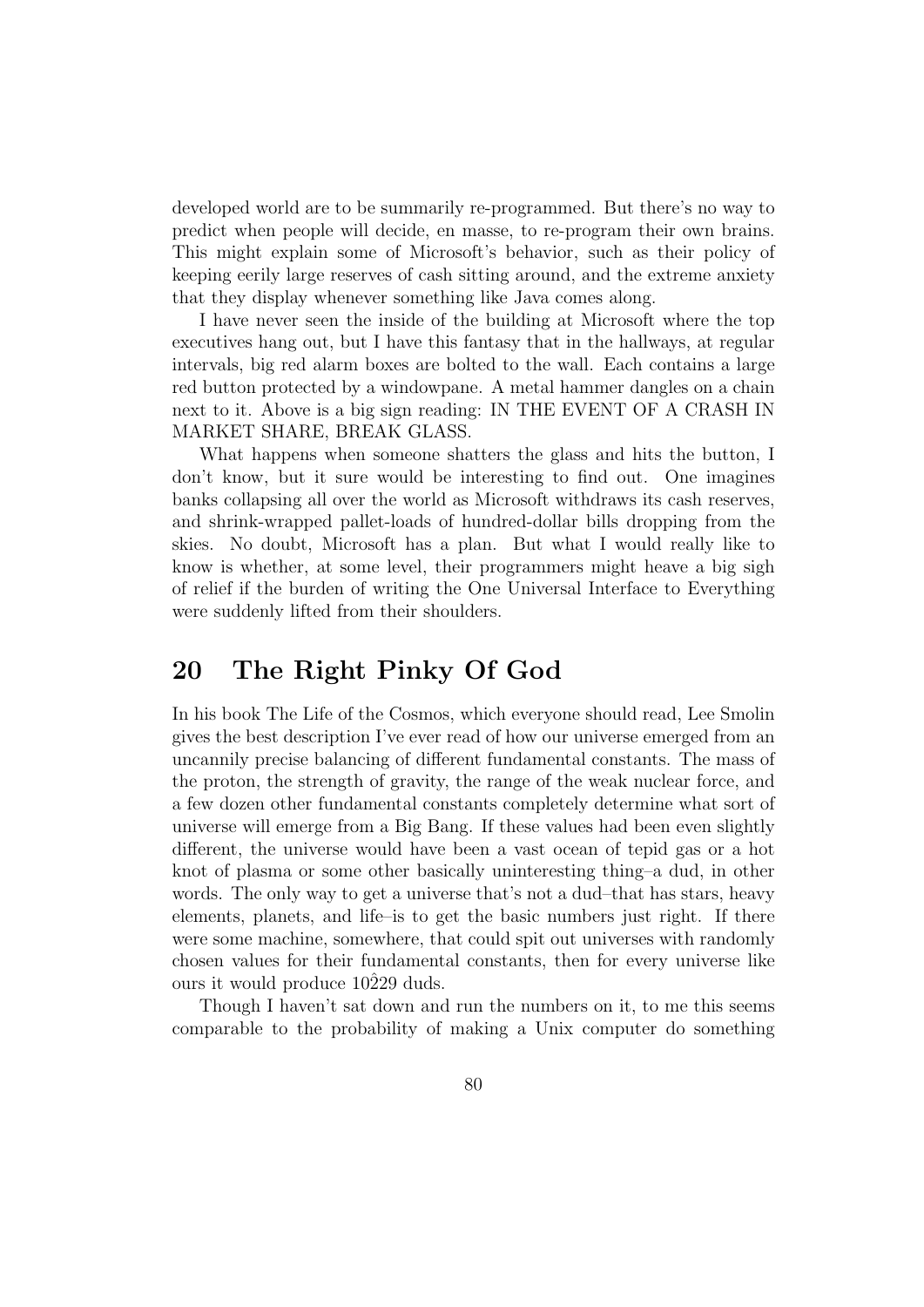useful by logging into a tty and typing in command lines when you have forgotten all of the little options and keywords. Every time your right pinky slams that ENTER key, you are making another try. In some cases the operating system does nothing. In other cases it wipes out all of your files. In most cases it just gives you an error message. In other words, you get many duds. But sometimes, if you have it all just right, the computer grinds away for a while and then produces something like emacs. It actually generates complexity, which is Smolin's criterion for interestingness.

Not only that, but it's beginning to look as if, once you get below a certain size–way below the level of quarks, down into the realm of string theory–the universe can't be described very well by physics as it has been practiced since the days of Newton. If you look at a small enough scale, you see processes that look almost computational in nature.

I think that the message is very clear here: somewhere outside of and beyond our universe is an operating system, coded up over incalculable spans of time by some kind of hacker-demiurge. The cosmic operating system uses a command-line interface. It runs on something like a teletype, with lots of noise and heat; punched-out bits flutter down into its hopper like drifting stars. The demiurge sits at his teletype, pounding out one command line after another, specifying the values of fundamental constants of physics:

universe -G 6.672e-11 -e 1.602e-19 -h 6.626e-34 -protonmass 1.673e-27....

and when he's finished typing out the command line, his right pinky hesitates above the ENTER key for an aeon or two, wondering what's going to happen; then down it comes–and the WHACK you hear is another Big Bang.

Now THAT is a cool operating system, and if such a thing were actually made available on the Internet (for free, of course) every hacker in the world would download it right away and then stay up all night long messing with it, spitting out universes right and left. Most of them would be pretty dull universes but some of them would be simply amazing. Because what those hackers would be aiming for would be much more ambitious than a universe that had a few stars and galaxies in it. Any run-of-the-mill hacker would be able to do that. No, the way to gain a towering reputation on the Internet would be to get so good at tweaking your command line that your universes would spontaneously develop life. And once the way to do that became common knowledge, those hackers would move on, trying to make their universes develop the right kind of life, trying to find the one change in the Nth decimal place of some physical constant that would give us an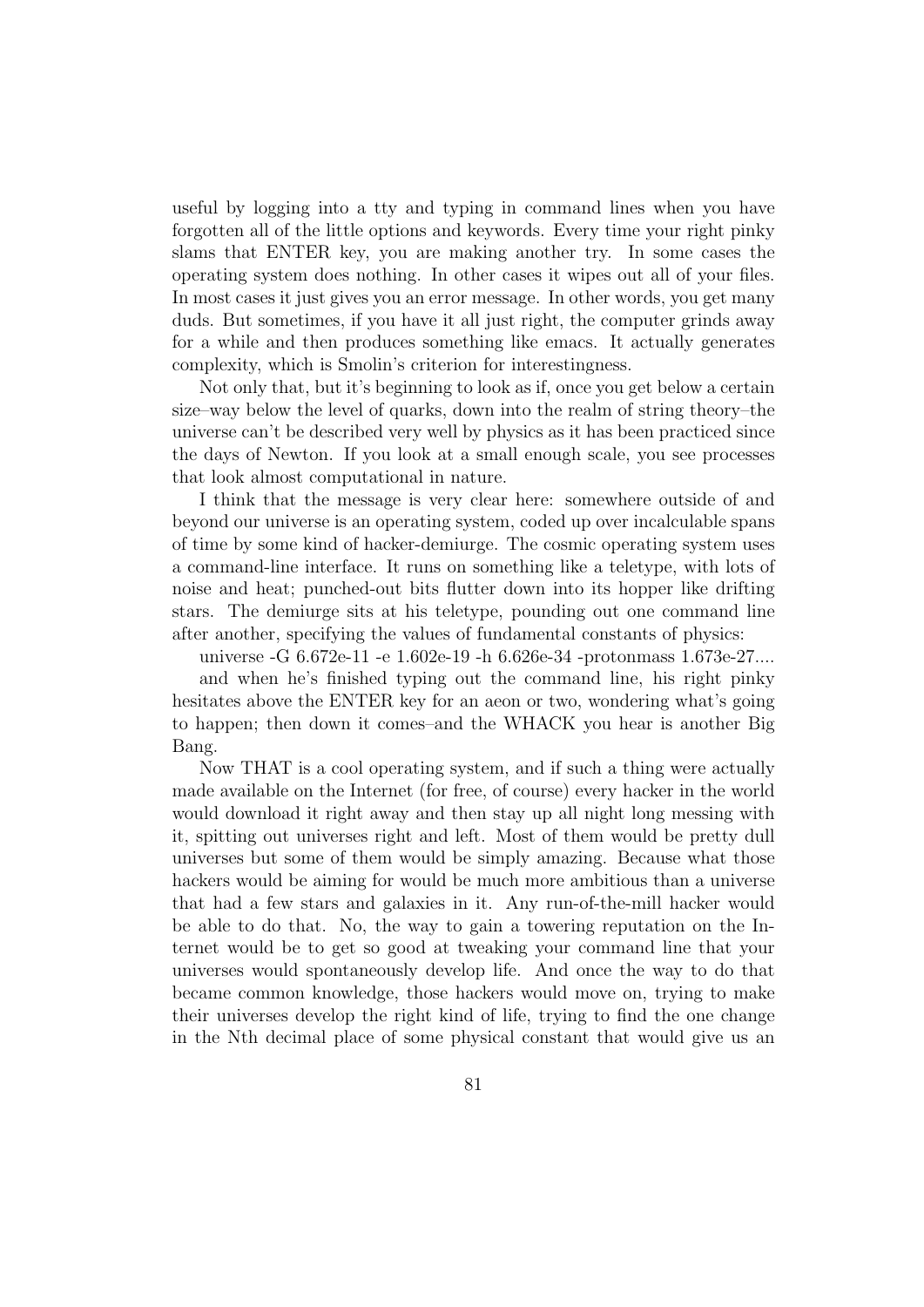Earth in which, say, Hitler had been accepted into art school after all, and had ended up his days as a street artist with cranky political opinions.

Even if that fantasy came true, though, most users (including myself, on certain days) wouldn't want to bother learning to use all of those arcane commands, and struggling with all of the failures; a few dud universes can really clutter up your basement. After we'd spent a while pounding out command lines and hitting that ENTER key and spawning dull, failed universes, we would start to long for an OS that would go all the way to the opposite extreme: an OS that had the power to do everything–to live our life for us. In this OS, all of the possible decisions we could ever want to make would have been anticipated by clever programmers, and condensed into a series of dialog boxes. By clicking on radio buttons we could choose from among mutually exclusive choices (HETEROSEXUAL/HOMOSEXUAL). Columns of check boxes would enable us to select the things that we wanted in our life (GET MARRIED/WRITE GREAT AMERICAN NOVEL) and for more complicated options we could fill in little text boxes (NUMBER OF DAUGHTERS: NUMBER OF SONS:).

Even this user interface would begin to look awfully complicated after a while, with so many choices, and so many hidden interactions between choices. It could become damn near unmanageable–the blinking twelve problem all over again. The people who brought us this operating system would have to provide templates and wizards, giving us a few default lives that we could use as starting places for designing our own. Chances are that these default lives would actually look pretty damn good to most people, good enough, anyway, that they'd be reluctant to tear them open and mess around with them for fear of making them worse. So after a few releases the software would begin to look even simpler: you would boot it up and it would present you with a dialog box with a single large button in the middle labeled: LIVE. Once you had clicked that button, your life would begin. If anything got out of whack, or failed to meet your expectations, you could complain about it to Microsoft's Customer Support Department. If you got a flack on the line, he or she would tell you that your life was actually fine, that there was not a thing wrong with it, and in any event it would be a lot better after the next upgrade was rolled out. But if you persisted, and identified yourself as Advanced, you might get through to an actual engineer.

What would the engineer say, after you had explained your problem, and enumerated all of the dissatisfactions in your life? He would probably tell you that life is a very hard and complicated thing; that no interface can